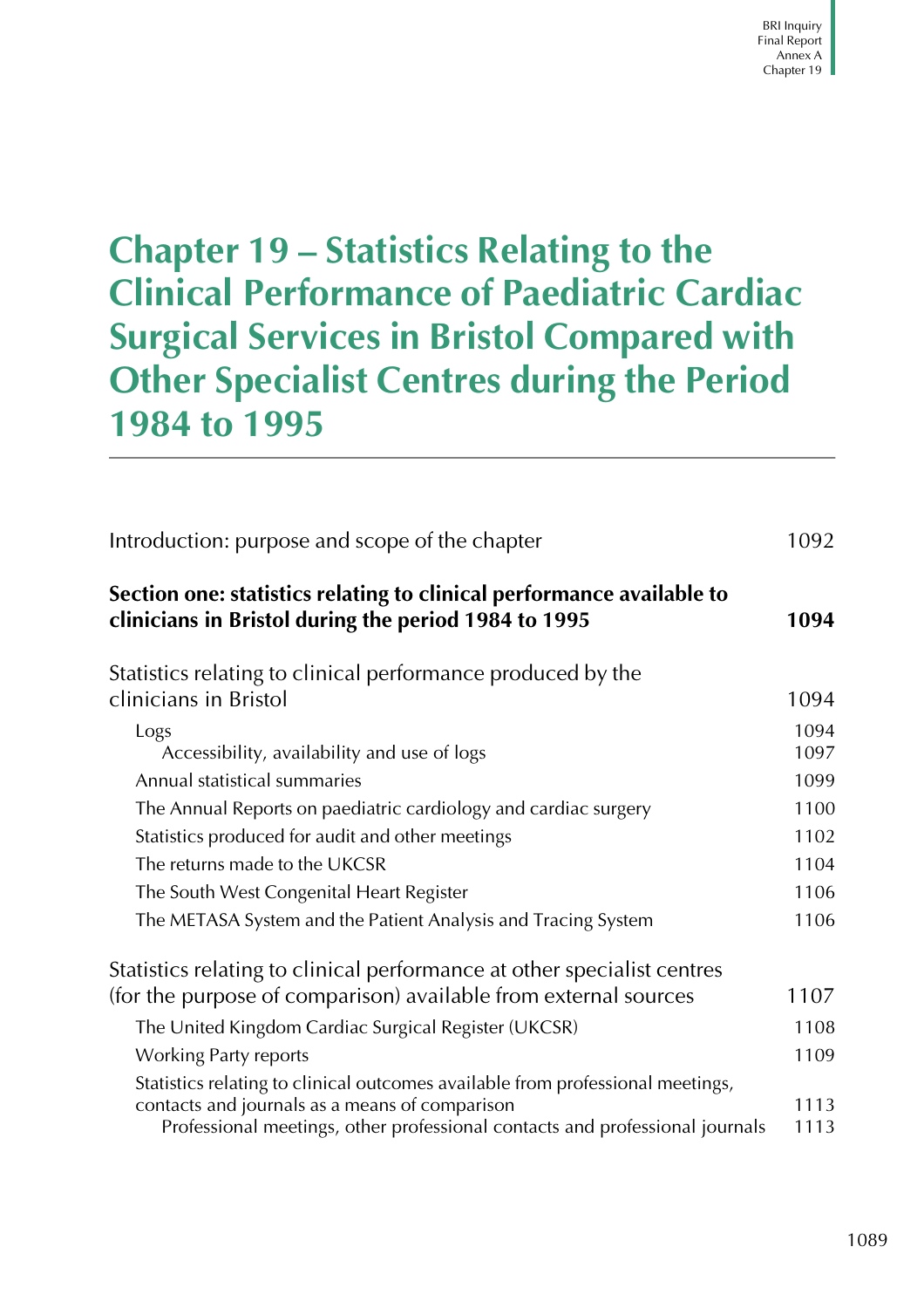| Other statistics relating to clinical performance                                                                                                                                                       | 1114 |
|---------------------------------------------------------------------------------------------------------------------------------------------------------------------------------------------------------|------|
| <b>Patient Administration System</b>                                                                                                                                                                    | 1114 |
| The CHKS Report                                                                                                                                                                                         | 1117 |
| <b>Hospital Episode Statistics</b>                                                                                                                                                                      | 1118 |
| Section two: the views of the Inquiry's Experts on the interpretation<br>of statistics relating to clinical performance which were available to<br>clinicians in Bristol during the period 1984 to 1995 | 1121 |
| Statistics relating to clinical performance produced by the                                                                                                                                             |      |
| clinicians in Bristol                                                                                                                                                                                   | 1121 |
|                                                                                                                                                                                                         |      |
| Statistics relating to clinical performance at other specialist centres                                                                                                                                 |      |
| (for the purpose of comparison) available from external sources                                                                                                                                         | 1124 |
| The UKCSR                                                                                                                                                                                               | 1124 |
| Professional journals                                                                                                                                                                                   | 1125 |
| Section three: the principal conclusions of the Inquiry's                                                                                                                                               |      |
| <b>Experts on statistics</b>                                                                                                                                                                            | 1131 |
| The Experts' summary of their principal conclusions                                                                                                                                                     | 1131 |
| The principal conclusions in greater detail                                                                                                                                                             | 1134 |
| Section four: the evidence of the Inquiry's Experts relating                                                                                                                                            |      |
| to post-operative morbidity                                                                                                                                                                             | 1138 |
| Terminology                                                                                                                                                                                             | 1138 |
| Identifying morbidity in the form of brain damage following heart                                                                                                                                       |      |
| surgery in children                                                                                                                                                                                     | 1138 |
| The nature and extent of post-operative morbidity in Bristol                                                                                                                                            | 1140 |
| Post-operative morbidity in Bristol compared with other specialist centres                                                                                                                              | 1142 |
| The Experts' overall conclusions                                                                                                                                                                        | 1144 |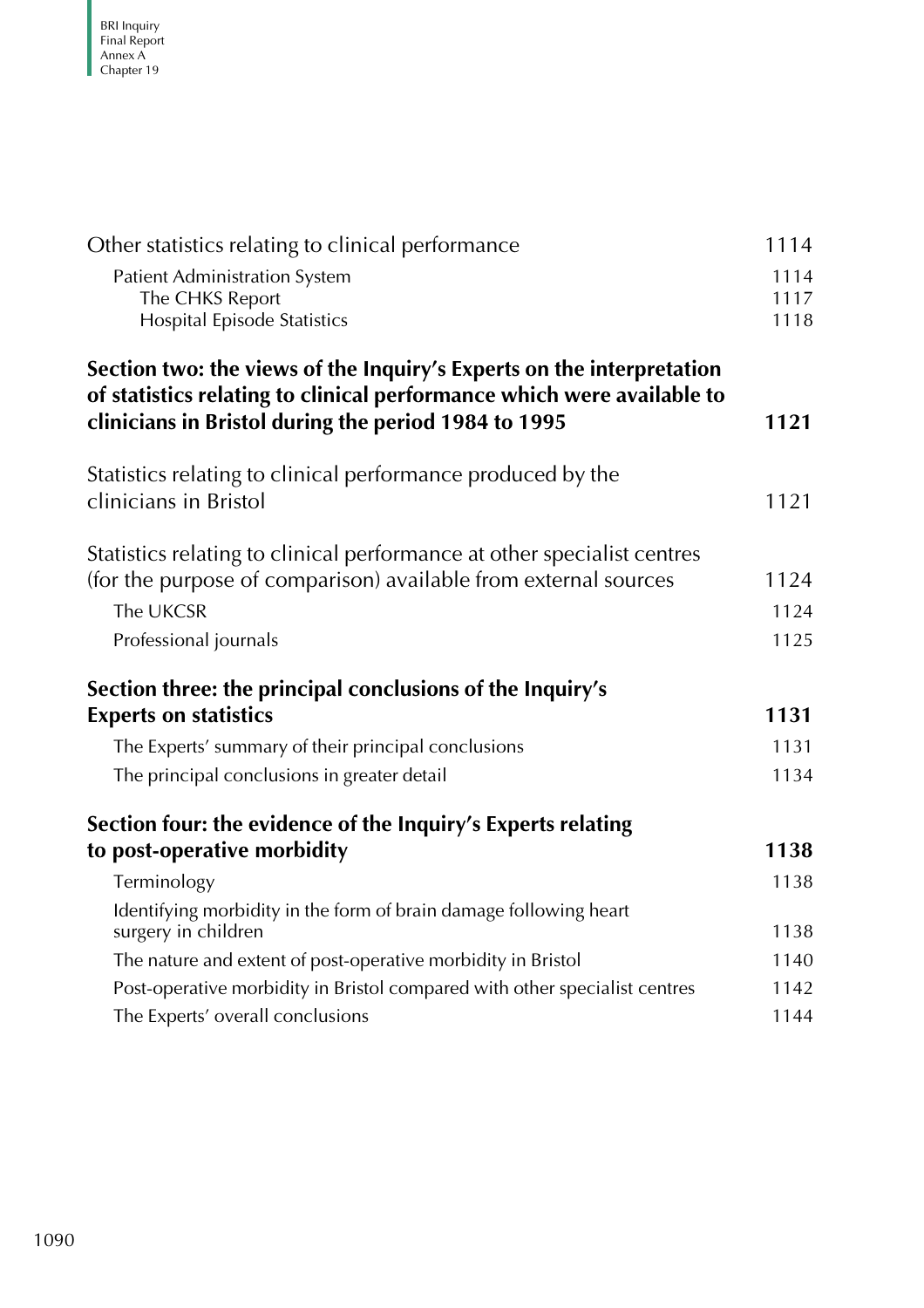| Section five: views on the interpretation, reliability and validity of<br>the evidence on statistics received by the Inquiry                           | 1145 |
|--------------------------------------------------------------------------------------------------------------------------------------------------------|------|
| Comments of the clinicians at Bristol (and others) on the evidence of the<br>Experts on statistics received by the Inquiry, and the Experts' responses | 1145 |
| The interpretation of the statistical evidence relating to clinical<br>performance in Bristol                                                          | 1145 |
| The national sources of statistics used to compare clinical performance                                                                                | 1150 |
| The statistical methods used by the Experts to analyse the data                                                                                        | 1155 |
| Differences in the data presented in the evidence of the Inquiry's Experts and<br>the data submitted by the Bristol surgeons                           | 1158 |
| The Bristol surgeons' formal written comments on the Experts'                                                                                          |      |
| Overview Report and the Experts' responses                                                                                                             | 1161 |
| Assessments of the Experts' Overview Report                                                                                                            | 1170 |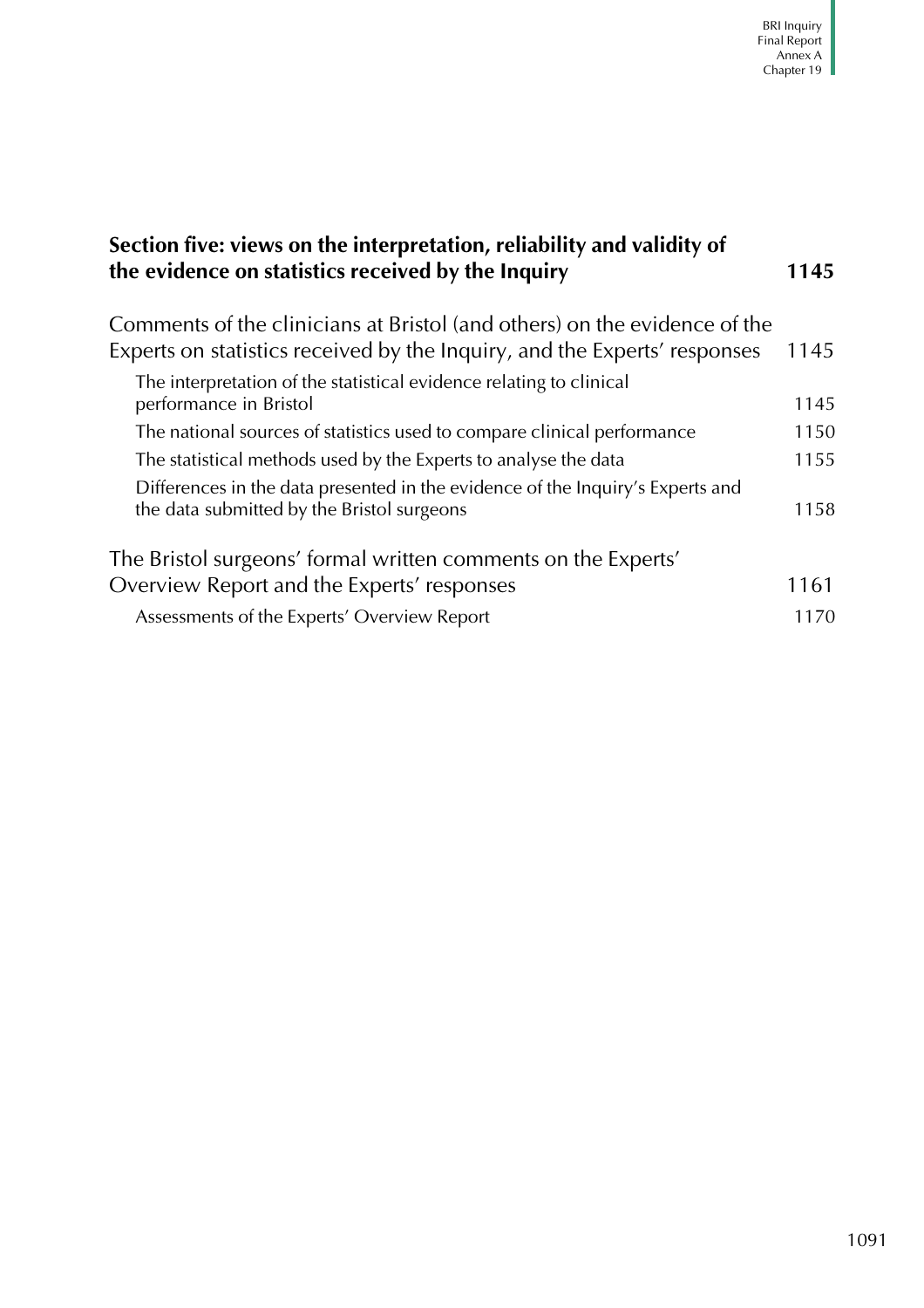# <span id="page-3-0"></span>Introduction: purpose and scope of the chapter

This chapter sets out the evidence received by the Inquiry on statistics relating to the clinical performance of paediatric cardiac surgical services in Bristol relative to other specialist centres.

In this chapter, the term 'clinical performance' means the activity (the type and volume of operations or procedures carried out) and outcomes (in terms of post-operative mortality and morbidity) of paediatric cardiac surgical services in Bristol. Bristol's particular clinical performance may be assessed by examining its own results over a period of years and by comparing them with the contemporaneous performance of other centres.

'Statistics', for the purpose of this chapter, means figures of any kind relating to clinical performance.

The statistics fall into two main categories:

- statistics relating to clinical performance that were available to clinicians in Bristol during the period 1984 to 1995 (the clinicians'contemporaneous statistics);
- statistics relating to clinical performance presented to the Inquiry as expert evidence (the Inquiry's retrospective statistical evidence).

As regards the clinicians'contemporaneous statistics, the main sources of statistics relating to clinical performance available to clinicians in Bristol during the period 1984 to 1995 were:

- the clinicians'own clinical logs and computerised information systems;
- external sources, including the Society of Cardiothoracic Surgeons' UK Cardiac Surgical Register ('UKCSR'); the reports of national working parties on neonatal and infant cardiac surgery; ad hoc external audit reports; and professional meetings, contacts and journals.

As regards the Inquiry's retrospective statistical evidence,1 Experts were commissioned to review, analyse and synthesise the six principal sources of data that existed at the relevant time. These were: the national Hospital Episode Statistics (HES); the UKCSR; the UBH/T's Patient Administration System (PAS); the clinical records of children whose treatment fell within the Inquiry's Terms of Reference; the surgeons' logs; and the South West Congenital Heart Register.2

<sup>1</sup> The Experts' statistical reports appear in full in Annex B

<sup>&</sup>lt;sup>2</sup> The log kept by the perfusionists in Bristol and the mortality records of the Office for National Statistics were also used by the Experts, for the purpose of testing the accuracy of the data derived from the main sources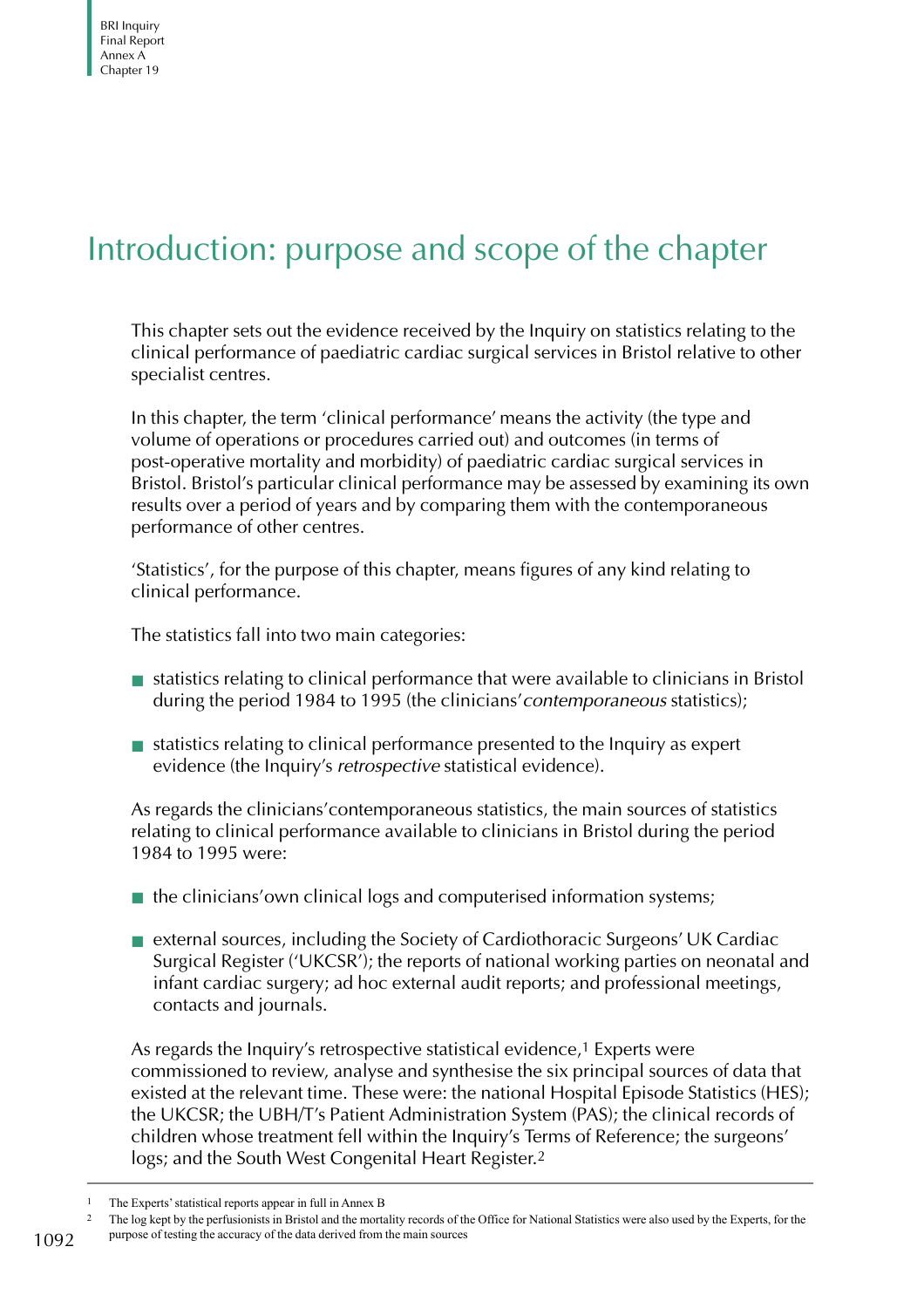The statistical investigations described in this chapter make comparisons with other centres. They do not seek to draw conclusions as to the reason(s) for any difference which may be found to exist between Bristol and other centres providing similar treatment. Rather, they seek to establish, on a statistical basis, whether there is such a difference, and how significant that difference is. The experts in their investigations examined a number of suggested causes of such differences as are identified, and expressed their view that some of these proposed causes may be eliminated or discounted. They did not advance any reason for the differences which they identified.

The statistical evidence received by the Inquiry must be distinguished from the Clinical Case Note Review (CCNR), reproduced in Annex B. The CCNR was a clinical audit by experts which focused on the quality of care delivered in a sample of cases in Bristol, as judged by reference to the case notes. The CCNR examined a representative sample of case notes, with a view to generalising from the conclusions drawn from the sample to the whole. The conclusions are derived from what the notes show about the care provided at the different stages of a child's treatment. The experts' views as to what might have been expected elsewhere informed their conclusions, but formal comparison of Bristol with other centres formed no part of the CCNR exercise.

The chapter is divided into two main parts. The first part sets out evidence received by the Inquiry concerning the nature of the statistics relating to clinical performance available to clinicians in Bristol during the period 1984 to 1995, and the views of the Inquiry's experts on the interpretation of these statistics. The second part sets out the principal conclusions of the retrospective statistical evidence received from the Inquiry's experts relating to the activity and outcomes of paediatric cardiac surgical services at Bristol relative to other specialist centres, and the views of the Bristol surgeons and of the experts on the reliability and validity of this statistical evidence.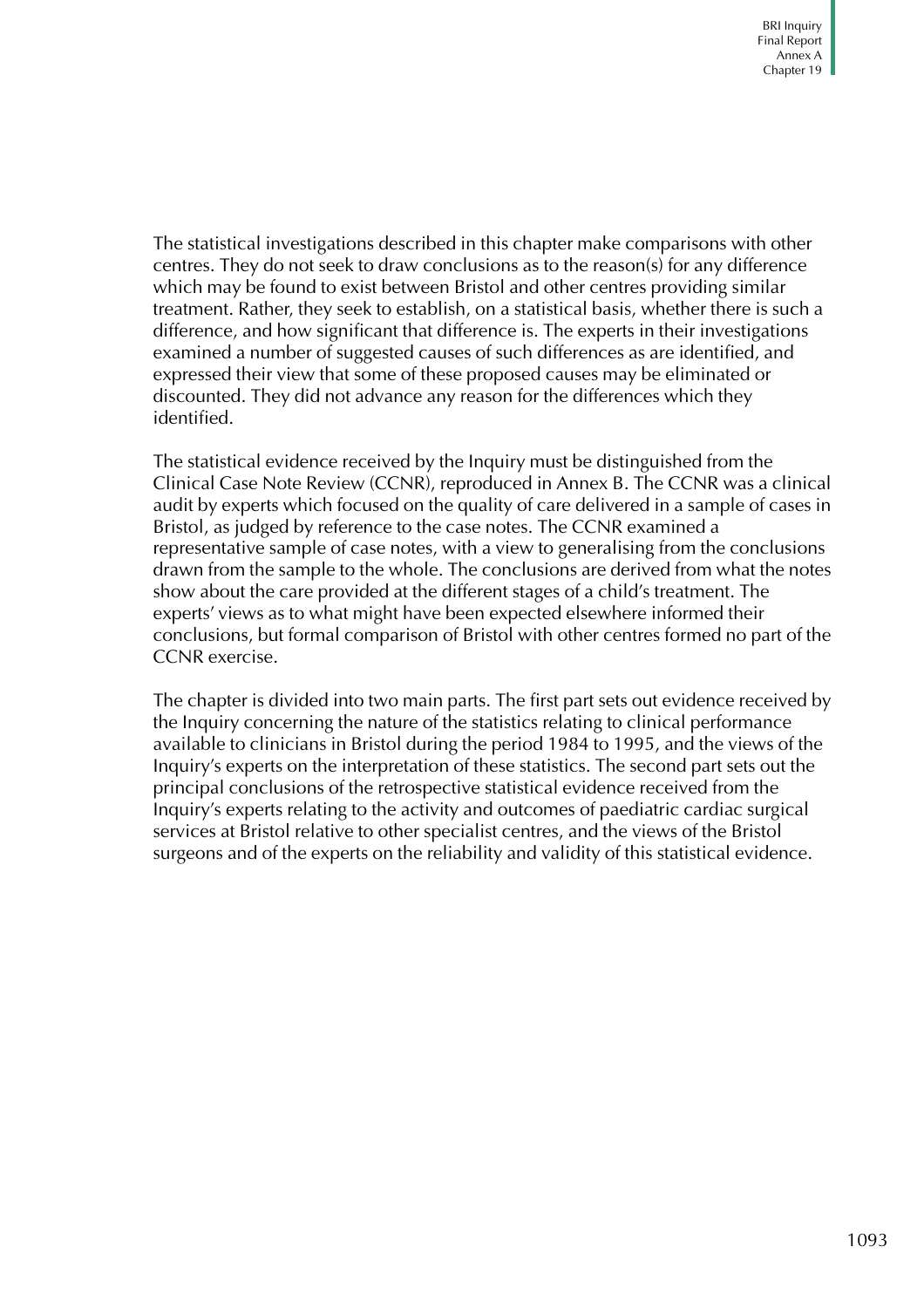

# <span id="page-5-0"></span>**Section one: statistics relating to clinical performance available to clinicians in Bristol during the period 1984 to 1995**

<span id="page-5-1"></span>Statistics relating to clinical performance produced by the clinicians in Bristol

**1** The sources of statistical data available to the clinicians in Bristol included the clinicians' own logs (handwritten, typed and computerised logs compiled contemporaneously by surgeons, cardiologists, anaesthetists and perfusionists).3 From these, data were derived for annual statistical summaries, Annual Reports on paediatric cardiology and cardiac surgery from 19874 onwards, ad hoc sheets of figures produced for audit<sup>5</sup> and other professional meetings,<sup>6</sup> and Bristol's returns to the UKCSR and to the Supra Regional Services Advisory Group (SRSAG) surveys.

### <span id="page-5-2"></span>**Logs**

<span id="page-5-3"></span>**2** As regards the surgeons, Mr Wisheart stated in his written evidence to the Inquiry that he kept a log of his open-heart operations from 1975 until the end of his consultant career.7 The log contained information about each patient and in particular about the outcome of the procedure(s) carried out. Mr Wisheart told the Inquiry that he used his  $\log$  for the purpose of carrying out his own personal audit<sup>8</sup> and stated specifically:

'The log was an immediately accessible source of information about the patients on whom I had operated, and was used for such purposes as:

- 'a) the preparation of the annual statistical summary;
- 'b) the preparation of my contribution to the Department's returns to the UKCSR from 1977 onwards;
- 'c) the preparation of any other report of work done, which was requested from time to time;

<sup>3</sup> Further sources of data that were kept by clinical staff included the Theatre Register (see WIT 0341 0039 – 0040 Dr Pryn), Helen Stratton's register of the cases that she dealt with (see WIT 0341 0040 Dr Pryn), and the Nurses' Ward Admission Books

<sup>4</sup> T90 p. 13 Dr Joffe; 'The 1987 report [UBHT 0055 0009] was the first one'

<sup>5</sup> See Chapter 18

<sup>6</sup> Such as the meeting on the evening of 11 January 1995 before the operation on Joshua Loveday; see Chapter 30

<sup>7</sup> WIT 0120 0255 Mr Wisheart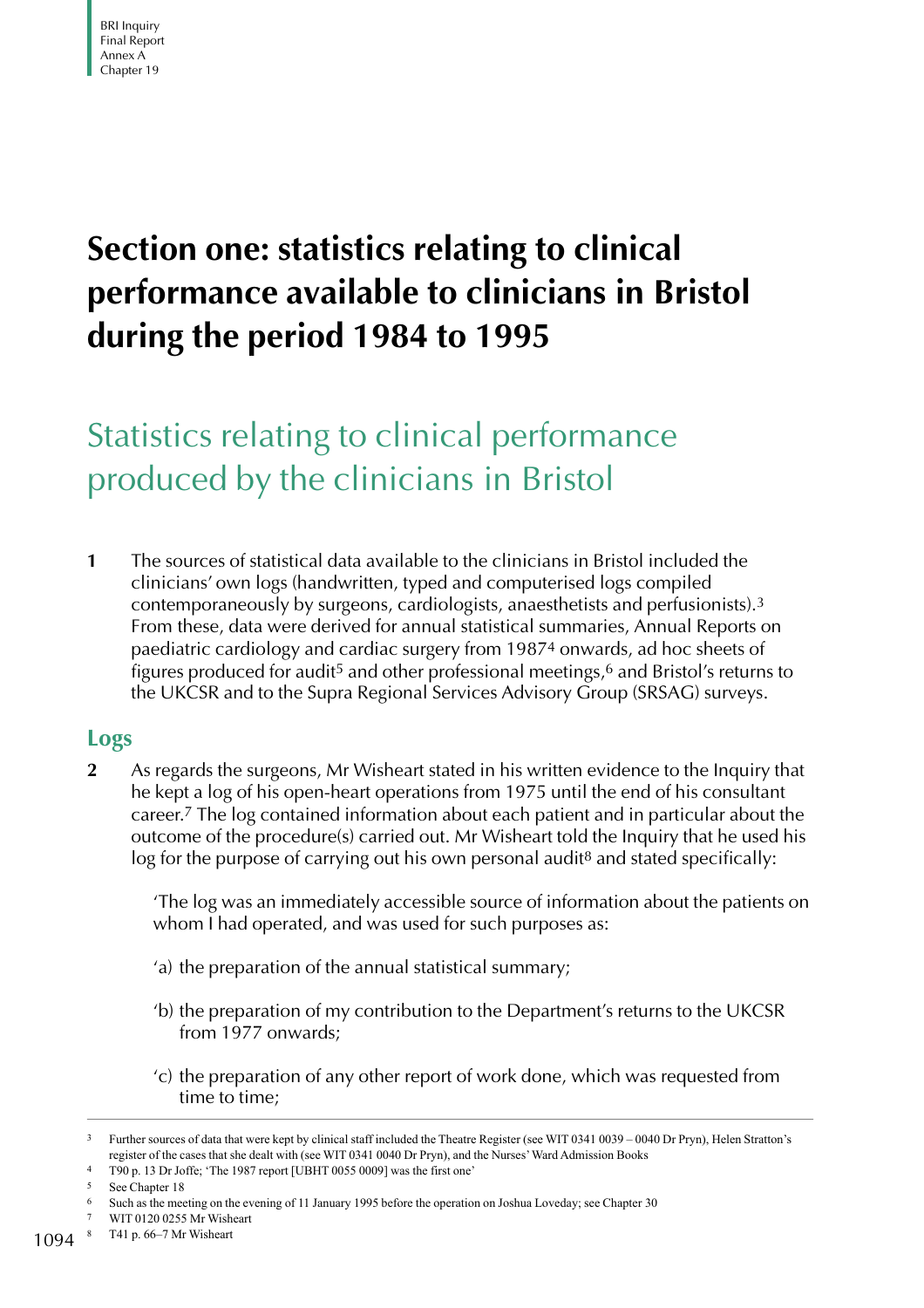- 'd) the purposes of formal or informal audit, or review, of any group or sub-group of patients.'9
- **3** Mr Wisheart confirmed that he would use his log book to monitor his own performance.10 He stated :

'It [the surgeon's log] had the advantages of being within my possession, (i.e. in my hospital office), accessible, highly reliable and because of the way that it was set up it was both functional and effective.'11

'I believed that the log was [as] complete and accurate as possible. … I believe that the quality of the data in the log is high but I would never claim that it is perfect. … I would regard entries concerning death and autopsies as extremely reliable. … In summary – although the log is not perfect I believe it has been a very high quality resource for the purposes identified earlier [set out in [para 2](#page-5-3) above].'12

'For me it [the log] has proved to be an excellent system, which provided accessible and reliable information …'13

<span id="page-6-0"></span>**4** Mr Dhasmana described his surgeon's log in his written evidence to the Inquiry:

'The main purpose of the Logbook was to provide a quick reference for the personal audit of the open-heart operations carried out by me in the Hospital, as an ongoing process. This helped in recognition of problems at an early stage. The Logbook provided figures, which helped with preparation of various audits [sic] reports including compilation of data in the U.K. Cardiac Surgical Register. These figures also helped to prepare for various committee meetings concerning [sic] with the development of facilities at the unit and also with the development at the Children [sic] Hospital.'14

**5** Mr Dhasmana stated:

'I never treated my Surgeon's Log as a complete record. As mentioned before, this was intentionally made simple and brief for the ease of filing. For me it served as a quick reference book for the purposes mentioned [set out in [para 4](#page-6-0) above] …'15

**6** Mr Dhasmana went on:

'I was also maintaining a folder (YearBook) of my surgical activity at the hospital. This would contain a copy of operation notes, discharge summary and autopsy

<sup>9</sup> WIT 0120 0256 Mr Wisheart

<sup>10</sup> T41 p. 62 Mr Wisheart

<sup>11</sup> WIT 0120 0255 Mr Wisheart

<sup>12</sup> WIT 0120 0259 – 0260 Mr Wisheart

<sup>13</sup> WIT 0120 0262 Mr Wisheart

<sup>14</sup> WIT 0084 0001 – 0002 Mr Dhasmana

<sup>15</sup> WIT 0084 0004 Mr Dhasmana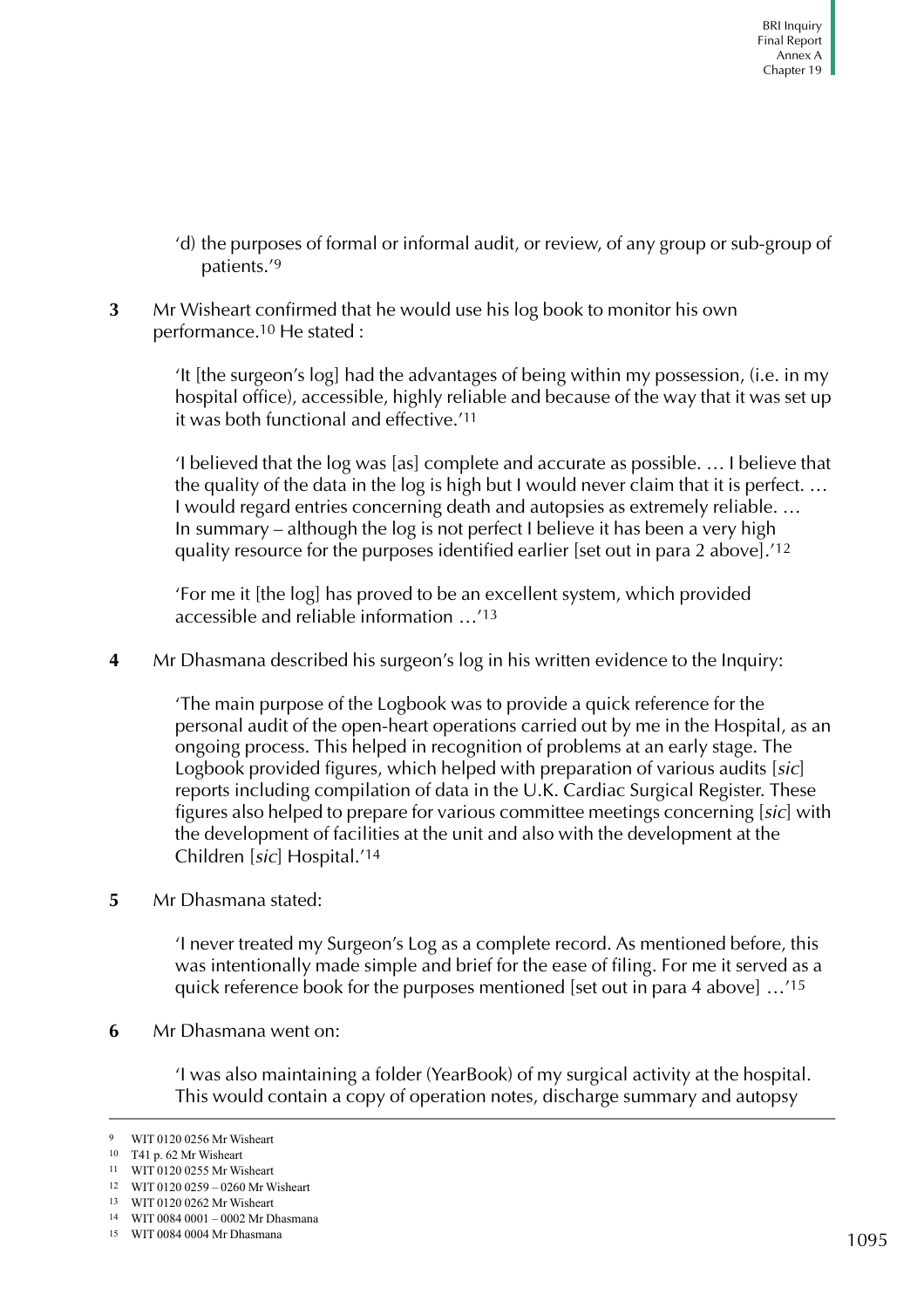report where relevant, of individual patient, adults and children, operated during that year in an alphabetical order. This yearbook usually provided more detailed information on the individual patient and was used for validation of entries in the Surgeon's Log. Individual case notes were also checked from time to time for the same purpose.<sup>'16</sup>

- **7** As regards the anaesthetists, Professor Prys-Roberts told the Inquiry that he regarded the keeping of an anaesthetist's log as: 'proper medical practice'.17
- **8** Referring to the log which she kept, Dr Susan Underwood stated:

'The purpose for which data was logged in my diaries was as a personal record of the cases I had undertaken. …

'… Some of the data recorded by me is incomplete and it is quite possible that I have failed to record some cases altogether. In any instance where death occurred it was recorded in my log if it occurred in the hospital and I was aware of it. …'18

**9** Dr Sally Masey stated:

'The purpose for which the data were logged in my diaries were [sic] for personal interest, to have a record of cases performed. …

'… The data are, as far as I am aware, complete for my practice, except for 1988. … The record of in-hospital deaths may not be complete, as some deaths may have occurred about which I was unaware.'19

**10** As regards the perfusionists, Mr Richard Downes, Clinical Perfusionist at the BRI from 199220 and Chief Clinical Perfusionist from 1994 (still in post in June 1999),21 stated that:

'The function of the Perfusionist's Log was to provide a record in the form of lists, of the type and number of open heart surgery cases the perfusionists had carried out over the years. That information was limited to the cumulative number of patients operated on, surgeon's initials, patient name, age, operation type and date of operation …'22

<sup>16</sup> WIT 0084 0003 Mr Dhasmana

<sup>17</sup> T94 p. 5 Professor Prys-Roberts

<sup>18</sup> WIT 0318 0001 Dr Underwood

<sup>19</sup> WIT 0270 0001 Dr Masey

<sup>20</sup> WIT 0169 0002 Mr Downes

<sup>21</sup> WIT 0169 0004 Mr Downes

<sup>1096 &</sup>lt;sup>22</sup> WIT 0169 0015 Mr Downes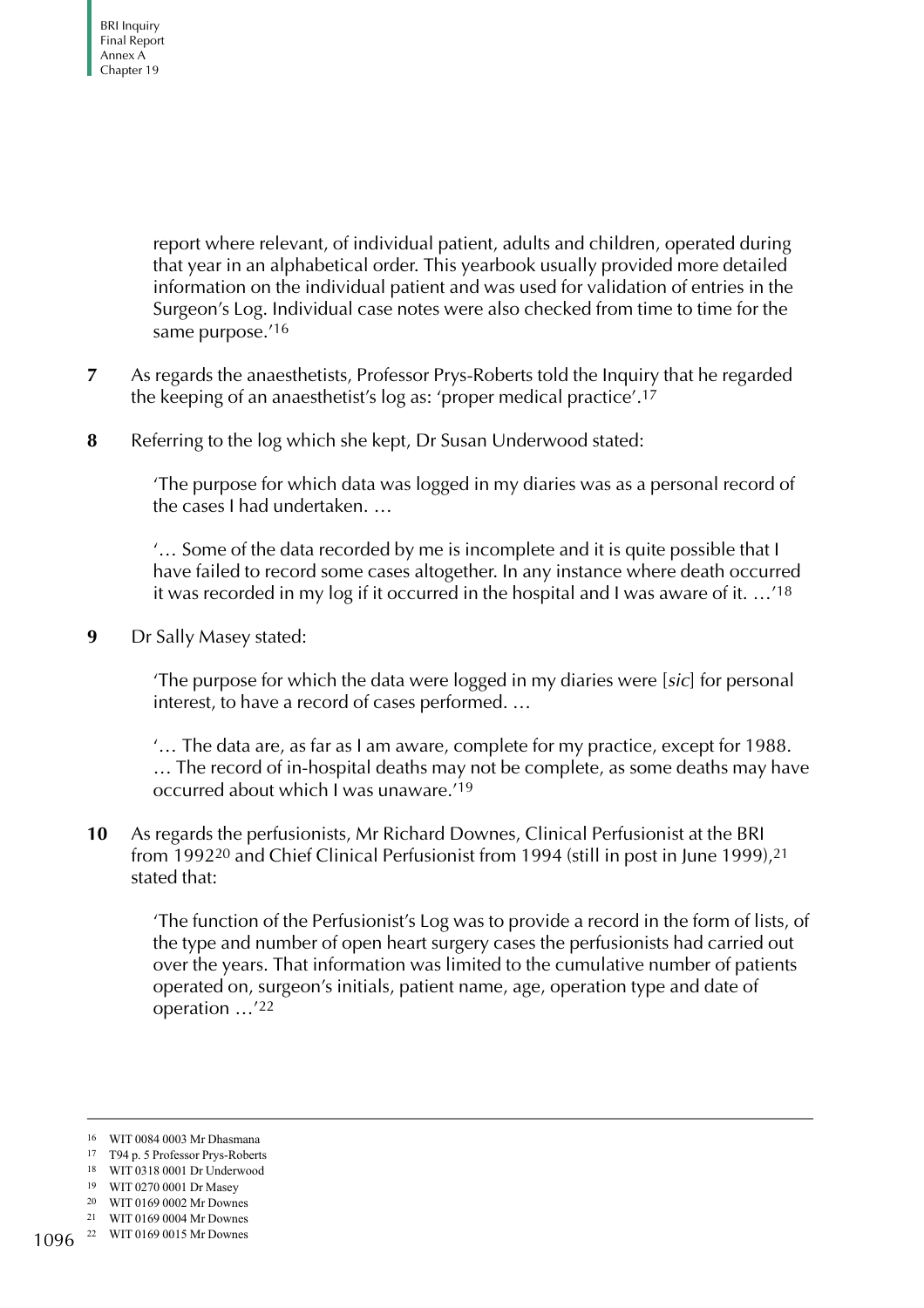#### <span id="page-8-0"></span>Accessibility, availability and use of logs

**11** Mr Wisheart stated:

'[My] log was not disseminated in any routine way nor was it disseminated unprocessed. It was however, known to exist amongst my colleagues, i.e. my surgical, anaesthetic and cardiological colleagues, both junior and senior, and a significant number of them used it as a resource. … Information derived from it was disseminated, usually within the paediatric cardiological and cardiac surgical group, but also to other groups as well.'23

**12** He stated further that he regarded his log as being:

'At the time in Bristol … a unique source of information.'24

**13** Mr Dhasmana stated:

'The Surgeon's Log and Year Books were always kept in the department's office with secretaries. They were easily available to members of the department. Similarly other clinicians could also have an access to these books through our secretaries. Junior doctors were often using it for a quick reference before starting on any clinical research and also during their preparation for presentation of figures to the monthly mortality and morbidity (audit) meeting in the department. However this function ceased once the computers became more established in the department in the early 90s.'25

**14** Dr Underwood stated:

'There was not any arrangement for the dissemination of the data I recorded. …

'In my opinion my diaries provided only an individual record for myself. I did not consider that consultants were obliged to keep a log and I therefore consider that there is no recognised system in place and no standard against which to compare.'26

<sup>23</sup> WIT 0120 0260 Mr Wisheart

<sup>24</sup> WIT 0120 0260 Mr Wisheart

<sup>25</sup> WIT 0084 0004 Mr Dhasmana

<sup>26</sup> WIT 0318 0001 – 0002 Dr Underwood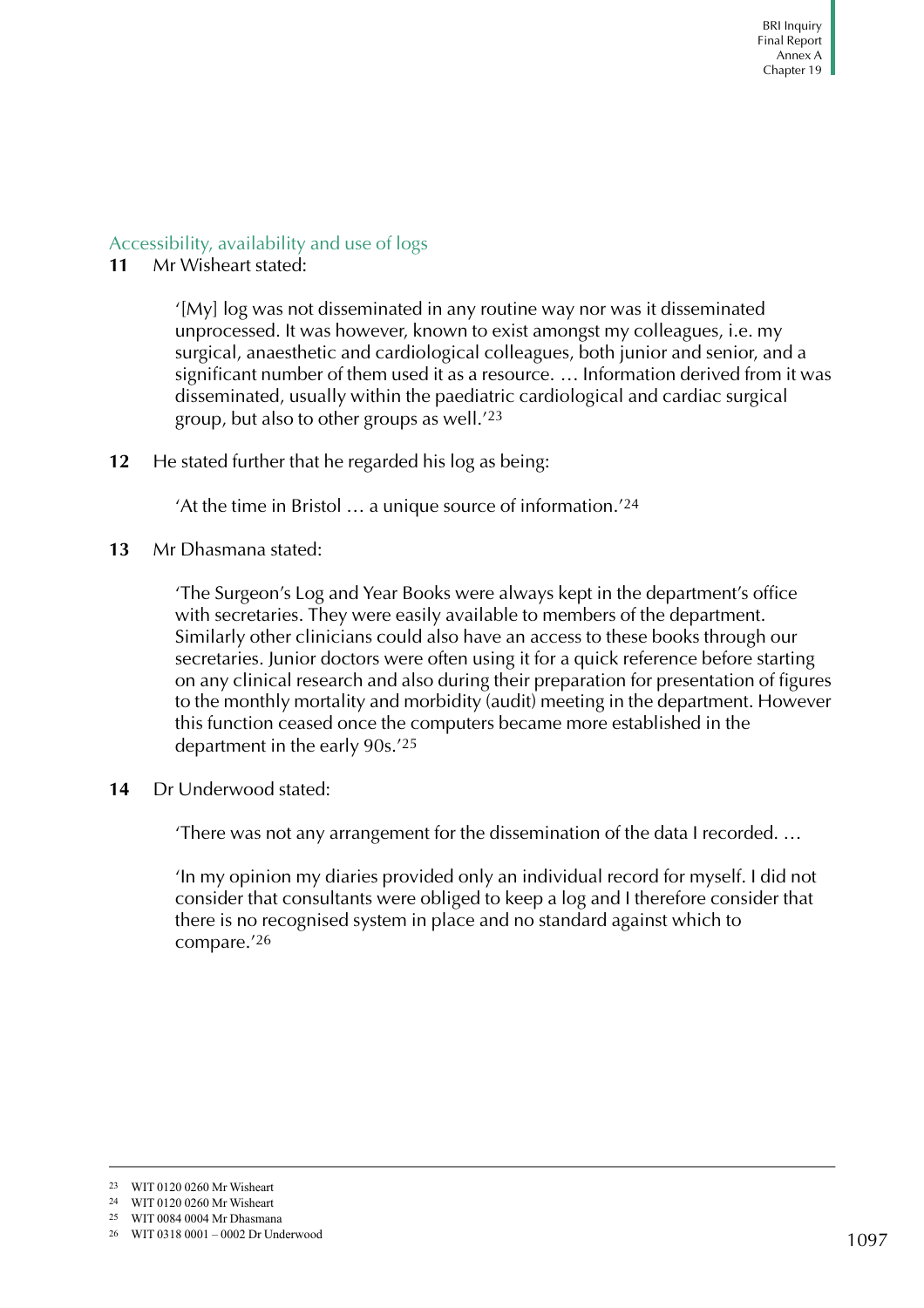**15** Referring to her log, Dr Sally Masey stated:

'There was no dissemination of data.

'… No practical applications or uses were made of the data. …

'… There is no system for the keeping of anaesthetic logs by consultants. My record was personal. Therefore I cannot comment on any system as none is specifically in place for consultants.'27

**16** Referring to the uses made of the perfusionist's log, Mr Richard Downes stated:

'Apart from the despatch of information to the UK Heart Valve Registry I do not believe there were arrangements for routine data analysis until after 1995 or for its dissemination. Aside from its use as a record of work undertaken, appropriately indexed by operation type, and for stock records there were no other practical applications or use made of the data in the Perfusionist's Log.'28

#### **17** In respect of the perfusionists' log, Mr Donald Caddy stated:

'I note Mr Downes' comments about the information in the perfusionists' log being of limited use on its own and would remind the Inquiry, as set out in my first statement, that the detailed records for each individual patient made by the perfusionists at each operation were kept in my department during the period when I was Chief Perfusionist. I understand that those records are now kept with each patient's individual medical records instead. However, the point is that during my day, whatever the perceived deficiencies of the logbook, we always had available the full details of every patient who had been perfused in the department as these were contained in the patient's perfusion records kept in my office. Therefore, the perfusionists' logbook was of less relevance at that time, save as a record of the numbers and types of procedures we had carried out.

'Indeed, when the detailed audit was undertaken by Dr Stephen Bolsin it was to the individual patient's perfusion records, rather than to the logbook, that he turned for the detailed information that he was looking for.'29

1098 <sup>29</sup> WIT 0143 0041 Mr Caddy

<sup>27</sup> WIT 0270 0001 – 0002 Dr Masey

<sup>28</sup> WIT 0169 0018 – 0019 Mr Downes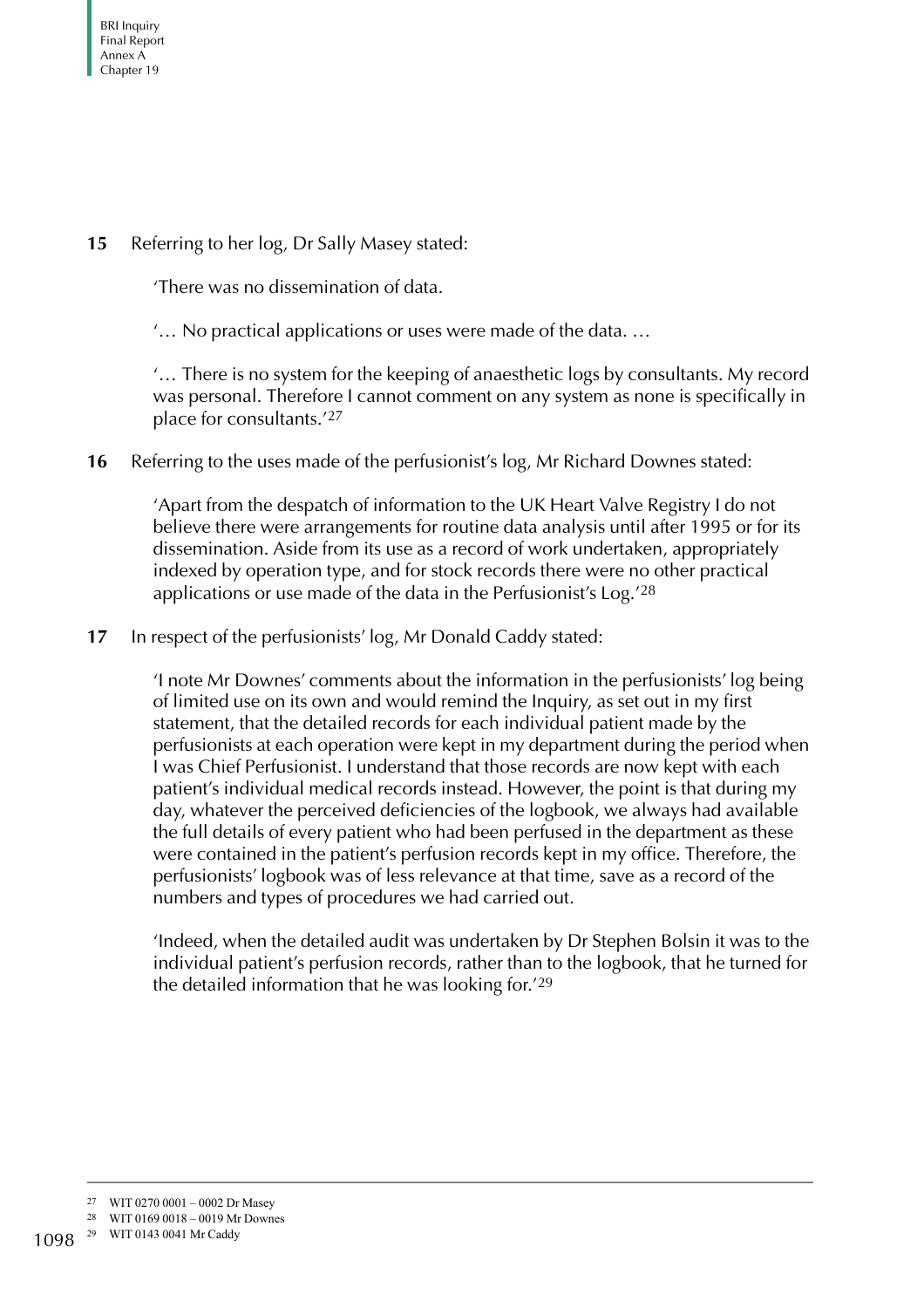## <span id="page-10-0"></span>**Annual statistical summaries**

**18** The numbers of operations carried out and of deaths, of both adult and child patients, were compiled in respect of each cardiac surgeon in Bristol into an annual statistical summary.30 Mr Wisheart explained:

'A. … This did not happen right at the beginning, but it began early on and evolved to the point where each year I published an annual – what I have called a "statistical summary". So in the preparation of that, I would have reviewed the cards31 in the Children's Hospital and used that information.

'Q. Was that a statistical summary for yourself, or for the service?

'A. It was for the service, so my colleagues, or colleague, whatever was the situation at the time, provided their information to me, and I collated it.

'Q. Do I understand that the information was, with odd exceptions … aggregated rather than broken down by surgeon?

 'A. The summaries that I am referring to were aggregated and I continued to produce those up until, I think, 1992.'32

**19** In most of the categories of operations detailed in Chapter 3 there were a very small number of patients in each year. Mr Wisheart stated in his written evidence to the Inquiry that:

'Attempts were made to overcome this in two ways. First, for patients over one year an attempt was made to aggregate operations into groups under the heads of simple, moderate and complex. This aggregation was essentially arbitrary and has not proved to be particularly helpful. The second step which was taken was to include in the report the results for each operative category, not only for the year in question, but also for the previous four or five years. This in principle was a much more satisfactory step and was much more helpful.'33

**20** A copy of the data was sent to individual consultant cardiac surgeons working in the cardiac unit.34 These figures also appeared in the Annual Reports of the paediatric cardiology and cardiac surgery services for the years 1987, 1988 and 1989 (discussed below). For the years 1993 to 1994 and 1994 to 1995, copies of the annual data were also submitted to the audit co-ordinator for the particular year.35

<sup>30</sup> WIT 0084 0024 Mr Dhasmana

<sup>31</sup> Handwritten cards (known as the Cardiologists' Card Index System), recording basic information on all patients seen by the paediatric cardiologists at Bristol, were kept by the secretaries in the Cardiology Department at the Children's Hospital throughout the period of the Inquiry's Terms of Reference

<sup>32</sup> T41 p. 63 Mr Wisheart

<sup>33</sup> WIT 0120 0394 Mr Wisheart

<sup>34</sup> WIT 0081 0019 Mr Bryan

<sup>35</sup> WIT 0084 0024 Mr Dhasmana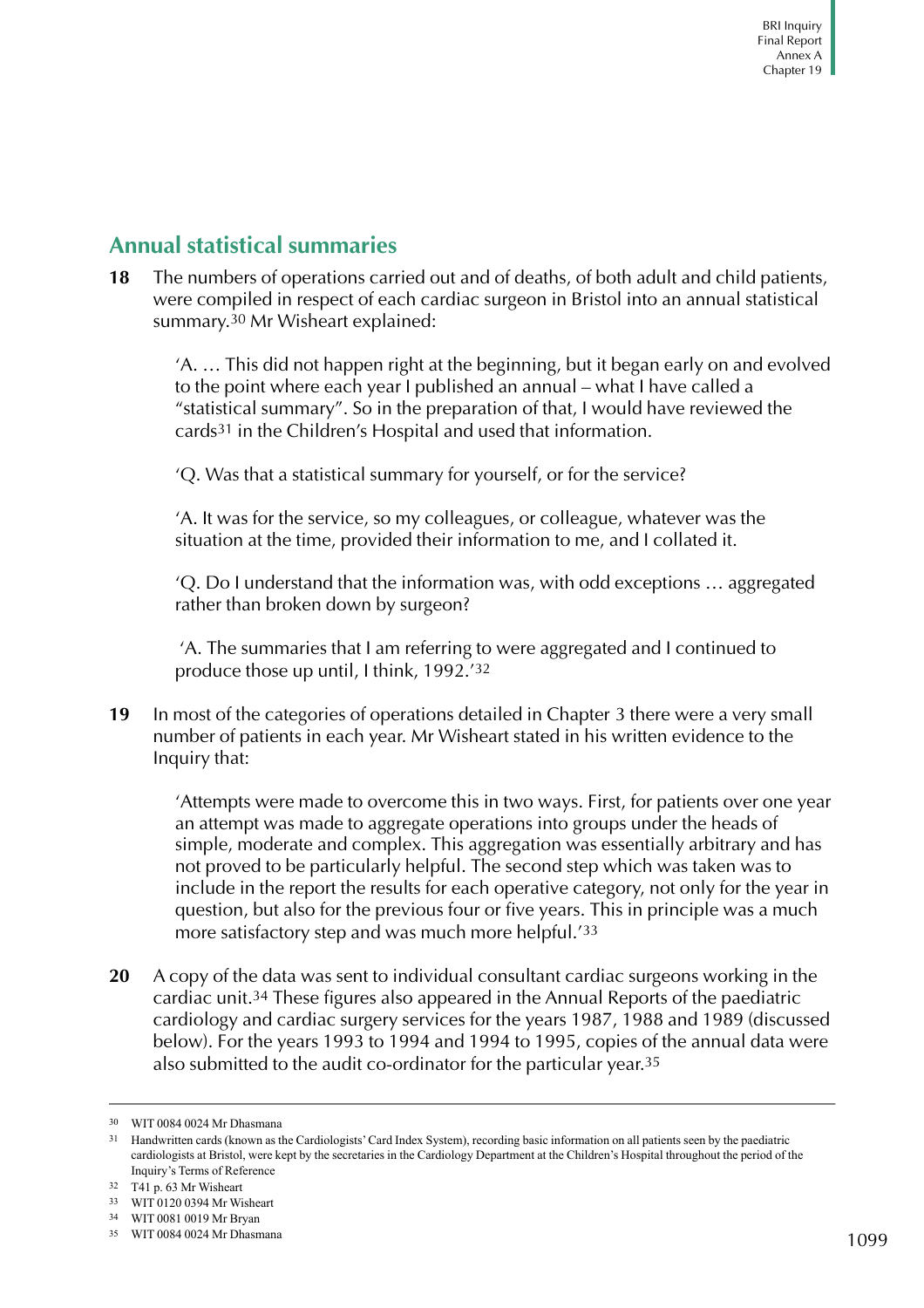**21** Mr Wisheart stated that the statistics relating to clinical performance in Bristol which were available consisted of:

'… total numbers of paediatric cardiac surgical procedures. These numbers may most easily be obtained from the annual statistical summaries which are available for each year from 1984-92 inclusive and for the years 1992-93 and 1994-95. My own files do not appear to have a summary for 1993-94, but those figures are contained within the following summaries:

'1. Tabulated summary for all procedures for the years 1990-95 drawn up by Mr Dhasmana (within which the 1993 figures may be identified).

'2. The UBHT published results for all cardiac procedures from 1990-95 (January 1996).

'3. The figures submitted to Dr Hunter and Mr de Leval by Mr Dhasmana and myself on the 10th February 1995.'36

### <span id="page-11-0"></span>**The Annual Reports on paediatric cardiology and cardiac surgery**

**22** During the period of the Inquiry's Terms of Reference, the clinicians in Bristol produced a series of three Annual Reports on paediatric cardiology and cardiac surgery in Bristol:

(i) Annual Report on Paediatric Cardiology and Cardiac Surgery at Bristol Royal Hospital for Sick Children and Bristol Royal Infirmary, 1987;37

(ii) Annual Report on Paediatric Cardiology and Paediatric Cardiac Surgery at Bristol Royal Hospital for Sick Children and Bristol Royal Infirmary, 1988;38

(iii) Annual Report on Paediatric Cardiology and Paediatric Cardiac Surgery at Bristol Royal Hospital for Sick Children and Bristol Royal Infirmary, 1989/1990.39

**23** The Reports contained tables of the results of open and closed surgery for congenital heart disease in patients under 1 year of age and those aged over 1 year, and showed the numbers of deaths, and the rate of mortality. Leading Counsel to the Inquiry asked Dr Joffe about the distribution of the Annual Reports in the following exchange:

<sup>36</sup> WIT 0120 0285 Mr Wisheart

<sup>37</sup> UBHT 0166 0001 – 0014; *'Paediatric Cardiology and Cardiac Surgery – Bristol Royal Hospital for Sick Children and Bristol Royal Infirmary – Annual Report 1987'*

<sup>38</sup> HAA 0138 0003 – 0012; *'Paediatric Cardiology and Cardiac Surgery – Bristol Royal Hospital for Sick Children and Bristol Royal Infirmary – Annual Report 1988'*

<sup>39</sup> UBHT 0133 0073 – 0086; *'Paediatric Cardiology and Cardiac Surgery – Bristol Royal Hospital for Sick Children and Bristol Royal Infirmary – Annual Report 1989/1990'*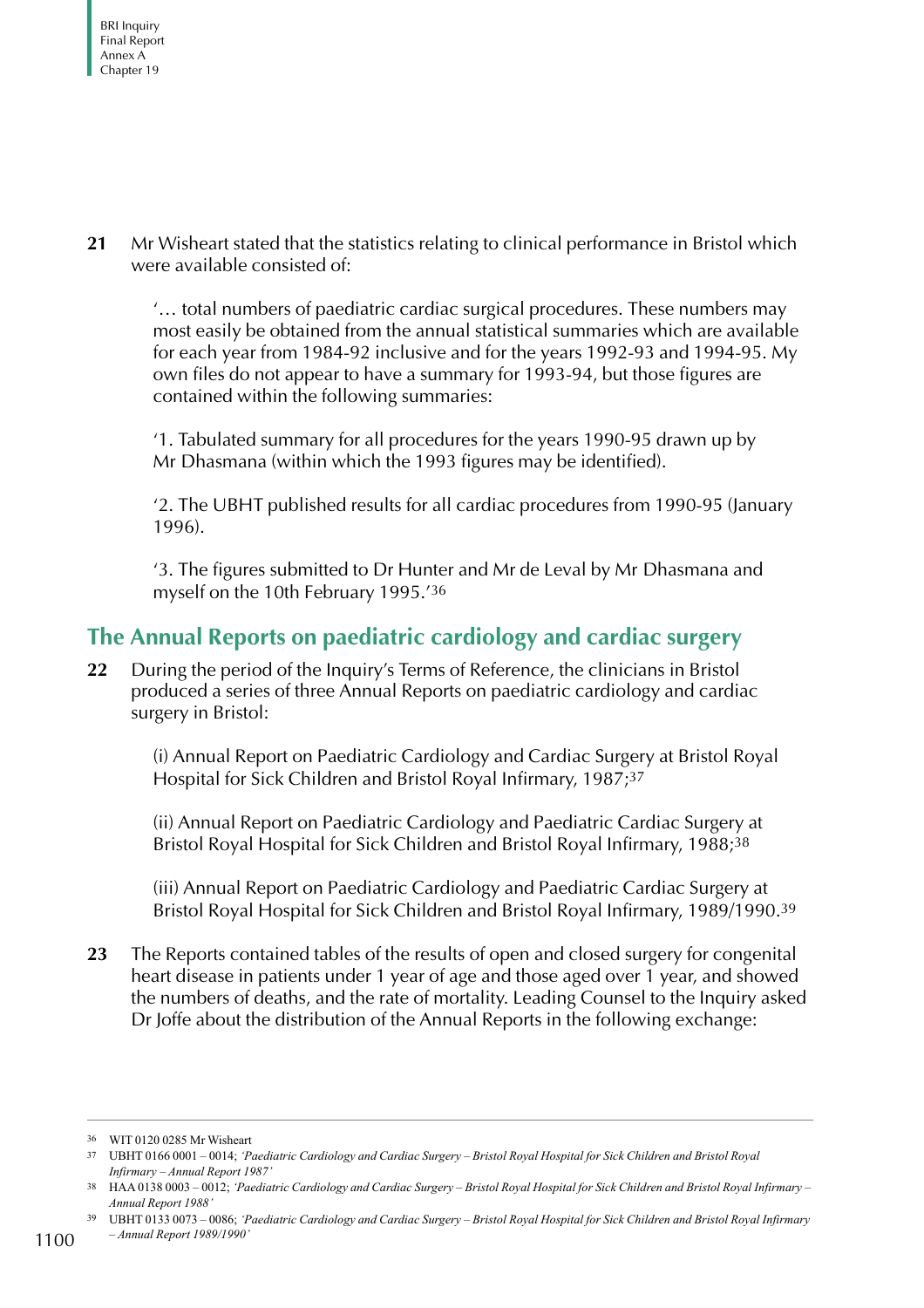'Q. ... The [1988] annual report<sup>40</sup> was obviously produced for someone; who got it?

'A. The idea was to send the reports to the then District Health Authority, both the local one and peripheral centres, particularly to the paediatric paediatricians [sic] around the region with whom we were related, so to say, by virtue of the peripheral clinics that we held at these various centres and we wanted them to have a view of what we were doing and of our figures and our enterprises.

'Q. It would follow, I suppose, that they, if they had kept the reports from one year to the next, would have seen the same comparison figures as you might if you had done that exercise, or others within the unit might?

'A. Yes, I believe so.

'Q. Within the unit, what circulation did the report have?

'A. It was freely available to the members of the cardiology team. I think on the first page of each of those annual reports there is a list of the people who make up the totality of the cardiac unit ... Those<sup>41</sup> are the individuals who would have received copies and, indeed, others who requested copies who might not be on the list would have received them too. There was no sense of restricting access to this report, it was meant to be open.

'Q. … Did anyone who was occupying a management role in the Health Authority at this time receive a copy, the District General Manager —

'A. Yes, certainly.

'Q. You say the idea was to send the reports to the then District Health Authority, both the local ones and the peripheral centres. That was what you described as the idea; was it also the reality or not?

'A. Yes, we sent them out.

'Q. Do you know whether they went to individual paediatricians who might refer cases to Bristol?

'A. I believe so. I really cannot recall exactly how the mechanism worked, but I believe my secretary or a secretary within the cardiology department would have been asked to send these reports to these people plus the referring paediatricians.'42,43

<sup>40</sup> UBHT 0055 0022; *'Paediatric Cardiology and Cardiac Surgery – Bristol Royal Hospital for Sick Children and Bristol Royal Infirmary – Annual Report 1988'*

<sup>41</sup> Listed at UBHT 0055 0023 for 1988

<sup>42</sup> T90 p. 16–17 Dr Joffe

<sup>43</sup> Referring clinicians were specifically asked by the Inquiry to address whether they had seen or requested a copy of the Annual Reports. Their written evidence is set out in Chapter 11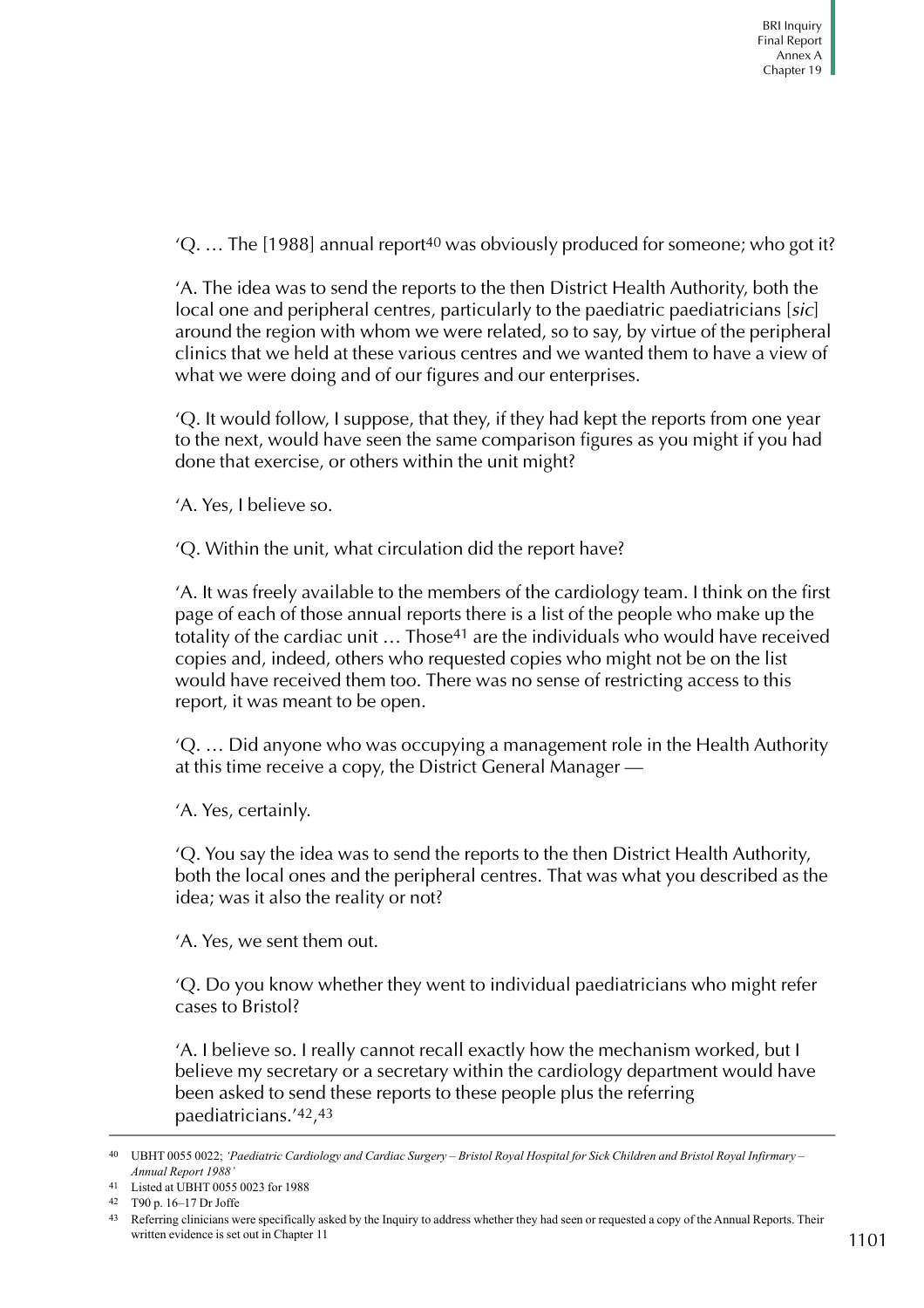**24** Dr Jordan told the Inquiry of his recollection of the distribution of the Annual Report after 1987 in the following exchange:

'Q. … It is right, is it not, that the cardiac unit at Bristol produced an annual report from the late 1980s onwards?

'A. My recollection of this has been helped by the fact that I have found a copy of what I think was the first annual report we produced, which was for 1987. I think that was stimulated by the fact that of course that was the first year that we had a catheter laboratory at the Children's Hospital and really had anything physically, if you like, that could be called a paediatric cardiac unit. We did try and produce an annual report – not actually quite of the same size as that one – subsequently.

'Q. For whose consumption was the report produced?

'A. The consumption was basically internal and it went I think to the management of the Children's Hospital and to the various people concerned; that is a fairly wide number of people, not just the cardiologists, the cardiac surgeons, it would include people like Sister Wakeley, I think the secretaries had a copy, that sort of thing.

'Q. It was not disseminated externally? It was not sent, for example, to referring paediatricians?

'A. I think we did actually send the one in 1987 out much more widely. I think we just wanted to do a bit of advertising then, but my recollection is that we did not send subsequent ones out.'44

The Inquiry contacted a number of paediatricians who referred children to Bristol. Sixty-five clinicians replied, of these 64 said, with varying degrees of certainty, that they had not seen the Annual Reports. Some were sure that they had not seen copies, but a number made the point that they were now relying on their memories of events up to 13 years ago.45

## <span id="page-13-0"></span>**Statistics produced for audit and other meetings**

**25** Apart from the basic statistics relating to clinical performance produced by the clinicians in Bristol for the purpose of Annual Reports, figures were also produced on an ad hoc basis for presentation at audit and other meetings. For example, referring to the audit meeting of 19 March 1990,46 Mr Dhasmana stated:

'In order to explain the rise in mortality there was a detailed breakdown of operations and analysis of risk factors.'47

<sup>44</sup> T79 p. 140–1 Dr Jordan

<sup>45</sup> See Chapter 11

<sup>46</sup> UBHT 0061 0126; minutes of audit meeting, 19 March 1990

<sup>1102</sup> 47 SUB 0010 0009 – 0010 Mr Dhasmana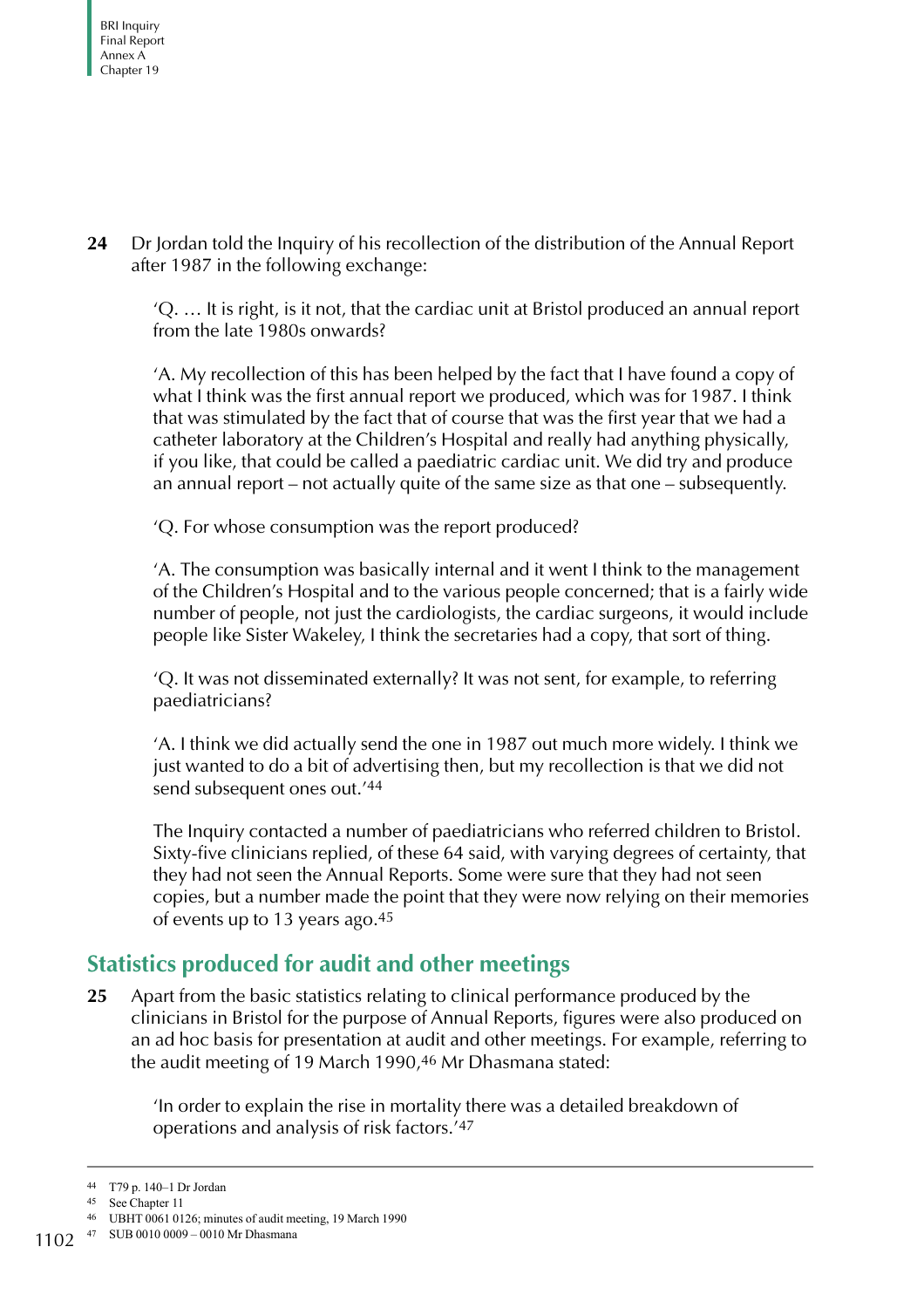- 26 As a further example, Mr Dhasmana stated<sup>48</sup> that he presented the results of a detailed audit of the results of his Switch operations carried out on older children, at a meeting open to all clinicians involved in paediatric cardiology, held on 3 June 1992.49 He further stated that results of open-heart operations carried out between January 1992 and January 1995 were submitted to the external review of paediatric cardiac services in Bristol conducted by Mr (later Professor) de Leval and Dr Hunter in 1995.50
- **27** Mr Wisheart stated that from time to time reviews of results in particular areas were carried out:

'On occasions we believed that the results of the work in a particular area might not be as good as had been hoped for. We examined that area in order to try to find out what were the reasons for the disappointing results and then took whatever steps were necessary to improve our practice. Such reviews were carried out for the Fontan operation, for VSDs in the late 80s, for the complications of pulmonary hypertensive problems in the post-operative period, for the results of the Fallots operation in 1990-91, for TAPVD and for the results of the arterial switch operation. Some of these reviews took place within the format of the multi-disciplinary evening meeting, some within the paediatric cardiological audit programme and others at ad hoc meetings.

'Reviews of a series of patients were carried out with the intention of communicating the findings to scientific meetings or publishing them in peer review journals. Such reviews were carried out for the Mustard and Senning operations, for the Fontan operation, for the results of our work in Pulmonary Atresia with Intact Ventricular Septum and on a range of topics relating to surgery for Coarctation of the Aorta during the period of the Inquiry's review. These might be regarded as being outside the audit process, but of course the findings were usually also presented at an audit or educational meeting within the Department.'51

**28** A report52 entitled 'Analysis of Paediatric Cardiac Mortality Data from UBHT 1990 –92' was produced which contained the results of statistical analyses of data relating to mortality following paediatric cardiac surgery (omitting the Arterial Switch operation) in Bristol for 1990 to 1992, and comparisons with the rest of the UK for the 'National Average Year' of 1991. It showed that, for certain operations, mortality in Bristol was significantly worse than the rest of the UK. The availability of these statistics to clinicians in Bristol during the period 1990 to 1995 is set out in detail in [Chapter 20](#page-84-0) to Chapter 30.

<sup>48</sup> SUB 0010 0012 Mr Dhasmana

<sup>49</sup> UBHT 0061 0165; *'Hospital Medical Committee – Audit Committee Medical Audit Meeting Report – Paediatric Cardiology'*, 3 June 1992. Further details of this meeting and its content appear in Chapter 18

<sup>50</sup> INQ 0045 0118 Mr Dhasmana

<sup>51</sup> WIT 0120 0397 Mr Wisheart; see Chapter 3 for an explanation of these terms

<sup>1103</sup> 52 UBHT 0061 0080 – 0102; *'Analysis of Paediatric Cardiac Mortality Data from UBHT 1990 –92'* (also referred to as 'the Bolsin/Black audit')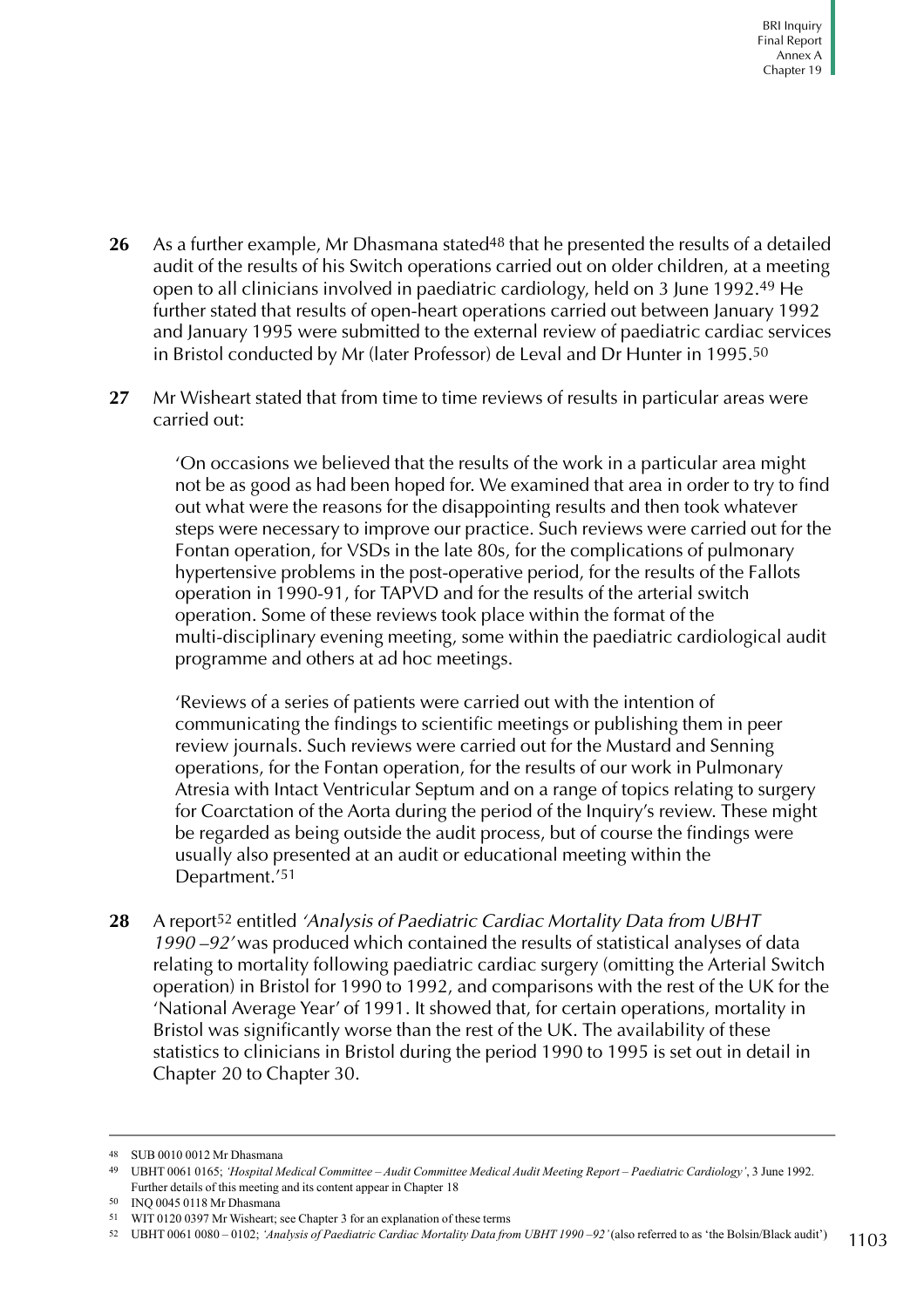**29** Further statistical information on mortality following paediatric cardiac surgery at the BRI was produced within the Department of Anaesthesia at the BRI. Dr Pryn stated that he compiled figures from a variety of sources on paediatric cardiac outcome data for the chronological year ending 31 December 1993.53 The figures were discussed at the audit meeting on 20 January 1994. This meeting is described in further detail in Chapter 29.

### <span id="page-15-0"></span>**The returns made to the UKCSR**

- **30** Bristol submitted returns to the UKCSR annually from 1977 onwards. They were compiled from the surgeons' logs, and submitted by Mr Wisheart's secretary. The figures submitted in the returns related to acquired heart disease (adults) and congenital heart disease (children). For congenital heart disease, the number of open and closed operations and number of deaths, for patients under the age of 1 year and those aged over 1 year, were presented in different categories.The categories related to diagnosis rather than the type of operation carried out.
- **31** The data provided a point of comparison within the Bristol service, year by year, by reference to the figures produced by the clinicians in Bristol for the preceding year and years. It was also possible for Bristol to compare its data with the aggregated data from other specialist centres in the UK, albeit that by the time the UKCSR aggregated data was published it was 18 months to 2 years old.
- **32** Mr Alan Bryan stated:

'It has always been accepted in cardiac surgery that there was a professional commitment to supply accurate data to the UK cardiac surgical register throughout the period in question.'54

**33** Mr Dhasmana told the Inquiry about the circulation within the Bristol service of the figures submitted to the UKCSR in the following exchange:

'Q. If anyone within the department had said, "Janardan, what are the figures?" would you have given them a copy of the returns to the register?

'A. Copies were always sent to my surgical colleagues, so they all had a copy.

'Q. What about cardiological colleagues?

'A. Paediatric cardiologists would have had a copy, but it would not have gone to adult cardiologists and I do not think, you know, we were sending copies to anaesthetists in a way, but if somebody would have come and asked, yes, they would have got a copy.

<sup>53</sup> WIT 0341 0039 – 0041 Dr Pryn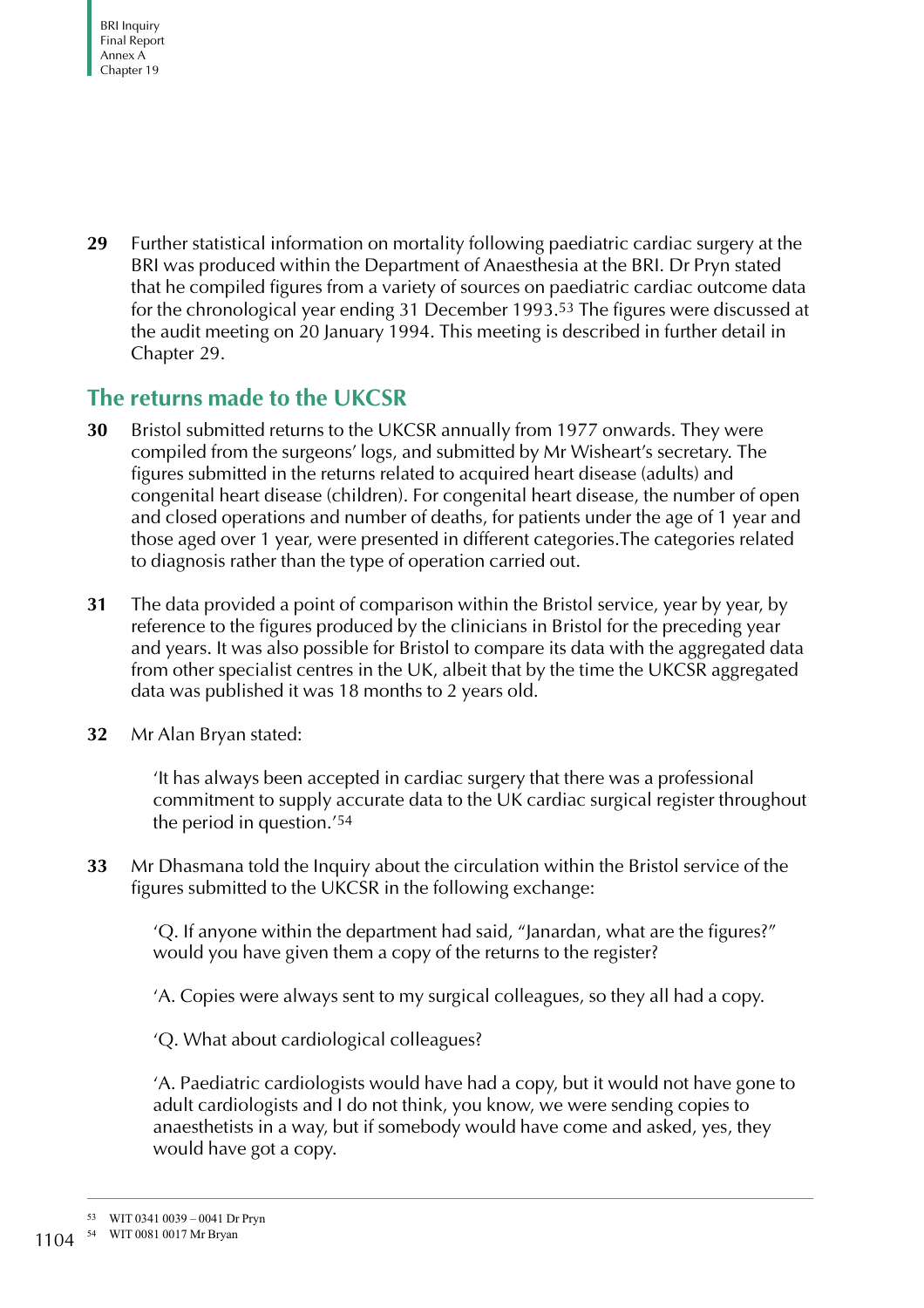'Q. Why were paediatric cardiologists given the figures but not anaesthetists?

'A. Because we were closely working together; we were discussing problems, and we had audit meetings called in paediatric and Children's Hospital and anaesthetists were called. If they were not coming to the audit meetings, how would I know they were so much interested about the figures, unless they kept bringing their presence into the meeting? They never did that.'55

**34** Mr Dhasmana was asked by Leading Counsel to the Inquiry about whether the figures, if presented at audit meetings, were circulated to all those entitled to attend the meetings, in the following exchange:

'A. … I do not think any of these papers you saw, except for the minutes or the summary, the figures itself, I do not think they were circulated, no.

'Q. Why not?

'A. I do not know. You ask Dr Martin [who ran the audit meetings].

'Q. For your part, you did not circulate the results because you thought the anaesthetists might not have been interested?

'A. No, I did not circulate because it was not my job, but at the same time, anaesthetists, if they were conspicuous by their absence, I do not think they could really complain that they were not getting minutes. They never attended any of those audit meetings.'56

**35** Dr Joffe discussed the distribution of the UKCSR figures within the Bristol service in the following exchange:

'Q. You tell us in your statements that there were figures which were available year on year from, certainly from 1986 onwards but relating to the period 1984 through to 1995. Did you yourself see the figures produced by the unit in terms of mortality rates in the different categories, the under 1s, the over 1s, open and closed for each year as each year fell?

'A. They were certainly available year on year. … the figures were made available to all the cardiologists. Access to those figures is by the surgeons only, that is the UK national register, so that we could only respond to those figures as they were shown to us by the surgeons.

<sup>55</sup> T86 p. 146–7 Mr Dhasmana

<sup>56</sup> T86 p. 148 Mr Dhasmana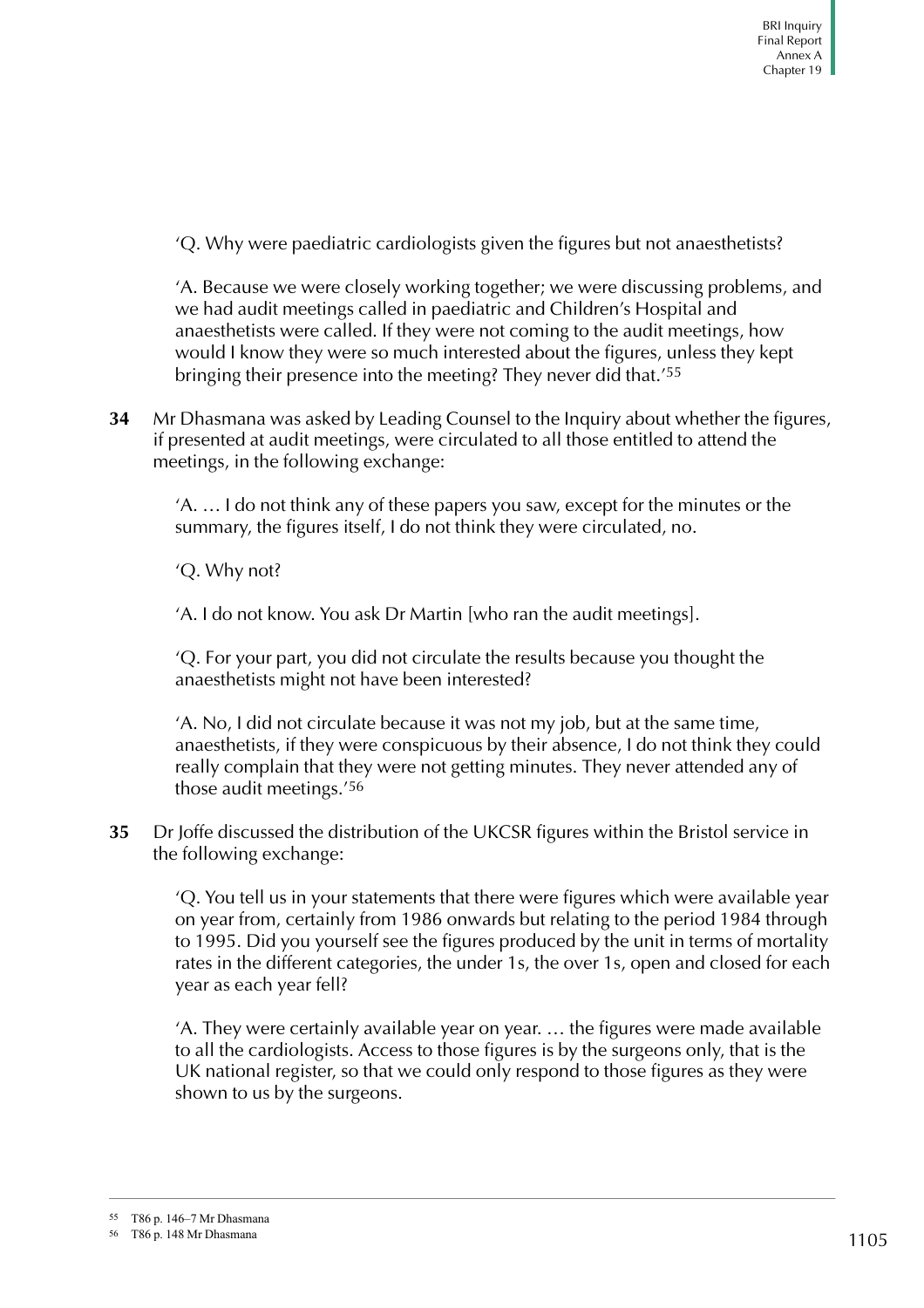'Q. You got the figures for the unit which were collective figures?

'A. Yes. …'57

## <span id="page-17-0"></span>**The South West Congenital Heart Register**

- **36** The cardiologists also developed a system58 for keeping records of all children seen by them with a congenital heart defect. Dr Jordan stated<sup>59</sup> that the system had a long history, as records had moved from books containing notes onto various early computer systems (from 1973 onwards), until the Bristol and South West Children's Heart Circle purchased a computer which was capable of holding a database of information. Dr Jordan engaged his son to write a software application to make the system more 'user-friendly'. A small research grant from the South West Regional Health Authority (SWRHA) paid for a part-time secretary to input the data. Any patient from the South West seen by the cardiologists who was considered to have organic heart disease, had details of the clinical diagnosis entered on the computer. Some 96 items were recorded for each patient. The uses of the database permitted identification of all patients by multiple parameters; for example, all patients with Down's syndrome or AVSD,<sup>60</sup> the first operation under 1 year of age, and the particular surgeon.
- **37** Dr Jordan explained:

'In general, while the system probably sounds to be amateurish and was by no means perfect, it was better than most units had in place. Clearly it would have been better if we had had more clerical and computer staff, but we had no finances to pay for this. … Even with the system as it was, I could have made much more use of it if I had had more time.'61

### <span id="page-17-1"></span>**The METASA System and the Patient Analysis and Tracing System**

**38** Mr Jonathan Hutter described in his written evidence to the Inquiry the efforts made to introduce computerised data collection in the Department of Cardiac Surgery.62 He stated that in 1990 Mr Wisheart:

'… was negotiating to buy hardware and software from the METASA company for the purpose of developing a database of patients having cardiac surgery in order to facilitate research and audit. … This was purchased from Mr Wisheart's fund, which had been donated by patients who wished to express their gratitude by making a monetary donation to the fund run for this purpose by Mr Wisheart.'63

<sup>57</sup> T90 p. 9–10 Dr Joffe

<sup>58</sup> This is distinct from the 'Cardiologists' Card Index System', referred to earlier, which was kept by the cardiologists' secretaries at the Children's Hospital

<sup>59</sup> WIT 0099 0001 Dr Jordan

<sup>60</sup> See Chapter 3 for an explanation of this term

<sup>61</sup> WIT 0099 0003 – 0004 Dr Jordan

<sup>62</sup> WIT 0096 0002 Mr Hutter

<sup>1106 &</sup>lt;sup>63</sup> WIT 0096 0002 Mr Hutter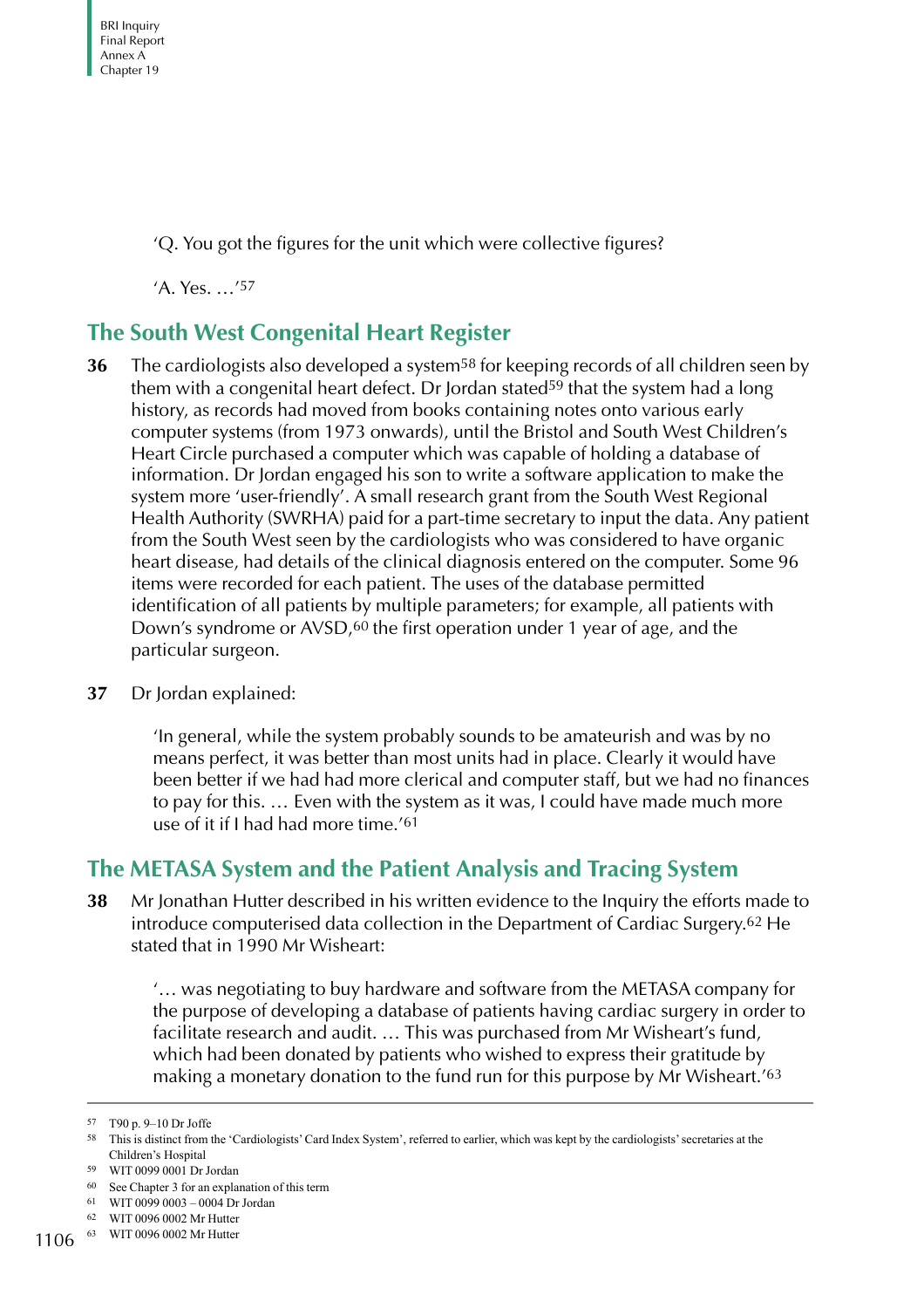- **39** Mr Hutter explained that Mr Wisheart correctly anticipated that computerised audit would become essential and was keen to be at the forefront of its development. Mr Wisheart's fund provided the finance for the purchase of both the METASA system and, later, the Patient Analysis and Tracing System (PATS).
- **40** Mr Hutter stated that he developed a data set of questions designed to assist audit, or 'retrospective research projects on analysis of results (the old name for audit)'.64 The intention was to develop two data sets, one for adults and one for children. However, as someone who operated on adults, he stated that he decided to concentrate on developing the adult system first: '… with the intention of assisting in the development of the paediatric data set once the adult system was up and running satisfactorily'.65
- **41** Mr Hutter stated that problems were experienced, such that the PATS system never produced data complete enough to be useful, and never functioned effectively during the period of the Inquiry's Terms of Reference.66

# <span id="page-18-0"></span>Statistics relating to clinical performance at other specialist centres (for the purpose of comparison) available from external sources

- **42** During the period of the Inquiry's Terms of Reference, statistics relating to the clinical performance of other specialist centres, as well as the Bristol service, could be derived from three main external sources:
	- $\blacksquare$  the data from the UKSCR, made available to the cardiac surgeons in Bristol by the Society of Cardiothoracic Surgeons;
	- the Department of Health's and Royal Colleges' national working parties on supra regional units for neonatal and infant cardiac surgery in England and Wales;67,68
	- externally produced ad hoc reports on the clinical performance of the paediatric cardiac service (PCS) in Bristol relative to other specialist centres (such as the report by Jo Weston and Mr Martin Elliott,<sup>69</sup> and the report by Mr (later Professor)

<sup>64</sup> WIT 0096 0007 Mr Hutter

<sup>65</sup> WIT 0096 0002 Mr Hutter

<sup>66</sup> WIT 0096 0008 Mr Hutter

<sup>67</sup> For example, the report commissioned by the DHSS from the Society of Cardiothoracic Surgeons of Great Britain and Ireland: UBHT 0061 0205; *'Interim Report of the Working Party on Neonatal and Infant Supra Regional Cardiac Surgical Units in England and Wales'*, July 1989. Graphs of figures are at UBHT 0061 0212 – 0217. See also Chapter 6

<sup>68</sup> For example, DOH 0002 0112; *'Report from the Working Party Set Up by the Royal College of Surgeons of England on Neonatal and Infant Cardiac Surgery: Supra Regional Funding and Designation'*, June 1992. Tables of figures are at DOH 0002 0116 – 0124. See also Chapter 6

<sup>69</sup> JDW 0004 0930; *'Comparative Analysis of Paediatric Cardiac Surgery Outcome Data from Bristol'*, April 1995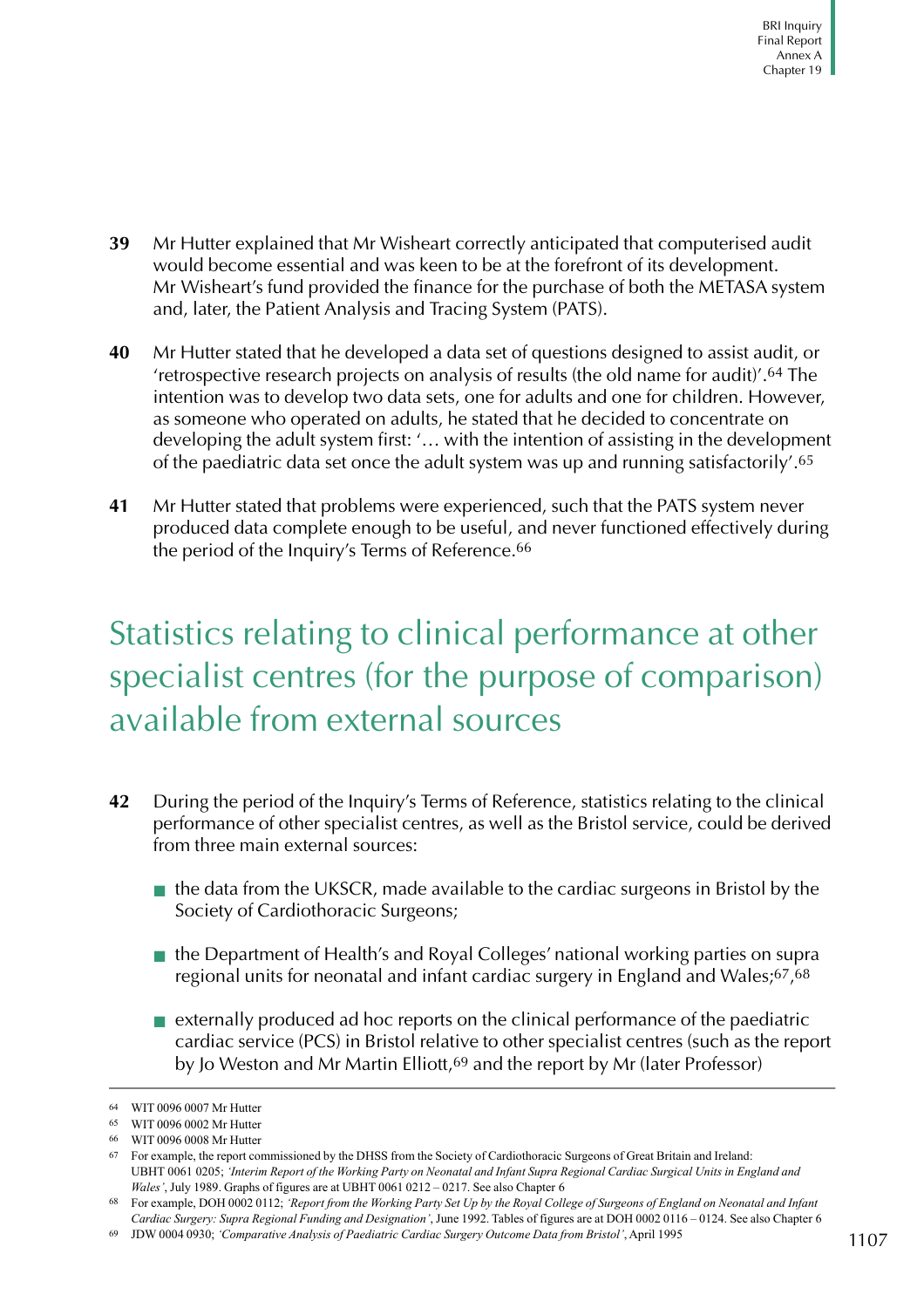Marc de Leval following his visit to the UBHT with Dr Stewart Hunter on 10 February 1995 70).

## <span id="page-19-0"></span>**The United Kingdom Cardiac Surgical Register (UKCSR)**

**43** Mr Dhasmana stated in his written evidence to the Inquiry:

'The [UKCSR] provided annual figures in the form of averages compiled from the returns to the Society of Thoracic and Cardiovascular Surgeons of Great Britain and Ireland (S.T.C.V.S-UK). All cardiac centres in the U.K., including supra regional centres, would be providing data for the register. The register has mentioned a number of defaulters on a few occasions. Bristol has always contributed to the register. These figures were taken as comparators with known limitations. … The U.K.C.S.R was circulated to each member of the society. … The U.K.C.S.R annual figures were the only known comparator during this time.'71

**44** Dr Joffe discussed the distribution of the comparative figures from the UKCSR in the following exchange:

'Q. There would be a comparison which you would be told of by the surgeons because they had access to the comparison figures for the UK generally?

'A. Yes.

'Q. And you say that they were made available; what do you mean by that?

'A. I believe that they were sent around or copies of the results were sent around to the cardiologists for perusal …'72

**45** Mr Wisheart discussed the value of the UKCSR figures for making comparisons in the following exchange:

'In terms of comparing [my performance] with people outside Bristol, the only comparator available to us was in the most recent annual report of the register [the UKCSR] that was available to us. So, for example, say we were compiling the report for 1988 some time in the early months of 1989. The probability is that we would have available to us the report for 1987 but not for 1988. … The value of the register figures … is that, if we just assume their accuracy for the moment, they then reflected the work in the whole country. That is quite different from information that is available to us in the literature for any particular operation or group of operations, because mostly work in the literature is the work of a particular unit. Obviously, that unit may or may not be representative of the work in a country.

<sup>70</sup> UBHT 0061 0471; *'Bristol Paediatric Cardiac Surgery 1990–1995'*, an independent commentary by Mr Marc de Leval with tables of comparative data, and an introduction by Mr Hugh Ross, Chief Executive of UBHT, January 1996. See also Chapter 30

<sup>71</sup> WIT 0084 0051 Mr Dhasmana 72 T90 p. 10 Dr Joffe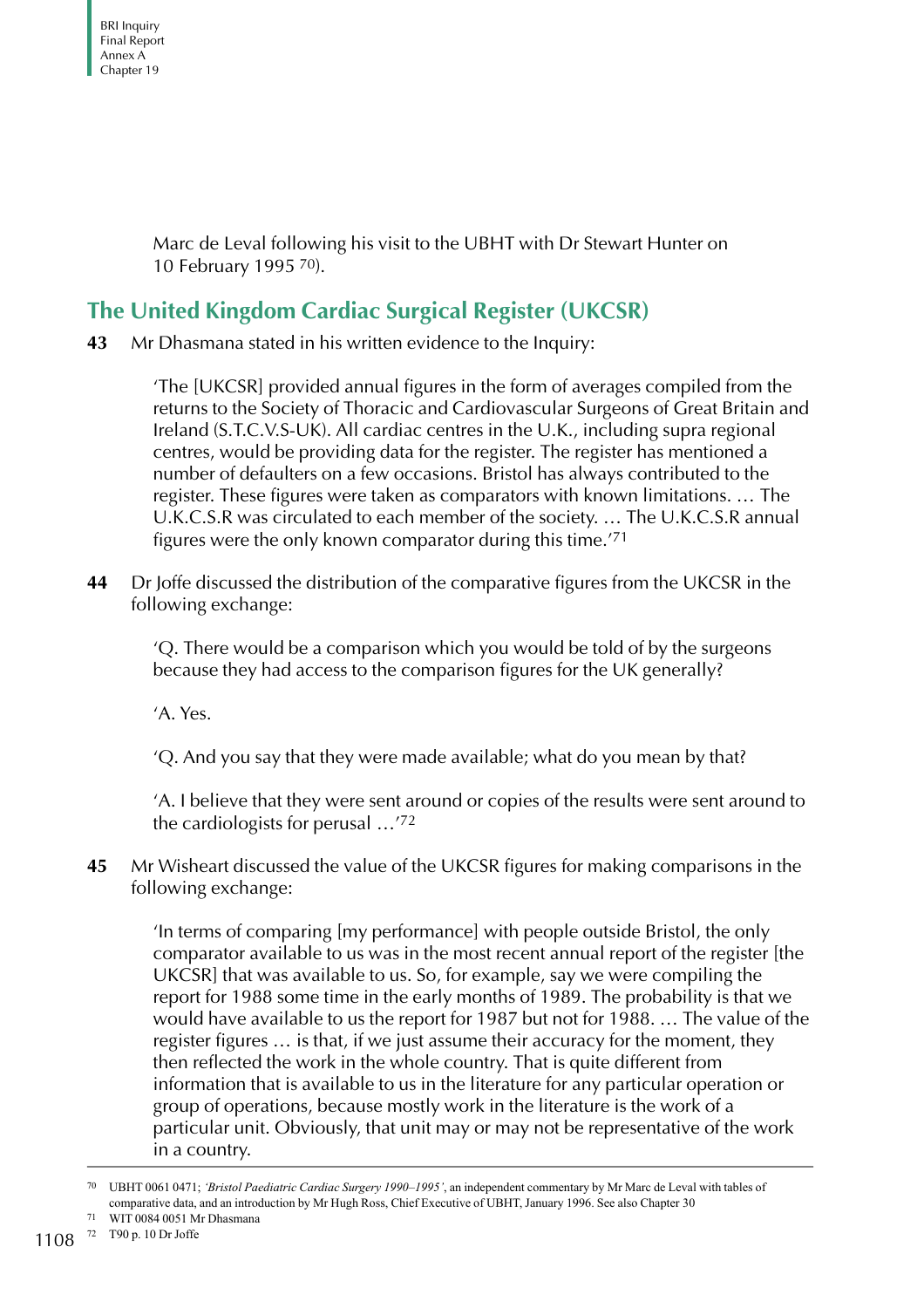'So it had that value and it has to be distinguished, therefore, from other sources of information that we would tap into.'73

**46** Mr Dhasmana, in his written evidence to the Inquiry, gave an example of how he used data for comparison:

'Using U.K.C.S.R as a comparator, I knew that my figures (as shown in Annex-A<sup>74</sup>) had improved overall in almost all categories in the period 1990-5. … In A.V canal the mortality rate was down from 27.7% at the end of 1989 to 17.5% during the second period, and approaching the U.K figure of 11%, in 1995.'75

**47** Leading Counsel to the Inquiry asked Mr Wisheart how he interpreted differences between figures in the UKCSR and his results in the following exchange:

'Q. This is the paragraph I want to focus on:76 "Simply looking at the figures suggests that my mortality of 29 per cent was nearly double the 16 per cent reported in the UKCSR. However, if the higher risk, which is appropriate on account of the additional abnormalities, is assigned to my patients, then the actual expected mortality in this small group must be much greater than 16 per cent. Thus, if there is a discrepancy between my observed 29 per cent and the actual expected mortalities, it is much smaller than the raw figures of 29 and 16 per cent would suggest." What you are doing in these paragraphs is this, is it: taking the raw figures, as you call them, for your series and for the UKCSR and seeking an explanation as to why, despite the appearance of the raw figures, your figures are in truth little different from those which the surgical register reflects; is that the process?

'A. I am not sure whether or not I got to the point of "little different", but I think the process was that I had information in front of me about my patients which I sought to use in relation to the UKCSR. I mean I was not seeking to achieve an end, which is I think what your remarks suggested, I was seeking to understand the facts that were available to me and that understanding could have been one thing or it could have been another. So I was seeking to understand those facts, all of those facts.<sup>'77</sup>

## <span id="page-20-0"></span>**Working Party reports**

**48** Dr Joffe was asked by Leading Counsel to the Inquiry whether he had seen the Interim Report of the Society of Cardiothoracic Surgeons (the appendices to which contained figures allowing comparison between Bristol and the other, named supra regional centres for neonatal and infant cardiac surgery) and the amendments made to it in handwriting:78

<sup>73</sup> T41 p. 67–8 Mr Wisheart

<sup>74</sup> WIT 0084 0055 Mr Dhasmana

<sup>75</sup> WIT 0084 0052 Mr Dhasmana

<sup>76</sup> Referring to Mr Wisheart's evidence at WIT 0010 0029

<sup>77</sup> T92 p. 104–5 Mr Wisheart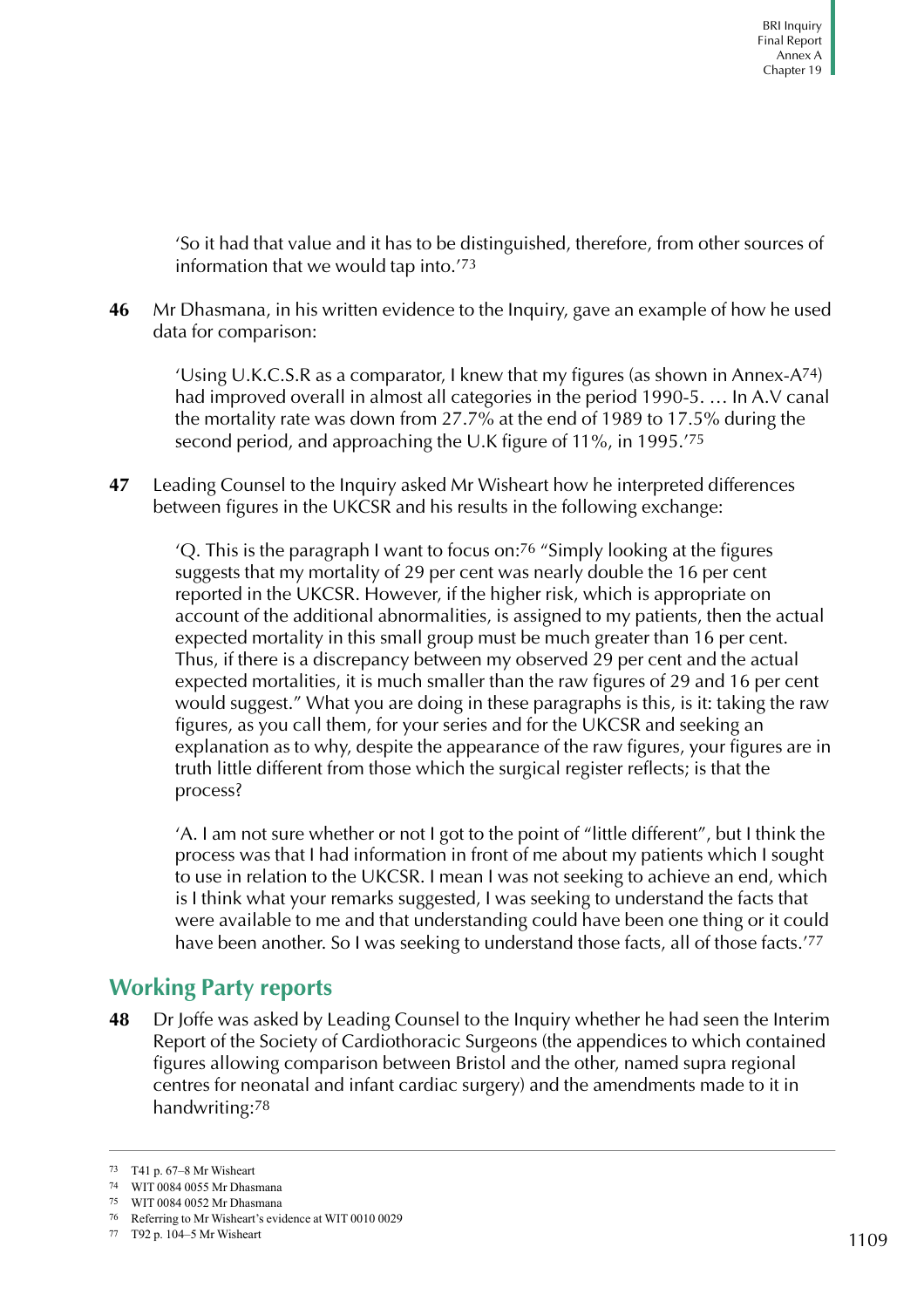'Q. In July 1989 … we have the interim report of the Working Party on neonatal and infant supra regional cardiac surgical units in England and Wales. This is a report to the Supra Regional Services Advisory Group. Did you ever see it?

'A. … I am not sure I have.

'Q. What you might remember, and I will take you straight to it, is … the table at the back. The original writing at the top is "Figures for 1988 by centre (alphabetical)". The rest of the writing is added later by someone's hand?

'A. Yes. I have not seen this before.

'Q. You have not?

'A. No.

'Q. It is, as it happens, the second column from the right in each of these particular classes. The first is "open under 1 year" and the next is "open over 1 year". Perhaps we can just take a long view of the sheet. That is Bristol and the other bars are those other centres which were designated at the time.

'A. Yes. I am sorry, I really do not know what is being represented, whether it is operations or —

'Q. These are numbers of operations.

'A. Yes. Under 1?

'Q. The top is under 1, the second is over 1, and then closed operations at the bottom.

'A. Yes, I beg your pardon, you said Bristol was second from the right. I was looking under Newcastle.

'Q. Second from the left.

'A. Yes.

'Q. If we bear in mind the top figure, the 29, and just go to WIT 74/1092, turn it sideways, these represent point estimates of mortality in 1988 and confidence intervals around them demonstrated by the bars. It shows, limited to 1988, the relative performance in terms of mortality of the different units. For that year, we have seen the figure 37.5%?

<sup>78</sup> WIT 0074 1083 Dr Baker;*'Interim Report of the Working Party on Neonatal and Infant Supra Regional Cardiac Surgical Units in England and Wales'*, July 1989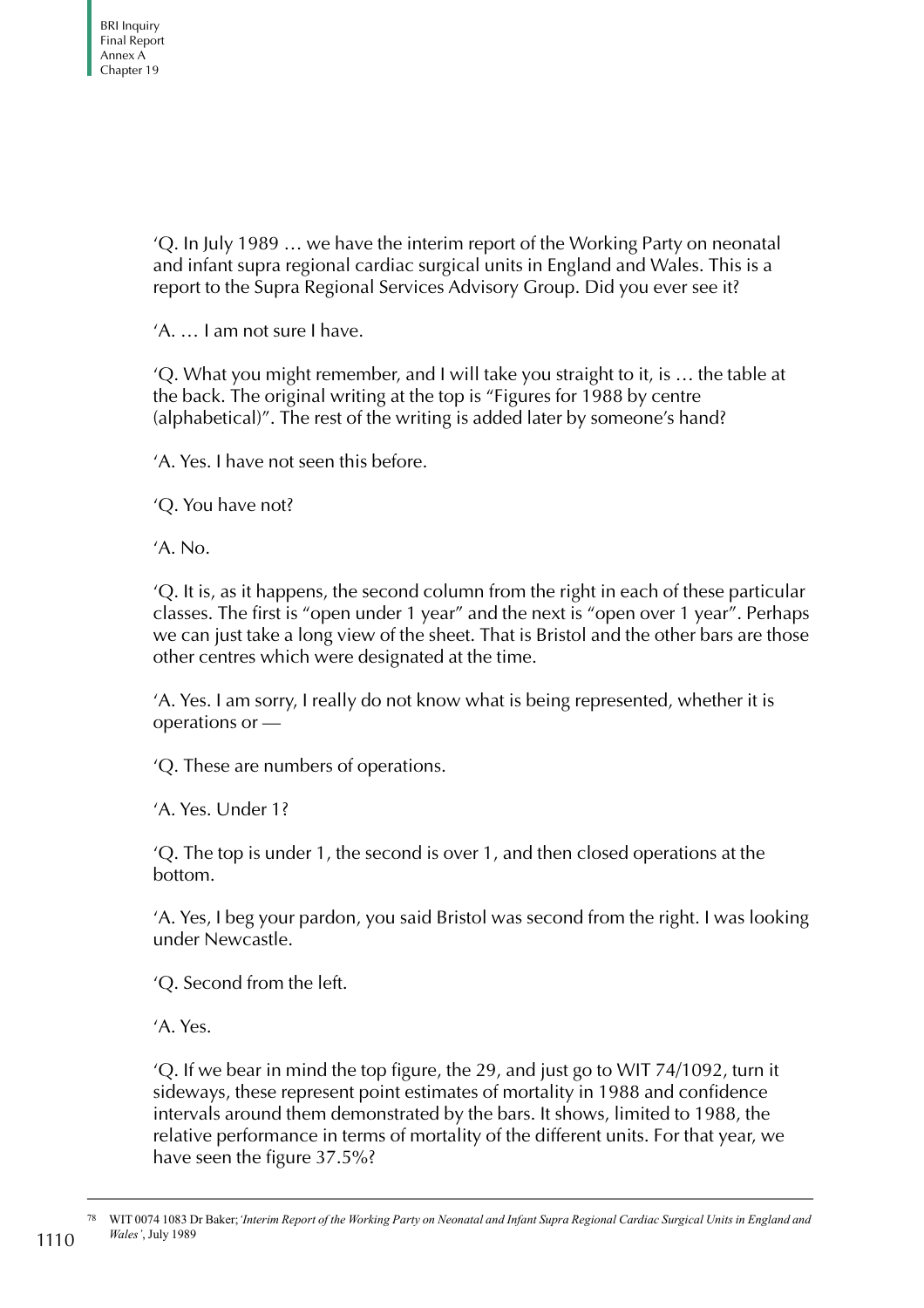'A. Yes.

'Q. And we can see the second from the left, as it happens, is again Bristol.

'A. Yes.

'Q. It appears to represent that the better units tend to be those doing a larger number?

'A. Yes.

'Q. And that was not surprising, I suspect, or would not be surprising?

'A. Yes, that is correct.

'Q. You did not see this at the time.

'A. No.

'Q. Did you have any idea at the time how other individual units were actually performing?

'A. No, not at all.

'Q. If you had seen information such as that in order to put the information you got each year from the annual report into some sort of context, you would have been able to compare Bristol year by year, depending on what the other years looked like with the performance of other units?

'A. Yes.

'Q. If that showed that Bristol as a unit was consistently either the worst or one of the worst, what reaction do you think you would have had to that?

'A. I would have been very disappointed, naturally, but I would need to see this on a year by year basis before making a confirmed response. But of course, it would be one of disappointment, but again, it would be a case of, as you pointed out, fewer turnover of patients, and again, as I have mentioned, we would have reviewed this looking at the particulars of the cases in detail, as indeed we did.

'Q. Let me give you a hypothesis. If this pattern, or something rather like it, were repeated over most years, to what reason do you think would you ascribe the relative low performance of Bristol? For what particular reasons?

'A. I do not think I can add to those we have discussed. We talked about the split site, et cetera.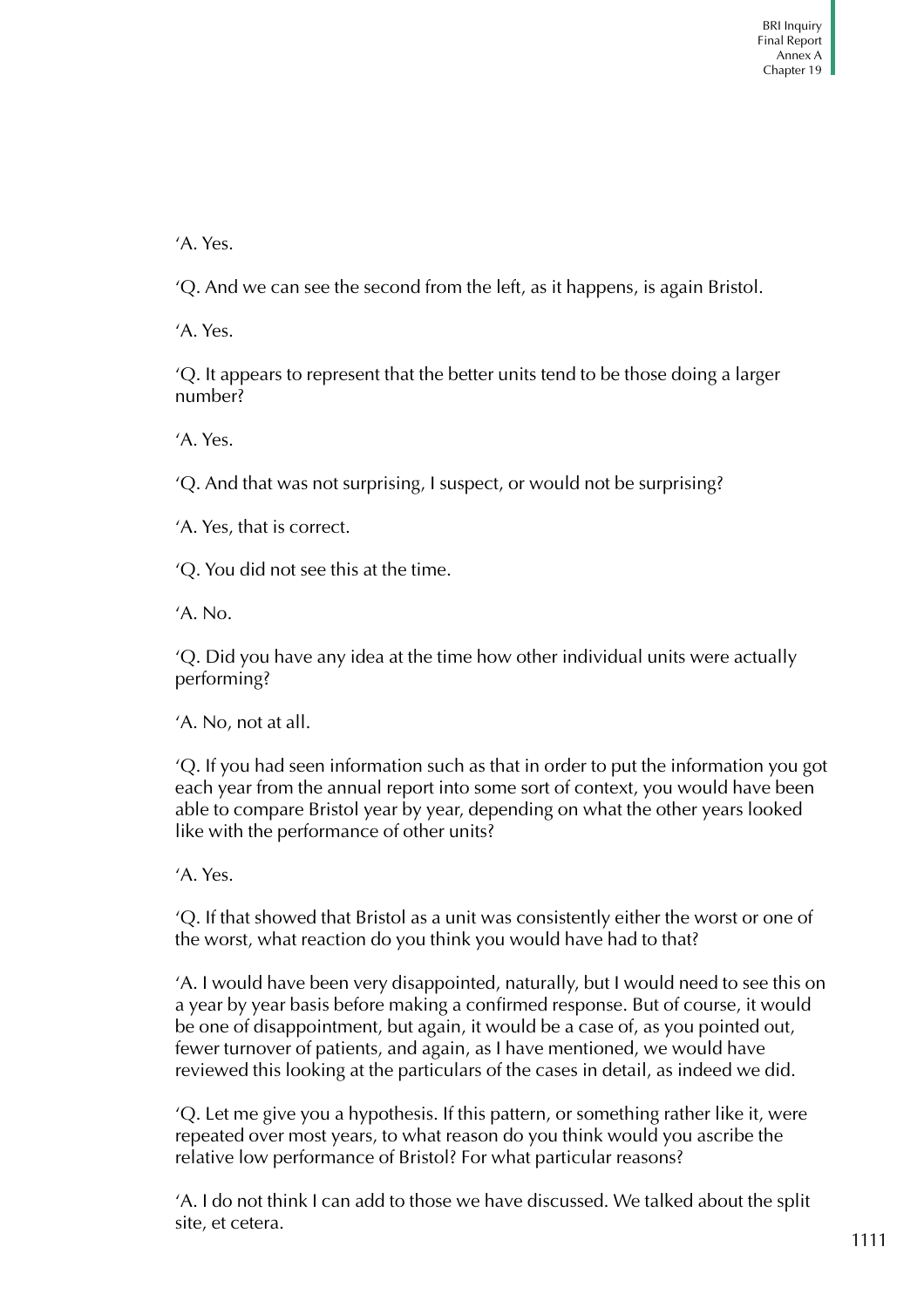'Q. So the split site; the absence of a dedicated paediatric cardiac surgeon?

'A. Yes.'79

**49** Mr Wisheart was also asked by Leading Counsel to the Inquiry about Working Party Reports (the July 1989 Interim Report of the Society of Cardiothoracic Surgeons,80 and the June 1992 Report of the Royal College of Surgeons of England81) in the following exchange:

'Q. Did you know about the comments that had been made to the Supra Regional Services Advisory Group in the report of the working parties?

'A. I have more difficulty with my recollections there because I certainly saw some reports but I have since seen other documents, through this Inquiry chiefly, which I had never seen before. I think the summary of my position on this would be that I knew that they knew about the split site and they never indicated in any way to us that the split site was either a particular problem in their minds or that it was something that really meant we should not be a designated centre. I mean, they never came to us with anything on that particular front. Indeed, when we sought capital monies from them that would have helped us to deal with it, it was not forthcoming, either in 1987 or in the early 1990s. So I can only assume that they did not regard it as unacceptable.'82

**50** Mr Dhasmana in his written evidence stated:

'… Mr Wisheart was regularly sending our figures for neonates and infants to the Department of Health in connection with a report on the supra regional service. But I did not receive any regular feed back regarding other centres. I attended the B.P.C.A.83 meeting in 1992/3 in London, where the Supra Regional Advisory/ Assessment Board's Report was being discussed. This Report showed Bristol amongst the bottom two or three, but the numbers were small. The recommendation was to increase the volume of work, as results were good in centres with a larger volume of cases.'84

<sup>79</sup> T90 p. 54–7 Dr Joffe

<sup>80</sup> The report commissioned by the DHSS from the Society of Cardiothoracic Surgeons of Great Britain and Ireland: UBHT 0061 0204; *'Interim Report of the Working Party on Neonatal and Infant Supra Regional Cardiac Surgical Units in England and Wales'*, July 1989

<sup>81</sup> DOH 0002 0112; *'Report from the Working Party Set Up by the Royal College of Surgeons of England on Neonatal and Infant Cardiac Surgery: Supra Regional Funding and Designation'*, June 1992

<sup>82</sup> T94 p. 85 Mr Wisheart. See also Chapter 22

<sup>83</sup> British Paediatric Cardiac Association

<sup>1112</sup> 84 WIT 0084 0051 Mr Dhasmana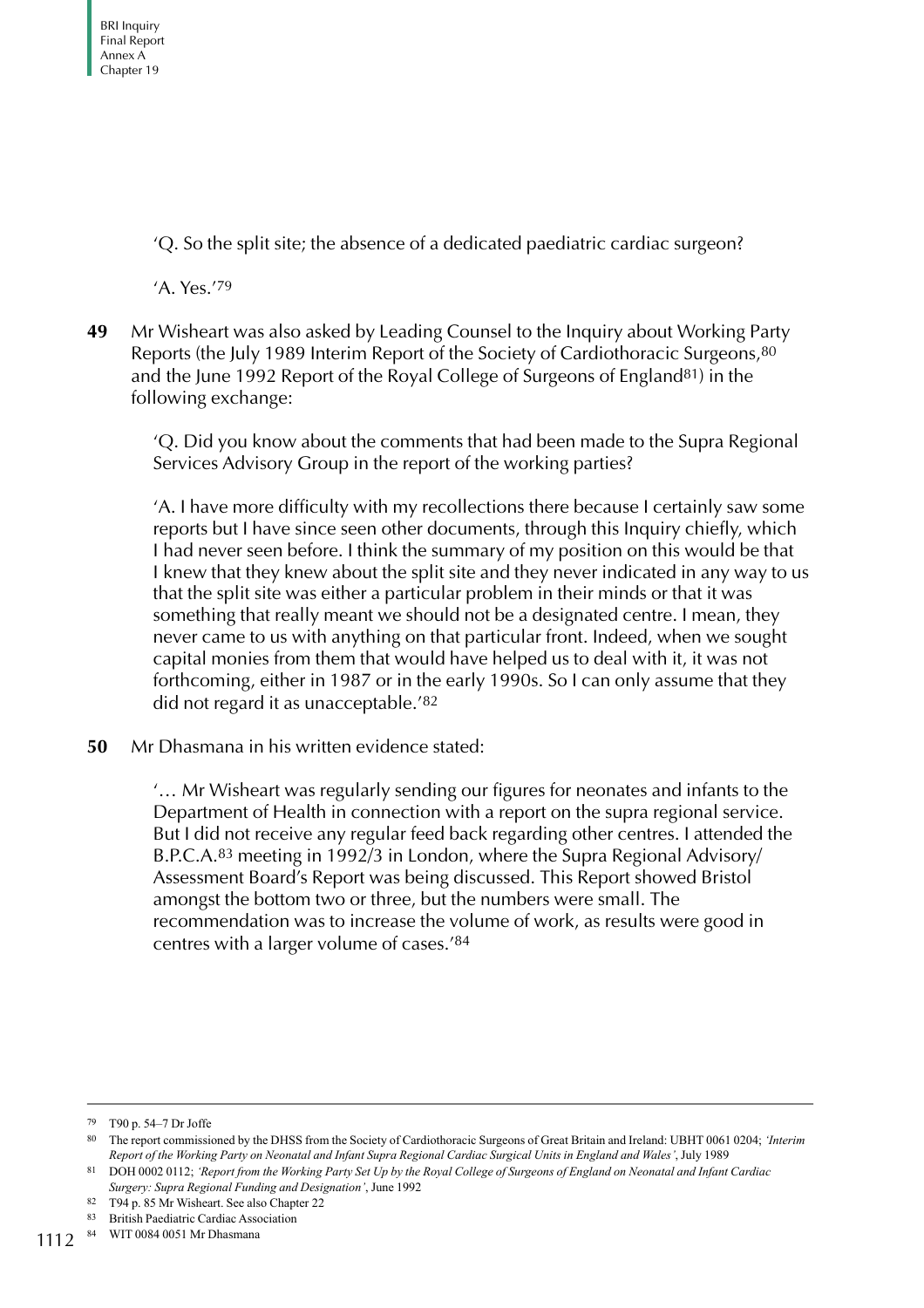### <span id="page-24-0"></span>**Statistics relating to clinical outcomes available from professional meetings, contacts and journals as a means of comparison**

**51** Mr Wisheart referred in his written evidence to the Inquiry to the sharing of data with other centres:

'This took place through communication and publication of data within the context of peer reviewed scientific meetings and journals, including the informal meetings of paediatric cardiac surgeons in Great Britain from 1990. In addition to attendance at meetings … both Mr Dhasmana and I regularly read the journals related to Paediatric Cardiac Surgery.'85

#### <span id="page-24-1"></span>Professional meetings, other professional contacts and professional journals

**52** Mr Dhasmana in his written evidence to the Inquiry stated:

'… there was some scepticism attached to information received in conversations with colleagues from other centres, as people did not normally like to talk about problems faced during operations. … Mr de Leval is probably the only surgeon to have published his problems in continuing with the Arterial Switch Programme at the G.O.S. [Great Ormond Street] in 1993/4.'86

#### **53** Mr Wisheart stated:

'Both Mr Dhasmana and I regularly attended National and International Conferences, in the field of paediatric cardiac surgery, as well as various courses and seminars, which were held from time to time. There were informal conversations with colleagues at other centres, of which there will be no record. I visited other centres for periods of up to one week …'87

#### **54** Mr Dhasmana stated:

'I attended the "Surgery for Congenital Heart Disease" course run by G.O.S London every other year from 1986 to 1994, and the "Paediatric Cardiac Surgical" course in Paris in 1993. I also attended paediatric cardiac surgical symposiums and meetings run at the annual meetings of S.T.C.V.S-U.K, the European Association, the British Cardiac Association, British Paediatric Cardiac Association (B.P.C.A) and the American Association for Thoracic Surgery (A.A.T.S) frequently. Therefore I had knowledge of advances being made and procedures adopted to keep pace with developments in paediatric cardiac surgery. The information available on these courses and at the various seminars, conferences and meetings were in regard to certain groups of operations performed at known centres of excellence … However, discussions with colleagues at these events were useful in helping to make further improvements. It was as a result of discussions at a B.P.C.A meeting in

<sup>85</sup> WIT 0120 0292 Mr Wisheart

<sup>86</sup> WIT 0084 0052 Mr Dhasmana

<sup>87</sup> WIT 0120 0292 Mr Wisheart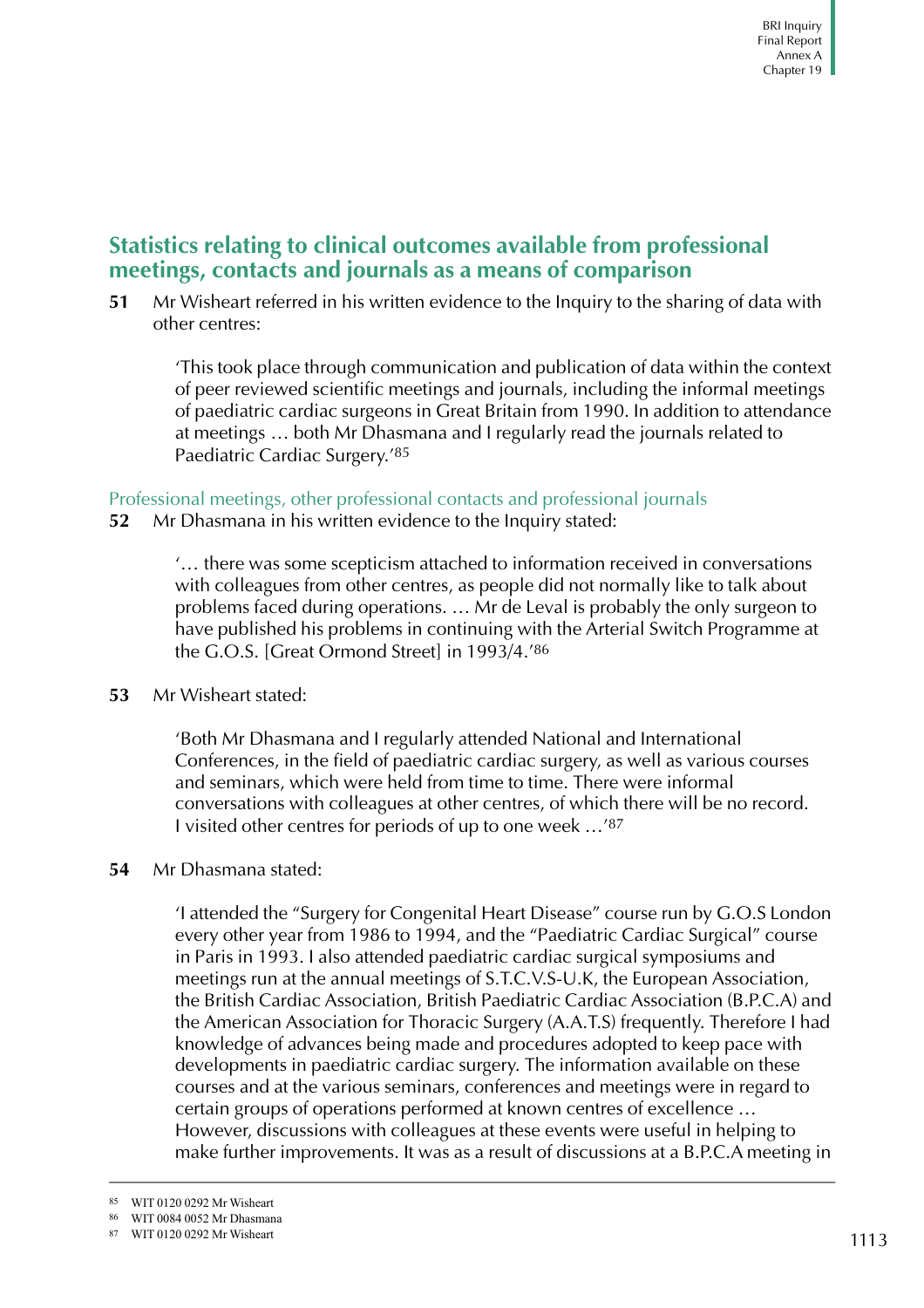Birmingham, in November 1992, that I approached Mr Brawn for further help with the Arterial Switch Programme at Bristol.'88

#### **55** Mr Dhasmana went on:

'I am not aware of any published mortality data on paediatric cardiac surgical operations from a particular centre. However, I have attended meetings where excellent results in one particular operation from a centre were presented, i.e. Arterial Switches and A.V. Canal from meetings held at Birmingham, Bristol and COBE89 respectively. Arterial Switch results for complex T.G.A. and other conditions from Dublin. I have also seen published results of Arterial Switches in T.G.A with V.S.D. from the Brompton Hospital in 1988 or 89. These were isolated publications of good results in a particular group. We ourselves presented some good results at some of these meetings (List attached – Annex B),90 and published our good results in Senning operation (British Heart Journal. 69.5, 436–441, 1993) …'91

## <span id="page-25-0"></span>Other statistics relating to clinical performance

**56** Apart from the statistics produced by the surgeons, cardiologists, and anaesthetists in Bristol, sources of data were kept by administrative staff in the UBH/T and by the Department of Health.

### <span id="page-25-1"></span>**Patient Administration System**

**57** The principal source of data kept by administrative staff was the Patient Administration System (PAS). PAS was a computerised system for storing, analysing and recording information that was introduced within UBH/T in 1988. Mr Andrew Hooper, formerly UBH/T PAS Manager, in his written evidence to the Inquiry stated:

'PAS is an administrative system only. It was implemented to replace the manual administrative systems, which had been supported by locally developed computer systems in the Health Authority, prior to 1988. PAS does not replace clinical data. It is solely administrative. For example, it provides an index of all patients who have attended the Trust, whether on an in-patient or out-patient basis. It is able to provide information concerning waiting lists and also to print documents, for example, labels and letters, so saving administrative time. … PAS feeds PAD [Patient Administration Database] with patient based information that is used for statistical information and contract purposes. … the in-patient module is an

<sup>88</sup> WIT 0084 0052 Mr Dhasmana. Mr Dhasmana's visit to Birmingham is referred to in more detail in Chapter 27

<sup>89</sup> 'COBE' refers to COBE Cardiovascular Inc., which ran meetings for paediatric cardiac surgeons in the early 1990s

<sup>90</sup> WIT 0084 0061 Mr Dhasmana. See Chapter 3 for an explanation of these clinical terms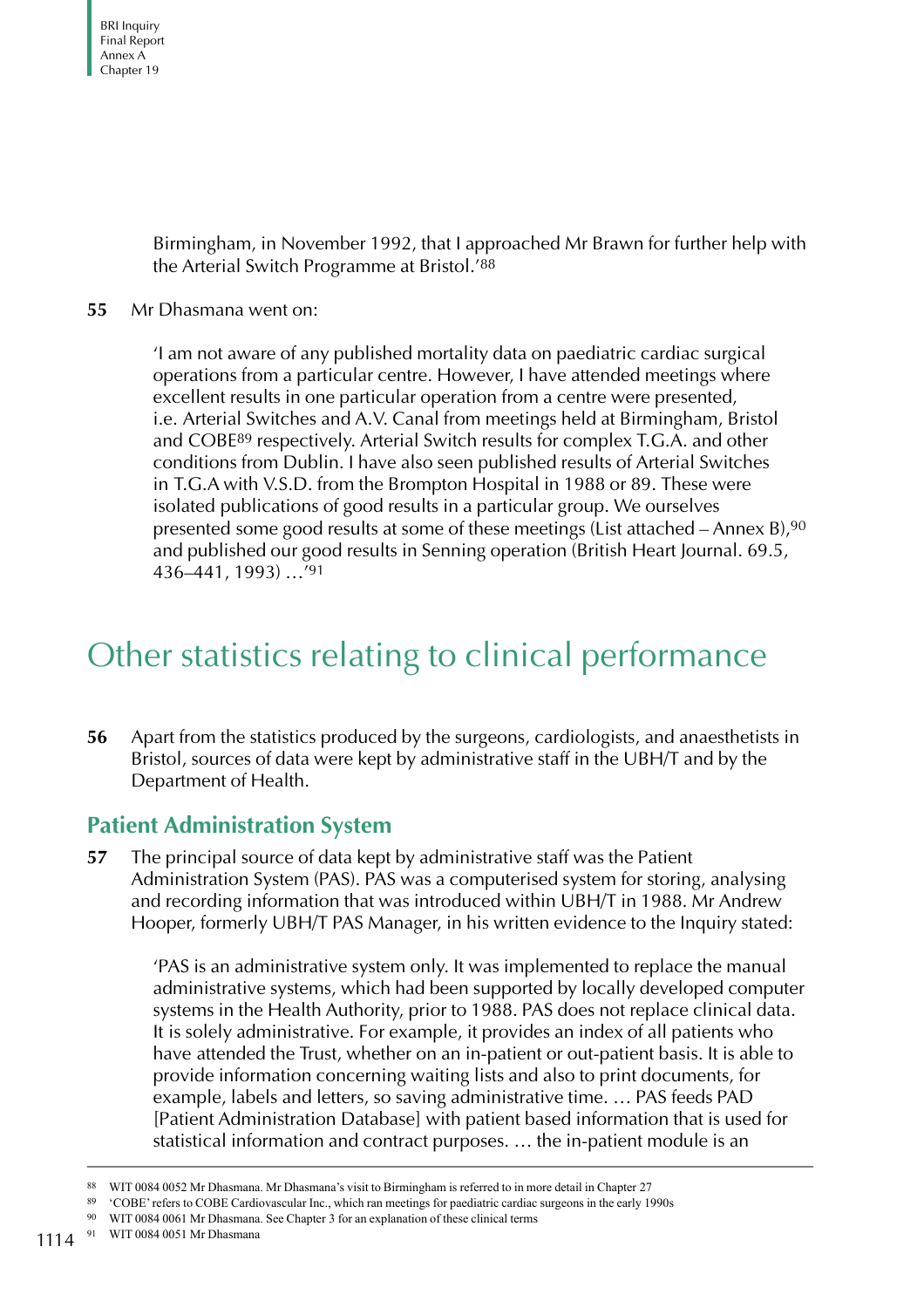administrative tool to enable staff to record the date of admission, the fact and date of transfer to wards, the date of discharge, any change of consultant, whether the patient is being or has been treated at another hospital within the Trust, and referral to another hospital if within the Trust. Most of this information is recorded in "real time", in other words it is recorded as the event occurs.'92

**58** PAS contained information on patients' diagnoses and procedures. Mr Hooper was asked by Leading Counsel to the Inquiry about how the diagnostic information got onto the PAS:

'Q. So how did the diagnostic information get on there?

'A. The way that it works is obviously a patient comes into hospital, they have their care, are discharged from the hospital, and then the notes one would normally expect to go back to the consultant's secretary to have a summary dictated. That summary should be dictated as quickly as possible after the discharge, although some clinicians are better than others at doing discharge summaries, so the discharge summary would normally be a side of A4, the top half would have the demographic information, the middle portion would probably have the diagnostic information written down, into a main and secondary diagnosis. If they had an operation, there would be a section for the operation details. At the bottom you would have the text the medical staff dictated about the patient's stay. A copy of that discharge summary would obviously go to the GP and any other interested parties. A copy would be retained in the medical records. As soon as that discharge summary has been dictated and typed, those notes would then go off to the clinical coders for that episode of care to be coded. That would be done as quickly as the discharge summary was dictated. Most of the coding clerks would code directly, all the coders would code from the diagnostic and operational information that had been put on to that discharge sheet.'93

**59** In his written comment on the preliminary overview of data sources published by the Inquiry, Mr Hooper stated:

'… it is not correct to describe it [the PAS] as a "case-based information system". It is an administrative system. The distinction lies in that of the 5,000 plus users of the system in UBHT 99% of those people using it are only interested in the accuracy of the demographic information and episodal administrative information (i.e. dates of admission and discharge) contained in it. PAS then feeds the statistical information through to PAD [Patient Administration Database]. It has the ability to produce standard reports and utilise an enquiry package. … it was an administrative system which fed information systems.'94

<sup>92</sup> WIT 0211 0002 – 0003 Mr Hooper

<sup>93</sup> T39 p. 12–13 Mr Hooper

<sup>94</sup> INQ 0001 0024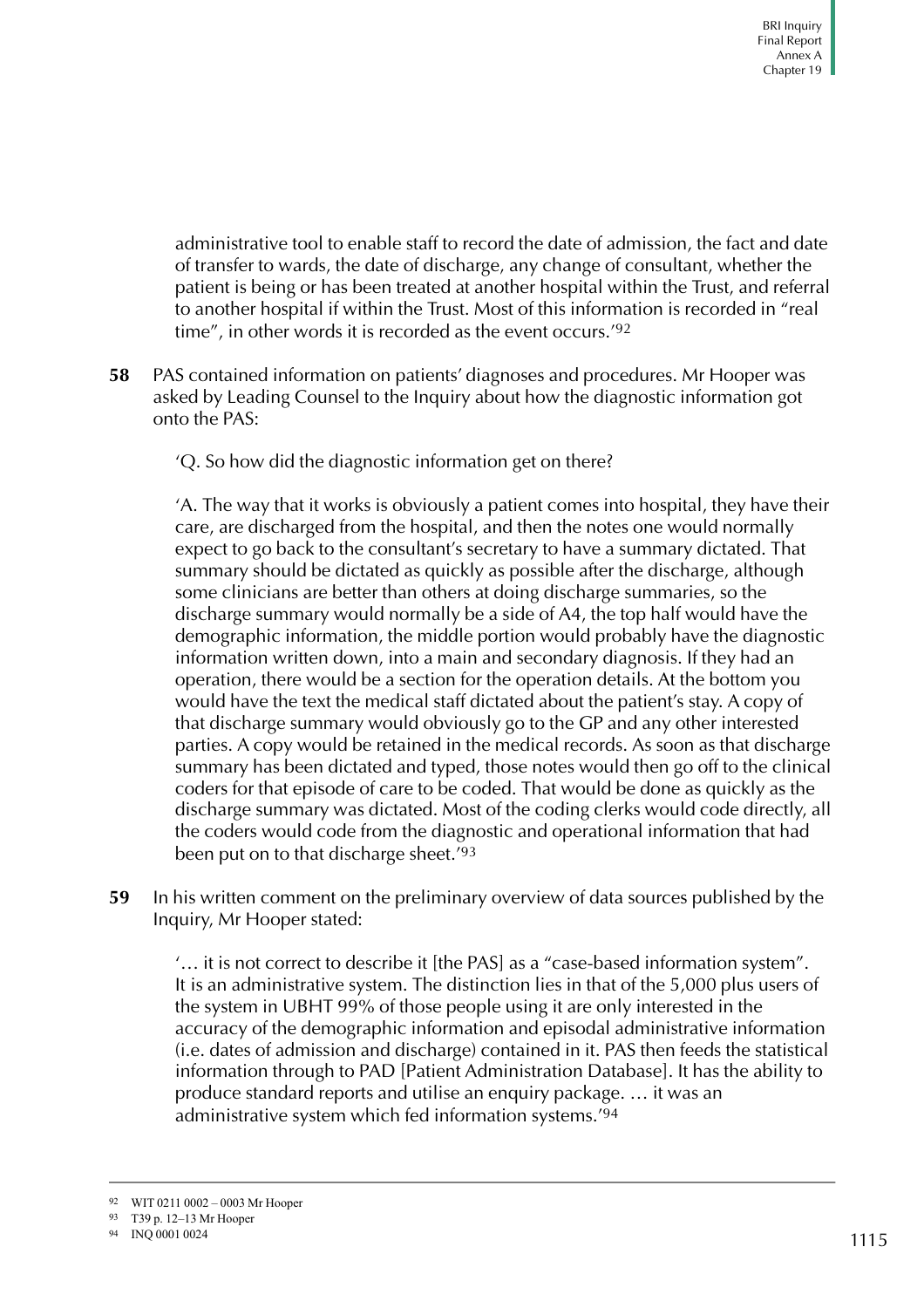**60** Referring to PAS systems in general, Ms Ann Harding, then Acting Director of the NHS Information Authority, told the Inquiry:

'… I think this is one of the problems that we have, the data is collected for the purposes which clinicians believe is managerial, and therefore not relevant to them, and I have a great deal of sympathy for that, because the level of detail at which a clinician would want the information for the purposes of audit is not readily encompassed within the levels of diagnosis and operative coding that we currently have.

'I also think that we have been quite lax in not feeding back to clinicians the information that is being submitted to the central returns about what it is they are doing. When we did give information back to clinicians, they said "I do not do that operation, I do not have that many patients with that diagnosis", and I think therefore one of the things we must do is to find ways of ensuring that the information does go back to them so they in some ways validate it before it is used for other purposes.'95

**61** Mr Hooper was asked by Mrs Howard, a Member of the Panel, to comment on the setting up of stand-alone systems within the UBHT to support the clinical staff in the information that they wished to collect, in the following exchange:

'Q. You made it clear that this was very much an administrative system, and we have also heard about what I would phrase the "lack of ownership" from clinical staff with regards to that. Do you have any comment about subsequent setting up of stand-alone systems within the Trust to support the clinical staff in the information that they wished to collect? That would be the first part of the question. I would like to explore that after your answer.

'A. Certainly, as far as I am concerned, I have only ever been involved in implementing the corporate systems. I think probably the Trust … philosophy has always been, where possible, we would like to use those corporate systems, but that is not to say that if a clinician or a group of clinicians wanted to go and purchase perhaps an audit system — they should be able to do that. I think the problem with doing that is, if you are inputting the data into two separate systems, it is always going to be difficult reconciling the information on the two systems.'96

**62** The data in the PAS was used in ad hoc audit reports, and in making returns to external organisations. Referring to his use of data in the PAS, in his written statement to the Inquiry, Dr Pryn stated:

'… This was a system used by the ward clerks and enabled me to check whether or not the children had been discharged home and seen in outpatient clinics

<sup>95</sup> T39 p. 26 Miss Harding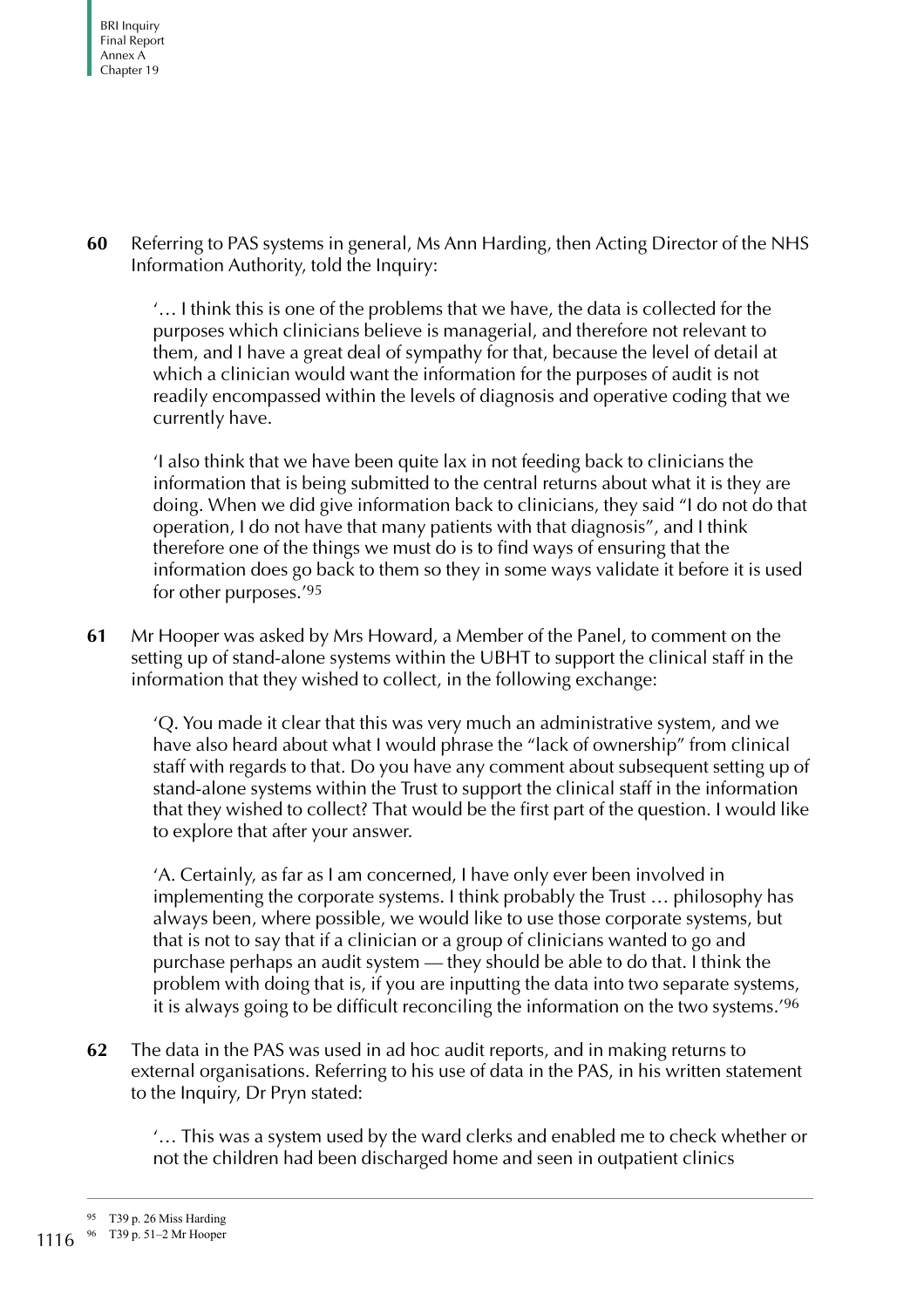following surgery. This was an indicator as to whether or not they were indeed alive at the time of discharge.'97

#### <span id="page-28-0"></span>The CHKS Report

**63** In the early 1990s,98 UBH/T began to use the services of CHKS Limited. Mr Gary Tharme, Sales and Marketing Director of CHKS Limited, wrote to the Inquiry:

'CHKS were formed out of a joint venture in 1990 between the King's Fund and CASPE Research and have been building a normative database of UK NHS acute clinical activity since 1992. …

'The National Comparative Database was launched in 1992 and now has over 100 Trusts subscribing from all parts of the UK.

'Our aim is to continually improve the quality and use of clinical information in the NHS.

'We compare hospitals'clinical activity with others that are locally relevant. Comparisons can be simple or extremely refined. Typical comparisons can be at Trust, Hospital, Specialty, HRG [Health Resource Group], and procedure or diagnosis level. Target levels of performance can be derived, for instance looking at high performing Trusts. …

'Trusts regularly send CHKS information about their activity, which we compare with a range of peer group hospitals that they feel, are relevant to them. Standard performance monitoring reports are sent to the client by return.'99

**64** In a letter to the Inquiry, Mr Rashid Joomun, the UBH/T's Trust Information Manager, stated:

'The Trust provided CHKS with data monthly, which they processed and sent back high level reports in the form of comparative tables. They also provided us with a monthly database on which we could do analysis.'100

**65** CHKS produced a report,101 dated 1992, which contained figures of diagnoses, lengths of stay and deaths in relation to the Cardiology and Cardiothoracic Surgery specialties in UBH/T and in a group of similar hospitals for comparison. Statistics relating to paediatric cardiology and cardiac surgery in particular, were not separately identified in the report.<sup>102</sup>

<sup>97</sup> WIT 0341 0040 Dr Pryn

<sup>98</sup> UBHT 0343 0002 Mr Joomun

<sup>99</sup> SEM6 0003 0131 – 0132 Mr Tharme

<sup>100</sup> UBHT 0343 0003 Mr Joomun

<sup>101</sup> HOME 0011 0001; *'National Comparative Database, United Bristol Healthcare NHS Trust, Reports for Cardiology and Cardiac Surgery'*, CHKS Limited, 1992

<sup>102</sup> UBHT 0343 0003 Mr Joomun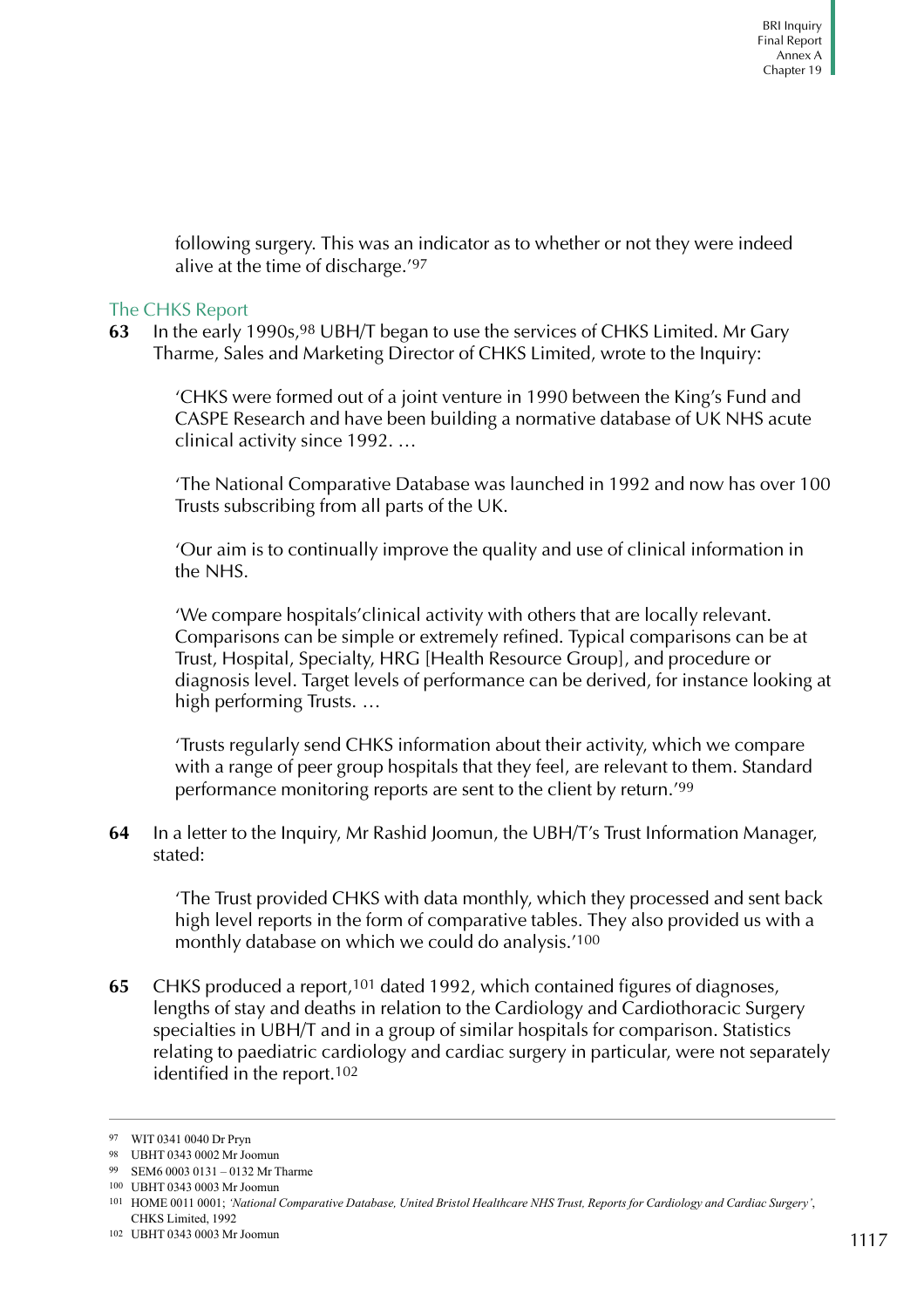**66** In a letter to the Inquiry, Mr Joomun further stated:

'Action was taken to improve data quality. This was mostly centred around diagnostic coding. General Managers would be informed individually of their directorates' problems and it was expected that they would take the necessary action to remedy these problems. … As far as I know, none of the Directorates had direct access to the routine reports produced by CHKS.'103

#### <span id="page-29-0"></span>Hospital Episode Statistics

**67** The PAS was used, further, to provide summary data on episodes of care for patients, for the national returns to the NHS known as Hospital Episode Statistics (HES). In his written statement to the Inquiry, Mr Richard Willmer, a Branch Head in the Statistics Division of the DoH, in describing HES, stated:

'The HES system collects records for all (both NHS and private) in-patient consultant episodes of care, including day cases but excluding regular day or night attenders, in NHS hospitals in England.'104

**68** Mr Willmer also stated:

'HES was introduced on the recommendation of the NHS/DHSS Steering Group on Health Services Information, which was appointed by the Secretary of State for Social Services in February 1980. The Chairman, Mrs E Körner, published the First Report on the collection and use of information about the clinical activity in the National Health Service in 1982. The report which is commonly known as the "Körner"report, states at section 8.4;

' "The DHSS needed information about bed use for:

' "a. Policy development. Detailed statistical analysis may be required when pursuing issues arising from a preliminary analysis of simple tabulations.

' "b. Resource procurement and allocation. To prepare and argue the case for adequate funding for the NHS, the DHSS requires ready access to detailed information about the pattern of care in hospitals. Information is also needed for the operation of the resource allocation system, for the monitoring of the system's effects and for the development and improvement of the existing system.

' "c. Accountability. Health authorities are accountable to the Secretary of State and the Secretary of State to Parliament for the setting of policies and priorities for the use of NHS resources, and the use of resources to achieve those objectives.

' "d. Research and development activities. Both DHSS and OPCS [Office for Population Censuses and Surveys] carry out a range of epidemiological,

103 UBHT 0343 0006 Mr Joomun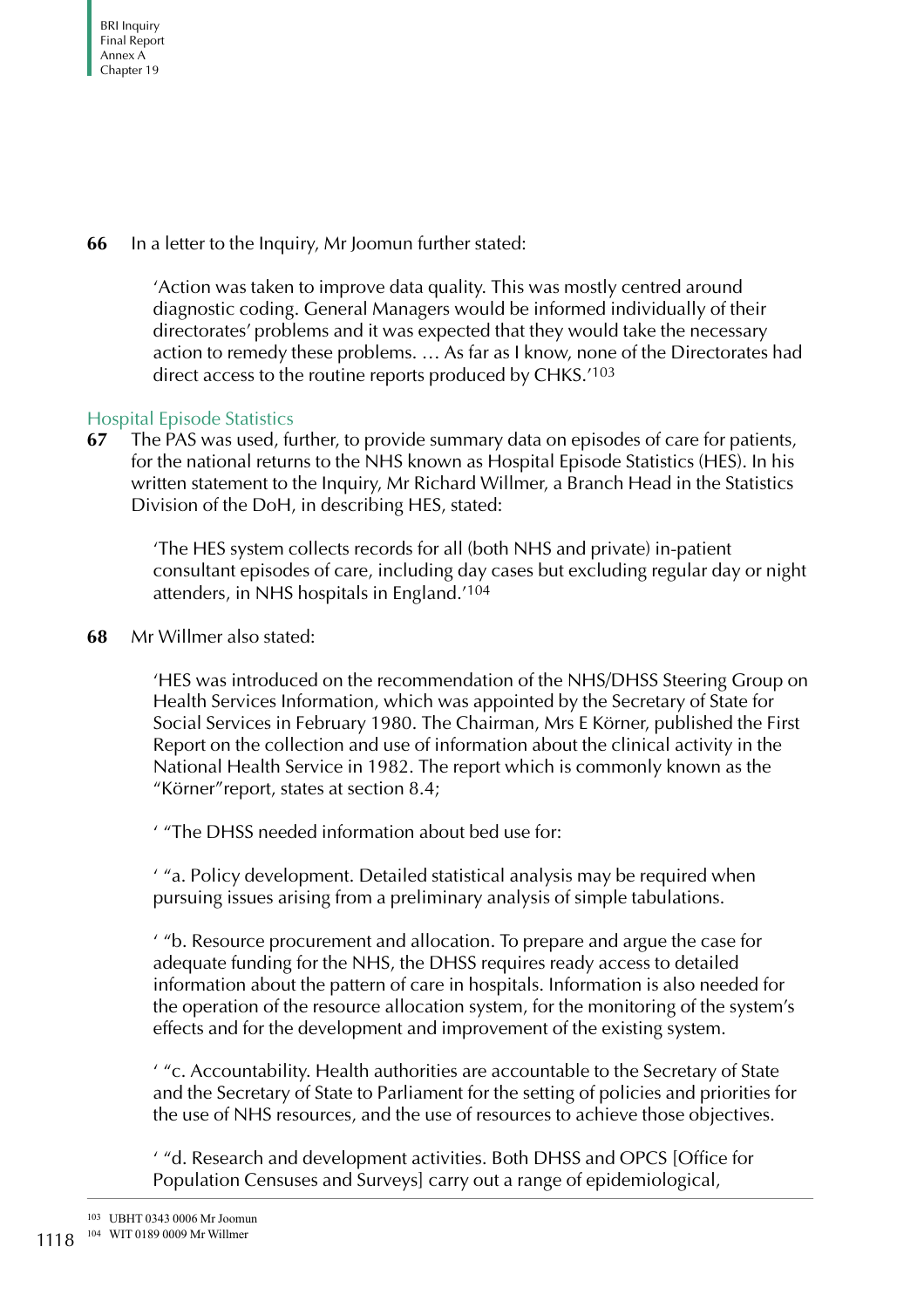operational research and economic studies, which contribute to policy development and service planning.

'The Hospital Episode Statistics (HES) system, and miscellaneous Körner Aggregate returns resulted from these recommendations, and is largely still based on the principles established in the First Report.

'… The main additional purposes … are: performance assessment of the NHS by DoH and the NHS themselves; identifying inequalities in health and healthcare and small area studies eg effects of local environmental factors. Even now, there are known deficiencies in the data which impose constraints on the uses but with knowledge and care expert users are seeking to exploit the data more fully than in the past."'105

#### **69** Mr Willmer further stated:

'HES data were originally collected centrally from the NHS through the Regional Information System (RIS) based in each of the Regional Health Authority (RHA) areas. The regions varied as to what data they held on their own databases (eg whether or not names and addresses were held), how they compiled their HES submission, and how data were shared with NHS colleagues. What did not vary was the subset of data items the RHAs supplied to OPCS for HES.'106

**70** In his first report to the Inquiry, Professor Stephen Evans, one of the Inquiry's experts on statistics, stated:

'Bristol, in common with other hospitals within the National Health Service (NHS), is required to provide summary data on episodes of care for patients. It does this using the local computer-based Patient Administration System (PAS) for providing national returns to the NHS, known as Hospital Episode Statistics (HES). Most other Health Care Trusts in England and Wales have similar systems for producing these returns. More details on the national picture derived from HES are given in a separate report (Aylin et al. 1999). The Bristol PAS is a fairly comprehensive computer system developed from a long tradition of using computers for patient administration in the Bristol area that was begun in the late 1960's. Neither in Bristol nor elsewhere have patient administration systems generally been used for looking at clinical outcomes in a rigorous way. In most instances the recording of death is limited to those deaths which occur prior to discharge from hospital. The Bristol system has included patient outcome, in terms of death, for at least some patients beyond the period when a patient was actually in hospital. This is unusual and allows for a more comprehensive picture of the vital status of patients than is usually the case for administration-based systems.'107

<sup>105</sup> WIT 0189 0004 – 0005 Mr Willmer (emphasis in original)

<sup>106</sup> WIT 0189 0006 Mr Willmer

<sup>107</sup> INQ 0012 0007 – 0008; *'A report on local data relating to children who received cardiac surgery under the terms of reference of the Bristol Royal Infirmary Inquiry'*, October 1999, Professor SJW Evans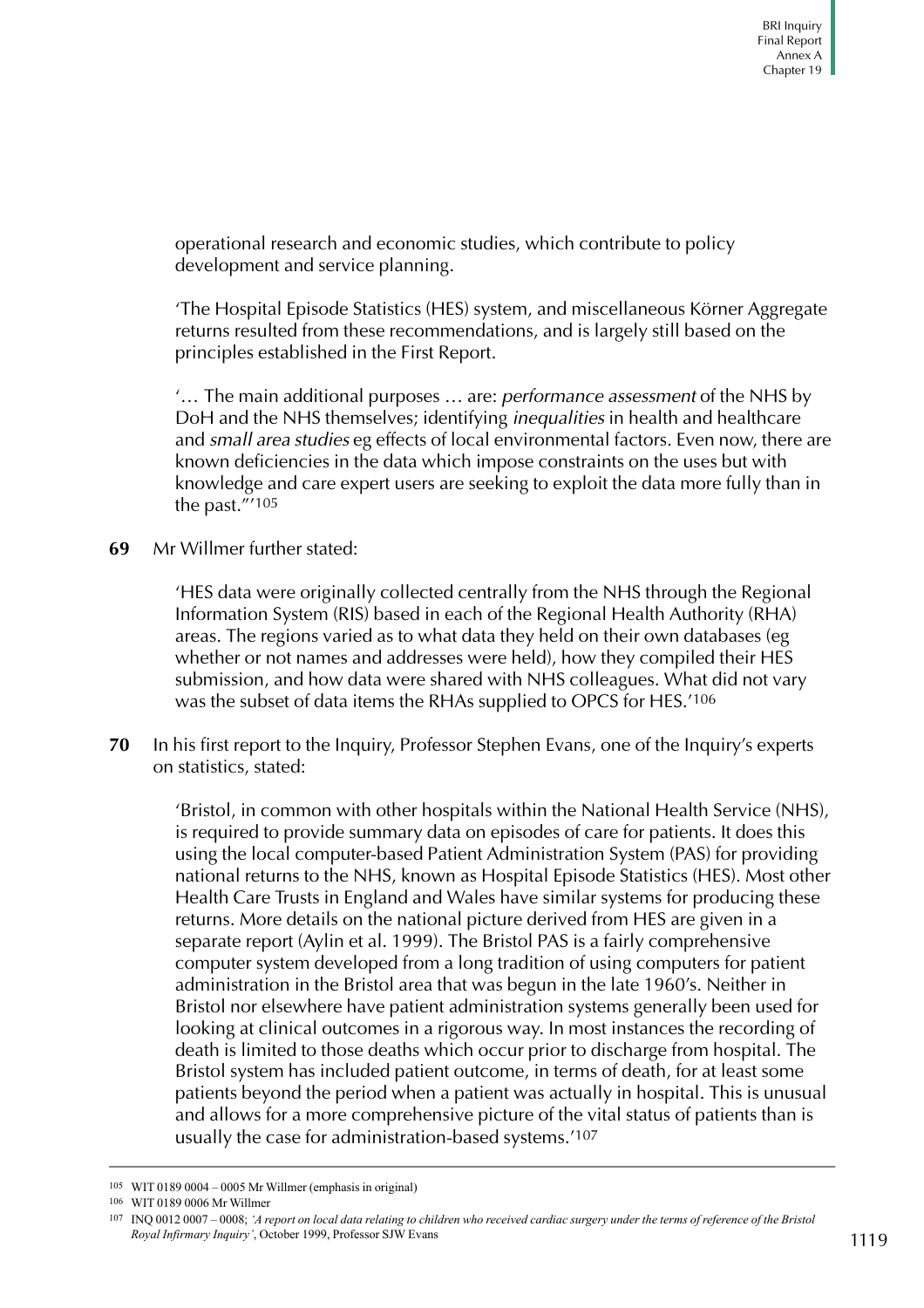'The purpose of the system is not to store information that a doctor requires to care for the patient, nor is it intended for audit of the quality of care. Any such use must take account of the likelihood that important details may not be recorded.'108

'The administrative clerks (known as "coders") who classify diagnoses and operations for the PAS are not medically qualified, and they may misunderstand the medical information in the medical records of patients. The medical records themselves may not be clear in describing the diagnoses or operations for every patient. The ICD [International Classification of Diseases] coding system may also have inadequacies when used in a very specialised area. Individual coders vary in their experience, but there are some highly experienced coders who are very good at carrying out the classification of diagnosis and operation.'109

<sup>108</sup> INQ 0012 0012; *'A report on local data relating to children who received cardiac surgery under the terms of reference of the Bristol Royal Infirmary Inquiry'*, October 1999, Professor SJW Evans,

<sup>109</sup> INQ 0012 0013; *'A report on local data relating to children who received cardiac surgery under the terms of reference of the Bristol Royal Infirmary Inquiry'*, October 1999, Professor SJW Evans,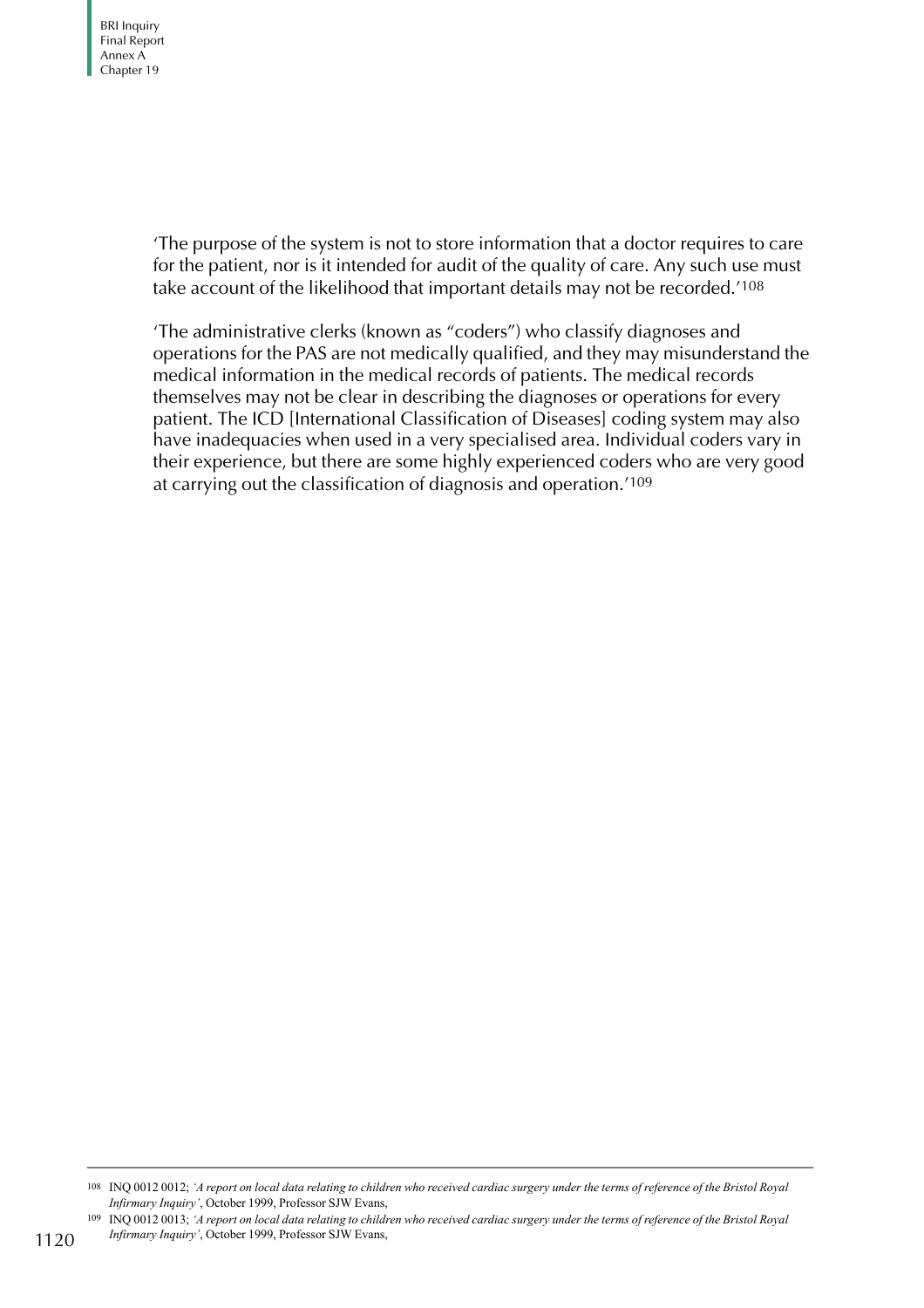# <span id="page-32-0"></span>**Section two: the views of the Inquiry's Experts on the interpretation of statistics relating to clinical performance which were available to clinicians in Bristol during the period 1984 to 1995**

# <span id="page-32-1"></span>Statistics relating to clinical performance produced by the clinicians in Bristol

- **71** Earlier in this chapter, reference was made to a series of three Annual Reports on paediatric cardiology and cardiac surgery in Bristol that were produced by the clinicians in Bristol during the period of the Inquiry's terms of reference.110,111,112
- **72** Four members of the Inquiry's Group of Experts113 were asked to review these Annual Reports, with specific reference to identifying any concerns to which they would or should have given rise at the time.
- **73** Dr Duncan Macrae observed:

'The most striking feature of all three reports to me is the high mortality quoted for open heart surgery performed in children < 1 year of age. The mortality figures of 20% in 1987, 37.9% in 1988 and 37.5% in 1989 are consistently high and over the three year period showed no sign of improvement. There could be a number of explanations for this, including case-mix. I note, in particular, that as a percentage of total activity, proportionately fewer neonates were operated upon in Bristol than at the Brompton Hospital. This may go some way in explaining the high mortality in Bristol if there was a bias towards selecting the sicker patients for operation under one year of age. Also since the numbers operated were small, I presume, from a statistical point of view, the confidence limits were wide. Nevertheless I believe that the failure of the Bristol annual reports to demonstrate an improving

<sup>110</sup> UBHT 0166 0001 – 0014; *'Paediatric Cardiology and Cardiac Surgery, Bristol Royal Hospital for Sick Children and Bristol Royal Infirmary, Annual Report 1987'*

<sup>111</sup> HAA 0138 0003 – 0012; *'Paediatric Cardiology and Cardiac Surgery, Bristol Royal Hospital for Sick Children and Bristol Royal Infirmary, Annual Report 1988'*

<sup>112</sup> UBHT 0133 0073 – 0086; *'Paediatric Cardiology and Cardiac Surgery, Bristol Royal Hospital for Sick Children and Bristol Royal Infirmary, Annual Report 1989/1990'*

<sup>113</sup> Dr Kate Bull (Medical Adviser to the Department of Nursing and Family Services and previously Honorary Consultant Paediatric Cardiologist at Great Ormond Street Hospital), Mr Leslie Hamilton (Consultant Cardiothoracic Surgeon at The Freeman Hospital, Newcastle upon Tyne), Dr Alan Houston (Consultant Paediatric Cardiologist at the Royal Hospital for Sick Children in Glasgow), and Dr Duncan Macrae (Director of the Paediatric Intensive Care Unit at the Royal Brompton & Harefield NHS Trust)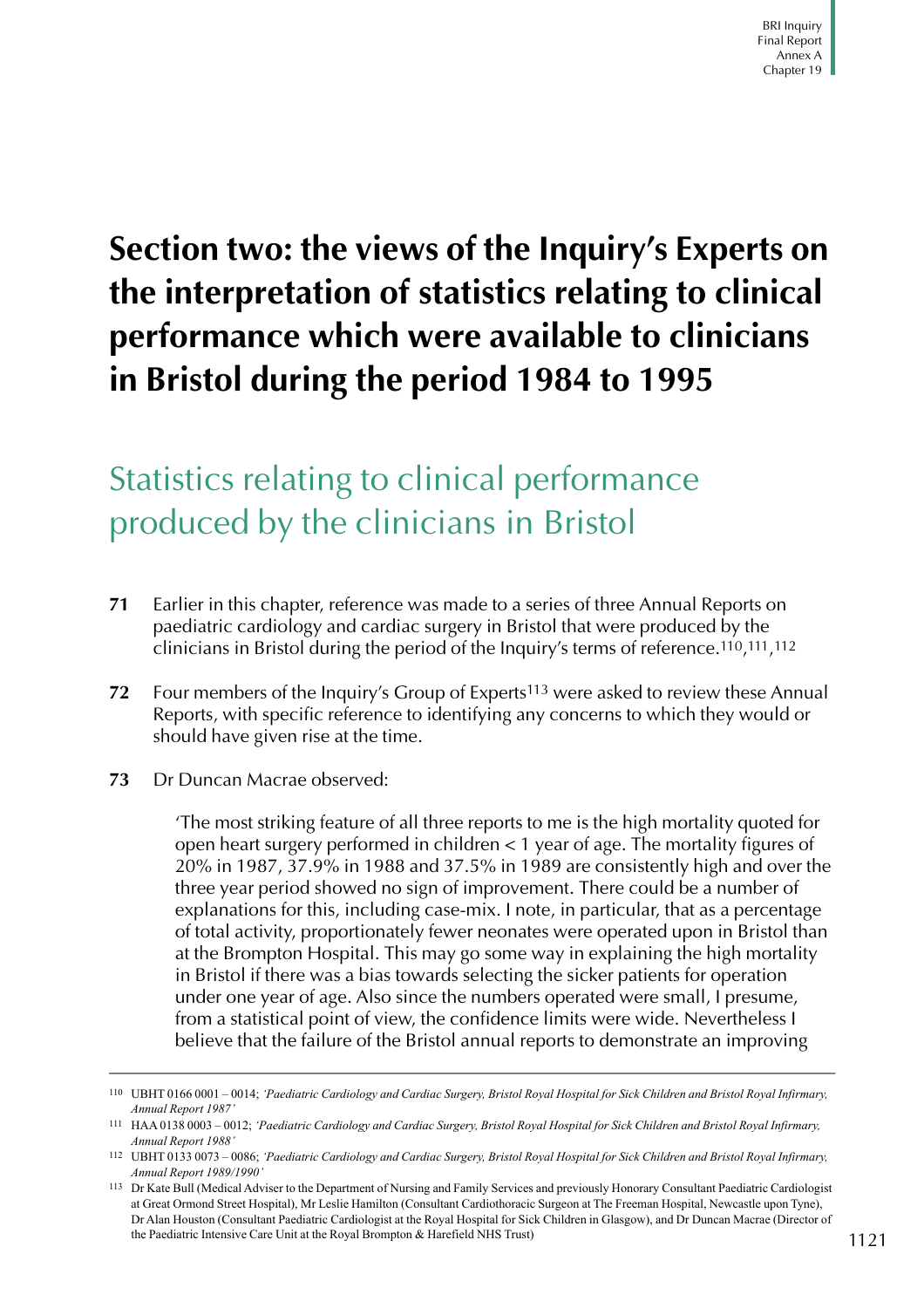mortality should have raised concerns and led to discussions within the unit about the reason for this, and any necessary remedial action, given that in the wider UK context (I note that the UK figures are appended to the 1989 –'90 reports) mortality for open heart surgery under one year of age was approximately half of that reported in Bristol.'114

#### **74** Mr Leslie Hamilton observed:

'The first report contains an amalgamation of figures over a four year period and the unit would have been justified in accepting these mortality figures as a baseline. It is difficult to be specific as the small numbers involved mean the absolute mortality figure will have wide confidence intervals. The figures for "closed" surgery in both age groups would seem to be satisfactory. The mortality figure in the "open" category for the over one age group would again be within acceptable limits. The mortality rate for the "open" surgery in the under one age group are [sic] high but that for 1984–87 would have been comparable with national results. The mortality rates in 1988 and 1989 (37.5%) are high with a national mortality rate recorded in the Register [UK Cardiac Surgical Register] of approximately 20%. Even allowing for under reporting of deaths in the National Register and the relatively small numbers in Bristol these figures for 1988 and 1989 would have given rise for concern. It might have been argued that if Bristol had a conservative approach to surgery in this age group and undertook palliative surgery for many conditions, then it would mean that they were only carrying our [sic] corrective surgery (i.e. "open") on the very sickest children in the under one age group. Thus the individual cases would need close analysis.'115

**75** Dr Alan Houston observed:

'The main clinical concern … is the mortality in the open procedures < 1 year of age. However, the lower ratio of operations in this group needs to be explained.

'It would be necessary to consider whether some infants were referred to another centre. And if so were they the less severely ill ones — with the worse ones who needed urgent treatment being referred to Bristol as they were too ill to travel to another more distant centre. This might explain the higher Bristol mortality rate.

'If all were referred and some not operated upon and dying, the mortality ratio becomes even higher than 1.7 and would likely be over 2.0. Double the national mortality would be a major concern, even without statistical analysis of the data.'116

<sup>114</sup> INQ 0043 0001; *'Clinical audit data'*, 14 December 1999, Dr Macrae

<sup>115</sup> INQ 0043 0008; *'Key clinical audit data'*, 13 December 1999, Mr Hamilton

<sup>116</sup> INQ 0043 0005 – 0006; *'Clinical audit data on outcomes'*, undated, Dr Houston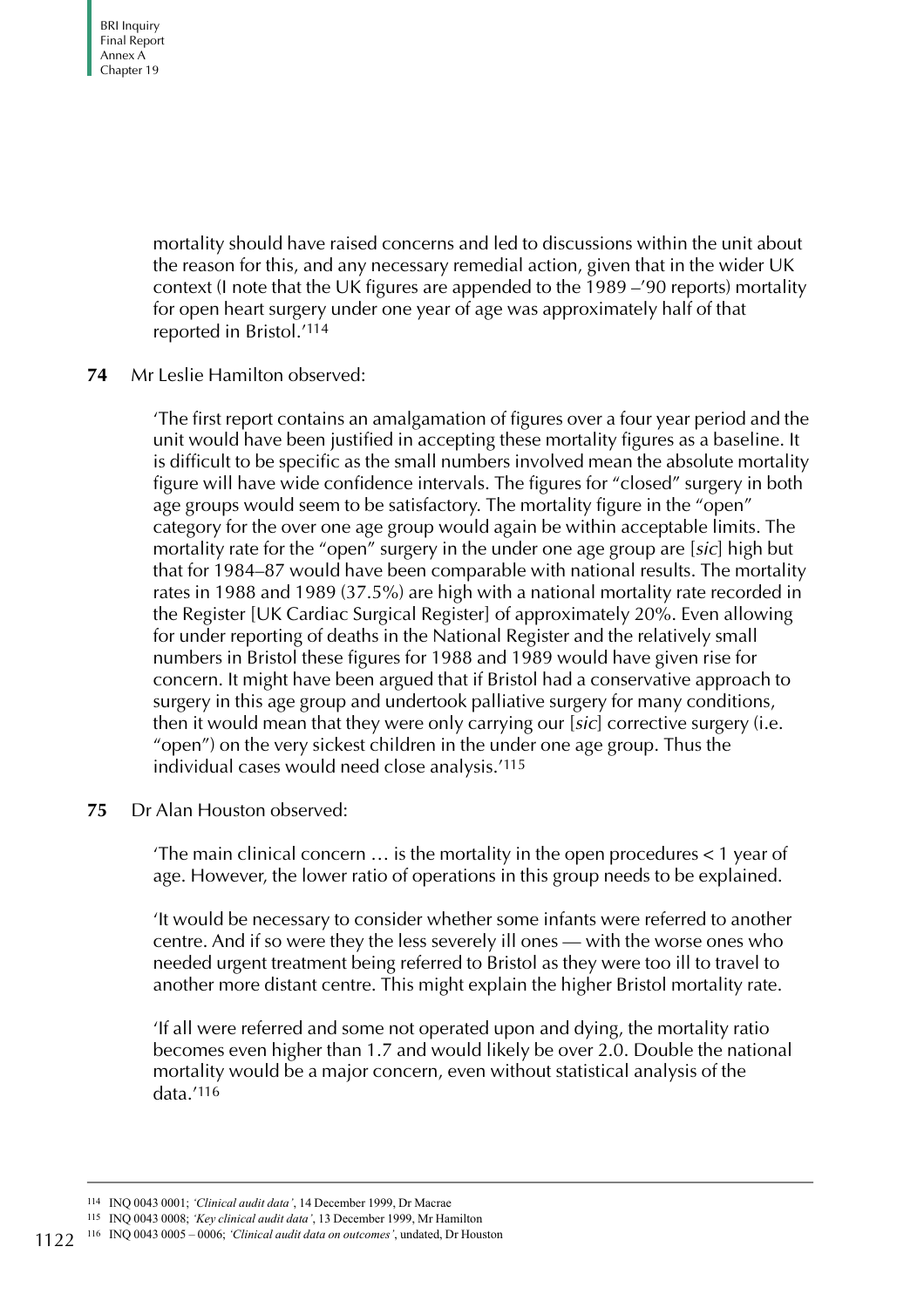**76** Dr Kate Bull, referring to the high mortality reported for open-heart surgery in the under-1s in Bristol by 1989, observed:

'… I believe many readers would be left with the raw figures and some hesitancy about whether there "really was" an issue to be raised. However, even with little in the way of quantitative skills, the impression that mortality for open-heart surgery in infancy was "twice the national average" (37.5% v 18.8%) would have been a conclusion that many readers could and should have come to.'117

#### **77** Dr Bull concluded:

- The annual reports of Paediatric Cardiology and Cardiac Surgery were primarily documents that gave accounts of the "outcome of developments" rather than the "outcome of patients".
- However, by the time that the annual report of 1989 was circulated, a problem with mortality for open-heart surgery in infancy in Bristol was discernible.
- 'In that report a table was generated with some care and presented sufficient historical Bristol and contemporary national data to have given readers reason to "commission" a more detailed report.'118
- **78** As regards the information produced within the Department of Anaesthesia at the BRI, in the document 'Analysis of Paediatric Cardiac Mortality Data from UBHT 1990–92',119 Professor Michael Campbell, Professor of Medical Statistics at the University of Sheffield and an Expert to the Inquiry in statistics, observed:

'This contains analysis of paediatric cardiac mortality data from UBHT 1990–1992 and compares it to the national average year of 1991. It omits the neonatal arterial switch operation. It shows Bristol to be statistically significantly worse than the rest of the UK on a number of operations. I have checked the chi-squared tests and they seem correct.'120

<sup>117</sup> INQ 0043 0013; *'Expression of Concern'*, 13 December 1999, Dr Bull

<sup>118</sup> INQ 0043 0014; *'Expression of Concern'*, 13 December 1999, Dr Bull

<sup>119</sup> UBHT 0061 0080 – 0102, also referred to as the 'Bolsin/Black audit'

<sup>120</sup> INQ 0043 0019; *'Commentary on statistical analyses in response to letter from Dr Chadwick 04/10/1999'*, 8 October 1999, Professor Campbell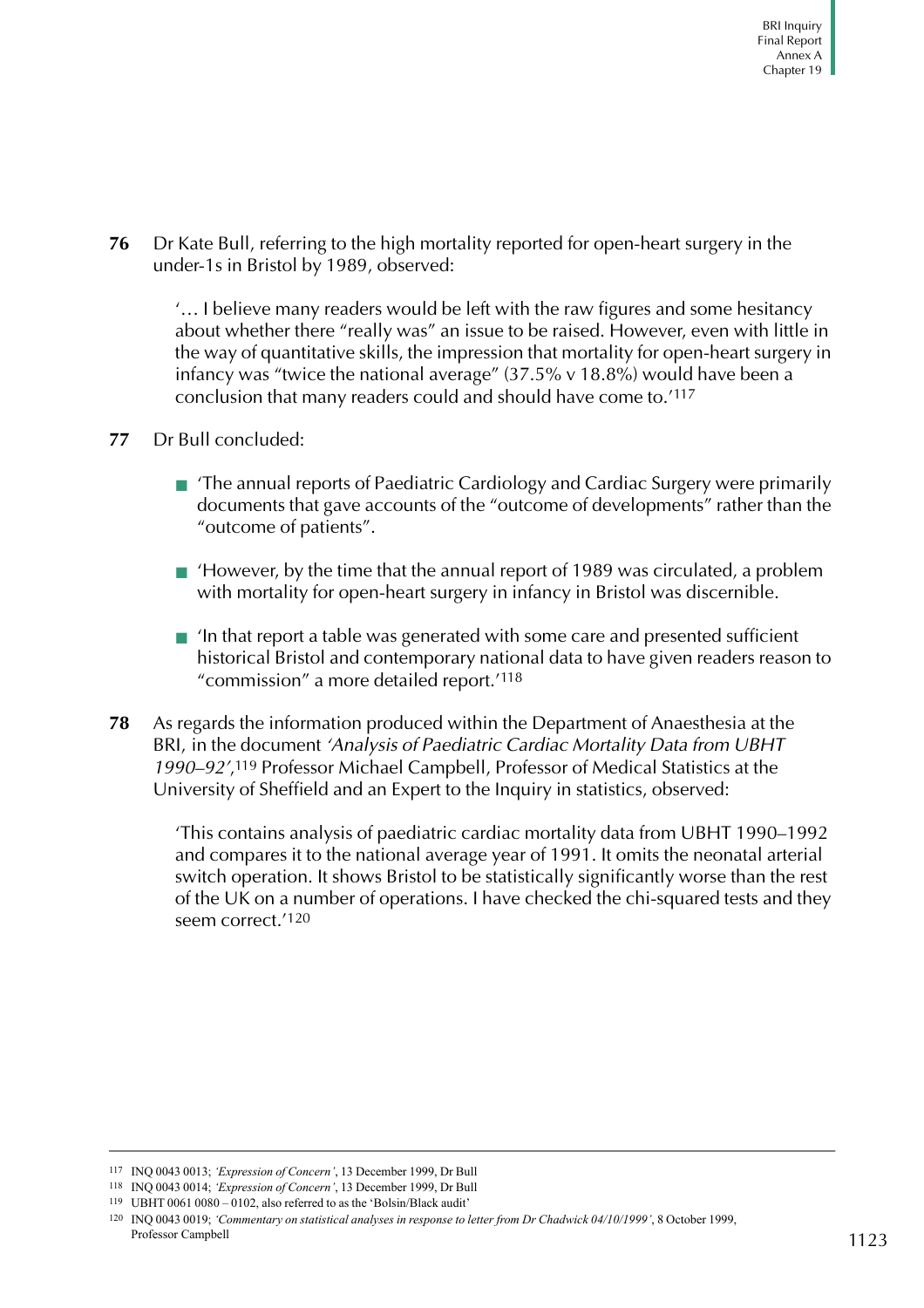### <span id="page-35-0"></span>**Statistics relating to clinical performance at other specialist centres (for the purpose of comparison) available from external sources**

#### <span id="page-35-1"></span>The UKCSR

**79** Mr Leslie Hamilton stated:

'Standards for comparison are difficult — only the best results (by definition) are presented at conferences and the figures from the UK Register usually did not appear for at least a year. It must be further stressed that the UK Cardiac Surgical Register was not set up as an audit tool. Recording of data, particularly in the late 80s, was rather crude and there was certainly no validation. Thus no clinician would have used the mortality figure from the UK Register as being an accurate model, recognising that deaths were likely to be under reported.'121

**80** Dr Eric Silove, Consultant Paediatric Cardiologist at Birmingham Children's Hospital NHS Trust and a member of the Inquiry's Expert Group, stated:

'Unfortunately, the UKCSR data was the only pool of information readily available to all clinicians in the UK who wanted to get what they might have considered to be a reasonable estimate of what the expectations were in the UK. It is unlikely that most centres would have aspired to produce results as good as the best in the United States or, for that matter at Great Ormond Street Hospital. It is also unlikely that clinicians at any centre would have taken into account the best results when communicating expected mortality rates to patients and families. It is more likely that they would have relied on the UKCSR data, however flawed it may have been.'122

**81** In their Overview Report, the Inquiry's Experts in statistics, Dr Spiegelhalter, Professor Evans, Dr Aylin and Professor Murray, considered, from a statistical perspective, what could have been known at the time by Bristol clinicians about Bristol's performance as compared with the performance of other centres, on the basis of simple statistical analyses of the data available from the UKCSR:

'It is possible to consider what simple analyses might have been performed using the data and the statistical tools that would have been readily available to the surgeons at the time. The participating centres in the [UK]CSR were supplied with detailed annual reports giving mortality rates split by age and procedure, aggregated over all participating centres. This would have allowed a centre to compare its mortality rates with corresponding national figures.

121 INQ 0043 0007; *'Key clinical audit data'*, December 1999, Mr Hamilton

1124 122 INQ 0028 0022; Expert clinical commentary from Dr Silove on *'A systematic review of the outcomes of open heart paediatric surgery'*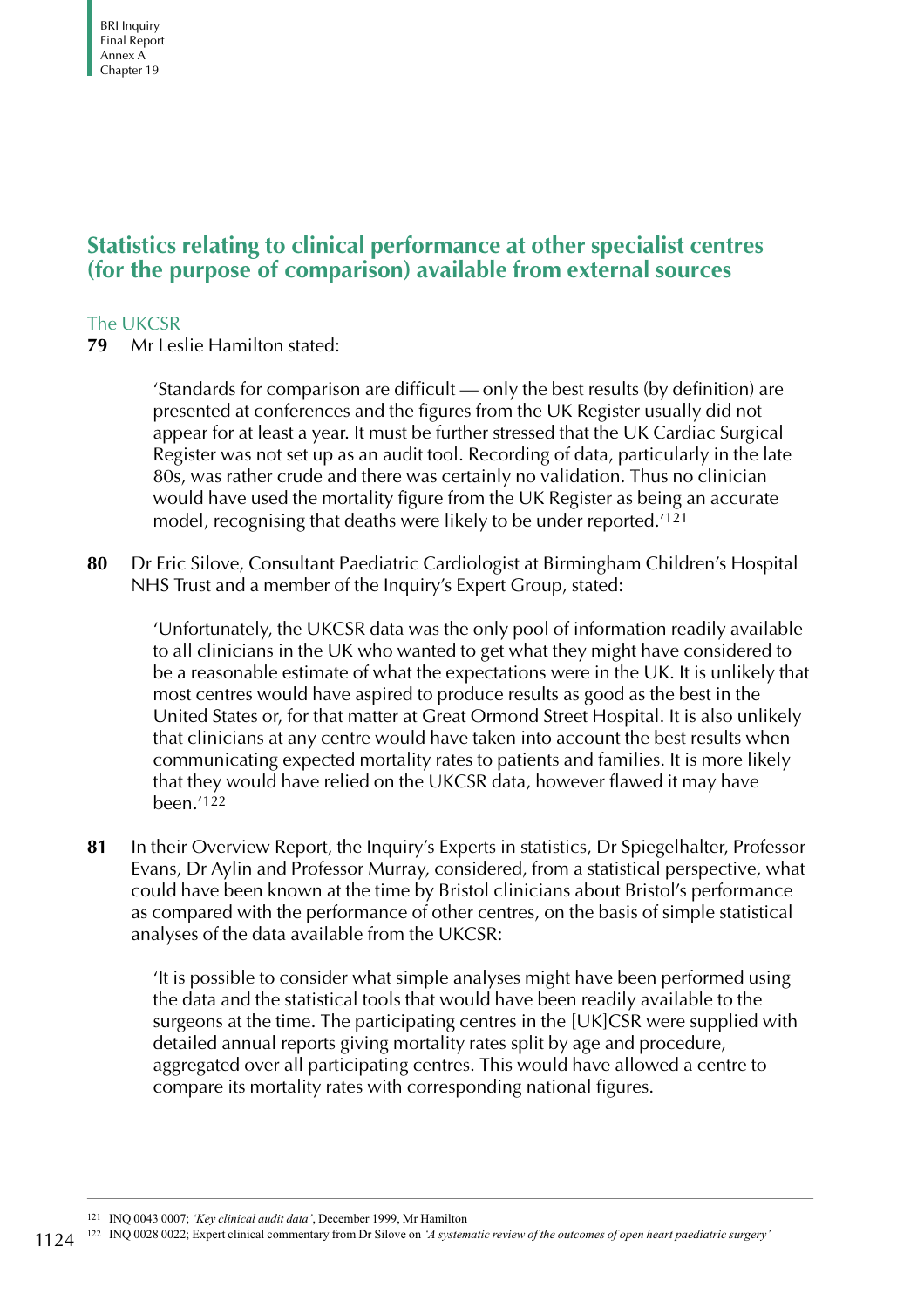'Open [heart] surgery performed in children aged under one year is an appropriate subgroup to monitor, since these children are at high risk and include the majority of deaths.123 In this group the ratio of the overall mortality rates at Bristol to the rates for other centres in England for 1985 through to 1995 were 1.18, 1.21, 1.24, 2.04, 1.93, 0.79, 2.05, 1.19, 3.18, 1.67 and 0.50 respectively. A chi-squared test performed each year would have given a crude indication of whether the local mortality rate differed from the national rate by more than could be explained by chance. Using such a test, the data for 1988, 1989, 1991 and 1993 are statistically significant at the 5% level. If years had been pooled in pairs or triplets to give larger numbers, then the results for 85/86 and 86/87 are non-significant, as are the results for 85/86/87, but the results for 87/88 and 86/87/88 are statistically significant. Thus with any of these approaches, it is not until the data for 1988 were included that the divergence from the national rates became statistically significant, and this was reinforced by the data for 1989. Given that there was a delay of the order of 18 months before the [UK]CSR data were fed back to centres, it would have been 1990 before the data from the [UK]CSR might have given any reason for concern, and the independent reinforcement for the 1989 data, which would become available during 1991, would have heightened this concern. However, the data for 1990 then came back into line with national figures … which might have been taken as reassurance that any problems which might have existed previously had been resolved.

'This final point illustrates the difficulty of interpreting crude data based on small numbers of patients each year. Taking running totals from three year periods the data are statistically significant for 86/87/88, 87/88/89, 88/89/90, 89/90/91, (borderline non-significant for 90/91/92), 91/92/93, 92/93/94 and 93/94/95. Clearly there is a consistent and on-going pattern of poor outcomes, but it is difficult to know what weight should have been put on these data at the time, with there being questions over the data quality and with inadequate statistical tools to adjust for case mix and to analyse accumulating data from many different centres.'124

### Professional journals

**82** Ms Katerina Vardulaki and others125 were commissioned by the Inquiry to review the contemporary literature to identify the body of knowledge that, in theory, was available to the clinicians in Bristol. Their approach was systematically to review case series126 which had been published. They concluded:

<sup>123</sup> A comparison of annual admissions, deaths and mortality rates in Bristol derived from local sources of data for open operations on under-1s can be found at INQ 0045 0054; *'Overview of statistical evidence presented to the Bristol Royal Infirmary Inquiry concerning the nature and outcomes of paediatric cardiac surgical services at Bristol relative to other specialist centres from 1984 to 1995'*, Dr Spiegelhalter et al*.*, September 2000

<sup>124</sup> INQ 0045 0037; *'Overview of statistical evidence presented to the Bristol Royal Infirmary Inquiry concerning the nature and outcomes of paediatric cardiac surgical services at Bristol relative to other specialist centres from 1984 to 1995'*, Dr Spiegelhalter et al., September 2000

<sup>125</sup> INQ 0039 0001 – 0104; *'A systematic review of the outcomes of open heart paediatric surgery'*, April 2000

<sup>126</sup> In their report to the Inquiry, Ms Vardulaki et al. defined a case series as: 'A series of clinical cases, usually consisting of consecutive patients, seen in one or more centres between two time points': INQ 0039 0007; *'A systematic review of the outcomes of open heart paediatric surgery'*, April 2000. At INQ 0039 0004 they reported: 'Searches only yielded case-series, i.e. no comparative studies such as randomised trials or cohort studies were found'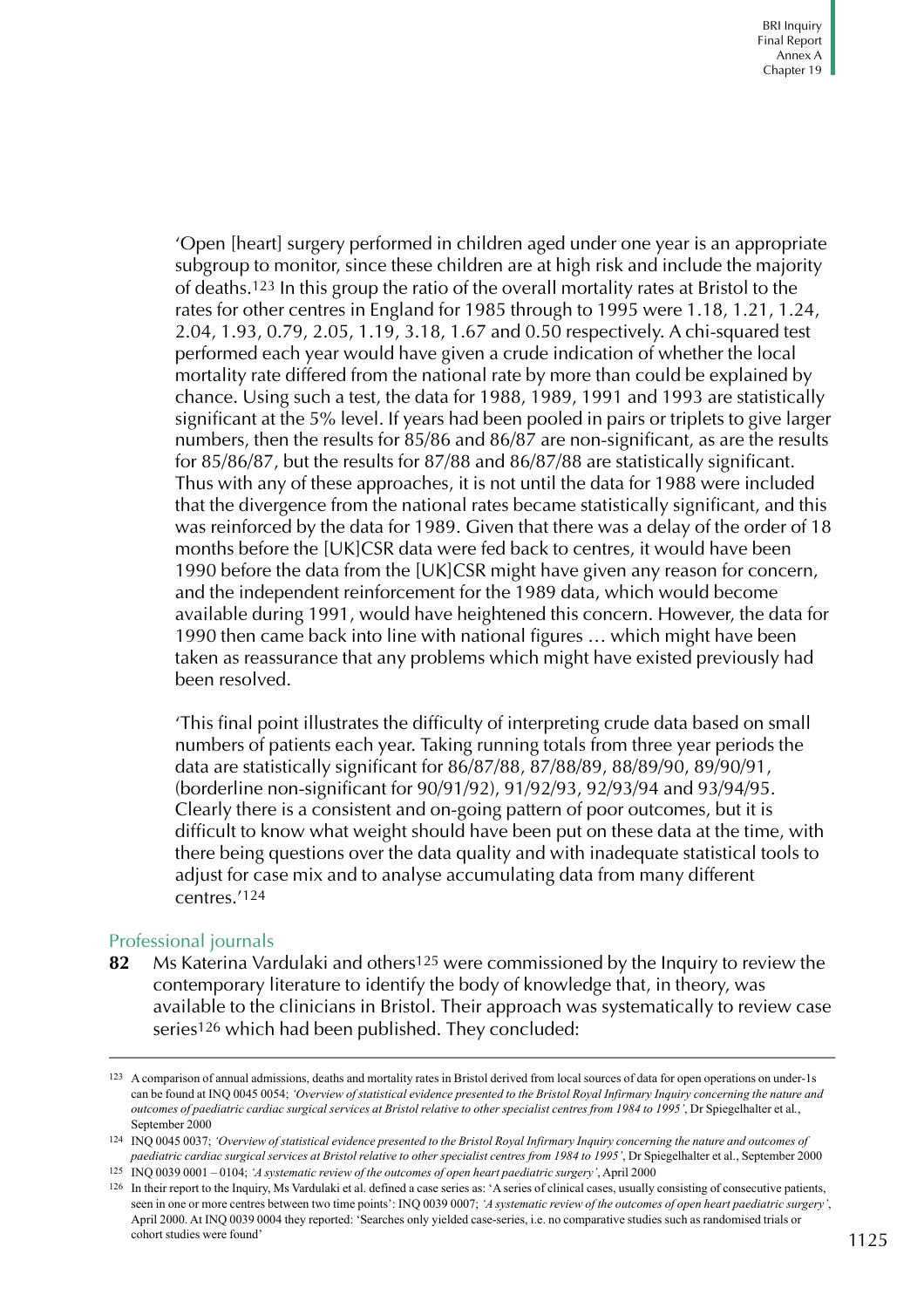'Case series on five open-heart operations/congenital anomalies have been reviewed systematically and the data have been synthesised. The pooled 30-day mortality estimates (at a particular point in time) are likely to represent "best achievable performance" rather than the performance to be expected in everyday practice. …

'The review was commissioned primarily with the aim of understanding better the knowledge base that might reasonably have been expected to be available to the Bristol clinicians during 1984–1995. We have identified and synthesised the knowledge that existed but have pointed out, by analogy with other literature on systematic reviews, that it is probably unrealistic to have expected the Bristol clinicians to be aware of this knowledge. We propose that the paediatric surgical community should judge the relevance of the knowledge presented in the review to everyday practice.'127

- **83** Seven members of the Inquiry's Expert Group128 were asked to comment on the extent to which the evidence on mortality in the review by Ms Vardulaki's et al. reflected 'common knowledge' among members of the paediatric cardiac community during the period of the Inquiry's Terms of Reference.
- **84** Dr Duncan Macrae stated:

'You asked me to comment on the extent to which the case series presented in the report would have been available to practising clinicians during the enquiry [sic] period. I think it is fair to say that the majority of the journals cited were readily available throughout that period in Medical Schools and Departmental Libraries throughout the UK.'129

**85** Dr Robert Arnold stated:

'Clearly the evidence of 30 day mortality derived from so many publications utilising very sophisticated statistical techniques has not previously been available. The individual reports of large series of cases published in the leading journals were accessible and should have been known by any surgeon or cardiologist working with congenital heart patients.'130

<sup>127</sup> INQ 0039 0071 – 0072; *'A systematic review of the outcomes of open heart paediatric surgery'*, April 2000

<sup>128</sup> Dr Robert Arnold (Consultant Paediatric Cardiologist at Alder Hey Children's Hospital), Dr Kate Bull (Medical Adviser to the Department of Nursing and Family Services and previously Honorary Consultant Paediatric Cardiologist at Great Ormond Street Hospital), Mr Philip Deverall (formerly Director and Head of the Department of Cardiothoracic Surgery at Guy's Hospital), Mr Leslie Hamilton (Consultant Cardiothoracic Surgeon at The Freeman Hospital, Newcastle upon Tyne), Dr Duncan Macrae (Director of the Paediatric Intensive Care Unit at the Royal Brompton & Harefield NHS Trust), Mr Babulal Sethia (Consultant Cardiac Surgeon and Clinical Director of Paediatric Services at the Royal Brompton and Harefield NHS Trust), and Dr Eric Silove (Consultant Paediatric Cardiologist at Birmingham Children's Hospital NHS Trust)

<sup>129</sup> INQ 0028 0016; Expert clinical commentary from Dr Macrae on *'A systematic review of the outcomes of open heart paediatric surgery'*, 20 July 2000

<sup>130</sup> INQ 0028 0002; Expert clinical commentary from Dr Arnold on *'A systematic review of the outcomes of open heart paediatric surgery'*, 20 July 2000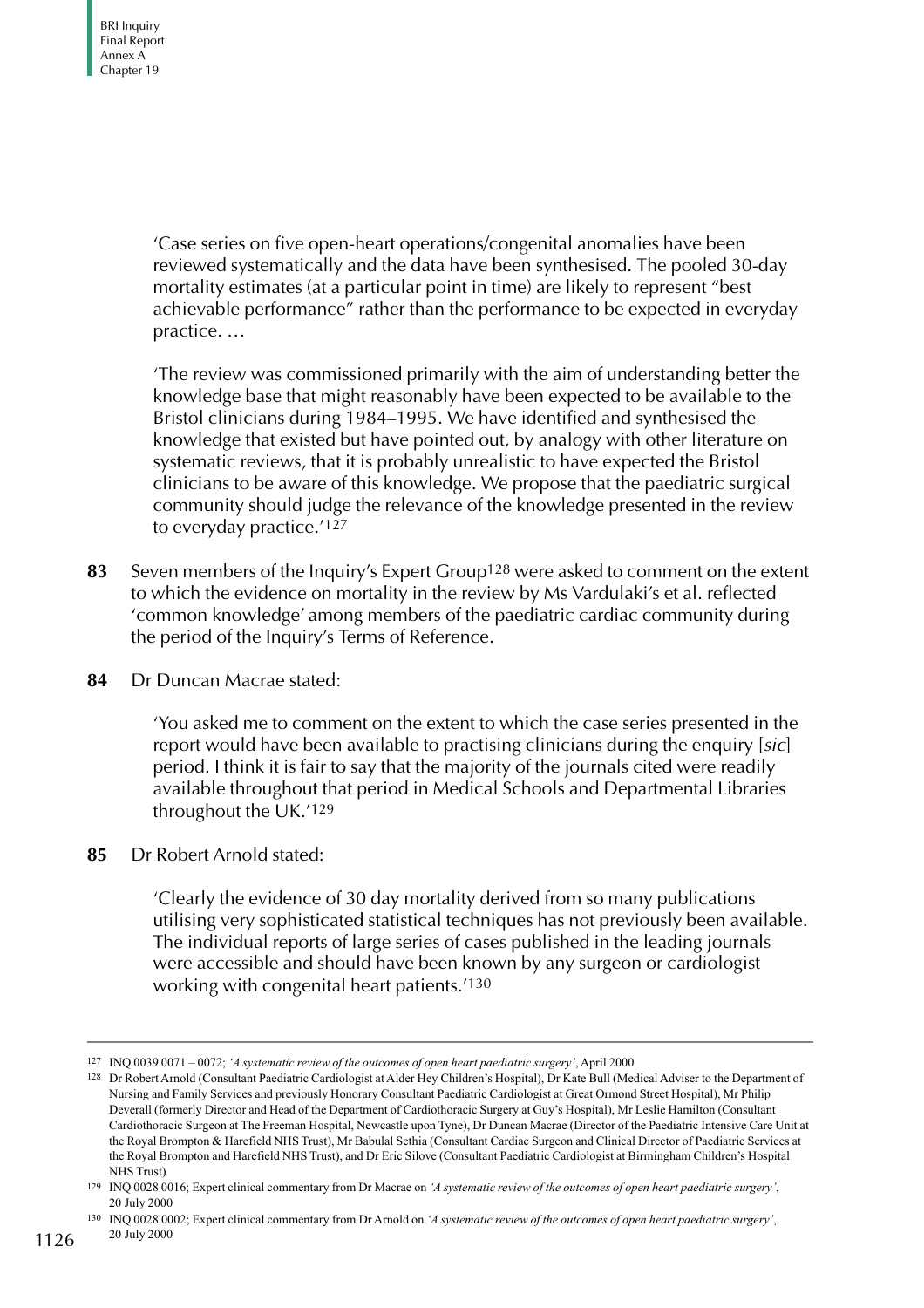### **86** Dr Eric Silove stated:

'The case series evidence presented in the report would have been available to practising clinicians during the period covered by the Inquiry (1984 – 1995) but would not have been accessible in the analysed format of the Report. It would have been unrealistic to have expected any clinician to conduct similar analyses. …

'The evidence about mortality rates in the best centres, presented in the report, probably was commonly known at the time to practising clinicians but it would not have been viewed as immediately achievable in most centres.'131

### **87** Mr Leslie Hamilton stated:

'... surgeons would have had a feeling of the general principles outlined in the report but would not have had the specific factual evidence on which to base their assumptions.'132

### **88** Dr Kate Bull stated:

'Most of the journals used for this review would be fairly readily available to most specialists in the field and most of the material would remain unread by any individual. Scanning the contents of a journal and knowing that he or she cannot absorb it all, a clinician is selective. Thus only a proportion of the material presented would be "actively known".

'… the extent to which the report corresponds to "common knowledge" is hard to say. My own initial reaction to the graphs was that they give an optimistic impression of results in general.'133

**89** Mr Babulal Sethia, Consultant Cardiac Surgeon and Clinical Director of Paediatric Services at the Royal Brompton and Harefield NHS Trust, observed:

 'I think that the evidence presented in the report does, in the main, match what was commonly known at the time concerning surgical risks and outcomes of higher risk procedures …

'Most of the journals quoted … would be perceived by the paediatric cardiac surgical community as sources of seminal or authoritative evidence on surgical risks and outcomes. During the time frame under consideration most of the best publications appeared in the American literature. An important source of evidence on surgical risks and outcomes would have been the Annual meetings of both the

<sup>131</sup> INQ 0028 0023; Expert clinical commentary from Dr Eric Silove on*'A systematic review of the outcomes of open heart paediatric surgery'*, 23 July 2000

<sup>132</sup> INQ 0028 0015; Expert clinical commentary from Mr Hamilton on*'A systematic review of the outcomes of open heart paediatric surgery'*, 12 July 2000

<sup>133</sup> INQ 0028 0008; Expert clinical commentary from Dr Bull on *'A systematic review of the outcomes of open heart paediatric surgery'*, April 2000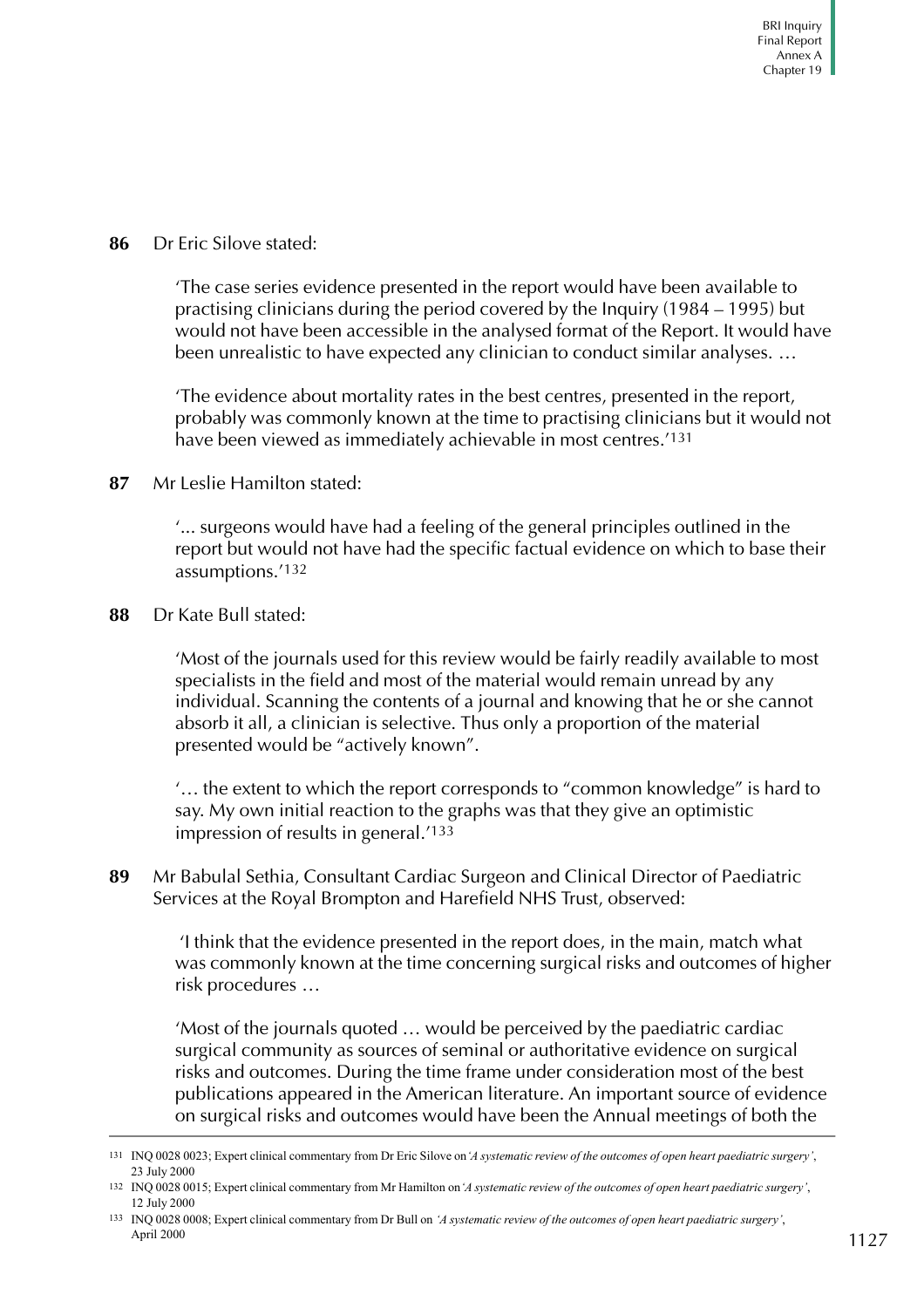British and European Cardiac Surgical Societies at which a steady number of congenital presentations were made on each occasion.'134

### **90** Dr Silove stated further that:

'From the perspective of the practising clinician, it is well-known that centres do not publish if their results are not the best or near the best. It also is self-evident that editors of the more reputable journals will not accept papers unless they have something new to offer their readers. Clearly then, the selection of the publications that were reviewed must have been significantly biased. The reported mortality rates cannot be representative of the expected results in the world as a whole, nor in any one country. We therefore need to view the mortality results as the very best that could be expected in the United States (5 centres), Australia (1 centre), and the United Kingdom (1 centre). This point is made by the authors in their Conclusions (para 110) but is not given enough emphasis in the report as a whole.'135

### **91** Dr Macrae stated:

'I agree that the literature presented in the review does represent fairly the common published literature in the field. As the report points out, it is likely that large ("good") centres are disproportionately represented in this series of published papers. Smaller centres are probably not adequately represented, either because they accumulate too few cases to publish contemporary series or because their results are poor and therefore not deemed publishable. If the Bristol results were only compared to published outcomes, then there is a risk that they be judged unduly harshly because of this inherent publication bias towards large high-volume centres.'136

### **92** Mr Philip Deverall stated that:

'I do … accept that publications from centres of excellence represent gold standards. One has to accept and believe the veracity of the data in this type of publication but equally these publications do not tell the whole truth about the results of treatment which are experienced throughout the world. Bad results are not published. Small numbers of results, which would often reflect the practice of a regional unit, would in general not be considered worthy of publication in a major journal. However and despite these reservations the gold standard data of best practice would represent a goal to which all would aspire.'137

<sup>134</sup> INQ 0028 0019; Expert clinical commentary from Mr Sethia on *'A systematic review on the outcomes of open heart paediatric surgery'*, July 2000

<sup>135</sup> INQ 0028 0021; Expert clinical commentary from Dr Silove on *'A systematic review of the outcomes of open heart paediatric surgery'*, July 2000

<sup>136</sup> INQ 0028 0016; Expert clinical commentary from Dr Macrae on *'A systematic review of the outcomes of open heart paediatric surgery'*, July 2000

<sup>137</sup> INQ 0028 0012; Expert clinical commentary from Mr Deverall on *'A systematic review of the outcomes of open heart paediatric surgery'*, July 2000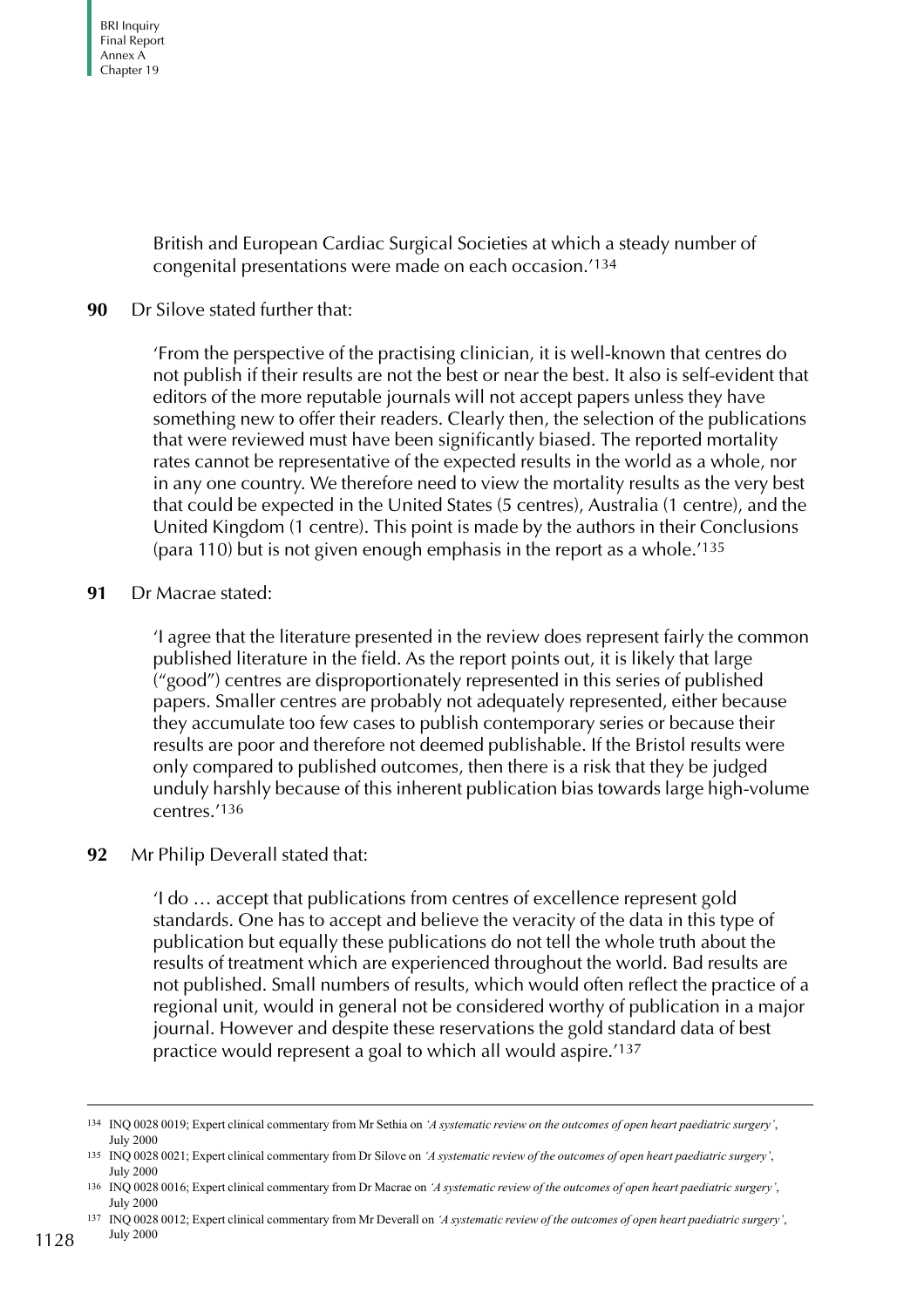- **93** Mr Deverall drew attention to the 'inherent time lapse between practice and publication', and referred to there being 'at least a three year period before knowledge would become available to the general reading surgical public'.138
- **94** As regards the relevance of the published literature to discussions between clinicians and parents concerning the risks of, and consent to, surgery, Dr Macrae stated:

'… the published papers do accurately reflect the known surgical risks and outcomes. In the present era, all of these risks would be discussed by a surgeon seeking consent in detail. I suspect that in the era starting in the mid '80's, risks were bundled together and perhaps a little glossed over at times. I think there may have also been a greater tendency in this period to rely on anecdotal recollections of local or regional practice, when describing results or procedures to parents, rather than quoting risks from published series.'139

**95** Dr Silove stated:

'It is also unlikely that clinicians at any centre would have taken into account the best results when communicating expected mortality rates to patients and families. It is more likely that they would have relied on the UKCSR data, however flawed it may have been.'140

**96** Dr Bull stated:

'To be fair to the clinicians, I believe it [the review of the published research] could have gone further in conveying the breadth of estimates of early mortality that the clinician has to reconcile and point out that there is no robust method for doing this.'141

<sup>138</sup> INQ 0028 0012; Expert clinical commentary from Mr Deverall on *'A systematic review of the outcomes of open heart paediatric surgery'*, 17 July 2000

<sup>139</sup> INQ 0028 0017; Expert clinical commentary from Dr Macrae on *'A systematic review of the outcomes of open heart paediatric surgery'*, 20 July 2000

<sup>140</sup> INQ 0028 0022; Expert clinical commentary from Dr Silove on *'A systematic review of the outcomes of open heart paediatric surgery'*, 23 July 2000

<sup>141</sup> INQ 0028 0008; Expert clinical commentary from Dr Bull on *'A systematic review of the outcomes of open heart paediatric surgery'*, April 2000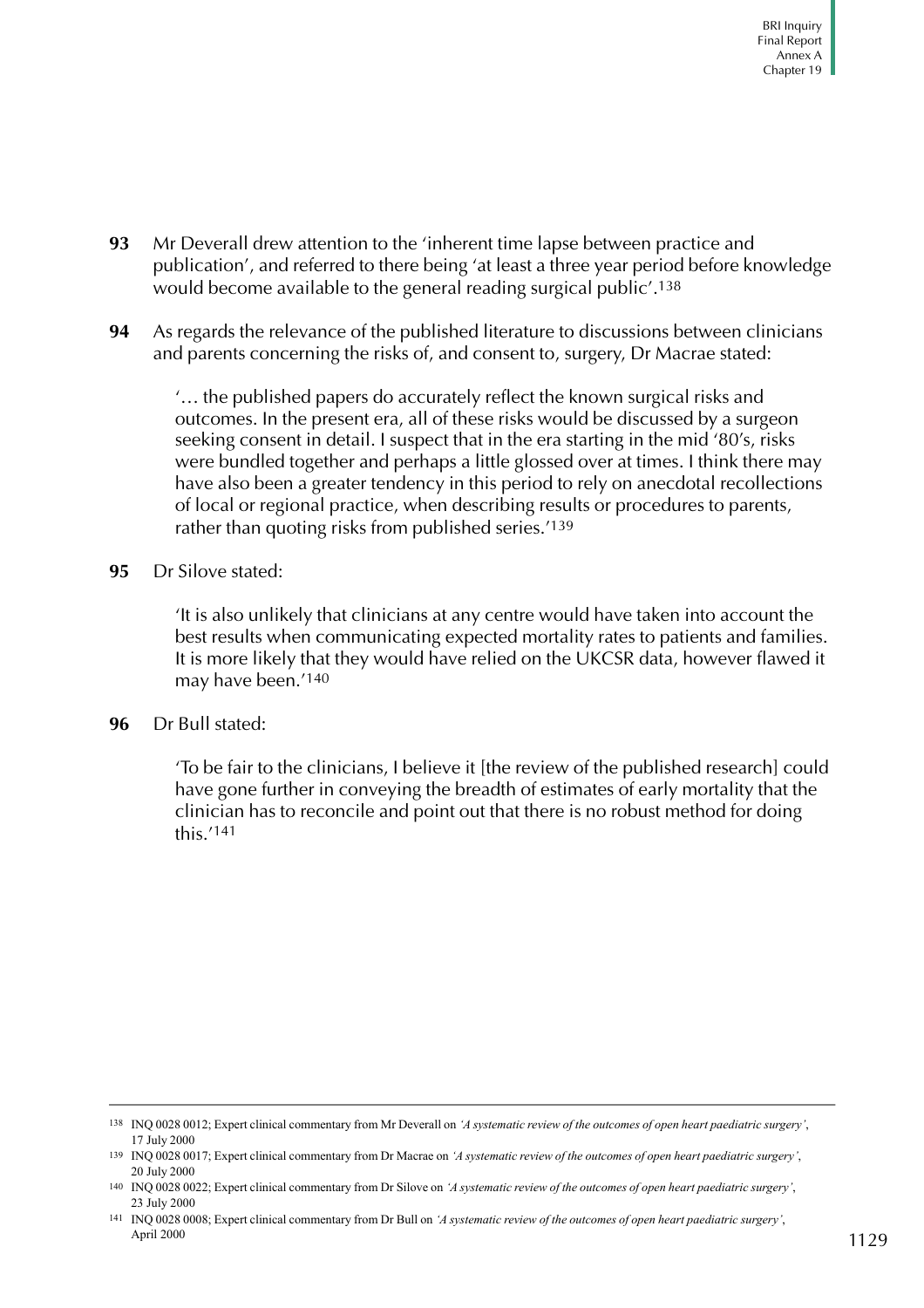BRI Inquiry Final Report Annex A Chapter 19

**97** Mr Deverall advised that the surgeons in Bristol:

'… should have been aware of the trends and whatever reservations they may have had in regard to centres of excellence they should have been aware of the gold standards being set. I have significant doubts as to whether the busy surgeons in Bristol could have found the time and support necessary to take advantage of the means of acquiring knowledge, which I have described. I have a major doubt that even had the surgeons been able to most efficiently acquire experience and knowledge that they could apply this to their patients in an optimal way. The facilities, for example a split site, the equipment, for example echocardiography machines, and the clinical profile of the patients, for example babies presenting late in the evolutionary clinical process, would all introduce conditions making the achievement of an optimal outcome more difficult.'142

142 INQ 0028 0013; Expert clinical commentary from Mr Deverall on *'A systematic review of the outcomes of open heart paediatric surgery'*, 17 July 2000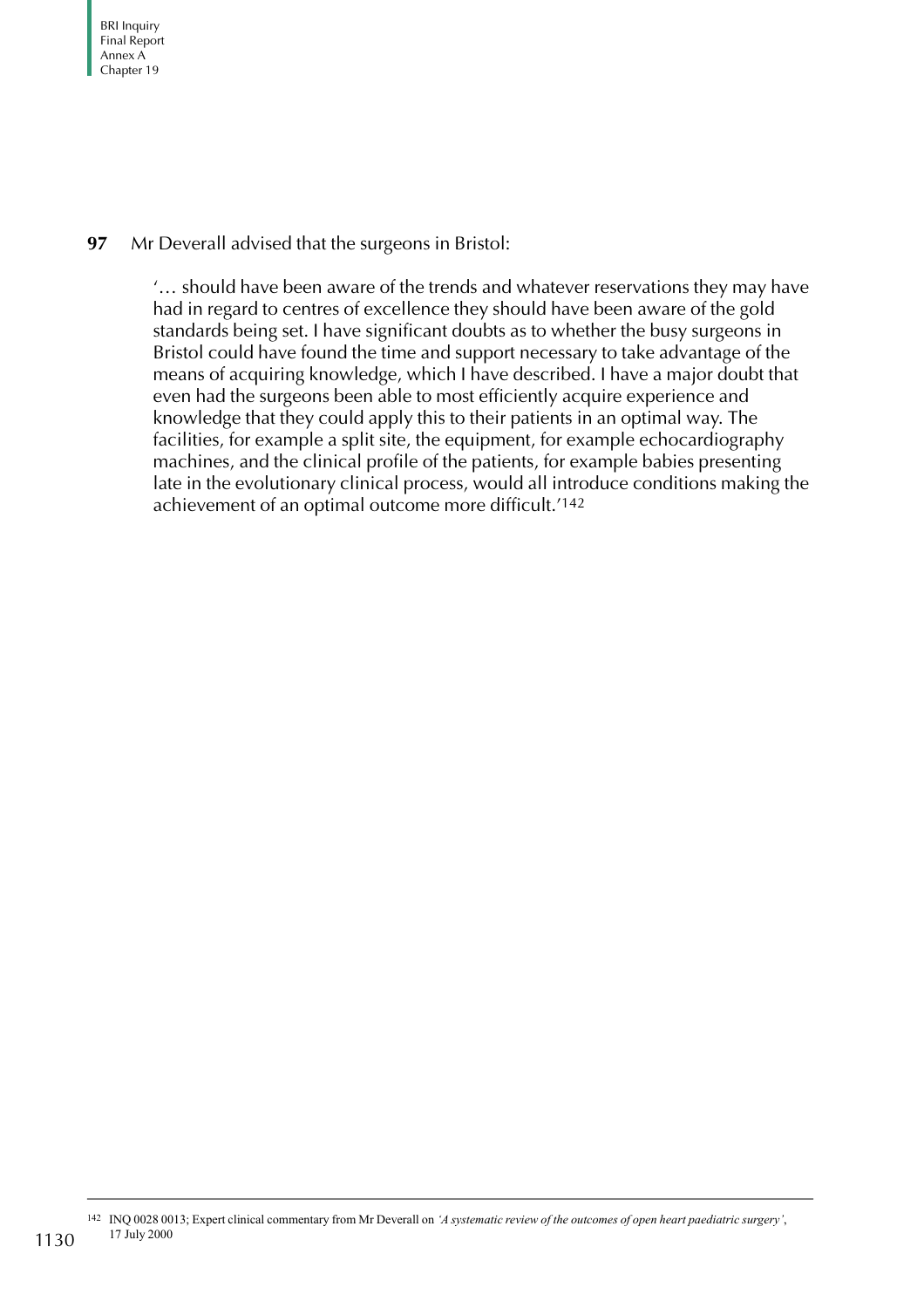# **Section three: the principal conclusions of the Inquiry's Experts on statistics**

**98** The Inquiry commissioned its Experts on statistics to advise on the following:

- 'the quality and reliability of key statistical sources, both individually and overall; to include comment on whether or not any of the sources approach "gold standard" quality;
- $\blacksquare$  'the validity of the analytical and statistical assumptions used in analysing and synthesising key statistical sources; to include comment on classification errors, adjustment for surgical risk and case mix, and estimation of excess deaths;
- 'the overall statistical pattern emerging across sources; to include comment on the strength and consistency of statistical signals, and whether, and the extent to which, these are consistent with published research evidence;
- 'the overall reliability, scientific robustness and degree of confidence attaching to statistical evidence to the Inquiry; to include comment on whether, how, and the extent to which, reliable conclusions can be drawn from flawed statistical sources;
- 'valid conclusions relevant to the Inquiry's remit, if any, that can be drawn from the statistical evidence;
- 'any emerging broad lessons for the future.'

### **The Experts' summary of their principal conclusions**

- **99** In the executive summary143 to their Overview Report, Dr Spiegelhalter, Professor Evans, Dr Aylin and Professor Murray summarised their conclusions:
	- 1. 'This overview provides a critical review of statistical evidence presented to the Inquiry regarding the nature and outcomes of paediatric cardiac surgery in Bristol between 1984 and 1995, focusing on the strengths and limitations of the available data sources, and the reliability of conclusions that have been drawn. Key published sources and commentaries have been taken into account. Such a

<sup>143</sup> INQ 0045 0002 – 0005; *'Overview of statistical evidence presented to the Bristol Royal Infirmary Inquiry concerning the nature and outcomes of paediatric cardiac surgical services at Bristol relative to other specialist centres from 1984 to 1995',* September 2000, Dr Spiegelhalter et al*.*  All subsequent references in this section are to this report, unless otherwise stated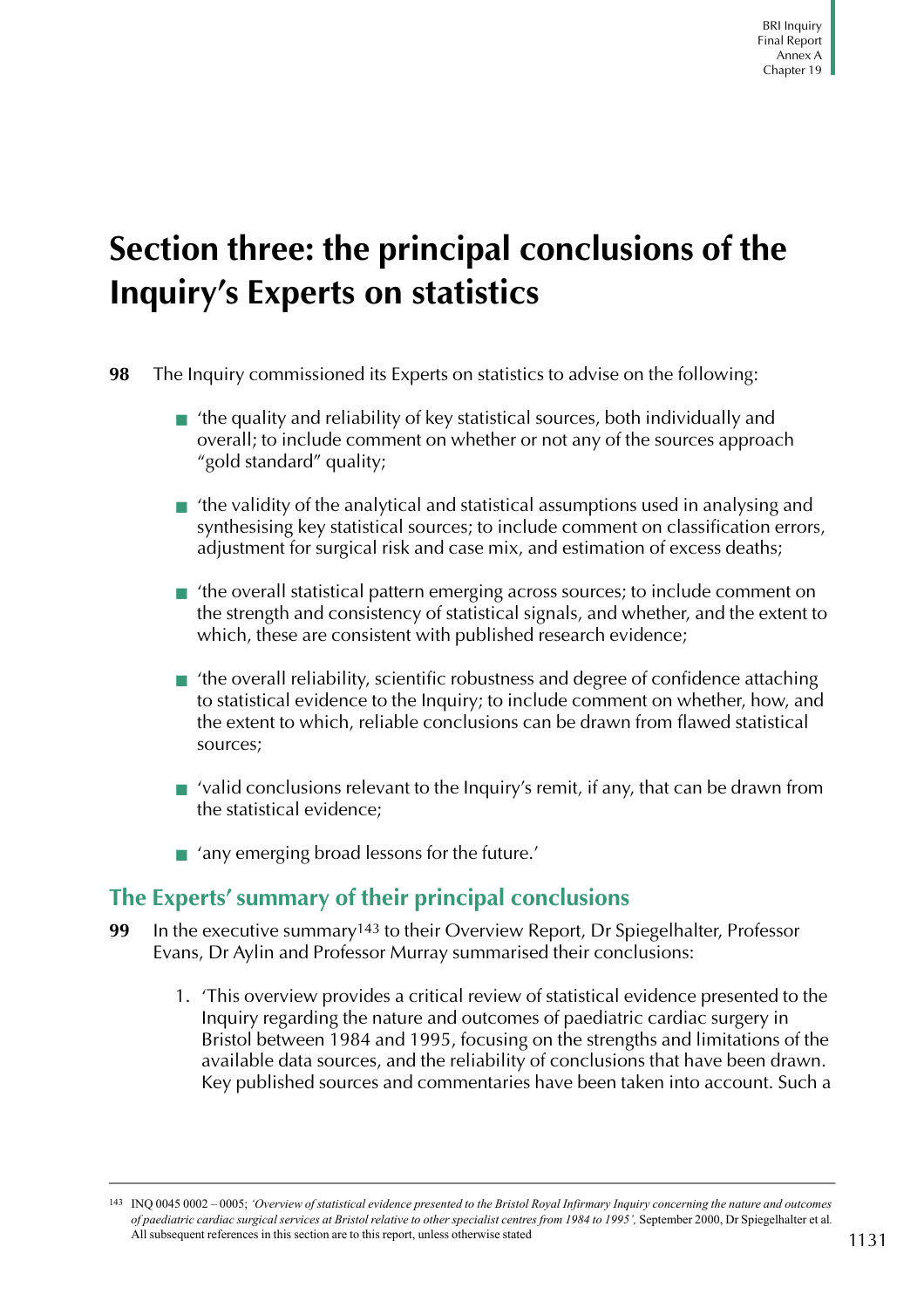comparative exercise raises a number of difficult issues concerning data quality, the need to aggregate over subgroups, risk-adjustment and so on (Section 1).144

- 2. 'The focus of the analysis is on the performance of surgical services that existed in centres, rather than the performance of individual surgeons. It is therefore not appropriate to adjust for pre-operative risk-factors that may be influenced by preceding care (Section 1.3.5). Comparisons of performance were primarily restricted to analyses of 30-day mortality. The main findings were presented in terms of "excess number of deaths"; namely the number of deaths observed in a given stratum at Bristol minus the number which would have been expected had Bristol been similar to other centres in the country. The excess deaths were summed over strata, and the assessed statistical significance of any excess took account of centre to centre variability (Section 1.3.6).
- 3. 'Case-mix adjustment was based on age at operation, operative grouping and epoch of operation. Coding of diagnoses and operative procedures in paediatric cardiac surgery is inherently complex and controversial: the operative grouping adopted was devised with substantial clinical input (Section 2).
- 4. 'All data sources were flawed, and no one source could be considered as representing the "truth". Sources used different definitions and variable degrees of quality control: data concerning follow-up of children after discharge from hospital, for example, were erratic. National data were administrative (Hospital Episode Statistics – HES) and professional (UK Cardiac Surgical Register – CSR). HES data have a poor reputation among clinicians, but a linkage exercise with national death registration showed a reasonably accurate correspondence with recorded 30-day in-hospital mortality (Section 3.1.4). There was evidence within CSR of highly variable submissions from some units over the period in question. Although using different definitions and arising from relatively independent sources, HES and CSR data showed reasonable consistency at an aggregated level, although considerably poorer for individual procedure groups (Section 3.3). The crucial issue is not whether HES or CSR precisely measure activity and outcome, but the extent to which feasible data inadequacies could explain any observed divergent performance (Section 3.4).
- 5. 'None of the five local data sources could be taken as a reliable basis for clinical audit (Section 4). In spite of all these problems, there was a surprising degree of agreement between the diverse sources regarding performance in Bristol, especially when restricted to looking at mortality rates following open surgery. This degree of consistency lends credibility to the conclusions drawn from the data (Section 5).
- 6. 'When compared with performance elsewhere, the main finding was a substantial and statistically significant number of excess deaths at Bristol (Section 6.2).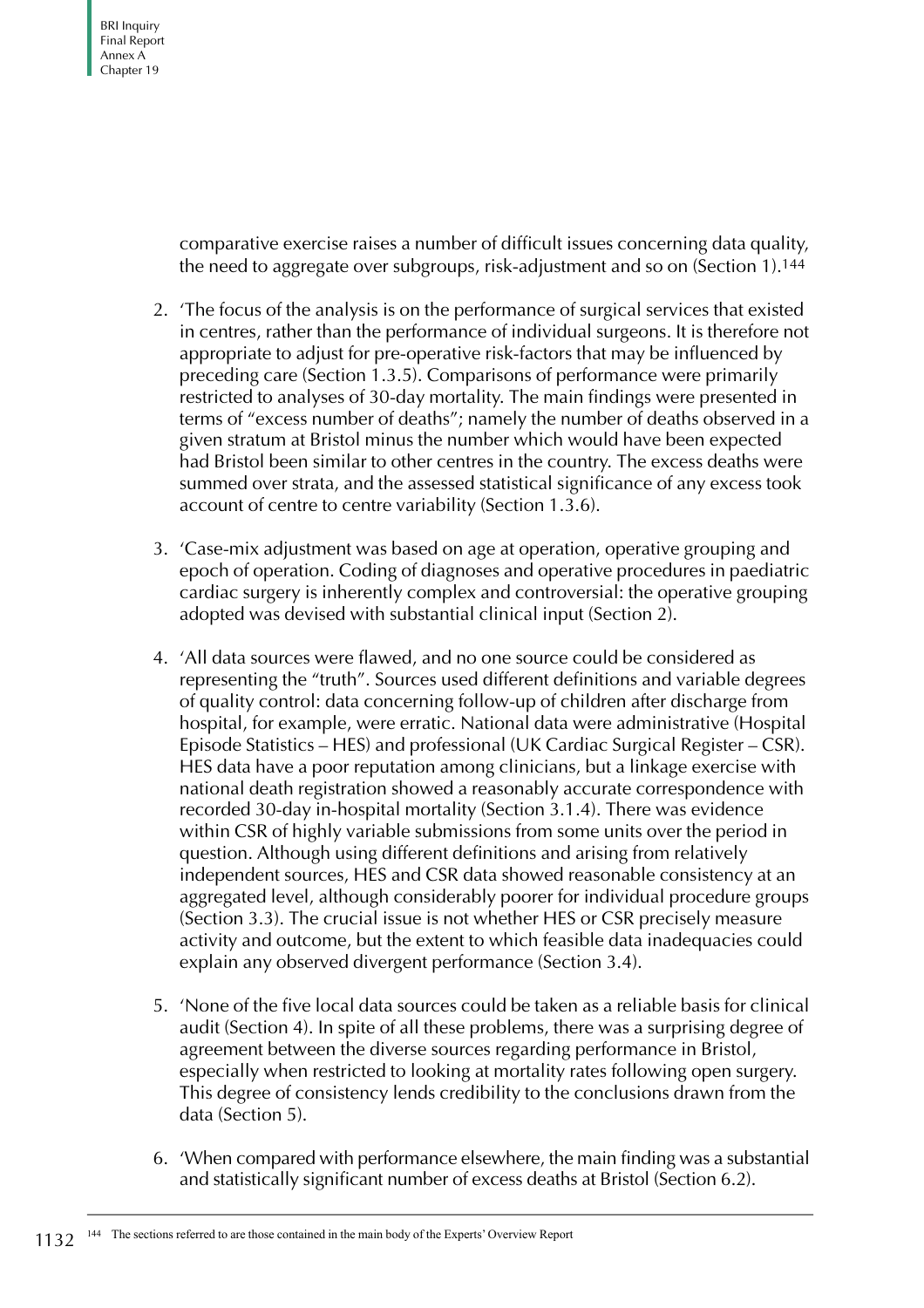Adjusting for operative case-mix did not influence this finding. Particular emphasis was placed on the analysis of data from 1991 to 1995, since data were available for that period from both of the national data sources. Depending on the precise approach to the analysis, the number of excess deaths for open surgery during this period was estimated to be of the order of 30 to 35. The excess mortality corresponded roughly to the mortality rate at Bristol being double that observed elsewhere in England for children aged under one year and even greater for children under 30 days. There was a trend observed outside Bristol for overall mortality rates to fall substantially over the Inquiry period, and this trend was not observed in the Bristol data. Further analysis showed that the excess was not restricted solely to switch and atrial-ventricular septal defect (AVSD) operations, and that missing data on outcomes in HES had minimal influence (Section 6.4.1). Evidence for excess mortality was robust to sensitivity analysis to a number of potential data inadequacies (Section 6.4.3).

- 7. 'Data sources were not of sufficient quality to make any firm conclusion concerning morbidity outcomes (Section 6.3).
- 8. 'Over the period 1991–1995, both HES and CSR data suggest performance in England (excluding Bristol) was roughly equivalent to published international sources (Section 7).
- 9. 'There is evidence of an association between lower volume of surgery and increased mortality in open operations on under 1s over the period 1991–1995, even when ignoring the data from Bristol (Section 8.1). However, this association only explains a small proportion of the excess observed in Bristol. Other factors regarding comorbidity and status at admission are not substantially related to the observed mortality pattern in Bristol (Section 8.2).
- 10.'Between the years 1990 and 1994, there is a clear pattern of a concentration of operations just prior to the first birthday, particularly for AVSDs, and the operative mortality rate at this age is higher than that observed elsewhere. This pattern does not feature in any other centre, and the relevant operations in Bristol appear to be delayed rather than brought forward. This finding is associated with around 25% of the observed excess mortality in Bristol (Section 8.3).
- 11.'The Clinical Case Note Review suggested that around 30% of children received less than adequate care, and that in just over 5% different management would reasonably be expected to have made a difference in outcome. Many aspects of the process of care were criticised, with no particular highlight on surgical performance. However, similar measures for other centres are not available, and so we cannot know whether similar criticisms could be made of procedures carried out elsewhere (Section 8.4).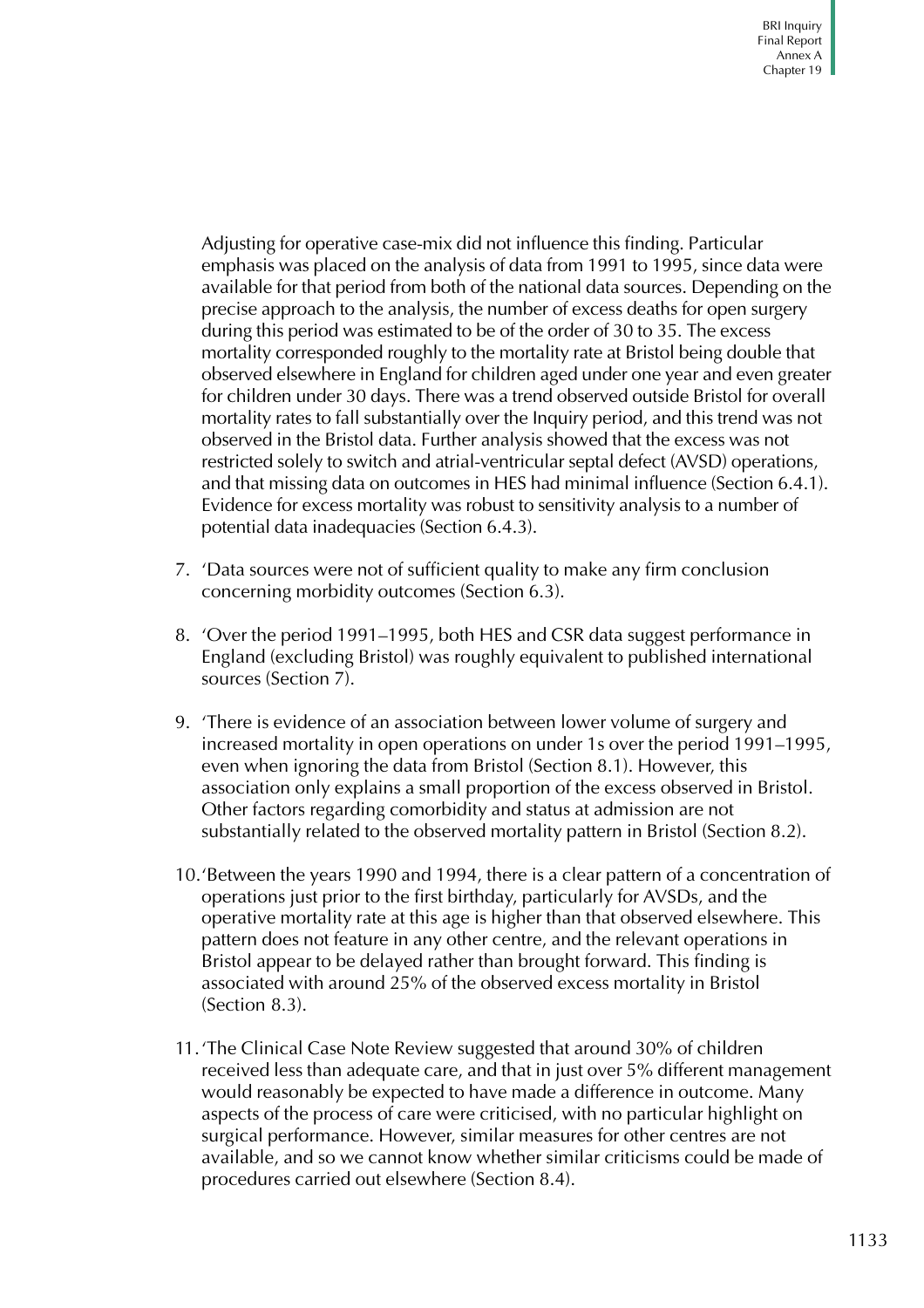12.'In spite of the many flaws in the data, we do not believe that apparent divergent performance of this magnitude and consistency can be explained fully by statistical variability or systematic bias in data recording. Rather we conclude that there is strong evidence of poor performance at Bristol, especially for open surgery in children aged less than one year, over the period 1988 to 1995 (Section 9.2). Simple statistical analysis of available data might have suggested this pattern by around 1990 (Section 9.4), although the 1990 performance then matched the national average and so might have provided temporary reassurance. We must stress that this does not necessarily imply that there was poor performance by individual surgeons during this period. The whole system of care provided for these children, from diagnosis and referral through to post-operative care and discharge needs to be examined to look for an explanation for the observed poor performance (Section 9.5).'

# **The principal conclusions in greater detail**

**100** In the main body of their Report, Dr Spiegelhalter et al. set out their principal conclusions in greater detail. As regards the statistical evidence relating to activity145 and mortality in Bristol derived from the data produced by Bristol, they concluded:

'There are clear limitations to all sources, and none is subject to defined procedures for data collection, follow-up and validation. It would be fair to say that none is held in high regard as a source of reliable evidence for clinical audit. However, Evans (1999) concludes that where direct comparison is sensible, the pattern is similar and there are no startling discrepancies. Although there is no gold standard for comparison, the Bristol PAS system appears of reasonable quality, and hence this lends confidence to Bristol returns to the national HES database. Our overall comparison suggests that the different sources agree well on the open operations in general and for many specific procedures.

'The main findings of interest concern mortality rate [sic] for open surgery in under 1s. Overall, sources agree that the mortality rate was around 25–30% during the period under scrutiny, although with considerable variability between different procedures.'146

**101** As regards the statistical evidence on activity and mortality in Bristol compared with other specialist centres, as derived from UKCSR and HES data, the experts concluded:

'Although the [UK]CSR data report statistically significant excess mortality for Bristol in over 1s during 1988–1990, the primary finding from both [UK]CSR and HES is of excess mortality from 1991–1995 in open operations in under 1s, in which the mortality rate in Bristol was around double that in other centres. This

<sup>145</sup> At INQ 0045 0014, Dr Spiegelhalter et al*.* stated: 'An event has to be identified that measures activity and hence forms the basis for the denominator in any calculated mortality rate. The primary analysis focused on the number of admissions/spells as the basis for comparison, although some of the data sources use operations as their measure of activity. … There is normally only one operation per admission and so there is limited difference according to which is chosen.'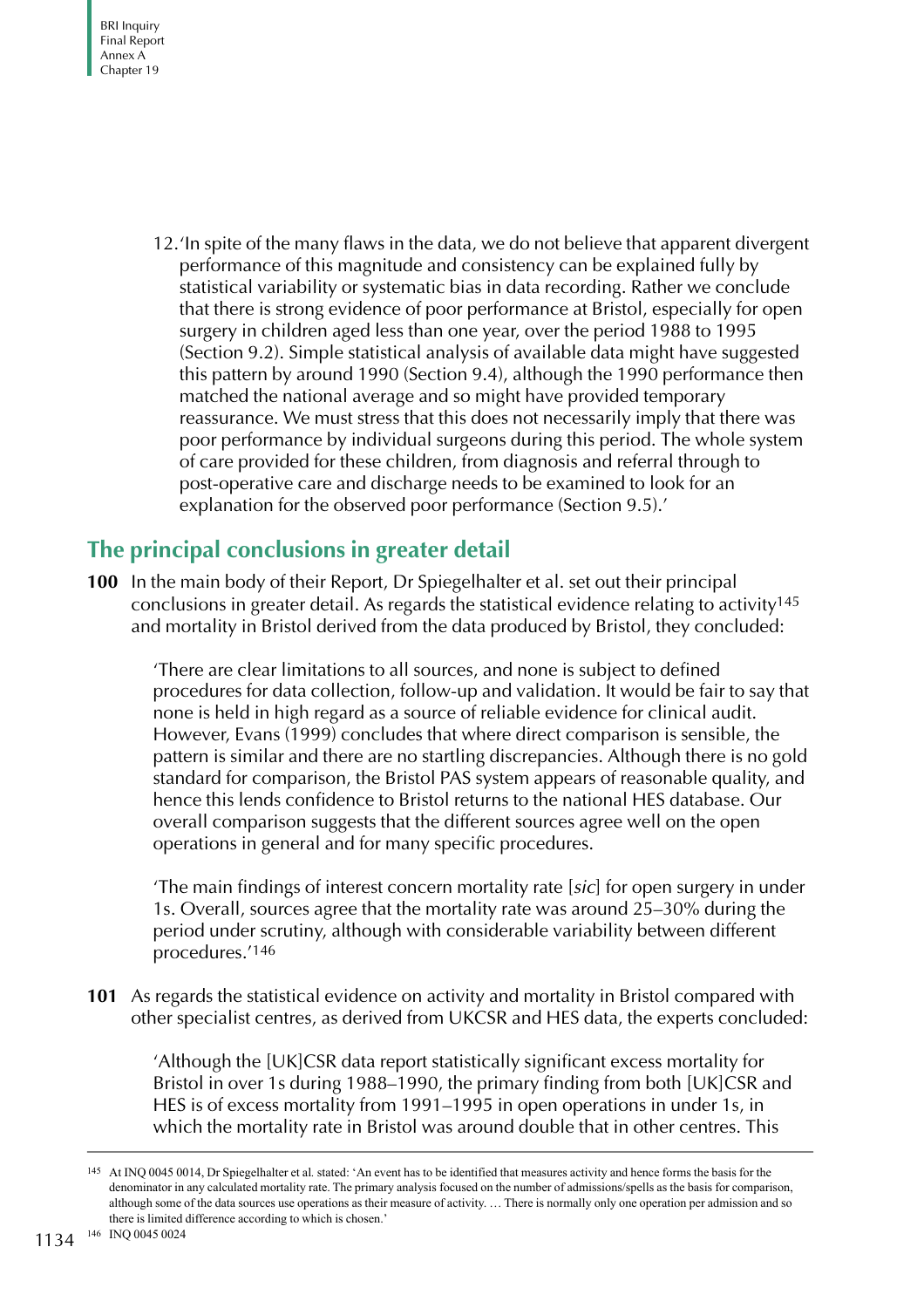difference is retained after stratifying for operative group, which is the available determinant for case-mix. There is no evidence for excess mortality in closed operations, or for open operations in over 1s from 1991–1995. Reported mortality for open operations in under 1s fell in other centres from 21% in 1984–1987 to 12% in 1991–1995. Bristol appears not to have followed that pattern of improvement. There is no evidence of excess mortality in Bristol during Epoch 4,147 although activity in Bristol was too small to draw any firm conclusion.

'We emphasise that the estimated total excess deaths for HES depends on the age-stratification used: the excess risk is greater in younger children: for all open operations in epoch 3148 the total is 30.1 when dividing only into under and over 1s (Table 6.1) and 34.3 when including  $a < 90$  day category (Aylin et al., 1999).<sup>'149</sup>

'HES identifies excess mortality with 95% confidence for switches (G3), AVSD (G5), ASD (G6)150, open operations stratified for case-mix, (G1 to G11), and all open operations taken together.'151

'The [UK]CSR results show that each year between 1988 and 1994 (with the exception of 1990), Bristol had either the highest or near the highest mortality rate for open surgery in under 1s. This is reinforced by the HES data between 1991 and 1994. It is clear that Bristol's activity was consistently below the median in the country …'152

**102** Referring to the national sources of data, the Experts concluded:

'The two national sources, HES and the CSR, are admittedly imperfect. Both suffer considerably from lack of agreed operating procedures for ensuring completeness and accuracy of activity, coding and outcome results. Both the OPCS4 coding scheme and the use of non-clinical coders lead HES to be viewed with suspicion by clinicians. There are also strong concerns about variability between centres in the [UK]CSR's coding procedures and recording of mortality. Even if they were meticulously completed, agreement between the two sources could not be expected due to their different criteria. However, HES was found to be surprisingly accurate in its recording of in-hospital mortality and, with certain clear exceptions, the sources described the same broad picture.'153

<sup>147</sup> April to December 1995

<sup>148</sup> 1991 to March 1995

<sup>149</sup> INQ 0045 0025

<sup>150</sup> Group 6 includes more complex procedures such as closure of persistent ostium primum, and sinus venous atrial septal defects, as well as simple atrial septal defects

<sup>151</sup> INQ 0045 0026

<sup>152</sup> INQ 0045 0026

<sup>153</sup> INQ 0045 0035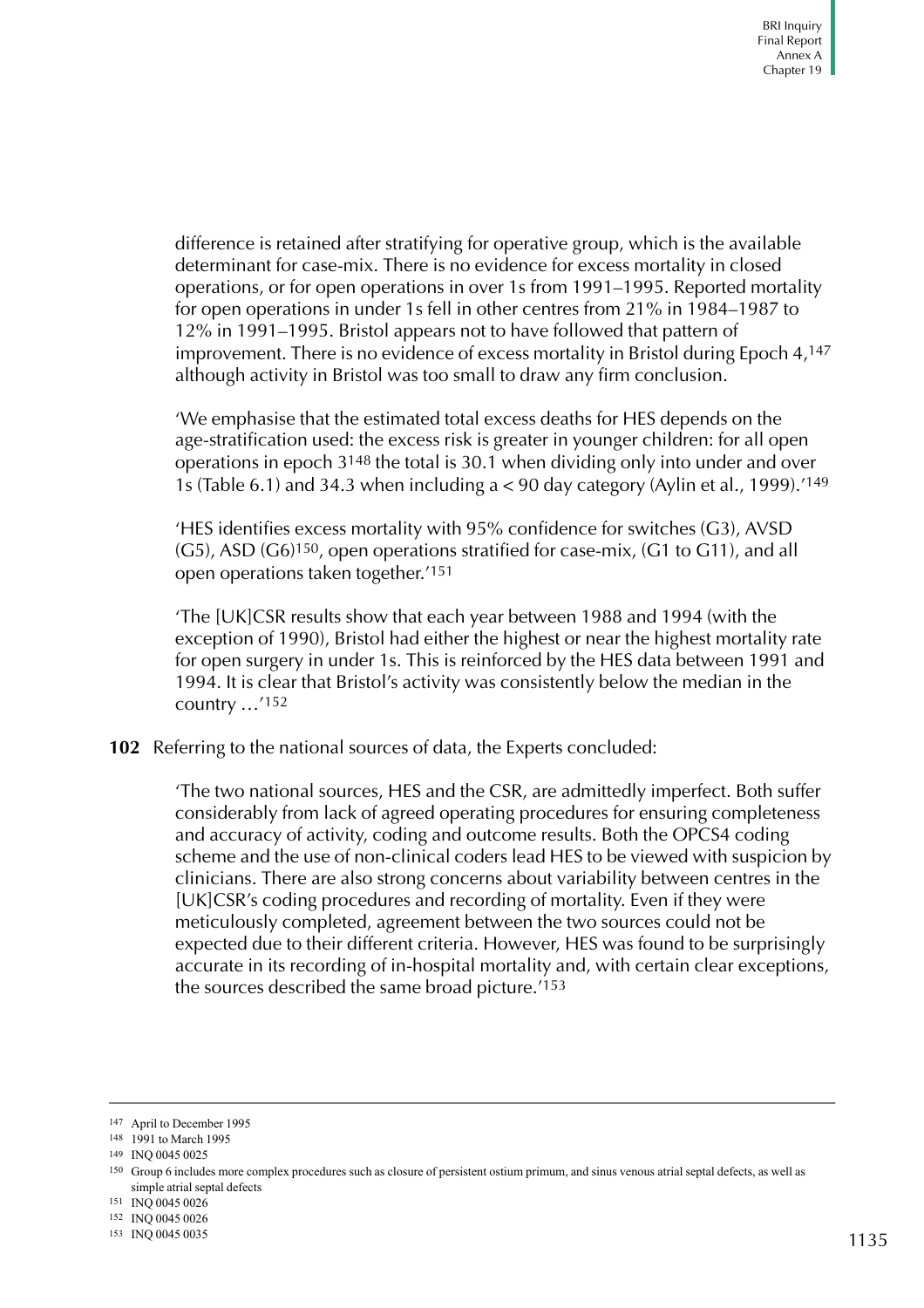**103** Referring to the local sources of data, they concluded:

'The local sources were found to provide good agreement on activity and overall mortality, although comparison at a finer level was sensitive to the coding conventions used. Nevertheless, the six sources on Bristol's activity and outcome agree well for open operations in general and, to a lesser but still reasonable extent, for finer consensus procedure groups of interest. Where there is disagreement, then there are clear reasons, usually resulting in transfer of operations between two groups.'154

**104** Dr Spiegelhalter et al. set out their detailed conclusions concerning the evidence of divergent performance in Bristol:

'There is no evidence of excess mortality in closed operations carried out in Bristol, and limited evidence in open operations on children aged over 1 year. However, there is strong and consistent evidence of excess mortality in open operations in children less than 1 year old at operation. It is estimated from HES data that in the period 1991–1995, 24.1 (95% confidence interval 12 to 34) of 41 recorded deaths are in excess of that expected were Bristol a "typical" centre: finer age-stratification increases the estimated excess mortality. [UK]CSR data suggest the excess mortality dates back at least to 1988. Open procedures on children aged less than 1 that can be identified with reasonable consistency as having excess mortality include "switches", operations for TAPVD, AVSD and, although rare in this age group, ASD.155 It is to be expected that excess mortality is easier to detect in higher risk groups.

'The excess mortality was not just restricted to AVSDs and switch operations, and the conclusions are robust to admissions with missing outcomes. National mortality rates were comparable to those in the international literature. One other centre had a consistent pattern of excess mortality in open operations in children over 1 year,156 but there were no other centres with consistently divergent raised mortality in the younger age group.'157

**105** The Experts stated, as their overall conclusions:

'The single most compelling aspect of the data is the magnitude of the discrepancy between the outcomes observed at Bristol and those observed elsewhere. For children aged under one year undergoing open surgery between 1988 and 1994, the observed mortality rate at Bristol was roughly double that observed elsewhere

<sup>154</sup> INQ 0045 0035

<sup>155</sup> Group 6 includes more complex procedures such as closure of persistent ostium primum, and sinus venous atrial septal defects, as well as simple atrial septal defects

<sup>156</sup> Leading Counsel to the Inquiry announced in the oral hearing on 3 November 1999 that this centre was Harefield Hospital. In their Overview Report to the Inquiry, Dr Spiegelhalter et al. stated: 'This finding must be treated with caution. Harefield has been an innovative centre for transplant surgery and these operations are included in the CSR (although not in the HES open category), and it also has a reputation for taking difficult cases from abroad.' INQ 0045 0026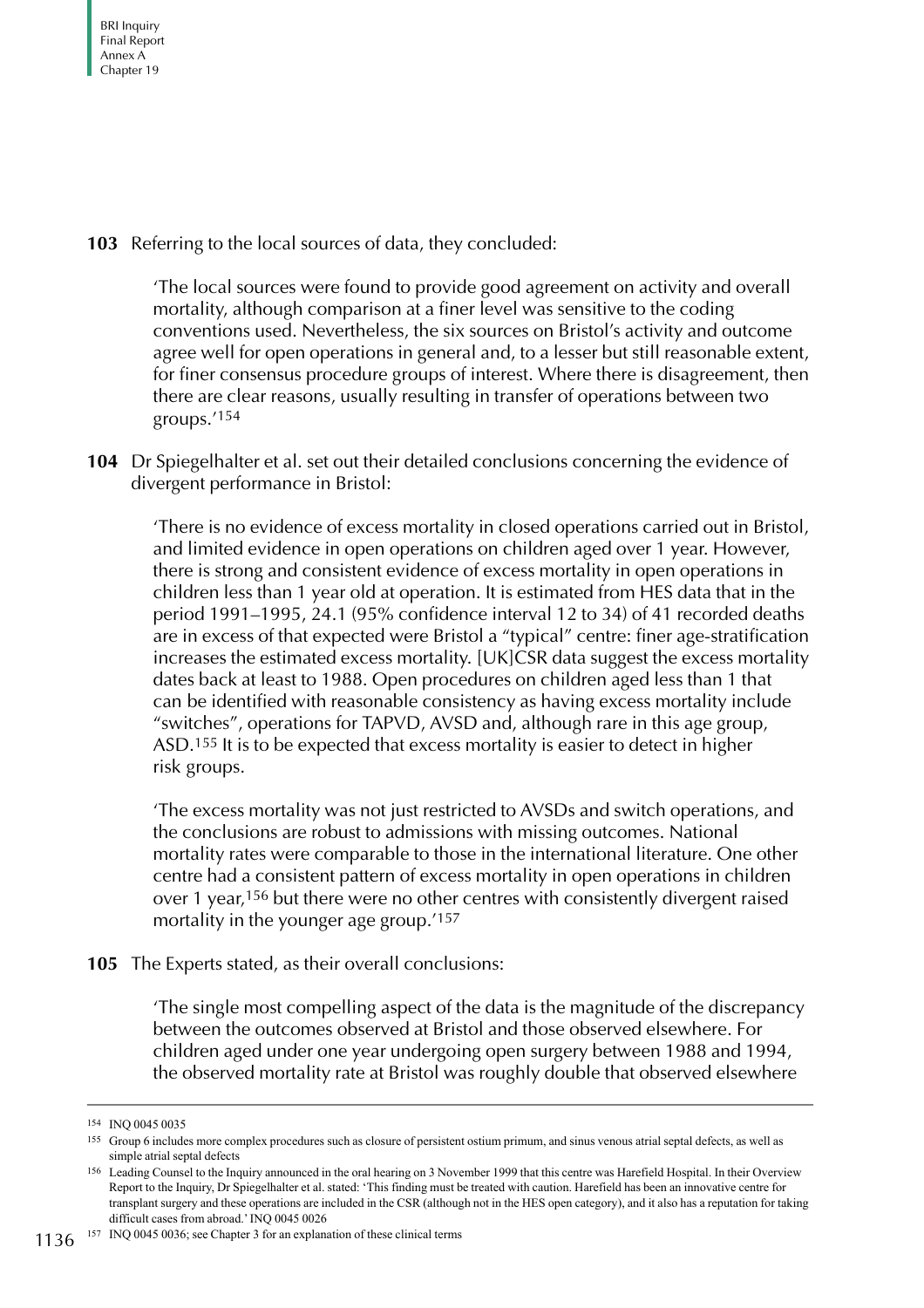in 5 out of 7 years. While the national trend over this period was for mortality rates to fall substantially, no such trend was seen in the Bristol results. In spite of the many flaws in the data sources, we do not believe that statistical variation or any systematic bias in data collection can explain a divergence of this magnitude. We therefore conclude that there is strong evidence of divergent performance at Bristol in the areas identified above, and we believe that the imperfections of the data do not cast serious doubt on these conclusions.'158

### **106** They added:

'Given the many flaws that have been identified in existing data sources, it is clear that only gross divergence could have been identified with any degree of confidence. If, for example, the mortality rate for open operations in under 1s observed at Bristol had been 50% higher than elsewhere rather than 100% higher, it would have been very difficult to exclude the possibility that the difference had arisen through a combination of differences in case mix, in the coding of operative procedures, and in the thoroughness of achieving follow-up data.'159

<sup>158</sup> INQ 0045 0038

<sup>159</sup> INQ 0045 0039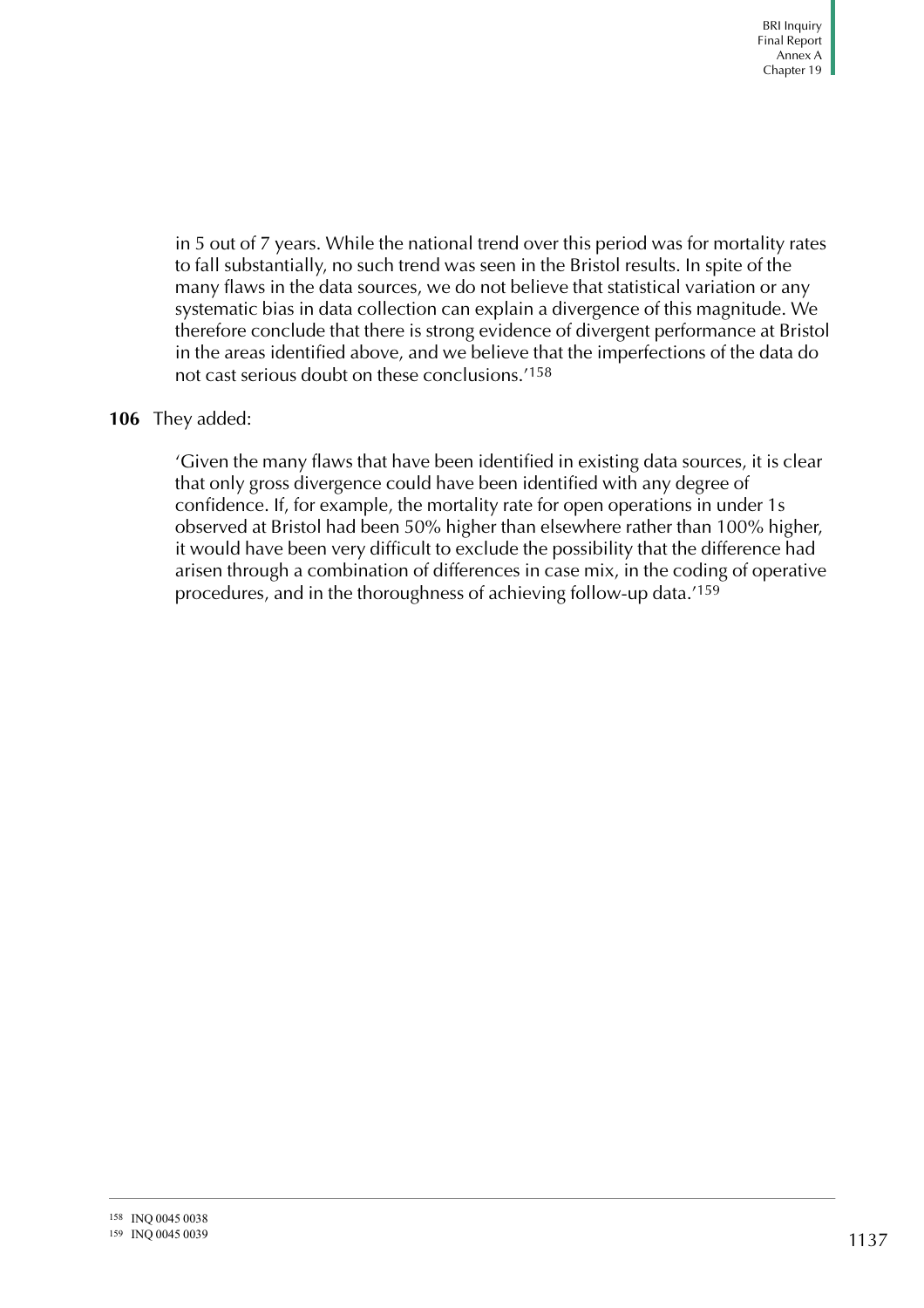# **Section four: the evidence of the Inquiry's Experts relating to post-operative morbidity**

# **Terminology**

**107** Dr Kate Bull described, in a paper prepared for the Inquiry, the meaning of the term 'morbidity' in the context of paediatric cardiac surgery:

'Doctors use the term "morbidity" to contrast with a complication-free recovery to a normal state. Cardiac surgery has cardiac outcomes with effects on longevity and quality of life that vary from trivial to severe; very few heart operations are "corrective". The long-term non-cardiac complications of open heart surgery in children include a variety of problems under the heading of "brain damage" or "learning difficulties", problems with the mechanics of breathing (diaphragm palsy, tracheal and chest wall problems) and the psychological consequences of the disease and its treatment on child, siblings and parents. There are also many short-term complications, which may increase length of stay in intensive care or in hospital including infection and respiratory problems; often these are not associated with long-term sequelae. As in natural language, the medical use of a term does not necessarily mean that it has been unambiguously defined.'160

**108** The definition of 'post-operative morbidity' adopted by the Inquiry was set out by Leading Counsel to the Inquiry:

'We take the term "post-operative morbidity" to mean problems with a child's health which were not apparently present before the surgery and which manifest themselves as functional impairments or disabilities, and which would not have been present, or present to such an extent, in the absence of surgery.'161

# **Identifying morbidity in the form of brain damage following heart surgery in children**

**109** Dr Bull explained:

'To assess how commonly brain damage occurs and understand the range of severity involved, ideally we need to identify a large cohort of children, unselected as having a particular problem and follow them up for a long time. In the nature of a fast-changing medical environment, by the time long-term studies are complete they may be rendered less relevant by changes in patient population and in surgical procedure. This may go some way to explaining why such studies do not currently exist. From a scientific point of view, assessing a cohort of operated children fairly

160 INQ 0049 0002; *'Key issues in retrospective evaluation of morbidity outcomes following paediatric cardiac surgery'*, November 2000, Dr Bull 161 T88 p. 3, Leading Counsel to the Inquiry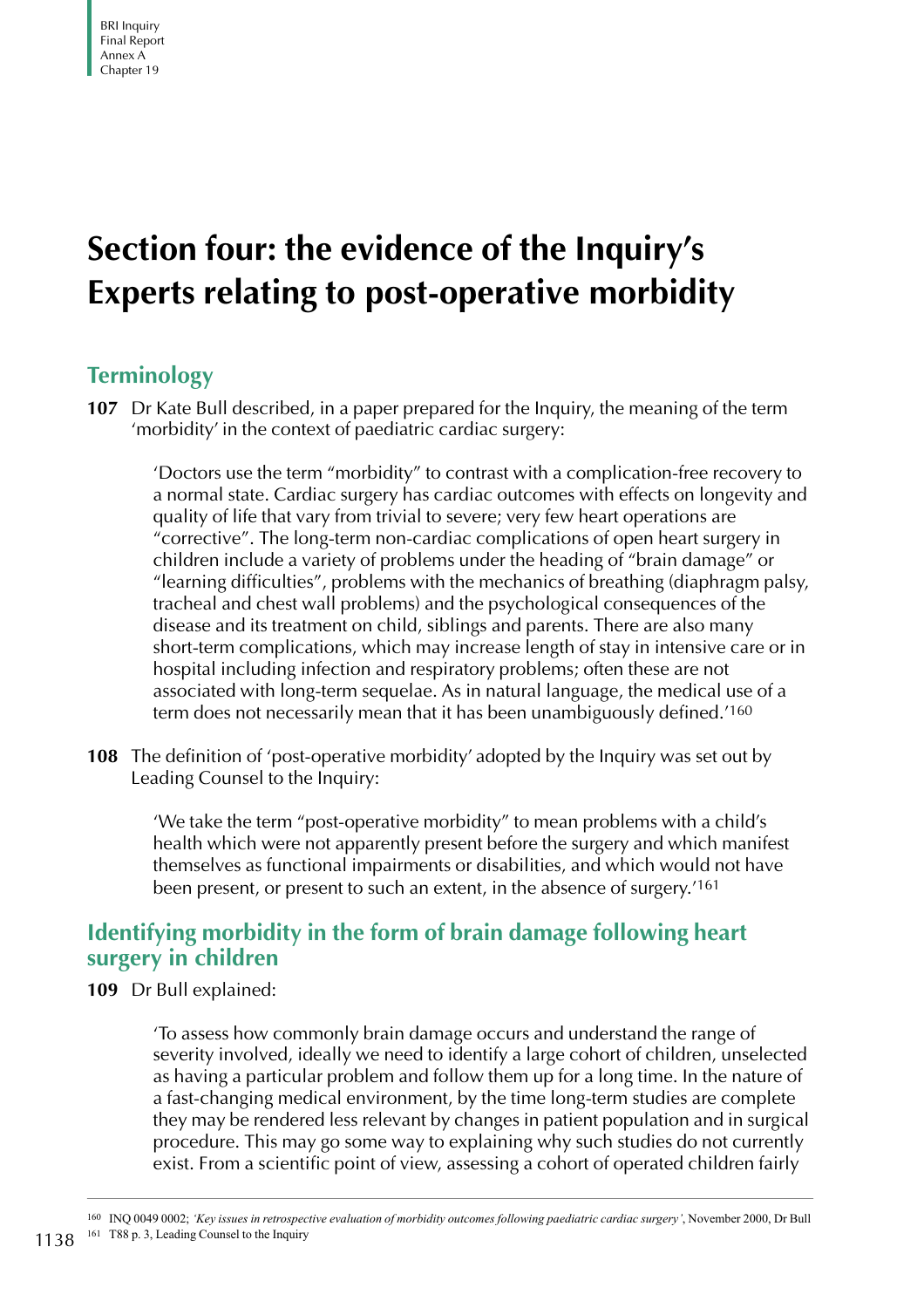early after surgery has the advantage of relevance (e.g. to assessing alternative techniques for cerebral protection during surgery) but the disadvantage that the findings may have limited predictive validity for understanding how the deficits will impact on a child's prospects for future education and independence. There is also an issue of specialism; the preoperative and early postoperative assessment is the domain of paediatric neurologists and neuro-physiologists. Later assessment is also the domain of educational psychologists, physiotherapists and other allied professions. Paediatric cardiologists and surgeons have few of the relevant skills themselves.'162

### **110** Dr Bull went on:

'The incidence and severity of brain damage around the time of surgery is not completely haphazard and not all children with heart disease even approach surgery with good prospects for normal brain function later. Some are very sick during labour and after delivery. For some children, their heart disease is only one manifestation of a bigger problem that may have been genetically programmed (e.g. the situation in Down's syndrome with atrio-ventricular septal defect). When a syndrome is recognised, it is also more difficult confidently to attribute late abnormality to peri-operative events, partly because so many started off with some neurological abnormalities and partly because knowledge of the developmental milestones of children with syndromes is more sketchy.

'There are also cardiac diagnoses (for instance, coarctation, interrupted aortic arch and hypoplastic left heart, Fallon 1995) which are not related to syndromes but which seem particularly prone to postoperative neurological complications. Some of these complications may not be avoidable with current techniques and understanding. In "left heart syndromes", the fetal brain arteries do not develop in a normal pressure and flow environment and later may not accommodate stress well. Also managing surgery when blood flow to the brain and lower body cannot both be optimal at the same time is very challenging. …

'There are no studies associating particular profiles of learning difficulties with previous heart operations. There are no studies explicitly discriminating "avoidable" from "unavoidable" brain damage but the implication of much of the literature is that, even with best practice, there is inevitably some trade-off between repairing a complex heart problem and inflicting some damage on the brain. The children with profound motor and cognitive disabilities are only the tip of an iceberg of children with more minor difficulties.'163

<sup>162</sup> INQ 0049 0003; *'Key issues in retrospective evaluation of morbidity outcomes following paediatric cardiac surgery'*, November 2000, Dr Bull 163 INQ 0049 0003 – 0006; *'Key issues in retrospective evaluation of morbidity outcomes following paediatric cardiac surgery'*, November 2000,

Dr Bull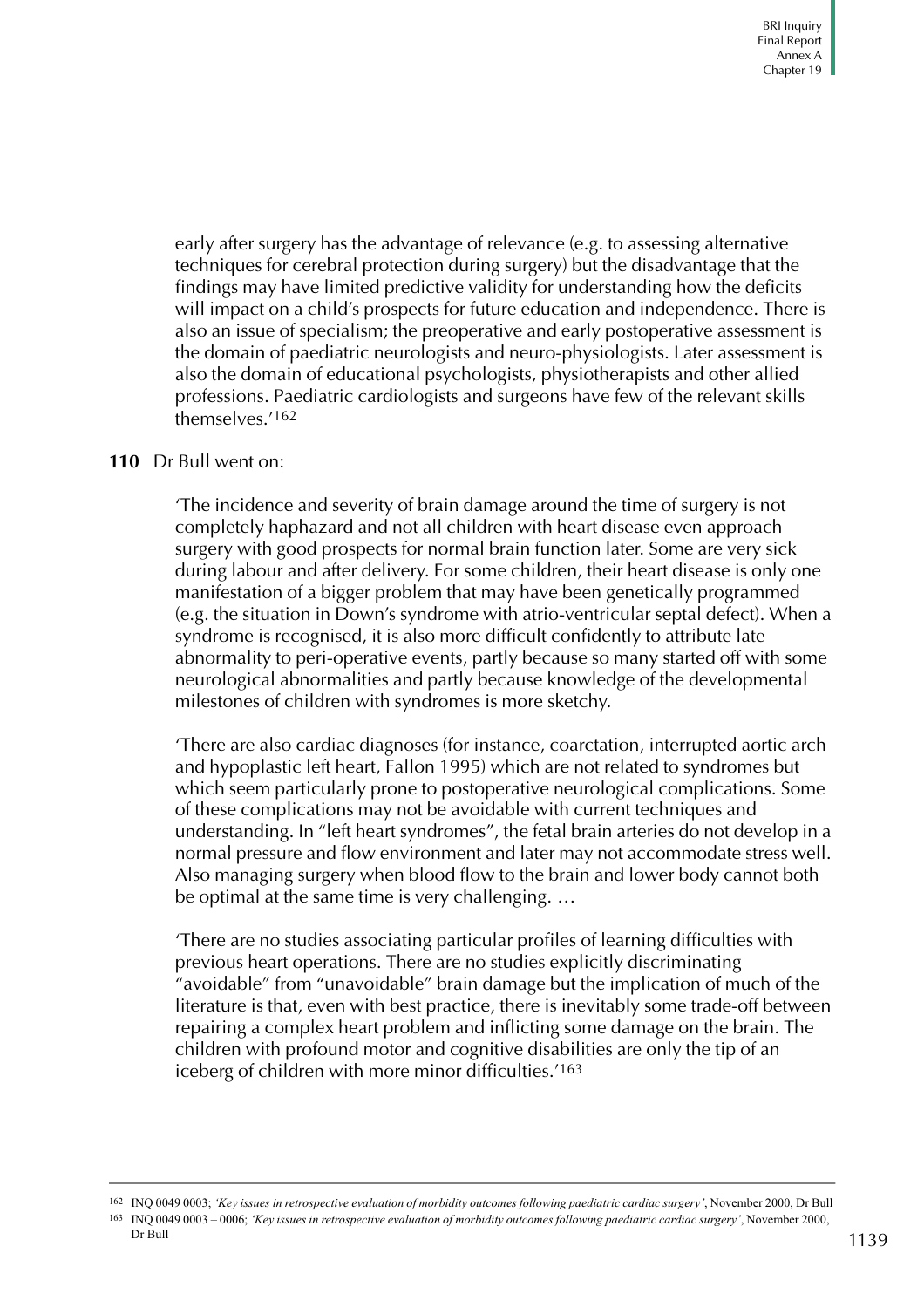### **111** Dr Bull concluded:

'In the face of all this complexity involving pre, intra and postoperative factors, it is clear that seeking out a single cause of a complication is often not realistic. Even when an event like a post-operative cardiac arrest apparently accounts for a complication like brain damage, the arrest itself is only part of a chain of causation which may lead back to a whole set of conditions preceding it.<sup>'164</sup>

### **The nature and extent of post-operative morbidity in Bristol**

- **112** Evidence relating to the nature and extent of post-operative morbidity in Bristol was drawn from three local sources of data: the Surgeons' Logs [SL], the Coded Clinical Records [CCR], and the Patient Administration System [PAS].165
- **113** Of the SL, Professor Stephen Evans in his review stated:

'The surgeons' logs, as might be expected, are not good sources of information on long term complications of paediatric cardiac surgery. The overall level of 3.2% of children with a recorded code, 2.2% with a recorded complication (codes 996–999), and only 0.5% with a neurological complication is very low, and is likely to reflect under-reporting in the original logs.<sup>'166</sup>

**114** Mr Wisheart stated:

'I would wish to point out that the record of postoperative complications and follow up information was not well maintained, nor relied on.'167

**115** Of the CCR, Professor Evans stated:

'The Clinically Coded Records were coded with a view to include the post-operative complications, but it is possible that the key problems were not obvious from the medical records. However it is clear that the numbers of children with recorded complications who were still alive is very much less than the numbers of children who died.'168

**116** He went on:

'Thus of 1520 children recorded as alive in the CCR there are at most 26 (1.7%) recorded with neurological complications. Some of these children had closed

<sup>164</sup> INQ 0049 0007; *'Key issues in retrospective evaluation of morbidity outcomes following paediatric cardiac surgery'*, November 2000, Dr Bull 165 Further sources of evidence on post-operative morbidity at Bristol were available as written and oral evidence of Bristol parents and clinicians,

and experts. Other sources of local data, such as the South West Congenital Heart Register and the Perfusionists' Logs, were examined by the Inquiry's Experts and found to be unsuitable as sources of statistical evidence relating to post-operative morbidity. See INQ 0014 0026

<sup>166</sup> INQ 0029 0009; *'Further reports based on local sources of data for the Bristol Royal Infirmary Inquiry'*, 17 May 2000, Professor Evans

<sup>167</sup> WIT 0120 0256 Mr Wisheart

<sup>168</sup> INQ 0029 0012; *'Further reports based on local sources of data for the Bristol Royal Infirmary Inquiry'*, 17 May 2000, Professor Evans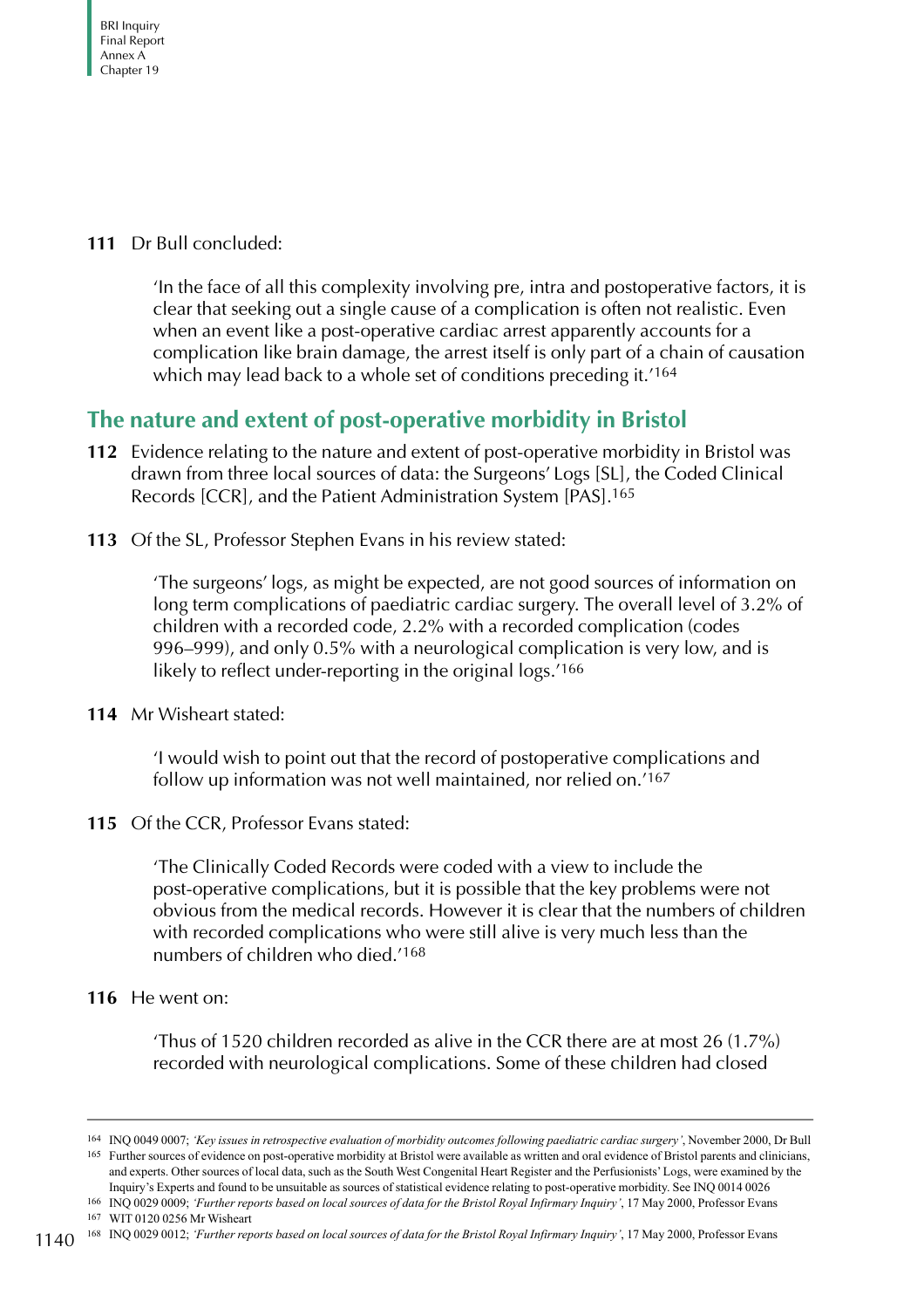operations coded so that the rate in children with open operations who were still alive is 26/1388 (1.9%).'169

**117** Of the PAS, Professor Evans stated:

'Post-operative complications that are immediately obvious may be recorded on the PAS, and with linkage of subsequent admissions there is a possibility that complications only recognised as such at a later stage will be recorded. From the PAS data it is clear that the level of complications recorded in those children who survived was at a low level.'170

**118** Professor Evans concluded:

'It is clear that there is a level of disagreement in the three sources.'171

**119** Of the sample of cases examined for the Clinical Case Note Review, 4 out of the 40 children who were still alive 30 days after surgery in Bristol were found to have a moderate level of recorded disability. Professor Evans observed:

'Although 4/40 is 10%, because the CCNR was weighted towards younger, high-risk operations the reweighted estimate is 89/1473 (estimated number with disability in whole sample/estimated number who were alive at 30 days), an overall rate of 6%. However, all the children with recorded disability were aged under one year at the time of operation and had open heart surgery. In this group the rate is estimated to be 89/348 a rate of 20%. This includes all the children, with disability, not just those whose disability may be related to their medical care. Of the four noted in the CCNR to have disability, two had a post-operative complication recorded in the CCR and one had one in the PAS (one of the four was not in the PAS since their operation was before 1988 when the PAS came into use).'172

**120** Professor Evans concluded:

'In the first report on  $[HES]$ <sup>173</sup> higher proportions of central nervous system  $(1.6\%)$ and renal complications (2.6%) were found in Bristol than elsewhere. These results were for all children, including those who died. The overall levels found in the [PAS] were of this order of magnitude, and somewhat higher in the [CCR]. The Clinical Case Note Review (CCNR) report found a level of recorded disability of about 6% (using the estimate for all children) in those who were alive, but half were believed to be unrelated to the medical care received. The absolute numbers in the CCNR were very small.

<sup>169</sup> INQ 0029 0012; *'Further reports based on local sources of data for the Bristol Royal Infirmary Inquiry'*, 17 May 2000, Professor Evans

<sup>170</sup> INQ 0029 0013 – 0014; *'Further reports based on local sources of data for the Bristol Royal Infirmary Inquiry'*, 17 May 2000, Professor Evans

<sup>171</sup> INQ 0029 0015; *'Further reports based on local sources of data for the Bristol Royal Infirmary Inquiry'*, 17 May 2000, Professor Evans

<sup>172</sup> INQ 0029 0016; *'Further reports based on local sources of data for the Bristol Royal Infirmary Inquiry'*, 17 May 2000, Professor Evans

<sup>173</sup> INQ 0013 0001 – 0073; *'Analysis of Hospital Episode Statistics for the Bristol Royal Infirmary Inquiry'*, 27 October 1999, Dr Aylin et al.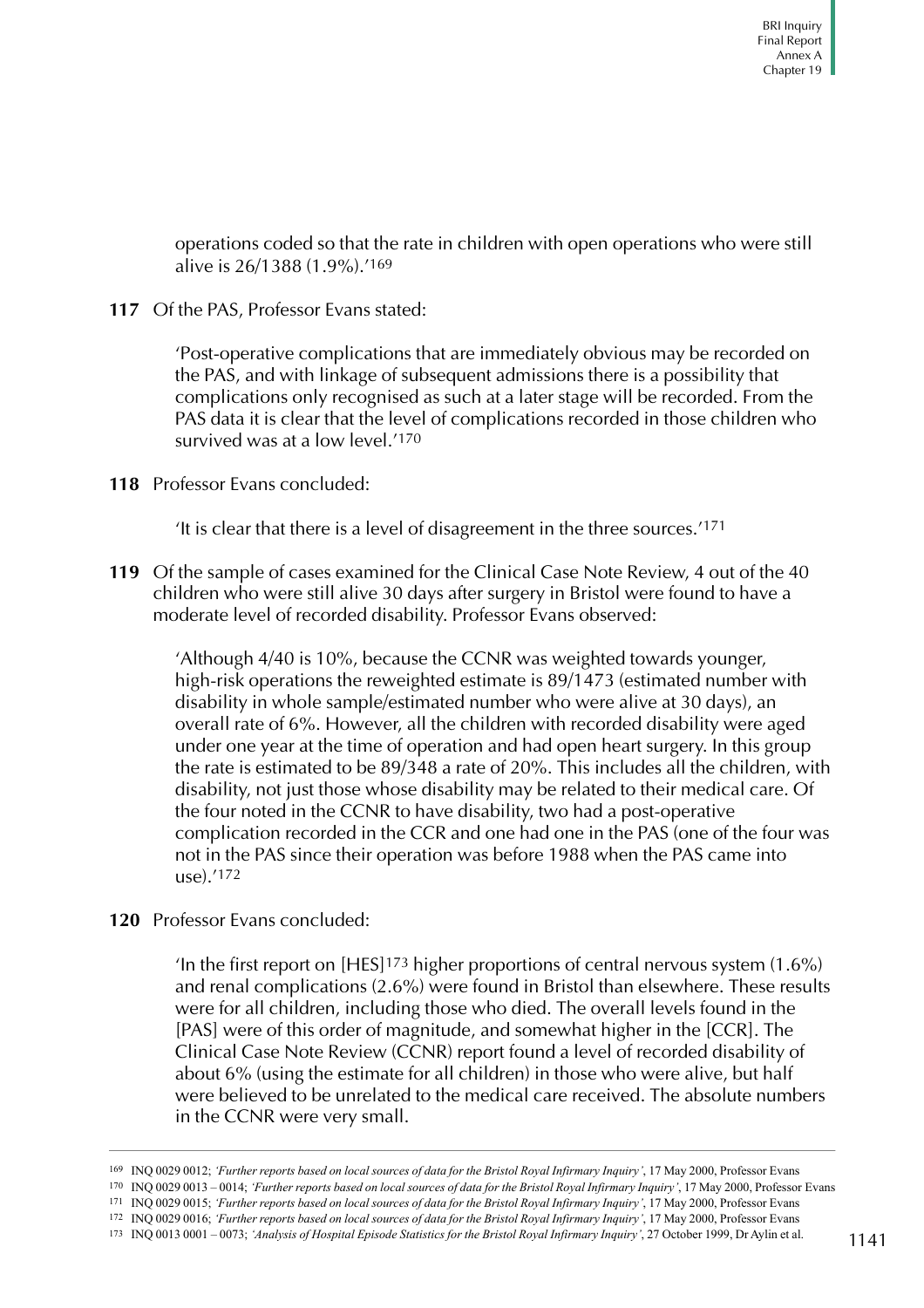'Published work where special study of complications has been done suggests much higher rates, in the range 10–30% for neurological injury. The routinely collected data do not detect anything like these rates. They cannot be used to estimate disability rates accurately, partly because of problems of definition. There is therefore uncertainty in whether Bristol had a higher or a lower rate of post-operative complications compared with other UK centres.'174

## **Post-operative morbidity in Bristol compared with other specialist centres**

**121** Evidence relating to the nature and extent of post-operative morbidity at Bristol compared with other specialist centres was drawn from HES.175 In their first report to the Inquiry on HES, Dr Paul Aylin et al. stated:

'Complications were recorded in a higher proportion of all admissions in UBHT than elsewhere in England. … Central nervous system complications are mentioned in 1.6% of admissions with an open procedure in UBHT, 4 times more than elsewhere.'176

'This may be due to better recording of diagnoses at UBHT.'177

'Although there are a higher proportion of complications in UBHT admissions than elsewhere in England, UBHT also records more diagnoses per admission generally than elsewhere in England (4.2 diagnoses per admission compared to 4.0 per admission). We also know that UBHT is less likely to use vague diagnoses such as "Other ill-defined and unknown causes of morbidity and mortality" (ICD9 799). This suggests that diagnostic information in HES records from UBHT is more complete than elsewhere and may explain the higher reporting of complications. It is also not known whether complications were present before or after the procedure in question.'178

**122** Dr Aylin et al. concluded:

'There is … a suggestion of a higher complication rate in procedures carried out in the UBHT, but this could be explained by their apparent higher quality recording of diagnosis.'179

**123** In their second report to the Inquiry, Dr Aylin et al. stated:

'Further analysis of our HES data using diagnoses in the ICD-9 range 996-999 (complications of surgical and medical care) shows that within open procedures,

<sup>174</sup> INQ 0029 0002; *'Further reports based on local sources of data for the Bristol Royal Infirmary Inquiry'*, 17 May 2000, Professor Evans

<sup>175</sup> The UKCSR was examined by the Inquiry's Experts and found to be unsuitable as a source of evidence relating to post-operative morbidity

<sup>176</sup> INQ 0013 0028; *'Analysis of Hospital Episode Statistics for the Bristol Royal Infirmary Inquiry'*, 27 October 1999, Dr Aylin et al.

<sup>177</sup> INQ 0013 0004; *'Analysis of Hospital Episode Statistics for the Bristol Royal Infirmary Inquiry'*, 27 October 1999, Dr Aylin et al. 178 INQ 0013 0031; *'Analysis of Hospital Episode Statistics for the Bristol Royal Infirmary Inquiry'*, 27 October 1999, Dr Aylin et al.

<sup>1142</sup> 179 INQ 0013 0033; *'Analysis of Hospital Episode Statistics for the Bristol Royal Infirmary Inquiry'*, 27 October 1999, Dr Aylin et al.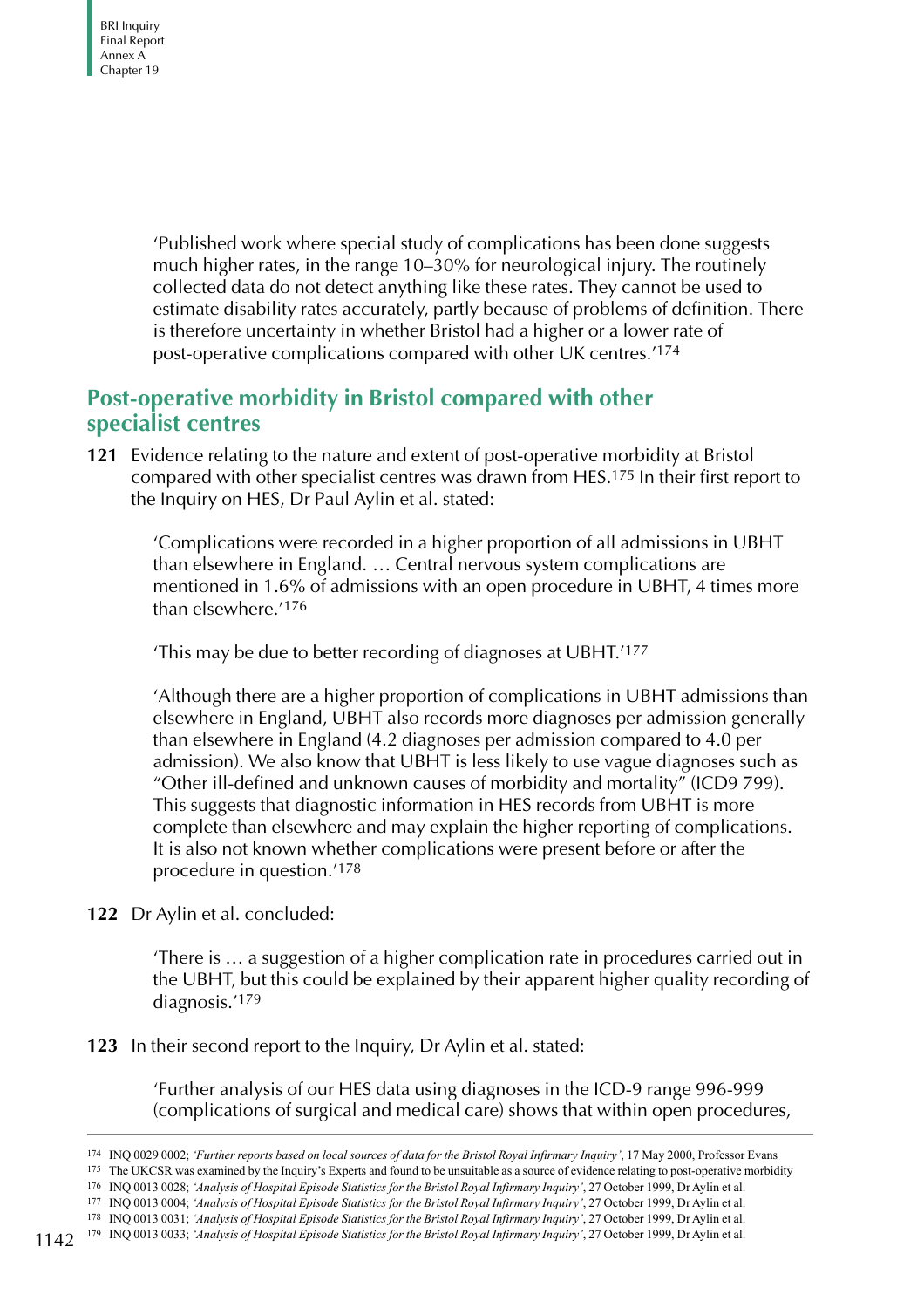26.3% (95%CI 22.5-30.4%) of spells in UBHT have complications recorded compared with 11.6% (95%CI 10.9-12.3%) elsewhere. … More information on the consistency with which secondary diagnoses are coded in the UK is required before using them here. … As there was no specific new hypothesis as to what conditions to investigate, we felt that any further analysis of secondary diagnoses would result in comparisons of data quality between trusts rather than actual differences in co-morbidity.'180

### **124** Professor Stephen Evans concluded:

'In the first HES report where complications are discussed [INQ 0013, pp. 0028, 0031 and 0058], the proportions with neurological (central nervous system) complications with open procedures was 1.6% and 2.6% for renal (urinary) complications. These have not distinguished those who were alive and those who died. The overall level of complications found in the PAS and CCR are of this order of magnitude. The CCR has recorded more of the complications than the PAS, but it is possible that diagnoses that are a result of surgery may not be recorded in the PAS if they are not noticed immediately.

'It seems likely from published work that there is severe under-recording of complications in HES in centres other than Bristol. Recording there is at a high level when compared with other centres, but probably under estimates the rate of neurological complication.'181

'The evidence from local sources suggests that Bristol routine data collection gives a more reasonable estimate of complications following surgery, rather than that it is genuinely at a higher rate there.'182

**125** In their review of published evidence on outcomes of open-heart paediatric surgery Ms Katerina Vardulaki et al. stated:

'Longer-term outcomes, such as deterioration in functional and neurological status, the need for re-intervention, late deaths attributable to operation-related factors and non-cardiac disorders, were described in some papers. However, the quality and detail of reporting of such outcomes was inconsistent across papers, making it impossible to attribute them to relevant clinical sub-groups or to generate meaningful quantitative estimates of their frequency.'183

<sup>180</sup> INQ 0030 0007; *'Supplementary Analysis of Hospital Episode Statistics for the Bristol Royal Infirmary Inquiry',* 29 June 2000, Dr Aylin et al.

<sup>181</sup> INQ 0029 0016; *'Further reports based on local sources of data for the Bristol Royal Infirmary Inquiry'*, 17 May 2000, Professor Evans

<sup>182</sup> INQ 0029 0017; *'Further reports based on local sources of data for the Bristol Royal Infirmary Inquiry'*, 17 May 2000, Professor Evans

<sup>183</sup> INQ 0039 0005; *'A Systematic Review of the outcomes of Open Heart paediatric surgery'*, April 2000, Ms Vardulaki et al.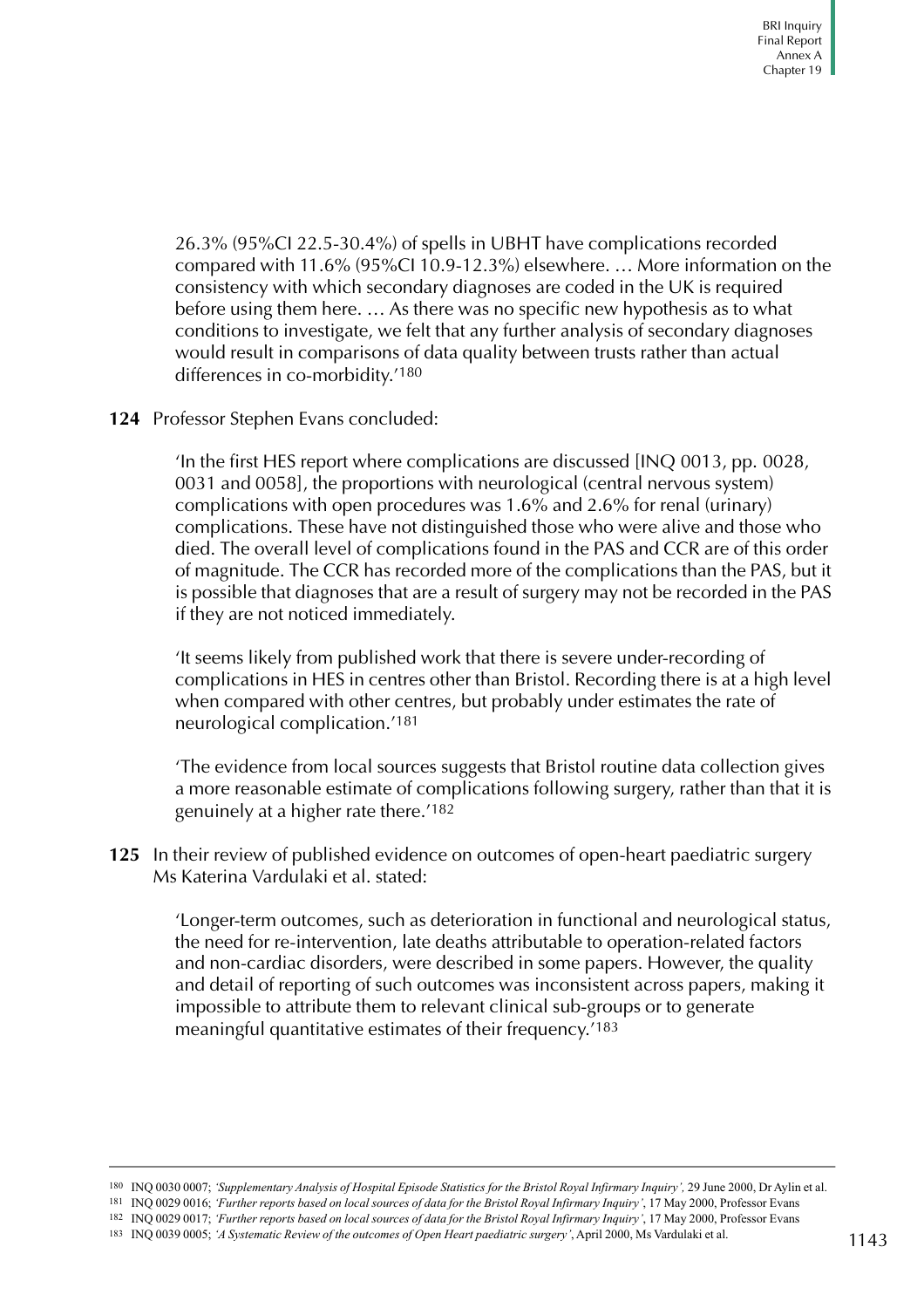# **The Experts' overall conclusions**

**126** In their Overview Report to the Inquiry, Dr David Spiegelhalter, Professor Stephen Evans, Dr Paul Aylin and Professor Gordon Murray reviewed the evidence on post-operative morbidity and concluded:

'In response to the findings of Aylin (1999, INQ 0013 0028) of an apparently higher rate of neurological complications in Bristol, Evans (2000, INQ 0029) examined evidence on complication rates in local data sources. The Surgeons' Logs (SL) did not, predictably, contain good information on longer-term outcomes, while both in the coded clinical records (CCR) and PAS the recorded neurological complication rates among survivors of open surgery was very low (1.9% and less than 1% respectively). There was poor agreement between sources and Evans (2000, INQ 0029 0016) concluded that there was under-reporting in all centres, with Bristol possibly being slightly more accurate in its reporting. The Clinical Case Note Review (CCNR) did look in detail at the possibility of disability in those who had not died at 30 days, but with only 40 cases, even though they were preferentially sampled from high risk groups, the number with any disability was very small (4, all "moderate"disability). It is therefore not possible to draw confident conclusions on the true morbidity rate or make comparisons with other centres. …

'The routine data sources available form an inappropriate basis for any firm conclusions concerning morbidity rates in Bristol.'184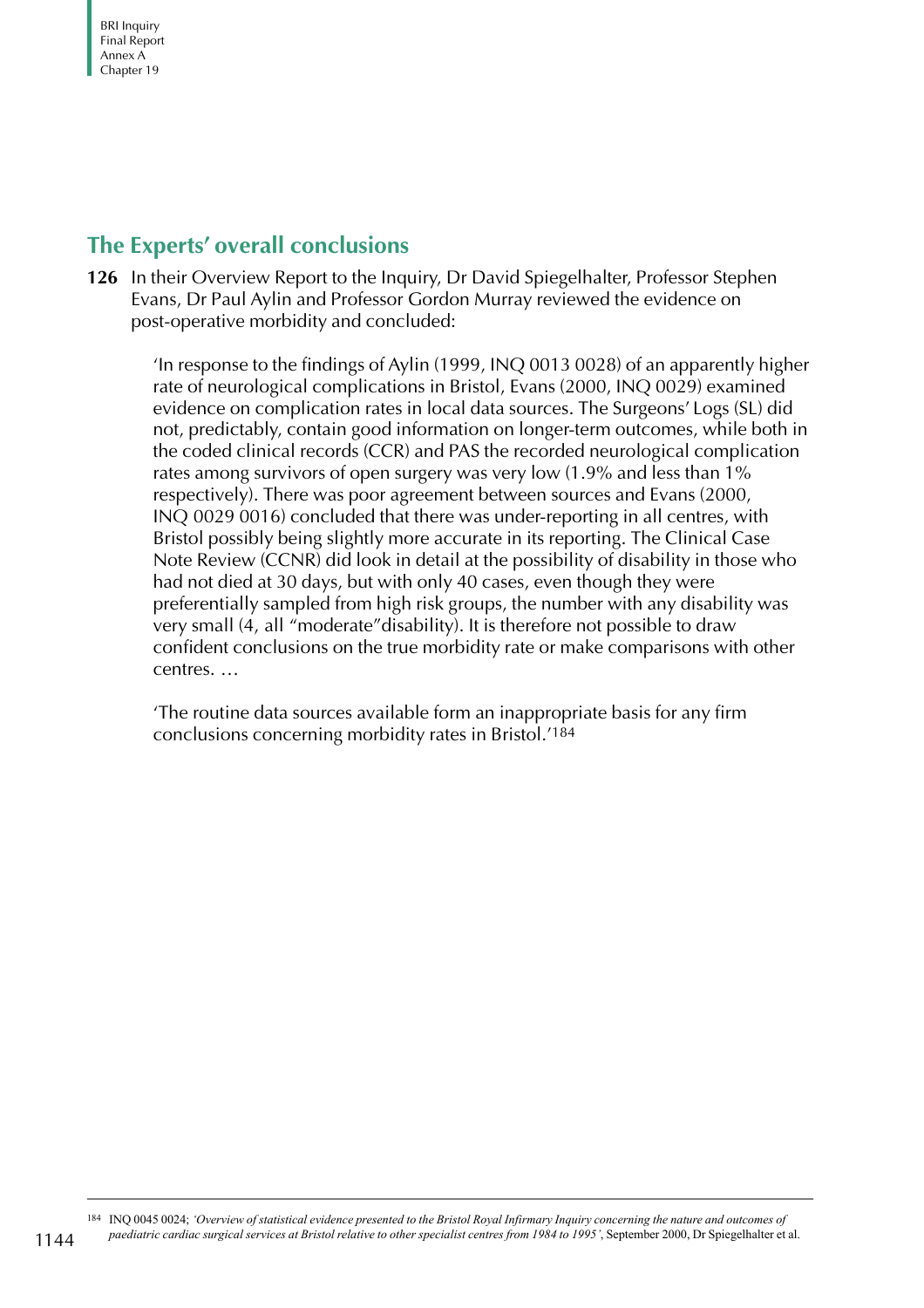# **Section five: views on the interpretation, reliability and validity of the evidence on statistics received by the Inquiry**

Comments of the clinicians at Bristol (and others)185 on the evidence of the Experts on statistics received by the Inquiry, and the Experts' responses

This section sets out the views of the Bristol surgeons (and others) on the interpretation, reliability, and validity of the evidence received by the Inquiry from its experts on statistics. It also sets out the experts' responses to these views.

## **The interpretation of the statistical evidence relating to clinical performance in Bristol**

**127** Mr Wisheart stated that:

'Children at one centre could differ from the national profile in terms of case mix or risk stratification. Case mix refers to the proportion of patients whose operation is basically high risk, (e.g. [Persistent Truncus Arteriosus] PTA) or low risk (e.g. ASD). I have already referred to the importance of case mix in determining the outcome in our under ones for 1984–87. Risk stratification refers to the presence of additional incremental risk factors in a patient, whether their operation is basically in a low risk or a high-risk category.

'There is no scientific basis for a risk stratification exercise in paediatric cardiac surgery at the present time, nor is there data available about patients across the country, to enable the comparison to be made.'186

**128** Mr Dhasmana stated:

'I have read Mr Wisheart's response to the Spiegelhalter analysis and would broadly agree and endorse those views. In particular I agree with his comments on

<sup>185</sup> These submissions, and the formal responses of the Experts, are reproduced in Annex B

<sup>186</sup> WIT 0120 0300 – 0301 Mr Wisheart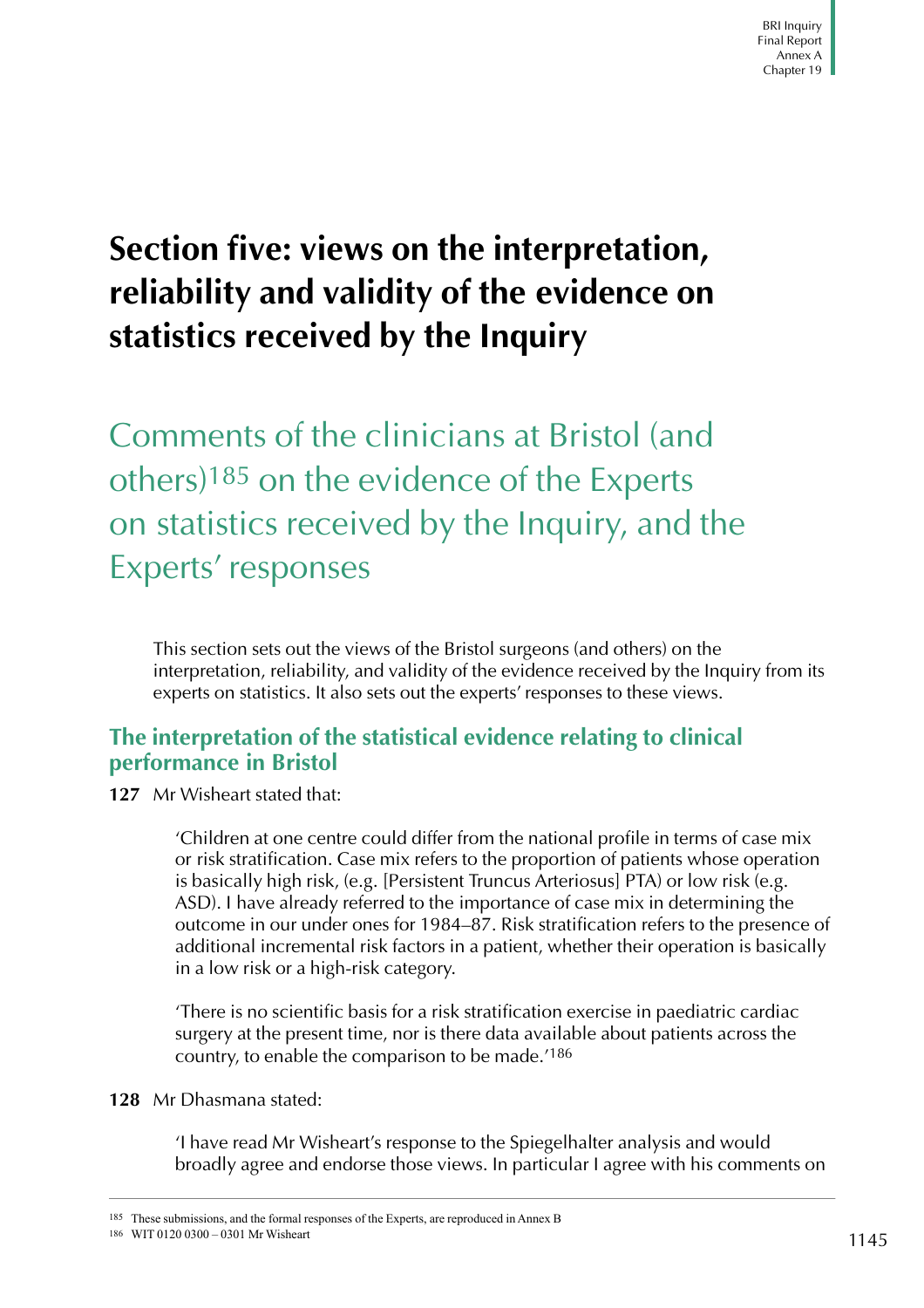aggregation and risk stratification. Unlike in adult cardiac surgery the absence of any agreed risk stratification for children is a major obstacle to comparative analysis.'187

**129** As regards the practice of grouping procedures together which was adopted by the Inquiry's Experts on Statistics, Mr Jaroslav Stark, formerly consultant cardiac surgeon at Great Ormond Street Hospital for Sick Children, and a member of the Inquiry's Expert Group, stated:

'The selection of operations into these groups was difficult as some operations of different complexity and different mortality had to be placed together. The case mix in these groups may vary between centres and makes comparison of mortality rates more difficult. Examples of such groups are G3 [switch], G6 [ASD] and G9 [Fontan].'188

**130** Referring to risk stratification, Mr Wisheart stated:

'Risk stratification is likely to be of much greater significance for certain patient groups than for others. For patients with relatively straightforward abnormalities, who have elective surgery at an older age, issues of risk stratification are likely to be relatively modest. On the other hand where patients are very young, have major congenital abnormalities, are often operated either as an emergency or urgently and in whom a whole range of additional risk factors may be present, the importance of risk stratification is likely to be much greater. The apparent divergences identified by the Inquiry's experts are predominantly in the youngest patients; it is amongst these patients that the importance of risk stratification is likely to be greatest.<sup>'189</sup>

**131** Dr Geoffrey Burton, consultant anaesthetist at the BRI until 1990, stated:

'The Statistical Evidence presented to the Inquiry, although useful, can only have a very limited significance because it fails to take into consideration the preoperative state of the patients.'190

**132** Lorna Wiltshire, Bed Manager and trauma and orthopaedic nurse at the BRI in 1990, stated in her written evidence to the Inquiry:

'It was my impression that Mr James Wisheart operated on the technically more difficult cases. My perception was that Mr James Wisheart was prepared to operate to give the child or baby a chance, where perhaps other surgeons might not have been prepared to operate at all. The other comment I can make is that the age

<sup>187</sup> WIT 0084 0150 Mr Dhasmana

<sup>188</sup> WIT 0567 0004 Mr Stark

<sup>189</sup> WIT 0120 0301 Mr Wisheart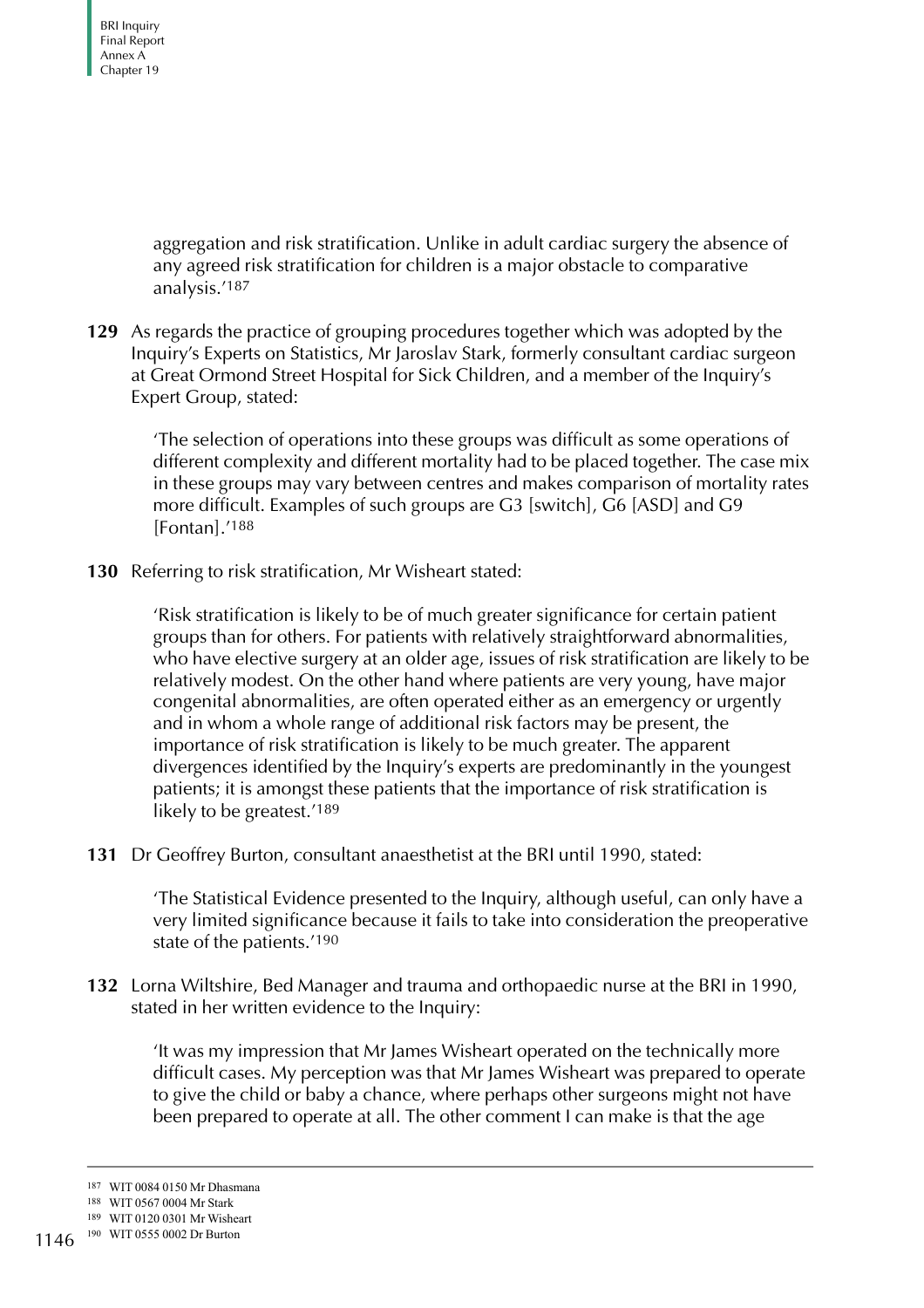group of the children was very wide and that a number of children were very ill by the time they arrived for surgery.'191

### **133** Mr Wisheart stated:

'I would not suggest that across the whole range of the work, or even the whole range of infant or neonatal work, there was any systematic difference in the children presenting to us compared to children presenting elsewhere. However I do believe, that there may be evidence of a significant difference in at least 3 identifiable sub-groups of patients. These are:

- '(1) Patients referred to me for complete repair of AVSD in the years 1990–1994 inclusive. There were 15 such patients and only 4 were free of additional significant abnormalities or risk factors. This is … very unusual, as normally significant additional factors are present in only 20–25%. For example Left Ventricular Outflow Tract Obstruction ["LVOTO"] is normally present in 2% AVSDs; in my series of 15, there were 3 patients with LVOTO.
- '(2) In the under one year age group of operations carried out by me, in 1991, there were a significant number of high risk children. The fact that I agreed to operate on them undoubtedly increased my mortality in that year.
- '(3) For the years 1984–87 inclusive, our overall mortality in Bristol for the under one year age group was one third higher than nationally. This was however attributable to the *case mix* of the children operated. When we used the UK mortality to calculate the expected mortality for the patients on whom we actually operated, we found that the expected and observed mortalities were virtually identical.'192
- **134** In his closing submission to the Inquiry, Mr Wisheart stated:

'The main findings seem to be of excess deaths in some sub-groups in the under ones, which when aggregated indicate an important number of excess deaths for the under ones as a group in the epoch 1991–1995 and to a lesser extent 1988–1990.

'That there are excess deaths in the neonatal switch operations and C-AVSD operations in 1991–1995 is not in dispute. These seem to be the most important contributors to the total number of excess deaths. In January 1996, Marc de Leval stated that apart from these two sub-groups the results in Bristol, including those under one year of age, matched the rest of the UK for the period 1992–1995. Is this correct? In other words, are the other sub-groups in the under one year of age, within an acceptable range either individually or when aggregated? If they are, then it is still necessary to find an explanation of the high mortality in the neonatal switch operations and in the correction of C-AVSDs by me. Disappointing findings

<sup>191</sup> WIT 0330 0016 – 0017 Ms Wiltshire

<sup>192</sup> WIT 0120 0301 – 0302 Mr Wisheart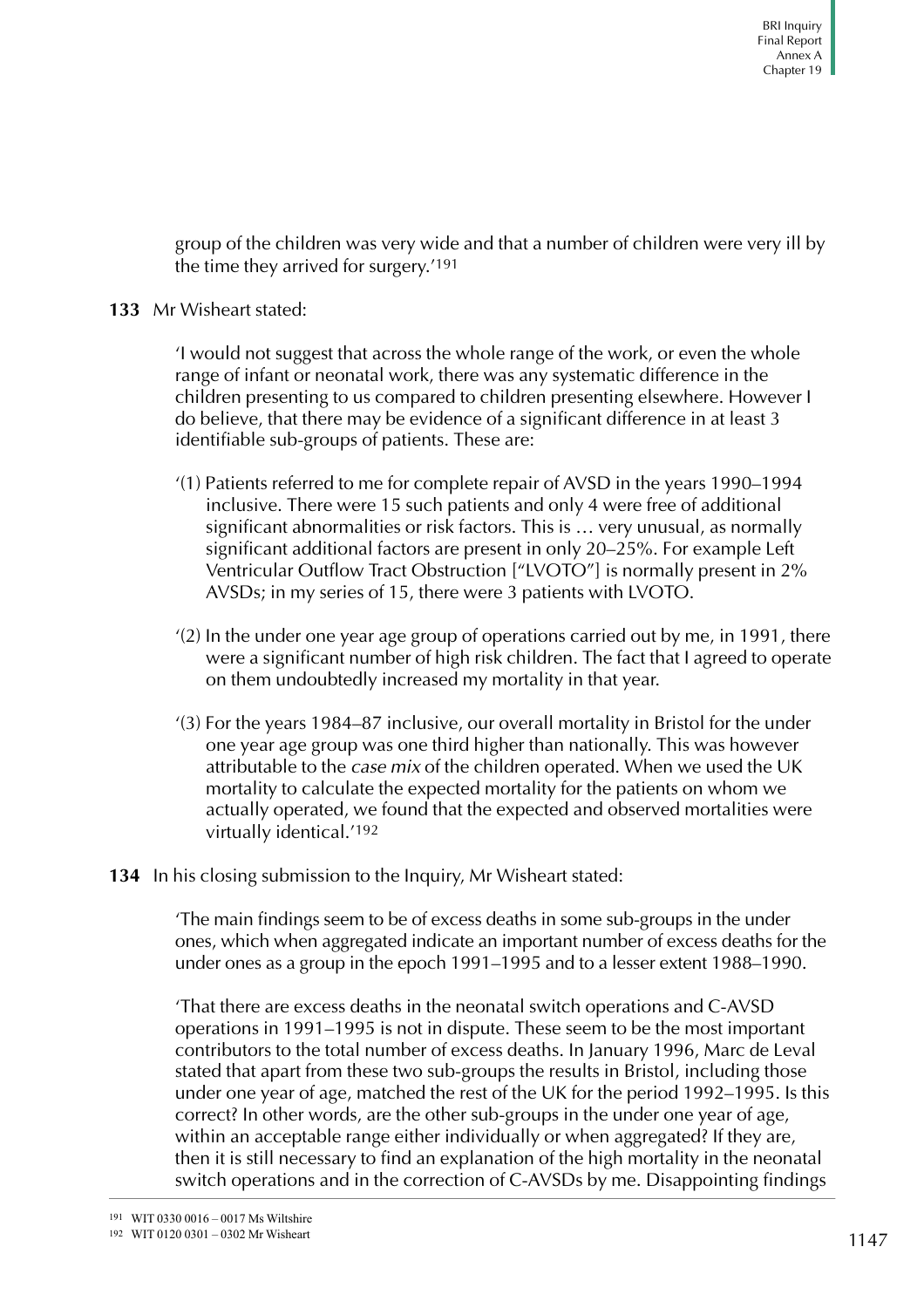for C-AVSDs are to be found in my series of patients, whereas Mr Dhasmana's results for this condition are in line with the national performance. It is clearly and objectively documented that there were significant additional risk factors in eleven of the fifteen patients in whom I operated in this series. It is my belief that consideration of these factors would bring my results of C-AVSDs within an acceptable range.'193

### **135** Mr Wisheart went on:

'However, the reason why robust methods of risk stratification must be included in any assessment of surgical performance is that this is the only way to protect the access of high risk patients to the surgical treatment which they need. Without such robust methods of risk stratification, surgeons will feel themselves under irresistible pressure to find reasons not to operate on high risk patients.'194

**136** Mr Dhasmana commented on the interpretation of his results for his series of Arterial Switch cases:

'1. There were no comparative figures from any other centres in the U.K. to make any reliable conclusions from. However, independent experts at the G.M.C. [General Medical Council] Inquiry did state that there was a higher incidence of abnormal coronary arterial pattern in my series of Arterial Switches.

'2. It was not proven, but possibly, some of these children's condition may have deteriorated whilst waiting for surgery, especially in conditions like A.V. Canal, T.G.A. with V.S.D.s and T.A.P.V.D. In some of these patients one of the main causes for failure of surgery has been a pulmonary vascular crises [sic]. These patients were on varying degrees of the urgent list; some of these could not be operated upon soon after referral because of lack of resources. I believe that in the present set up, in particular consequent on unification at the Children's Hospital, there is no waiting list for such patients.'195

**137** Referring to the period of time which patients waited for surgery, Dr Stephen Pryn, consultant anaesthetist at the Bristol Royal Infirmary from 1993, stated:

'I was concerned that patients with AV canals were too old when presented for surgery with the consequence that they had developed raised pulmonary vascular resistance which had become only partially reversible. One patient in particular who underwent repair of an AV canal in August 1994 when she was about 9 months old did not survive; she had been seen and diagnosed at three months when her raised pulmonary vascular resistance was still fully reversible.'196

<sup>193</sup> SUB 0009 0022 – 0023 Mr Wisheart; see Chapter 3 for an explanation of clinical terms

<sup>194</sup> SUB 0009 0023 Mr Wisheart

<sup>195</sup> WIT 0084 0053 Mr Dhasmana; see Chapter 3 for an explanation of clinical terms

<sup>196</sup> WIT 0341 0014 Dr Pryn; see Chapter 3 for an explanation of clinical terms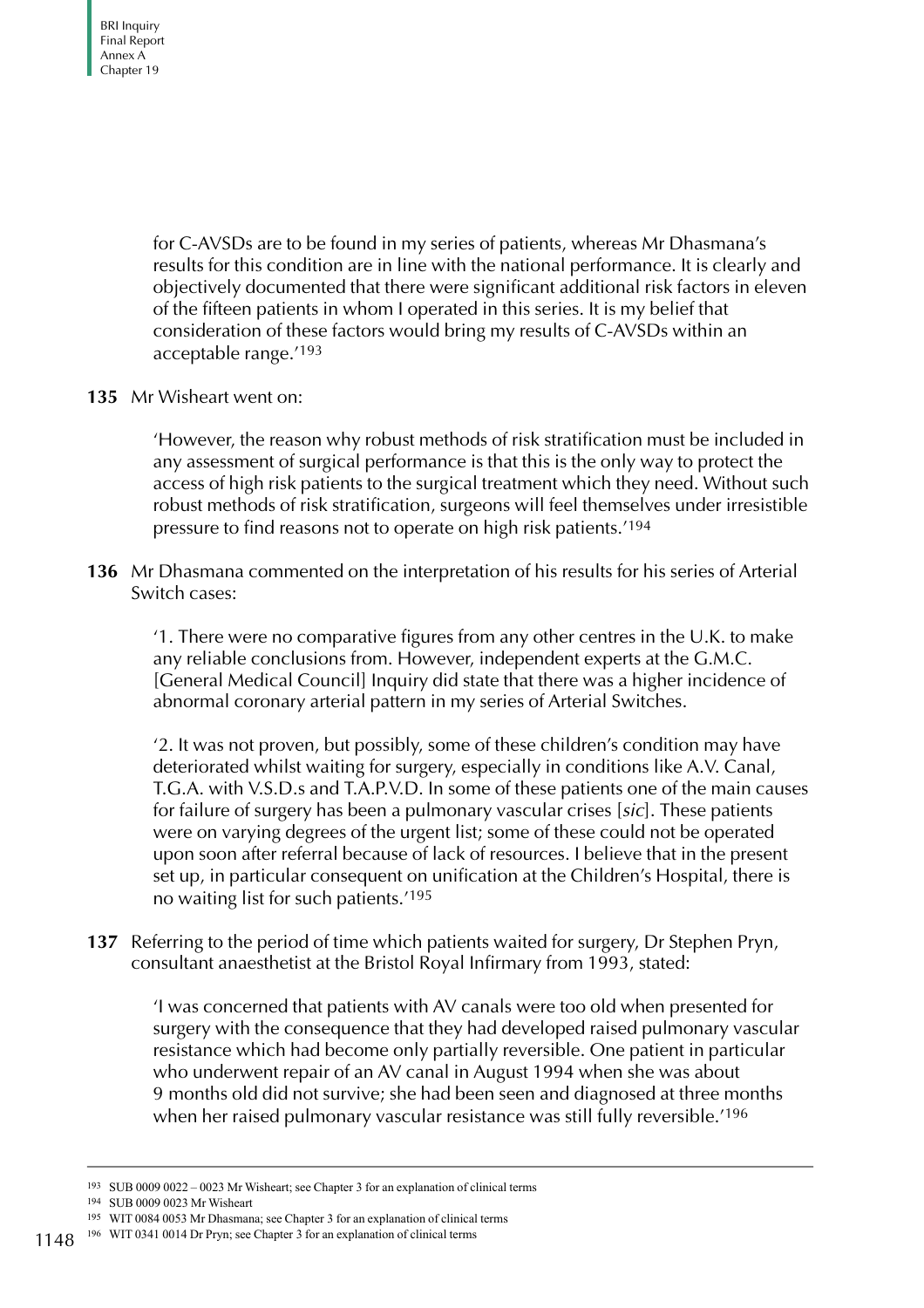**138** In response to Mr Wisheart's concerns at the absence of risk stratification in the evidence presented to the Inquiry, Dr Spiegelhalter et al. replied:

'Risk stratification for surgical risk factors may not be appropriate when evaluating an organisation since it may tend to obscure limitations in pre-operative care.'197

**139** In their Overview Report, Dr Spiegelhalter et al. stated further:

'When comparing whole surgical systems in centres, one should ideally concentrate on case-mix stratification: i.e. factors beyond all influence of the organisation. In contrast, if surgical performance alone were being compared, then a full "operative-risk stratification" exercise may be appropriate, taking into account the precise clinical state and previous history of the patient just prior to their operation. However, this is not appropriate methodology when comparing the whole surgical system, since many features at operation may be influenced by early care, timing of operation etc. – it is even arguable that one should not adjust for age at operation since the process of care could influence this factor … Since the objective is a comparison of the systems in centres, results in the analysis have been broken into strata defined by broad procedure groups, epoch of operation and broad age-groups.'198

**140** In response to Mr Wisheart's submission that 'excess deaths' were restricted to the switch and C-AVSD procedures, Dr Spiegelhalter et al. examined the results when these specific procedures were excluded from the analysis:

'The [UK]CSR [data] show a significant 83% increase in mortality over other centres. The HES data show a 44% increase in mortality over centres elsewhere, although this is not statistically significant at conventional levels. However [the tables] show that there can be at least 95% confidence in excess mortality in some subgroups: for example, TAPVD in  $\lt 90$  days, and Closure of ASD<sup>199</sup> in 90 days to 1 year. The data reported to the [UK]CSR show significant excess mortality, even excluding switches and AVSDs. (It could be argued, because of the known lack of distinction in the [UK]CSR between switch (group 3) and inter-atrial repair (group 2), that group 2 should also be excluded from [the table]. We have repeated the analysis excluding group 2, and it increases the contrast between Bristol and elsewhere.)'200

<sup>197</sup> INQ 0034 0002 Dr Spiegelhalter et al.

<sup>198</sup> INQ 0045 0012 – 0013; *'Overview of statistical evidence presented to the Bristol Royal Infirmary Inquiry concerning the nature and outcomes of paediatric cardiac surgical services at Bristol relative to other specialist centres from 1984 to 1995'*, September 2000, Dr Spiegelhalter et al. (emphasis in original)

<sup>199</sup> Group 6 includes more complex procedures such as closure of persistent ostium primum, and sinus venous atrial septal defects, as well as simple atrial septal defects

<sup>200</sup> INQ 0034 0004 – 0005; *'A Response to Submissions on behalf of Mr JD Wisheart, Appendix 2, The Inquiry's Statistical Analysis'*, May 2000, Dr Spiegelhalter et al.; see Chapter 3 for an explanation of clinical terms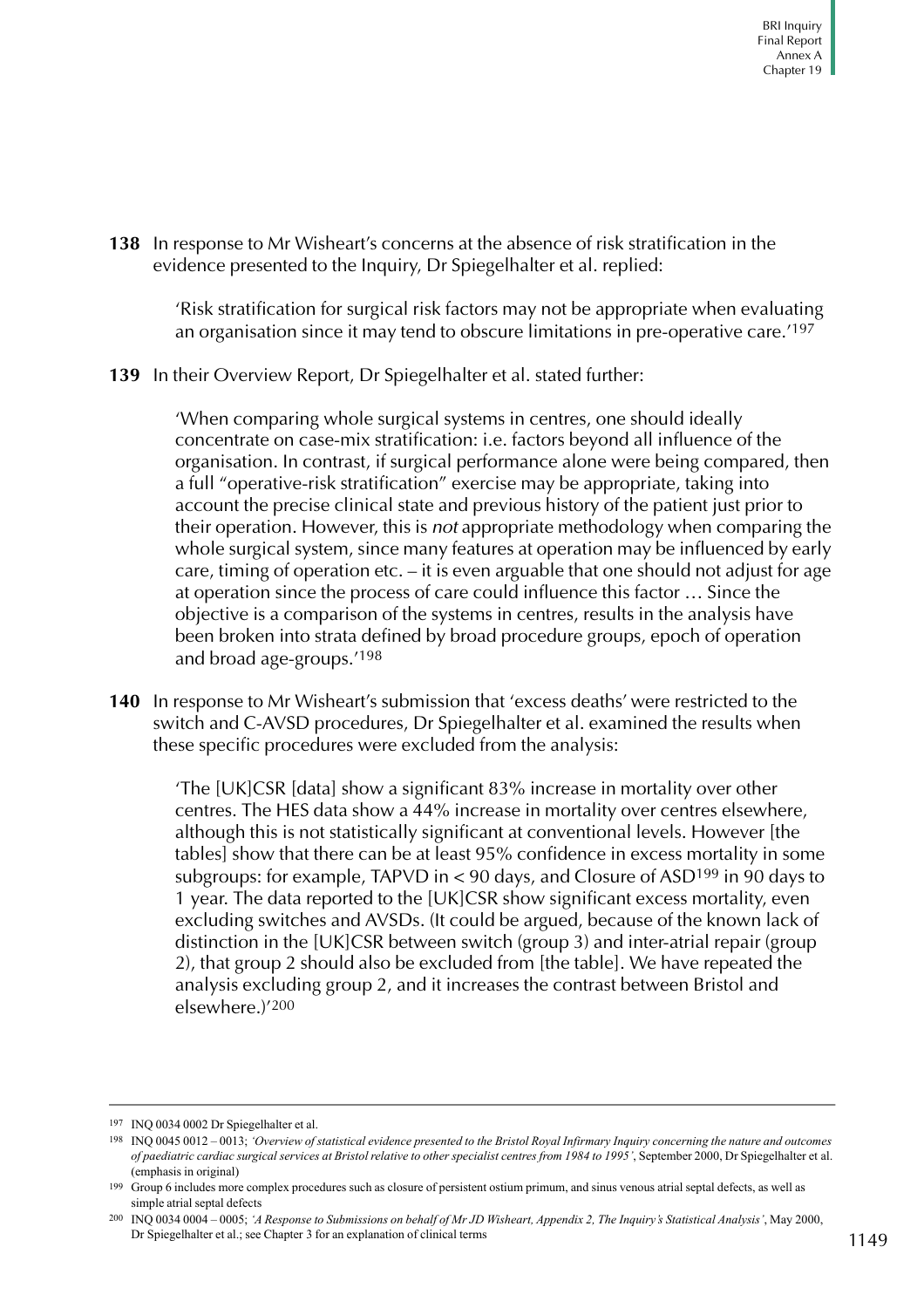### **141** They concluded:

'Our estimates of excess mortality are not based solely on Switch and AVSD operations – other procedures make significant contributions.'201

### And noted:

'Excess mortality cannot be explained by identifying additional risk factors for patients with adverse outcomes: the risk profile of the entire series must be considered.'202

**142** Mr Wisheart also submitted:

'The CCNR has underlined emphatically that paediatric cardiac surgery is a team activity, and that its results are determined by the work all of [sic] members of the team $\overline{203}$ 

**143** In reply, Dr Spiegelhalter et al. observed:

'The acknowledgement of the importance of the team activity serves to downgrade the need for an analysis stratifying for factors present at surgery. Care prior to surgery may affect the presence or knowledge of such factors, and hence "adjusting" for these could tend to obscure important differences between centres in pre-operative care.'204

# **The national sources of statistics used to compare clinical performance**

**144** Mr Wisheart expressed a variety of concerns about the reliability and validity of the UKCSR as a source for comparing performance between centres:

'I now believe that there are substantial limitations upon the reliability and the validity of the UKCSR. Therefore its value to this Inquiry as a comparator must be in doubt.

'… Reservations about the reliability and validity of the Register stem from the possible under-reporting of mortality, the lack of information from some individual centres, other missing data, intra-centre variability and the use of differing definitions. In addition, the absence of information about the range of results obtained by individual centres or surgeons, and the absence of any allowance for risk stratification limit further the value of the available data.'205

<sup>201</sup> INQ 0034 0002; *'A Response to Submissions on behalf of Mr JD Wisheart, Appendix 2, The Inquiry's Statistical Analysis'*, May 2000, Dr Spiegelhalter et al*.*; see Chapter 3 for an explanation of clinical terms

<sup>202</sup> INQ 0034 0002; *'A Response to Submissions on behalf of Mr JD Wisheart, Appendix 2, The Inquiry's Statistical Analysis'*, May 2000, Dr Spiegelhalter et al.

<sup>203</sup> SUB 0009 0026 Mr Wisheart

<sup>204</sup> INQ 0034 0009; *'A Response to Submissions on behalf of Mr JD Wisheart, Appendix 2, The Inquiry's Statistical Analysis'*, May 2000, Dr Spiegelhalter et al.

<sup>1150 &</sup>lt;sup>205</sup> WIT 0120 0294 Mr Wisheart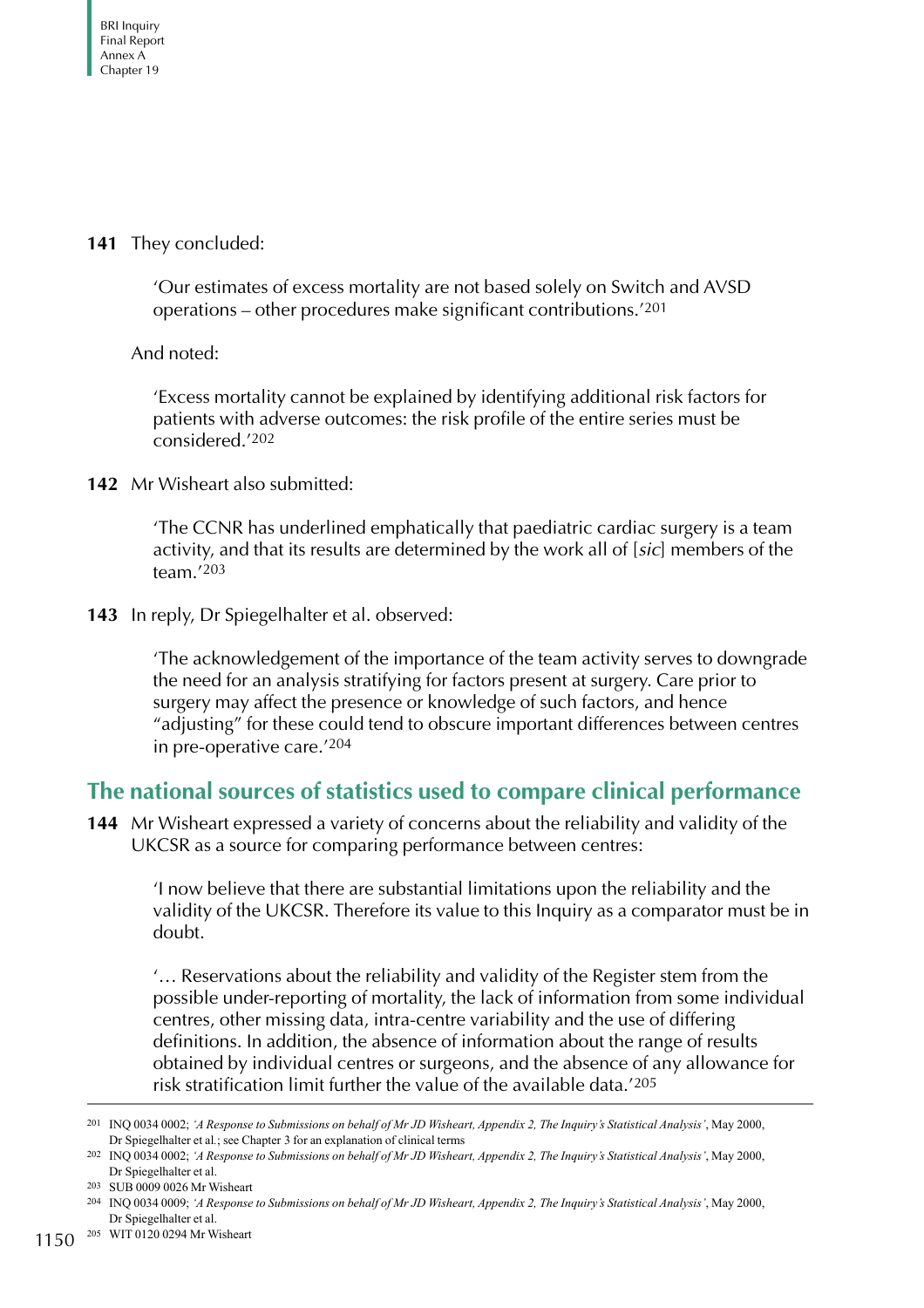### **145** Mr Dhasmana stated:

'The reliability of data published in the U.K.C.S.R. has always been questioned, as the figures were never validated. Errors could have been made at the source of entry, as junior members of staff could have been entrusted with form filling, with no arrangements for double checking the figures. The 30-day mortality figures may not represent the true picture, as at some institutions patients are transferred back to referring hospitals after a few days and therefore the follow-up information for this group for the first 30 days may not have been complete. We were also aware that a centre of excellence with a large volume of cases might mask the true mortality figures of smaller centres. The probable deficiencies in data collection and lack of comparison of like with like, meant the resulting average figures given in the Register were not perceived as being statistically accurate, and this limited its value as a tool in providing adequate comparators.'206

**146** Referring to the UKCSR, Mr Bruce Keogh, Secretary of the Society of Cardiothoracic Surgeons of Great Britain and Ireland, told the Inquiry:

'I think it is incumbent upon me to doubt the reliability, otherwise I would not be doing my job properly. I have less reason to doubt the activity data, but I do sometimes feel that operative mortalities that are reported may be a bit low.'207

**147** Mr Wisheart expressed concern as to the reliability of the categories used in the UKCSR as a means of recording surgical activity. Referring to the reliability of data derived from the UKCSR's diagnostic category 'Transposition of the Great Arteries', he observed:

'The handling of Transposition by the Inquiry's experts with regard to the type of operation carried out has not been successful. I do not believe that there is any evidence that paediatric cardiac surgeons have ever consistently classified the Mustard or Senning operation as palliative, in making returns to the UKCSR.'208

**148** As for the 'over-1' age category in the UKCSR, he stated:

'There is a problem in using the UKCSR as a comparator for the Inquiry's children aged 1–15. The UKCSR's category of "over 1" includes older teenagers and adults having open heart surgery for congenital abnormalities; there is no cut-off point in the UKCSR figures at age 15, until the mid-nineties.'209

209 INQ 0045 0081; *'Review of data sources and statistical methods, available to the Public Inquiry for discussion'*, 23 September 1999,

<sup>206</sup> WIT 0084 0052 Mr Dhasmana

<sup>207</sup> T38 p. 134 Mr Keogh

<sup>208</sup> INQ 0012 0066; *'A review by Mr Wisheart of the evidence offered by Professor Evans, Dr Aylin, Professor Murray, and Dr Spiegelhalter'*

Mr Wisheart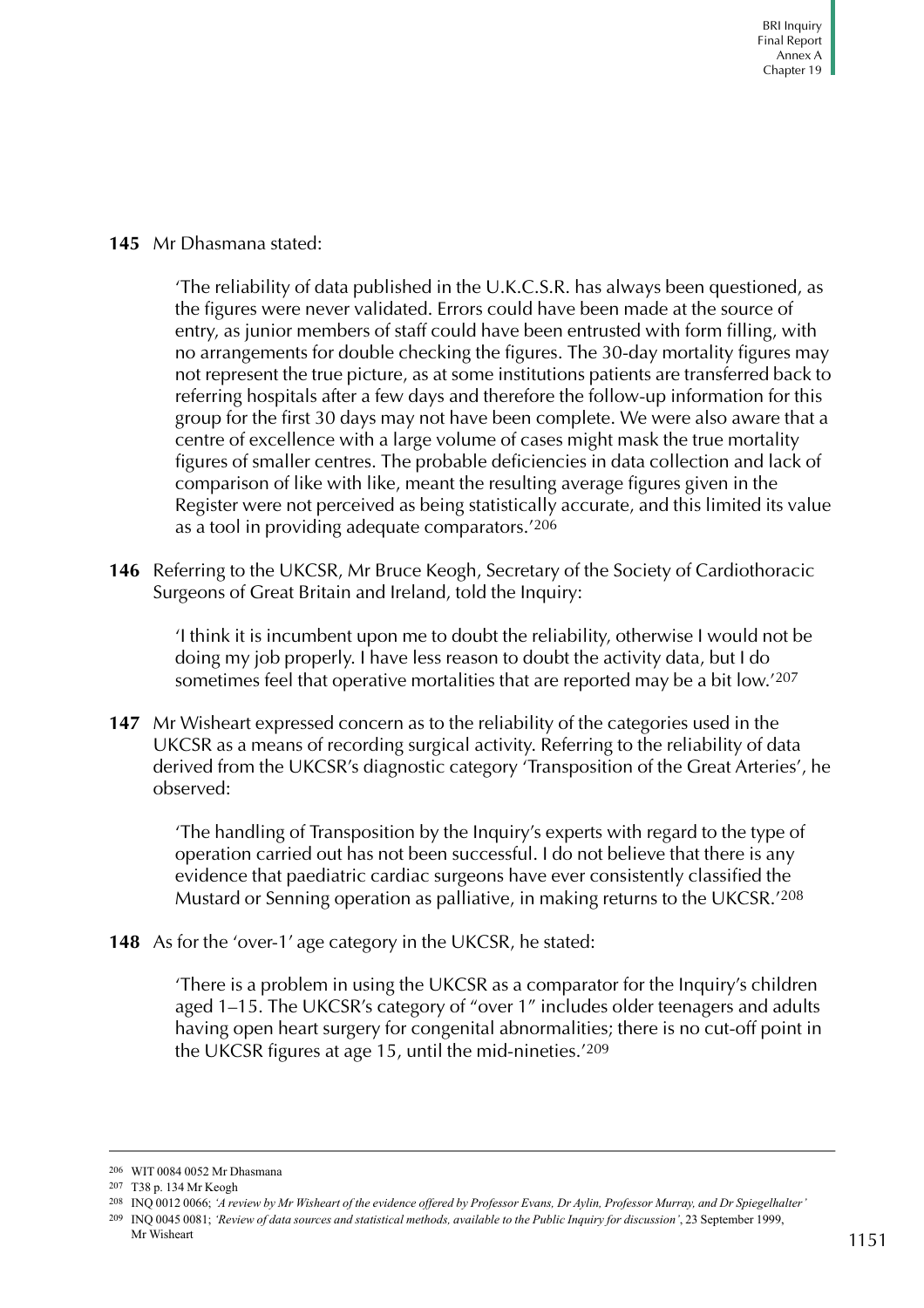

**149** As regards the reliability of the national data as a basis for comparing mortality at Bristol and elsewhere, Mr Wisheart submitted:

'Although Dr Spiegelhalter feels it is unlikely that Bristol has produced good quality data whilst other centres have produced unreliable data, serious doubt about the reliability of the data from the other centres has been expressed by a number of experts. The other data is of two types; first, Hospital Episode Statistics (HES) which was collected for administrative purposes and not for the clinical purposes for which it is now being used, and secondly, the United Kingdom Cardiac Surgical Register (UKCSR), the shortcomings of which have been repeatedly rehearsed. The reliability of the UKCSR is most dramatically questioned by the observation that of twelve centres reporting their results for 1988–1991 both to the UKCSR and to a Working Party of the Supra Regional Services Advisory Group of the Department of Health, only one returned the same figures to both – and that one was Bristol. Other questions about the comparator data are:

- There is thought to be under-reporting of death.
- **T** 'There are believed to be variations in the definition of death which have been used by different centres and surgeons.
- 'Survival status is not known in some HES and some UKCSR data.

'Unless there is a high degree of confidence in the data both from Bristol and from elsewhere, there cannot be confidence in the comparison.'210

### **150** Mr Wisheart stated further:

'… the figures [in the Experts' Overview Report] are based upon HES and [UK]CSR which are not high quality, and importantly, do not agree with each other. Indeed the disagreement between HES and [UK]CSR is striking in terms of numbers of deaths, death rates and excess deaths. For example, the number of excess deaths in open operations in children under one, between 1991 and 1995, by case mix stratification, is estimated by [UK]CSR to be 12.9 and by HES to be more than double that figure at 27.2. There is no agreement about the total number of deaths in these databases, therefore I believe that these discrepancies should be examined and resolved. I had hoped that they would have been resolved much earlier but as the end of the Inquiry approaches, there remains uncertainty.'211

- 211 INQ 0045 0100; *'The response of Mr Wisheart to the Overview of statistical evidence concerning the nature and outcomes of paediatric*
- *cardiac surgical services at Bristol relative to other specialist centres from 1984 to 1995'*

<sup>210</sup> SUB 0009 0023 – 0024 Mr Wisheart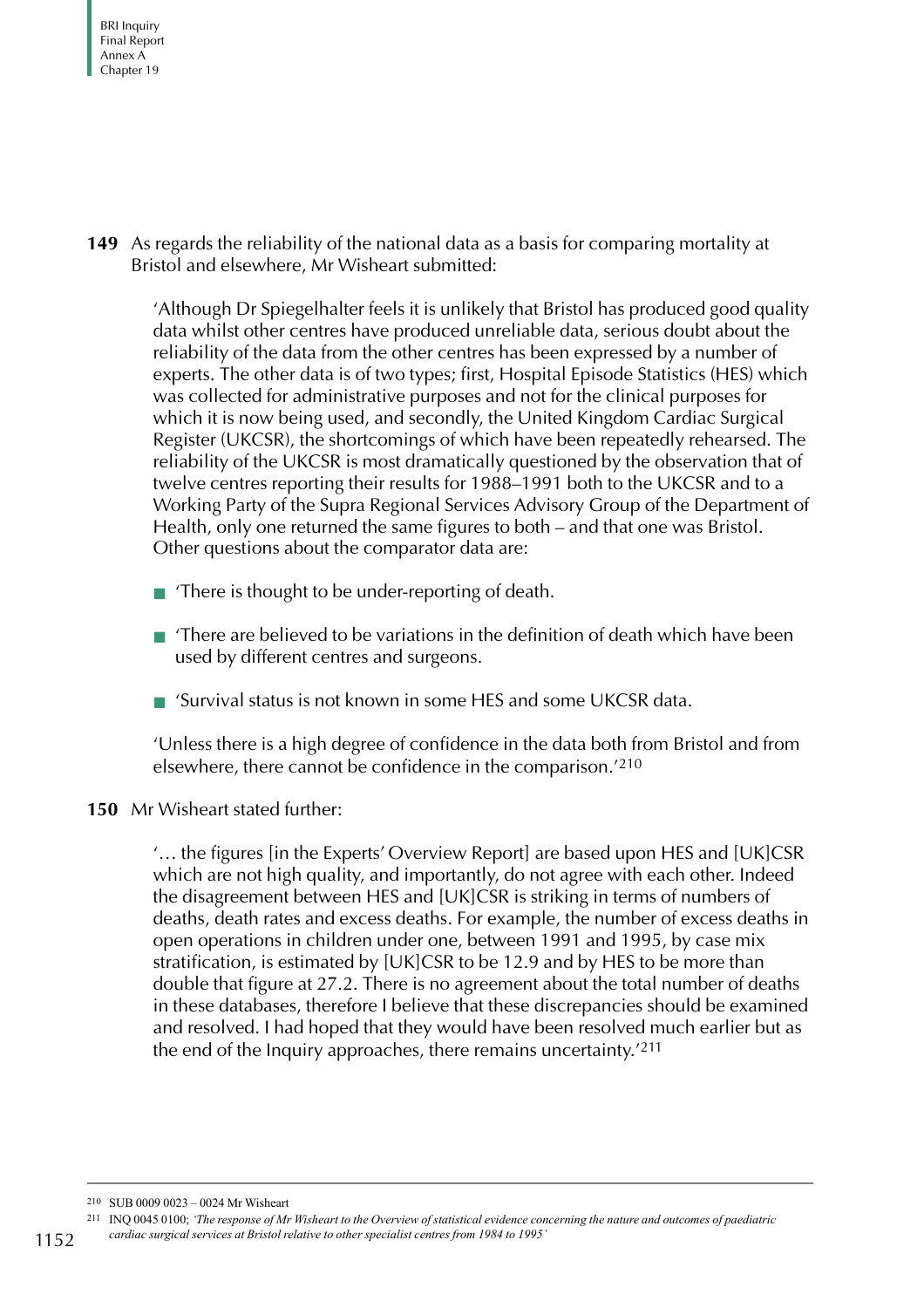**151** Mr Jaroslav Stark wrote to the Inquiry:

'The quality of the data available from HES and the UKCSR for a period 1984–1995 is of great concern. This raises serious doubts about the validity of any conclusions based on the analysis of this data. The use of such unreliable data for the assessment of the performance of the paediatric cardiac unit at Bristol may have wider implications. It may set a precedent for the future.'212,213

**152** In their report to the Inquiry, Ms Audrey Lawrence 214 and Professor Gordon Murray advised:

'… surgeons have unanimously more confidence in the data they have provided to the [UKCSR] than in that provided by the hospital administration system (HES), in terms of both procedures and deaths.'215

### **153** Referring to the data returned by Bristol to HES and UKCSR, Mr Wisheart stated:

'I believe that the data available from Bristol is usable, in that both Mr Dhasmana's and my surgeon's logs are reliable sources of information. … The information returned to the UKCSR was based on the data in our two logs.'216

### **154** He stated further:

'The data will be very accurate for Bristol, but there is no knowledge of the accuracy from other centres.'217

**155** Referring to the CCR, Mr Wisheart stated:

'The CCR provides a reliable standard against which the local Bristol data can be judged.'218

'For all the Bristol patients a Coded Clinical Record was created from the case notes and this must be regarded as being of extremely high quality, almost certainly the highest quality database which exists within the Inquiry. Data of comparable quality has not been created for any other centre.'219

<sup>212</sup> WIT 0567 0010; *'Comments on statistical analysis and review of outcomes of paediatric cardiac surgical services at Bristol and other specialist centres'*, 7 April 2000, Mr J Stark

<sup>213</sup> Professor John Yates, Director of Inter-Authority Comparisons and Consultancy, Health Services Management Centre, University of Birmingham, expressed the view in a submission to the Inquiry that HES data was of value for comparative analysis (see WIT 0568  $0027 - 0043$ ), although aspects of his statistical methodology were criticised in peer review reports commissioned by the Inquiry (see for example INQ 0036 0001 – 0013, Professor Stephen Gallivan)

<sup>214</sup> Research management consultant, Lawrence Research

<sup>215</sup> INQ 0033 0003 Ms Lawrence and Professor Murray

<sup>216</sup> WIT 0120 0299 Mr Wisheart

<sup>217</sup> INQ 0045 0081; *'Review of data sources and statistical methods available to the Inquiry for discussion'*, 23 September 1999, Mr Wisheart

<sup>218</sup> WIT 0120 0471 Mr Wisheart

<sup>219</sup> INQ 0045 0092 Mr Wisheart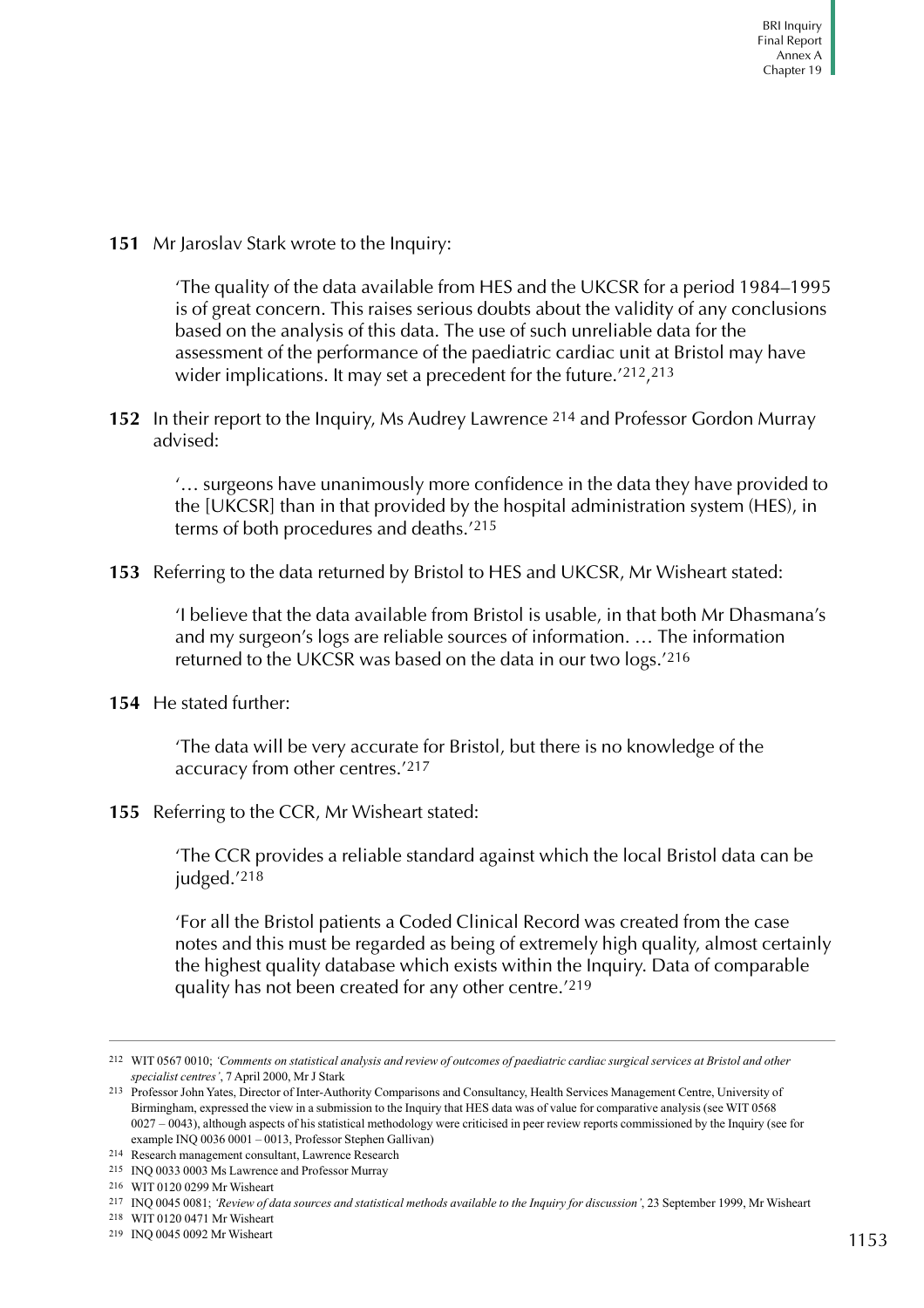'If the analysis [advanced by the Experts] was based on the CCR, which is clearly a very high quality database, then it might well be that this argument [the conclusions reached by the statistical Experts] would carry great weight.'220

**156** In response to these expressions of concern over the reliability of HES and UKCSR as sources of data from which to draw comparisons, Dr Spiegelhalter, Professor Evans, Dr Aylin and Professor Murray stated:

'The Submission [of Mr Wisheart] expresses concern about under-reporting and varying definitions of deaths in other centres. There is always the possibility, although it does not seem especially plausible, that Bristol has produced good-quality data, while the bulk of the rest of the country were systematically under-reporting mortality.'221

'Further investigation of the accuracy of the mortality rates derived from the HES data has shown that over 95% of 30-day deaths following open surgery are recorded in HES, and that Bristol's accuracy is typical.'222

'When no data source is a gold-standard, corroboration between reasonably independent sources reinforces the conclusions from both.'223

**157** In their Overview Report to the Inquiry, Dr Spiegelhalter et al. observed:

'The reasonably consistent patterns … lend added weight to the HES evidence, as do the KP70 224 and linkage exercises carried out to assess the quality of the recorded activity and outcomes in HES. There is no evidence that Bristol was at variance with the national pattern in HES reporting. The [UK]CSR data must be treated with great caution at the level of individual procedure groups. The crucial issue is whether the undoubted inaccuracies are sufficient to cast doubt on any observed divergent performance.'225

'A possible marker of data quality is the ratio of episodes recorded by HES to those on KP70 (paper returns to the DoH). Aylin et al. (2000, INQ 0030 0017) found that there was excellent agreement both in Bristol and elsewhere for cardiothoracic surgery as a whole, but were unable to compare for paediatric cardiac surgery.<sup>'226</sup>

<sup>220</sup> INQ 0045 0100 Mr Wisheart

<sup>221</sup> INQ 0034 0006; *'A Response to Submissions on behalf of Mr JD Wisheart, Appendix 2, The Inquiry's Statistical Analysis'*, May 2000, Dr Spiegelhalter et al. See also WIT 0567 0004 Mr Stark

<sup>222</sup> INQ 0034 0002; *'A Response to Submissions on behalf of Mr JD Wisheart, Appendix 2, The Inquiry's Statistical Analysis'*, May 2000, Dr Spiegelhalter et al.

<sup>223</sup> INQ 0034 0002; *'A Response to Submissions on behalf of Mr JD Wisheart, Appendix 2, The Inquiry's Statistical Analysis'*, May 2000, Dr Spiegelhalter et al.

<sup>224</sup> Mr Richard Willmer, a chief statistician at the Department of Health, describes the nature and purpose of KP70 returns (Körner Patient aggregated return no 70) in his supplementary written statement, WIT 0189 0133 – 0134

<sup>225</sup> INQ 0045 0021; *'Overview of statistical evidence presented to the Bristol Royal Infirmary Inquiry concerning the nature and outcomes of paediatric cardiac surgical services at Bristol relative to other specialist centres from 1984 to 1995'*, September 2000, Dr Spiegelhalter et al. (emphasis added)

<sup>226</sup> INQ 0045 0018; *'Overview of statistical evidence presented to the Bristol Royal Infirmary Inquiry concerning the nature and outcomes of*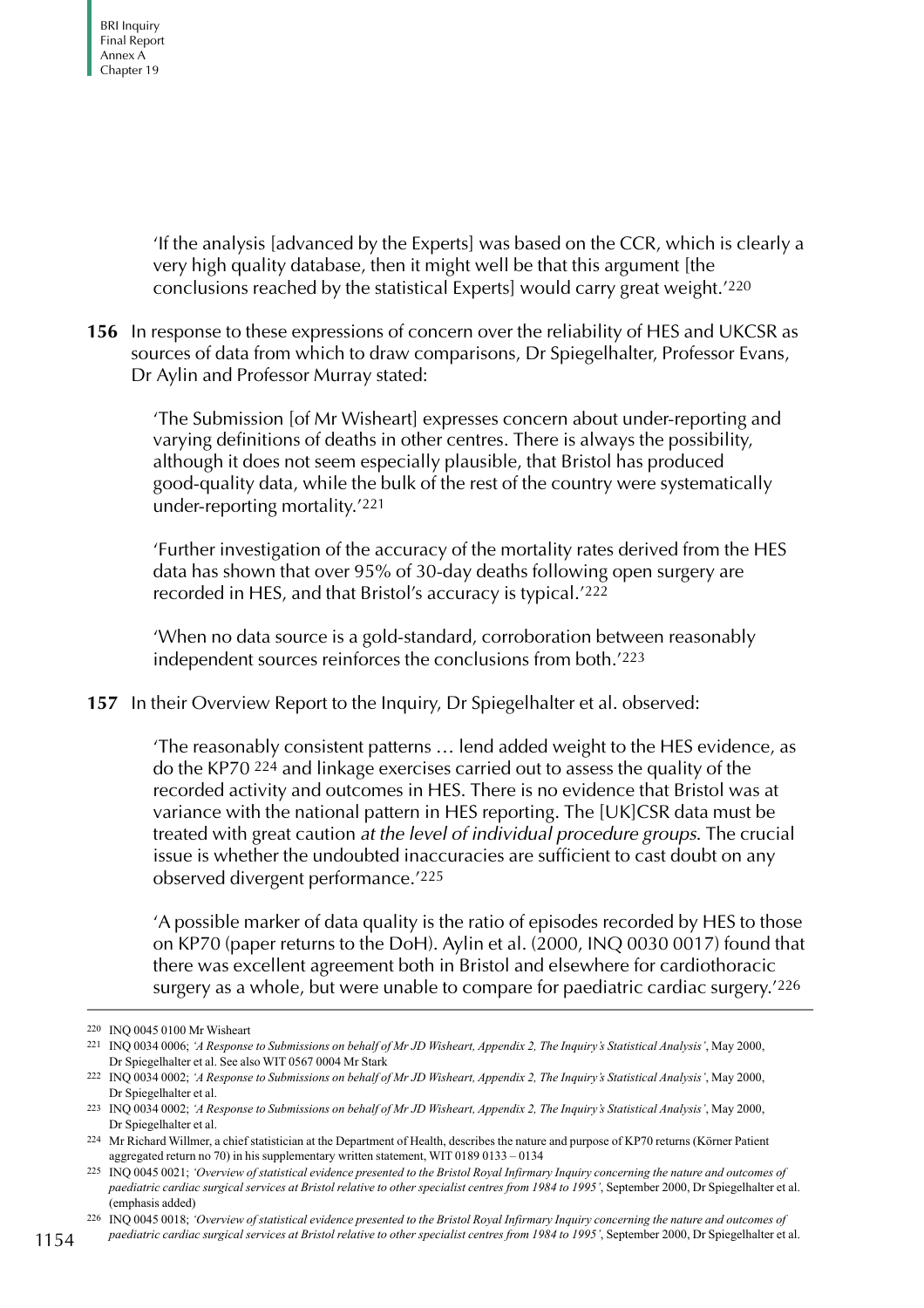'Although using different definitions and arising from relatively independent sources, HES and [UK]CSR data showed reasonable consistency at an aggregated level, although considerably poorer for individual procedure groups … The crucial issue is not whether HES or [UK]CSR precisely measure activity and outcome, but the extent to which feasible data inadequacies could explain any observed divergent performance …'227

# **The statistical methods used by the Experts to analyse the data**

**158** Mr Wisheart in his submission to the Inquiry challenged the validity of aspects of the statistical methods used by the Experts to analyse the data, in particular referring to the effect of the coding and grouping of data:

'This seems to distort some figures. It is clearly the case for Transposition of the Great Arteries (TGA) but also has had unexpected consequences when the patients in my own Surgeons Log are processed this way.'228

**159** Mr Stark observed:

'Most surgeons are not familiar with OPCS4 coding, as it is not used in their clinical work. Some of the codes are rather strange and for some procedures specific codes are missing. None of the paediatric cardiac surgery databases with which I am familiar use this coding system.'229

**160** In response to Mr Wisheart's expression of concern about the effect of coding, Dr Spiegelhalter, Professor Evans, Dr Aylin and Professor Murray stated:

> 'Coding in paediatric cardiac surgery and cardiology is notoriously difficult. Our coding scheme was developed after extensive consultation and was applied in an unbiased and systematic way to all centres … it is important to note that "errors" in coding will tend to make patient groups more homogeneous and hence lead to high-risk groups having lower observed mortality, and low-risk groups having higher mortality. Since there is no dispute about the total number of deaths, it does not seem reasonable only to focus on discrepancies where mortality appears to have been over-stated – if such groups exist, they will be balanced by other groups in which mortality has been under-stated.'230

<sup>227</sup> INQ 0045 0003; *'Overview of statistical evidence presented to the Bristol Royal Infirmary Inquiry concerning the nature and outcomes of paediatric cardiac surgical services at Bristol relative to other specialist centres from 1984 to 1995'*, September 2000, Dr Spiegelhalter et al.

<sup>228</sup> SUB 0009 0024 Mr Wisheart; see Chapter 3 for an explanation of clinical terms

<sup>229</sup> WIT 0567 0003 Mr Stark

<sup>230</sup> INQ 0034 0006; *'A Response to Submissions on behalf on Mr JD Wisheart, Appendix 2, The Inquiry's Statistical Analysis'*, May 2000, Dr Spiegelhalter et al.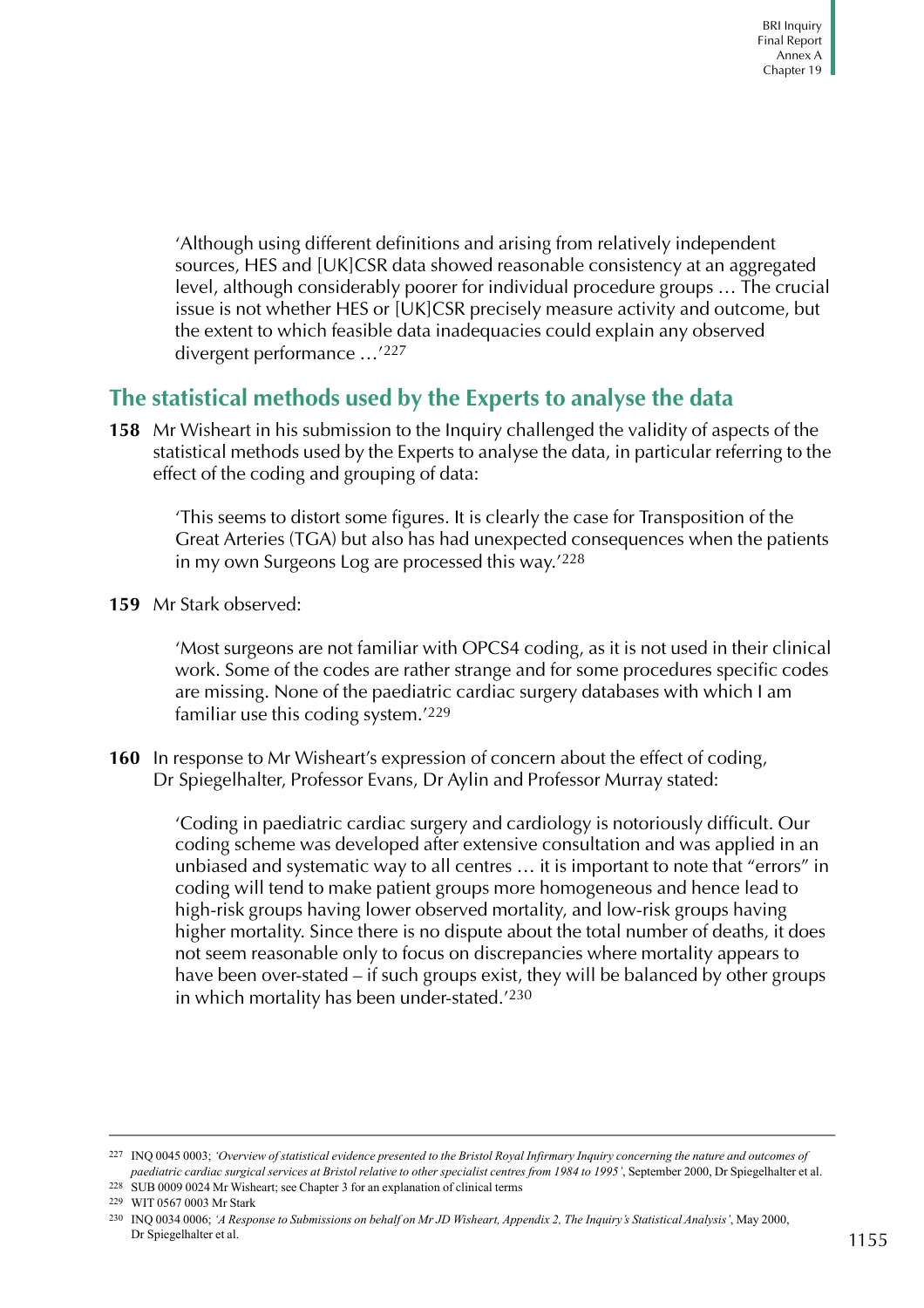**161** Referring to his concerns about the effect of 'missing outcomes'231 [shortfalls in the data on deaths, due to failure to link episodes within an admission, or because no outcome was recorded] in HES and UKCSR, Mr Wisheart submitted:

'I believe that the arbitrary method of handling this problem may well have contributed to the apparent excess mortality, particularly in the neonates and the children under one in 1991–1995 where the excess mortality seems to be the greatest.'232

**162** In response, Dr Spiegelhalter et al. stated that they carried out:

'… a simple analysis to examine what the impact of these missing outcomes might be, taking the most optimistic view that they all were survivors'.233

**163** They concluded:

'… even if we assume that all missing outcomes were survivors, there is little effect on the findings. We therefore reject the conclusion that missing outcomes makes the HES analysis unreliable.'234

'Missing outcomes in HES data has negligible effect on the conclusions.'235

**164** Referring to his concerns about the Experts' use of pooled (unstratified) data for purposes of comparison, Mr Wisheart submitted:

'It is clear that in the analyses, some techniques have been reported which involve pooling of data and others have been reported which aggregate differences between relatively homogeneous sub-groups. The validity of using pooled data for comparison raises many questions. To enable a clear understanding to be reached we would ask for analyses which involve pooling of data to be identified.'236

**165** Dr Spiegelhalter et al. stated:

'The distinction between "case-mix" (operative procedures) and "risk-stratification" (clinical risk factors) is very useful. By aggregating over consensus groups we achieve adjustment for case-mix, since excess mortality is only attributed in comparison with mortality elsewhere within the specific stratum defined by

<sup>231</sup> SUB 0009 0024 Mr Wisheart

<sup>232</sup> SUB 0009 0024 – 0025 Mr Wisheart

<sup>233</sup> INQ 0034 0006; *'A Response to Submissions on behalf of Mr JD Wisheart, Appendix 2, The Inquiry's Statistical Analysis'*, May 2000, Dr Spiegelhalter et al.

<sup>234</sup> INQ 0034 0006 – 0007; *'A Response to Submissions on behalf of Mr JD Wisheart, Appendix 2, The Inquiry's Statistical Analysis'*, May 2000, Dr Spiegelhalter et al.

<sup>235</sup> INQ 0034 0002; *'A Response to Submissions on behalf of Mr Wisheart, Appendix 2, The Inquiry's Statistical Analysis'*, May 2000, Dr Spiegelhalter et al.

<sup>236</sup> SUB 0009 0025 Mr Wisheart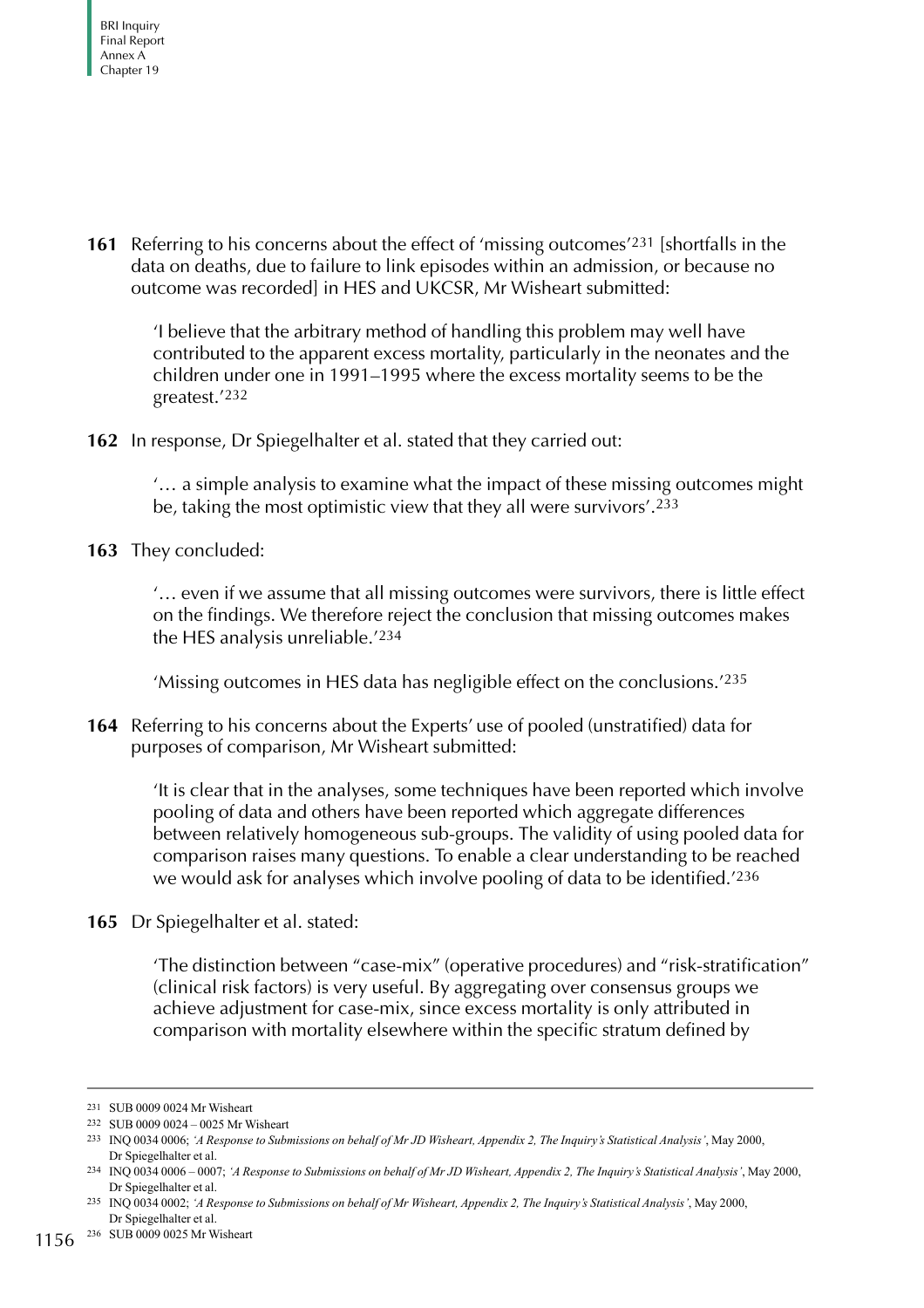operative group, age group and epoch. That is why we present data both for pooled open operations, and aggregated over operative group. The summary table on INQ 15/0004 shows this makes little difference in the conclusions.'237

### **166** They concluded:

'There is very little disagreement as to whether individual children died or not. This supports the value of overall comparisons of pooled open operations, since these are not so susceptible to coding problems.'238

**167** In a letter to the Inquiry, Dr Jan Poloniecki, lecturer in statistics at St George's Hospital Medical School, submitted:

'The statistical conclusions that have been drawn first by the GMC and now at the BRI Inquiry are fatally flawed by reason of inadequate allowance for repeated significance testing, and not taking into account the method by which Bristol was selected for scrutiny …

'It [the Inquiry] should consider whether the question of what is an acceptable difference in death rates is capable of a single answer, and that some differences might be acceptable to some surgeons and some patients but not necessarily to all patients or all purchasers.'239

**168** Dr Aylin, Dr Best, Professor Evans, Professor Murray and Dr Spiegelhalter responded:

'… we believe that examination of the statistical evidence to the BRI Inquiry will show that these valid concerns were, where appropriate, fully taken into account.'240

**169** Professor Campbell, Professor Curnow, Professor Gallivan, Ms Macfarlane, and Professor McPherson published the following joint statement:

'As members of the Expert Group advising the Bristol Royal Infirmary Inquiry, we have advised on the initial data processing and analysis and heard presentations of the thorough and impressive work of the statisticians contracted by the Inquiry. We have seen their reports submitted to the Inquiry. We are in full agreement with their response on Allstat241 dated November 26 to the earlier criticisms by Dr Poloniecki.'242

<sup>237</sup> INQ 0034 0007 – 0008; *'A Response to Submissions on behalf of Mr JD Wisheart, Appendix 2, The Inquiry's Statistical Analysis'*, May 2000, Dr Spiegelhalter et al. (emphasis in original)

<sup>238</sup> INQ 0034 0002; *'A Response to Submissions on behalf of Mr JD Wisheart, Appendix 2, The Inquiry's Statistical Analysis'*, May 2000, Dr Spiegelhalter et al.

<sup>239</sup> PHA2 0001 0112; letter from Dr J Poloniecki, 10 November 1999

<sup>240</sup> INQ 0015 0133; *'Statistical analysis at BRI Inquiry – Re open letter to Inquiry'*, 26 November 1999, Dr Aylin, Dr Best, Professor Evans, Professor Murray and Dr Spiegelhalter

<sup>241</sup> Allstat is a UK-based worldwide e-mail broadcast system for the statistical community

<sup>242</sup> INQ 0015 0132; *'Statistical analysis at BRI Inquiry'*, 27 November 1999, Professor Curnow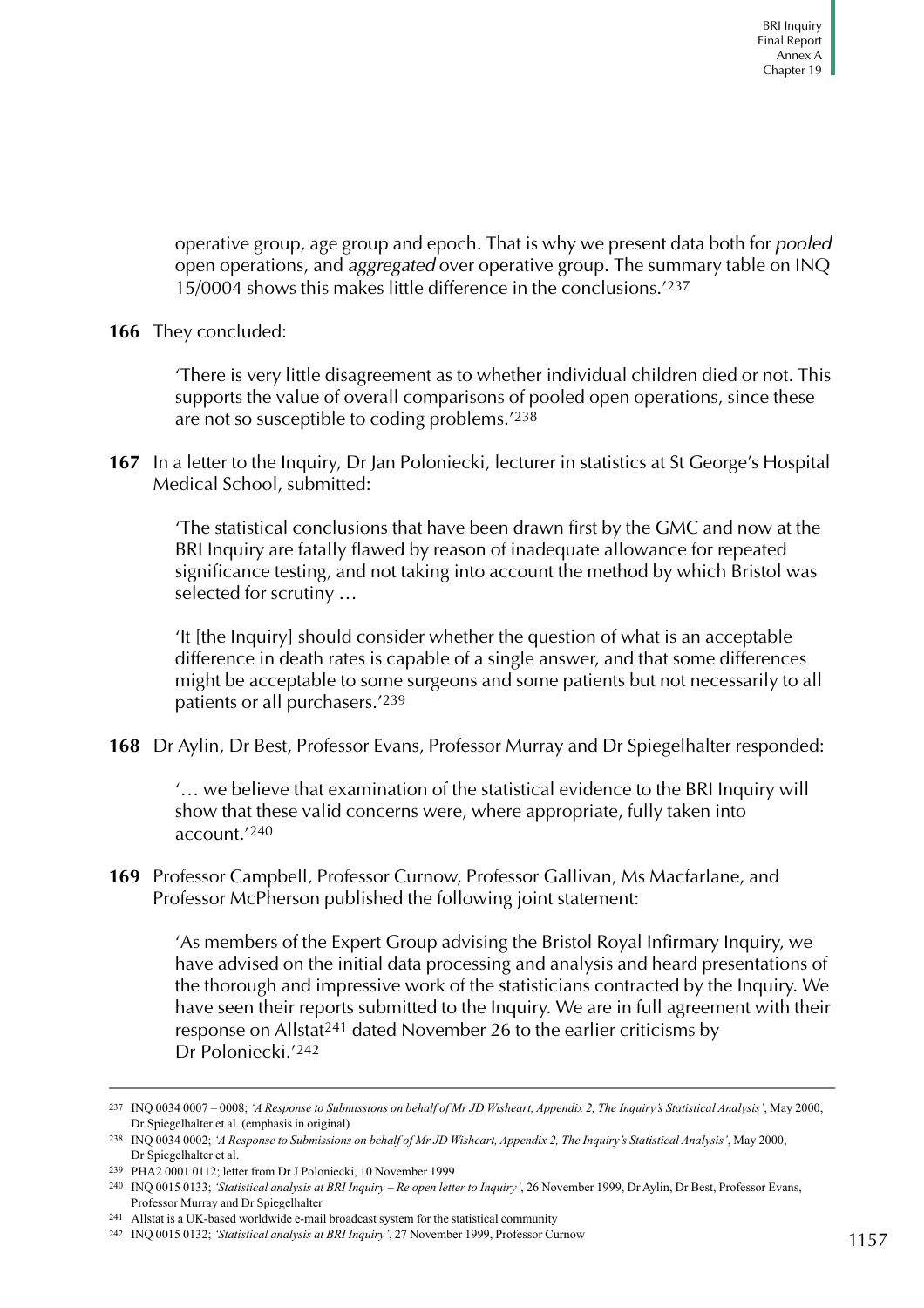### **170** Mr Wisheart concluded his submission:

'There seem to be important questions outstanding in relation to the reliability of comparator data, the use of analyses involving pooled data, and some figures given for Bristol which seem to be at odds with the surgeons' own data.

'… If the stages of confirmation and explanation are not achieved, should the Inquiry not acknowledge that the uncertainties inherent in the preliminary data render them unreliable as the basis for any judgement?'243

**171** Dr Spiegelhalter et al. responded:

'We agree that no source of data can be considered as a gold-standard. However, if two reasonably independent sources of evidence corroborate each other and are largely consistent, then this supports both their conclusions. Furthermore, there is no statistical justification for the claim that using pooled data on open operations is in any way "unreliable" – in fact, given the difficulties in obtaining agreed coding categories of diagnoses and operations, such a pooling may be more reliable than a more sophisticated technique.

'… The statistical evidence does not support the claim that "the uncertainties in the preliminary data render them unreliable as the basis for any judgement" – the strength and consistency of the "signal" dominates the indisputable "noise" that exists.'244

# **Differences in the data presented in the evidence of the Inquiry's Experts and the data submitted by the Bristol surgeons**

**172** Mr Dhasmana stated:

'Mr Wisheart has drawn attention to the problems with the raw data and I would endorse those views. The mortality figures for the neonatal arterial switch programme are clearly wrong and I believe that those quoted for ASD and VSD are also incorrect.

'My own surgical log, which I believe to be the most accurate monitor of my surgical performance, demonstrates that between 1990 and 1995 I operated upon 61 children with ASD's and there were no deaths. Indeed for my entire consultant experience in this group I have only 1 recorded death out of 95 operations.

'Likewise my figures for VSD's are 2 deaths out of a total of 72 operations between 1990 and 1995 (6 deaths out of 117 for my whole experience).'245

<sup>243</sup> SUB 0009 0026 Mr Wisheart

<sup>244</sup> INQ 0034 0008 – 0009; *'A Response to Submissions on behalf of Mr JD Wisheart, Appendix 2, The Inquiry's Statistical Analysis'*, May 2000, Dr Spiegelhalter et al.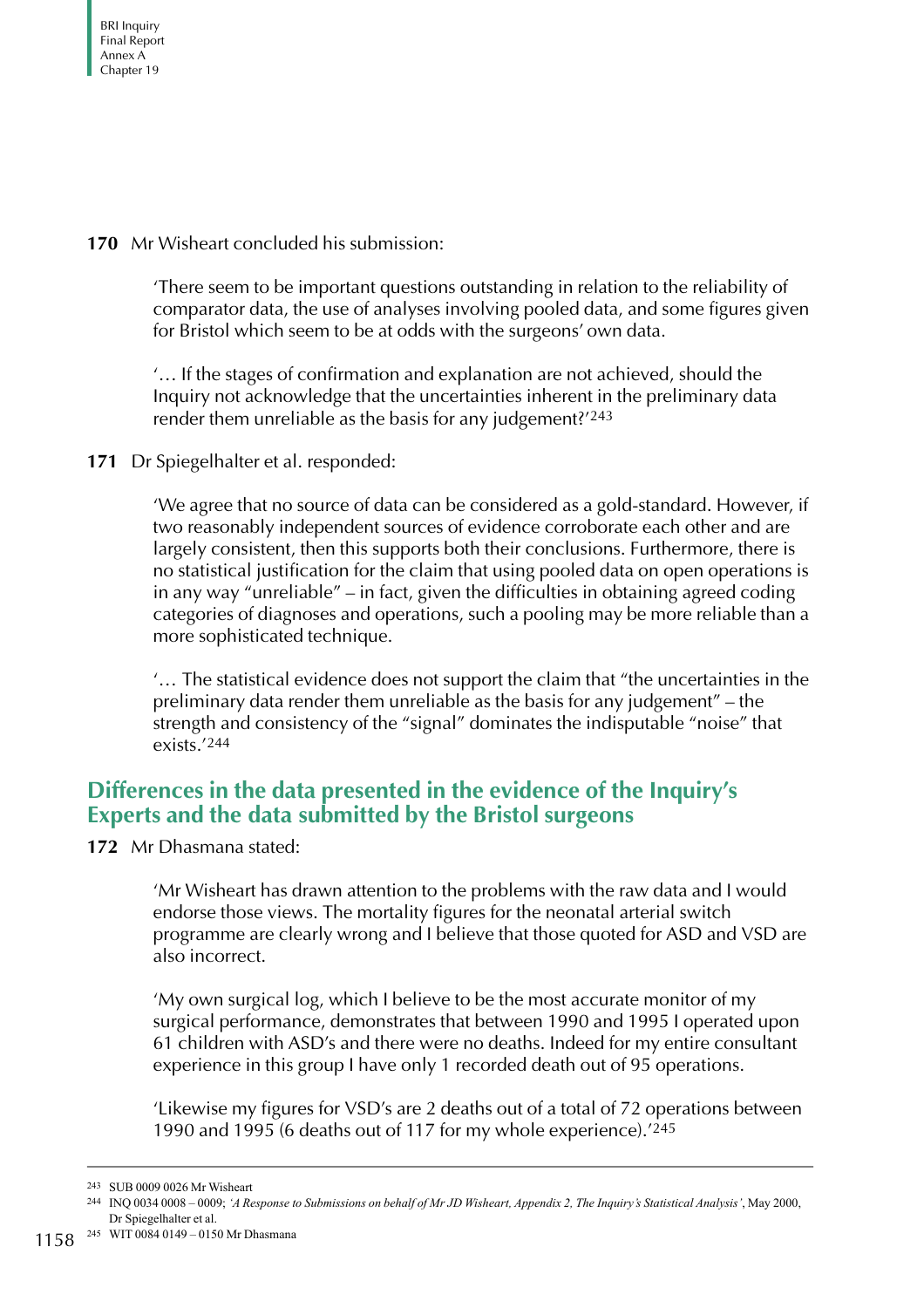'The conclusions246 drawn by the statistical team on behalf of the Inquiry are not accepted. It is believed that there are serious flaws with some underlying data. In particular, the results quoted for ASD's and arterial switches are wrong.'247

- **173** Mr Wisheart questioned the accuracy of figures 248 presented in a report to the Inquiry by one of the Inquiry's Experts in statistics. In particular, he raised concerns (by reference to his own and Mr Dhasmana's data) about the number of operations and the number of deaths which the Inquiry's Expert had identified in relation to particular categories of procedure.
- **174** The report showed 5 deaths in 90 operations for Atrial Septal Defects in 1991–1995. Mr Wisheart stated:

'Mr Dhasmana and I believe there were no deaths out of 102 operations.'249

**175** The report showed 5 deaths in 50 operations for aortic or pulmonary valve surgery. Mr Wisheart stated:

'Mr Dhasmana and I believe that there was one death out of 35 operations.'250

**176** The report showed 3 deaths in 23 operations for mitral valve surgery. Mr Wisheart stated:

'Mr Dhasmana and I believe that there was one death out of eleven operations.'251

**177** In relation to the estimated numbers of excess deaths based on HES data, as shown in the report,252 Mr Wisheart submitted:

'… [the estimate] is substantially wrong and is likely to be a significant over-estimate of the number of excess deaths … .'253

**178** Dr Spiegelhalter, Professor Evans, Dr Aylin and Professor Murray responded:

'The point at issue is the classification of operations. There is no evidence that deaths have been recorded when they have not occurred in more than a very few instances overall. The problem is that the classification of operations is difficult. With random misclassification of type of operation, but accurate determination of

<sup>246</sup> As set out in the initial statistical reports to the Inquiry, published in November 1999

<sup>247</sup> SUB 0010 0019 Mr Dhasmana; see Chapter 3 for an explanation of clinical terms

<sup>248</sup> Mr Wisheart refers in his submission to the table presented at INQ 0015 0004; *'An initial synthesis of statistical sources concerning the nature and outcomes of paediatric cardiac surgical services at Bristol relative to other specialist centres from 1984 to 1995'*, October 1999, Dr Spiegelhalter. The number of operations and the number of deaths quoted by Mr Wisheart appear to be extracted from the table presented at INQ 0015 0048

<sup>249</sup> SUB 0009 0025 Mr Wisheart

<sup>250</sup> SUB 0009 0025 Mr Wisheart

<sup>251</sup> SUB 0009 0025 Mr Wisheart

<sup>252</sup> The estimated numbers of excess deaths are reported in the table at INQ 0015 0004

<sup>253</sup> SUB 0009 0025 Mr Wisheart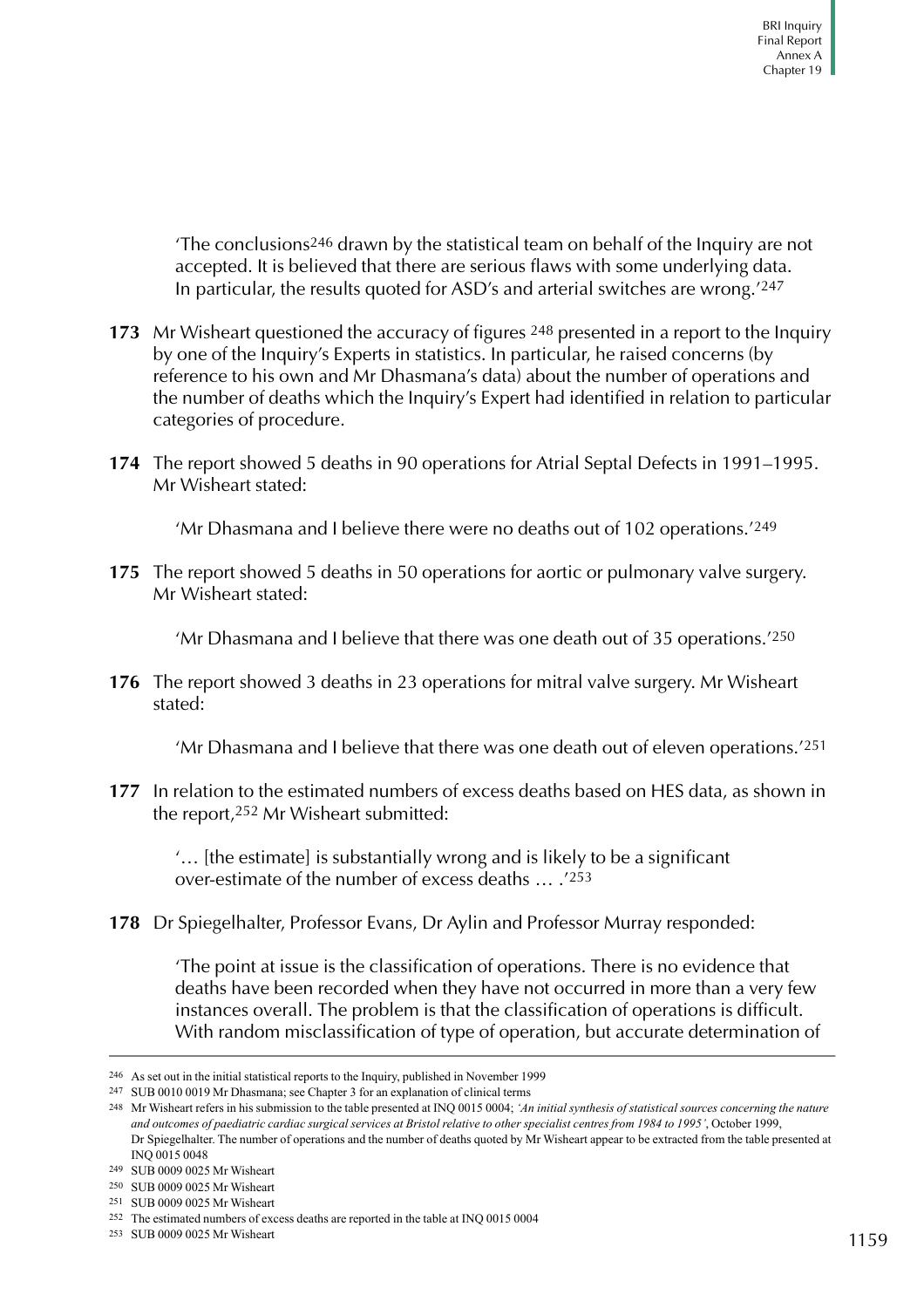death, then [there] will be a tendency for mortality rates in the different groups to be more similar to one another than would be the case if no misclassification occurred. In particular groups there may be a higher rate, but in other groups there will be a lower rate than there should be. Focusing only on the groups with a higher rate is biased. It is for this reason that examination of all open operations was also done in the statistical analysis. The other issue is that coders in different centres, who are each familiar with the OPCS4 system, will tend to code operations in a way that reflects that coding system, rather than clinicians' views. The key comparisons are made between centres, and no doubt, individual clinicians in those other centres are also likely to have different ways of classifying their operations. Random misclassification is likely to make the different groups more similar across centres also.

'… There is very little disagreement between the sources of data in regard to individual children as to whether they died or not. There is disagreement between Mr Wisheart's grouping by diagnosis, and the other sources that are grouped by operative procedure. While it is possible that some groups seem to show a higher rate in the statistical reports provided to the Inquiry than in Mr Wisheart's grouping of the data, there will be other groups where Mr Wisheart's data would seem to have a higher mortality rate than the statistical reports. He has not drawn attention to these, since his own comments apply only to selected groups.'254

**179** Dr Spiegelhalter et al. further observed:

'It is important to emphasise that the entire analysis of paediatric cardiac surgery at UBHT has been based on operative procedures rather than on diagnosis. This was made very clear in our reports. Two of the major reasons for choosing to use operation were – a) the UKCSR recorded data by numbers of procedures rather than numbers of diagnoses, and b) when comparing different centres, it is likely that agreement about procedures may be greater than agreement on diagnosis. The Submission [by Mr Wisheart] presents its analyses based on diagnosis rather than on operation, and hence considerable discrepancies must be expected between the analysis of the Inquiry's Data (including that of the Surgeons' Logs) and the analysis in the Submission of the Surgeons' Logs.

'… Further analysis based on linkage of HES records with national death certification records has been carried out by Professor Murray … This shows that in open operations HES identifies around 95% of 30-day deaths (in spite of HES only aiming to capture in-hospital deaths). In conclusion, we do not find statistical evidence to support the statement "that the estimate of excess deaths based on HES data is substantially wrong".'255

255 INQ 0034 0008; *'A Response to Submissions on behalf of Mr JD Wisheart, Appendix 2, The Inquiry's Statistical Analysis'*, May 2000, Dr Spiegelhalter et al.

<sup>254</sup> INQ 0034 0015; *'A Response to Submissions on behalf of Mr JD Wisheart, Appendix 2, The Inquiry's Statistical Analysis'*, May 2000, Dr Spiegelhalter et al. (emphasis added)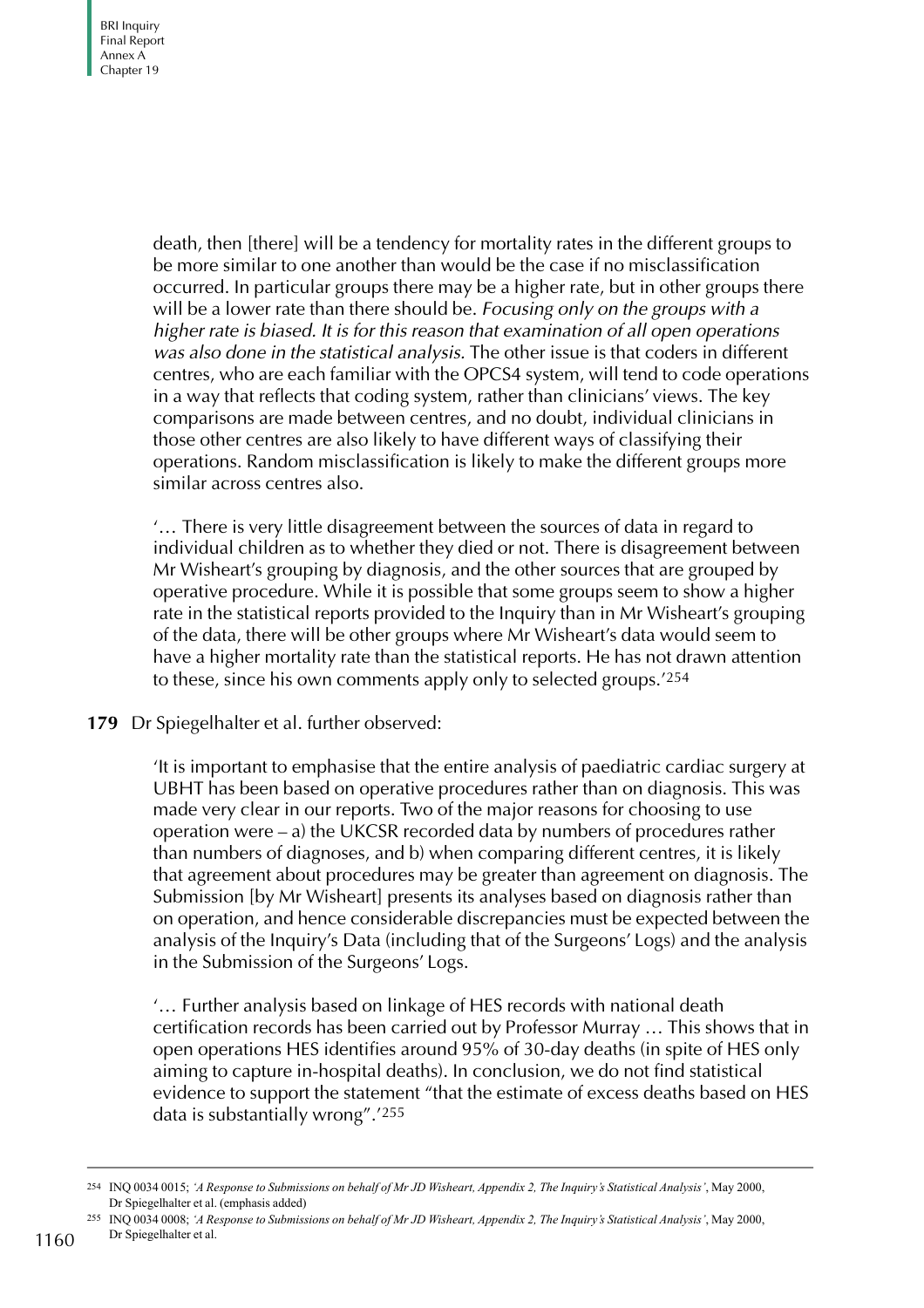**180** Referring to the apparent discrepancies between HES data and hospitals' departmental records, Dr Spiegelhalter et al. in their Overview Report observed:

'Stark (2000a, WIT 0567 0004) reports substantially lower counts of activity (sum of operations identified as "open" or "closed") measured by HES and reported in Aylin et al (1999) and Spiegelhalter (1999), compared to the numbers of operations recorded in contemporary departmental records. Some undercount must be expected due to the Inquiry's use of admissions [to hospital] as a measure of activity, rather than operations as used in the departmental records. There will be additional contributions due to miscoding of records in HES, and in particular from admissions excluded from the open/closed groups (see Section 2.4).256 It is difficult to interpret such discrepancies, as there is unknown variability between departmental record systems in, say, what constitutes an "operation". What is important for the Inquiry's analysis is that the same coding and exclusions (on the basis of OPCS4 codes) have been applied to all centres in a consistent manner. As noted at Section 2.5 above, <sup>257</sup> random errors in coding will tend to reduce differences between groups and hence between centres.'258

**181** Dr Spiegelhalter et al. reached the conclusion that:

'Although we have had some months to reflect on the issues and carry out further examination of the available data, we see no statistical justification to revise to any substantial extent the analyses and opinions stated in written and oral evidence to the Inquiry.'259

# The Bristol surgeons' formal written comments on the Experts' Overview Report and the Experts' responses

**182** The Inquiry's Experts on Statistics presented their Overview Report to the Inquiry in September 2000. In that Report, as has been seen, efforts were made to take account of concerns expressed. In October and November 2000, Mr Wisheart and Mr Dhasmana submitted formal written comments on the Experts' Overview Report, to which the Experts replied.

<sup>256</sup> See INQ 0045 0015; *'Overview of statistical evidence'*, September 2000

<sup>257</sup> See INQ 0045 0015; *'Overview of statistical evidence'*, September 2000

<sup>258</sup> INQ 0045 0018; *'Overview of statistical evidence'*, September 2000

<sup>259</sup> INQ 0034 0002 – 0003; *'A Response to Submissions on behalf of Mr JD Wisheart, Appendix 2, The Inquiry's Statistical Analysis'*, May 2000, Dr Spiegelhalter et al.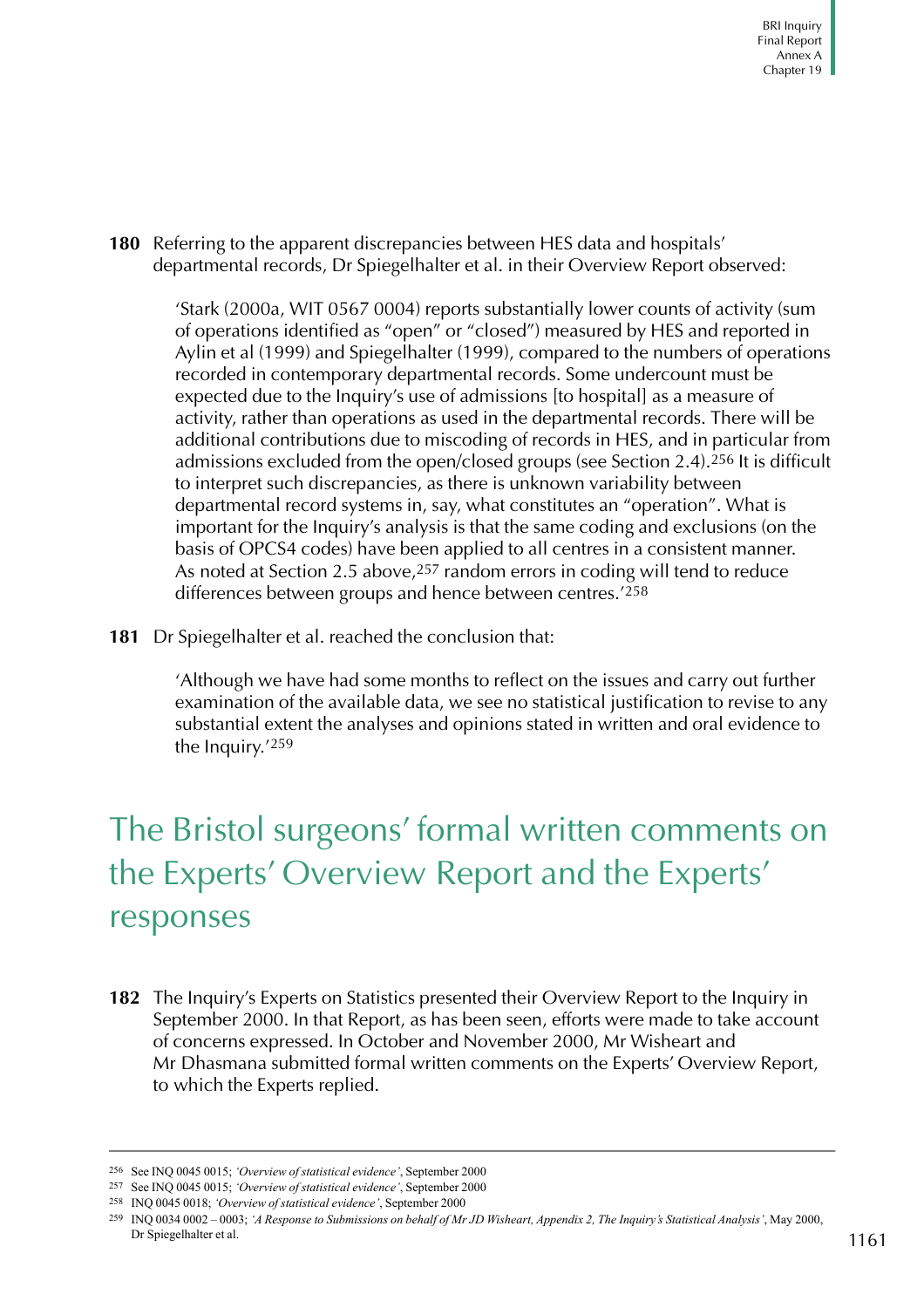#### **183** Mr Dhasmana stated:

'I would … like to respond to their conclusion that the high mortality was not restricted to AVSD and switches.

'I believe that these two groups were the main factors in contributing to the high mortality in this age group [under 1 year of age]. I have stated in my evidence to the GMC and the Public Inquiry that Bristol traditionally lagged behind the rest of the country by about 5 years in keeping up with the pace of development in paediatric cardiac surgery. The arterial switch programme, particularly in neonates, started in earnest in other centres around the late 80's and they were able to overcome their initial high mortality by the early 90's, as shown by the falling trend of mortality in the neonatal age group in this report. On the other hand, in Bristol the neonatal switch programme started in January 1992 and stopped in October 1993. I believe that this contributed to the high mortality figures seen in epoch 3 of this study period. … I always recognised the high mortality of switches in the neonatal period and discussed the mechanisms adopted towards improving the result, which could not be sustained.'260

**184** In response, Professor Evans and Dr Spiegelhalter observed:

'The discussion in the Overview at section 6.4 [INQ 0045 0027], and tables 6.2 [INQ 0045 0056] and 6.4 [INQ 0045 0059] make it clear that, both according to the UKCSR and the HES analysis, the results at Bristol were not as good as those at other centres for other operations. It is clear that the major contribution, as Mr Dhasmana states, is from AVSD and switches. He also notes that there were worse results for other operations, but suggests that the numbers were too small for meaningful comparison. The statistical methods used by the experts in the Overview Report have been able to combine these groups and the overall effect suggests that the worse mortality was not restricted to the highest risk groups.'261

**185** Mr Dhasmana commented on the Experts' conclusion that Bristol lagged behind the falling trend in mortality elsewhere:

'The "Overview Report" … has recognised that there was no excess mortality in this age group262 during epoch 4 … for the period April 95–December 95. The overview report appears to pay little attention to this improvement by stating that the activity was too small to draw any firm conclusion …

'… I operated on a full range of paediatric cardiac procedures except for the arterial switches during that period. This was in accordance with the recommendation of

<sup>260</sup> INQ 0045 0118; formal written comment from Mr Dhasmana on the *'Overview of statistical evidence* '; see Chapter 3 for an explanation of clinical terms

<sup>261</sup> INQ 0045 0136 – 0137; *'Response to Further Submission by Mr Dhasmana in response to Overview of Statistical Evidence'*, December 2000, Professor Evans et al.,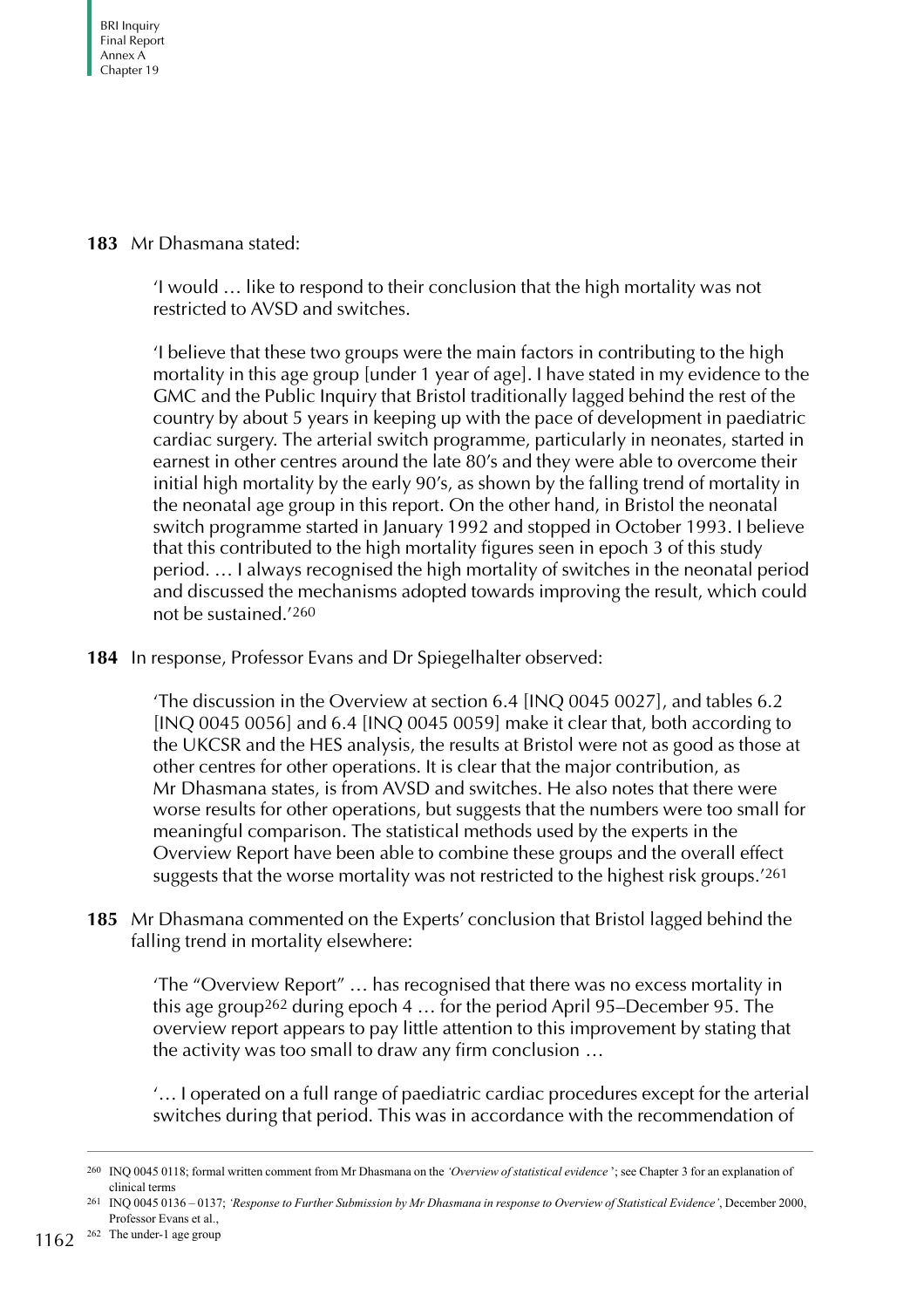the de Leval and Hunter committee report (UBHT 0340 0305). I shared the paediatric cardiac work with Mr Pawade, the new appointee from May 1995 till September 95, when the open-heart surgical programme moved to the Children's hospital. The low mortality in this age group [under-1s], recognised by the "Overview Report", demonstrates that I kept pace with the falling trend in mortality in this age group. The absence of neonatal switches during this period supports my statement that the neonatal switches affected the mortality rate under my care during the third epoch and masked the improvement in my clinical work. I have already submitted a complete list of paediatric cardiac operations from 1986 till September 1995 … which demonstrates the improvement in clinical results in all most [sic] all groups except for the arterial switches. The de Leval and Hunter committee in their report attributed the cause of high mortality in this group to be multi-factorial (UBHT 0340 0304). I believe that high mortality in this group, coupled with mortality in the TAPVD series under my care, reflects the problem we had of split-site management of neonates and infants undergoing cardiac surgery.'263

#### **186** Professor Evans and Dr Spiegelhalter responded:

'There are two problems with the interpretation of data in the period of Epoch 4, April 1995 to December 1995. As Mr Dhasmana notes, the number of arterial switch operations in this period was dramatically reduced. The expected mortality in the remaining groups would then result in a lower overall total mortality. The second is that this is a much shorter time span than the other epochs so that the total numbers of operations and deaths is very much less. In the statistical reports we have not wished to stress the fall in mortality rate in Epoch 4 because, from a statistical point of view, the data are too sparse to over-emphasise the apparent fall in mortality rate. The Overview makes it clear that in this time period there was no evidence at all for any excess mortality in any age group.'264

'The overall conclusions of our statistical analysis stand. We agree that the detailed interpretation of group 6 [ASDs] operations based on the original grouping in the local sources was, in some circumstances, subject to error. This has been corrected for the final Overview and did not affect any earlier between centre comparisons. We did not intend that anyone should rely on detailed comparisons based on the local sources, nor that between surgeon comparisons should be a focus of our analyses. The correction of the errors has made the local sources more consistent with one another, strengthening rather than weakening the conclusions.'265

<sup>263</sup> INQ 0045 0118 – 0120; formal written comment from Mr Dhasmana on the *'Overview of statistical evidence'*; see Chapter 3 for an explanation of clinical terms

<sup>264</sup> INQ 0045 0137; *'Response to Further Submission by Mr Dhasmana in response to Overview of Statistical Evidence'*, December 2000, Professor Evans et al.

<sup>265</sup> INQ 0045 0136; *'Response to Further Submission by Mr Dhasmana in response to Overview of Statistical Evidence'*, December 2000, Professor Evans et al.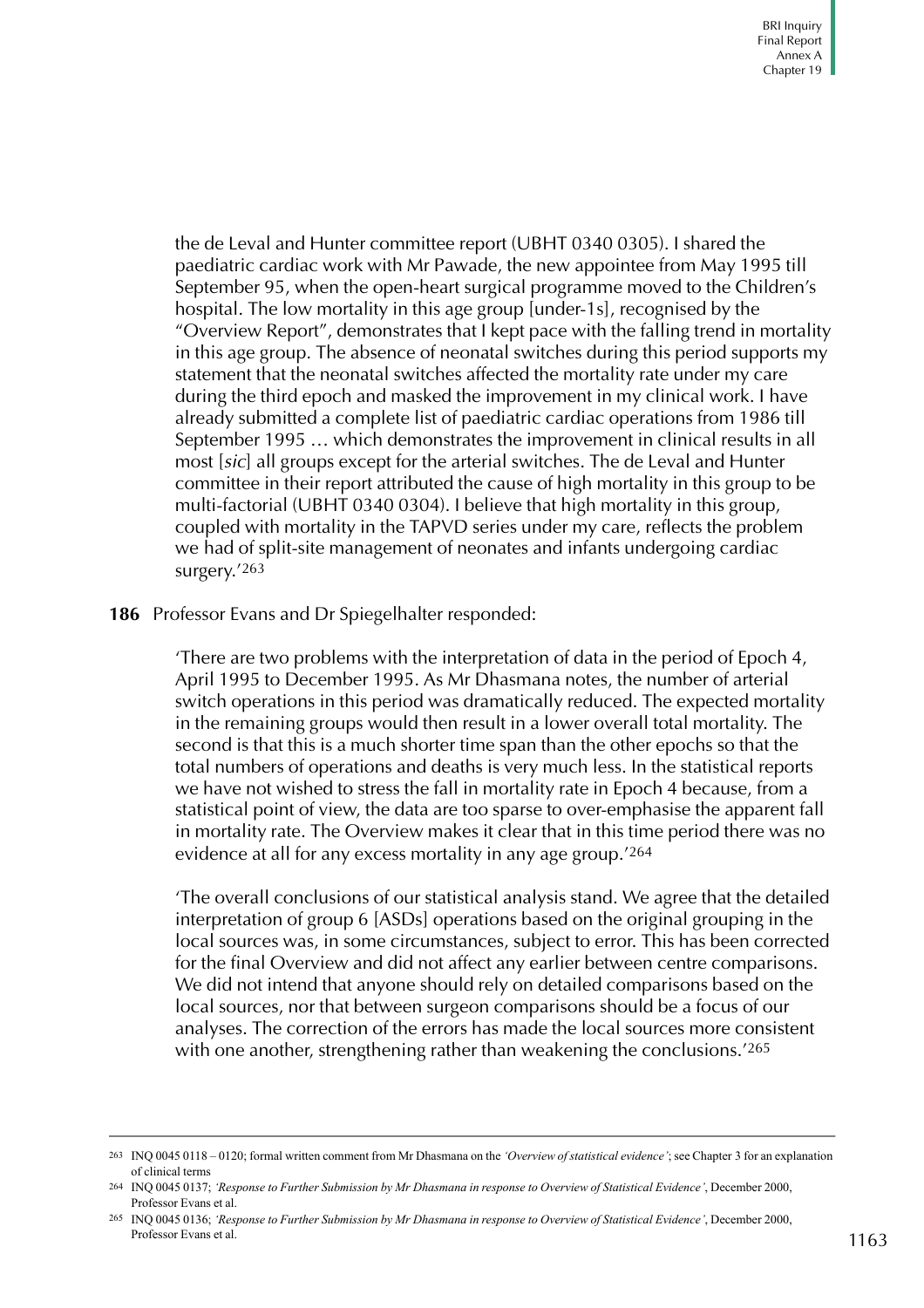#### **187** They concluded:

'The Overview of the statistical reports does not need to be altered in any way. The data and conclusions are not undermined by what Mr Dhasmana submits. There has been no attempt to distinguish between individual surgeons, since the nationally available data do not permit individual surgeon comparisons.'266

#### **188** Mr Wisheart stated:

'… I have presented a case that the Overview has given insufficient weight to some of the evidence, namely:

- 'that caution should be exercised when dealing with these figures.
- 'that there are important differences, rather than reasonable agreement, between HES and [UK]CSR data and their analysis.
- That the [UK]CSR data is inappropriate for comparative purposes at the level of diagnostic categories.
- That clinicians (eg Stark and Keogh) have grave lack of regard for HES as a credible basis for evaluation of clinical events.
- $\blacksquare$  'that the various sources of inaccuracy in the mortality data, together with the unresolved discrepancies over figures in various consensus groups, lead to uncertainty about the magnitude of the apparent divergence of outcomes in Bristol compared to elsewhere.
- 'the need for clarification of the difference between pooled and aggregated data, and its significance.
- 'that some possible reasons for divergence in the Bristol outcomes, compared to elsewhere, have been identified; namely, volume of surgery, timing of surgery and the disproportionately high frequency of additional risk factors in two sub-groups of patients.'267
- **189** Professor Evans, Dr Spiegelhalter, Professor Murray and Dr Aylin responded:

'We agree that the quality of the data is a major issue. We disagree that the quality of the data is insufficient to allow conclusions to be drawn about comparative mortality between Bristol and other centres. It is a question of judgement as to when the quality of data is insufficient and the authors of the overview have taken

<sup>266</sup> INQ 0045 0137; *'Response to Further Submission by Mr Dhasmana in response to Overview of statistical evidence'*, December 2000, Professor Evans et al.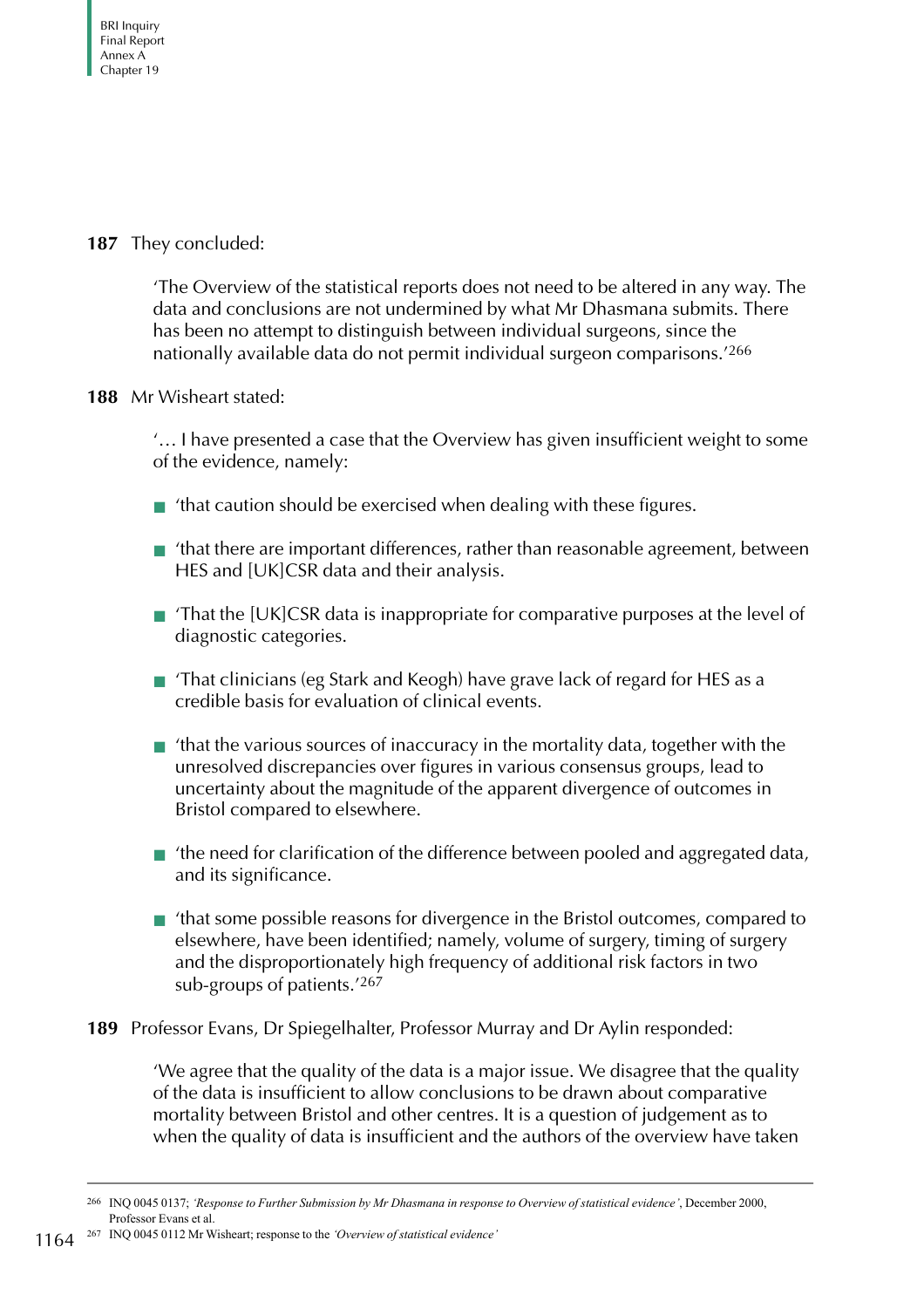care to acknowledge the deficiencies but at the same time we feel that the overall conclusions are robust.'268

#### **190** Mr Wisheart stated:

'Without apparent regard for the views of Lawrence and Murray, the Overview proceeds to report its findings for excess deaths based on analysis of the [UK]CSR using procedure groups, individually and aggregated, without any obvious caution.'269

#### **191** Professor Evans et al. responded:

'It is suggested … that we have not regarded the views of Lawrence and Murray on the analysis of the [UK]CSR. This is incorrect, firstly because Murray is an author of the Overview. Secondly the effect that errors may have on the conclusions are not such as to result in bias against Bristol. The classification into procedure groups of operations for cardiac surgery will always be subject to errors. The key question of importance in epidemiological terms is that such classification error is not different in the different centres. There is no evidence from Lawrence and Murray's study that such differential misclassification has occurred. Our judgement is that in spite of the weaknesses of the different sources of data they all point towards the overall conclusion that there were excess deaths in the younger children in Bristol. There is considerable consistency between the analyses based on pooled data and those based on dividing the data into separate procedure groups. This indicates that there were no major differences between centres in the mix of cases treated in those centres. The absence of major case-mix differences between centres means that argument about details of procedure groups is of limited relevance.'270

#### **192** Mr Wisheart stated further:

'The main finding of this Overview, is the number of excess deaths in children under one, operated between 1991 and 1995. The HES estimate of 27.2 is more than twice as high as the [UK]CSR estimate of 12.9 (for aggregated, stratified open cases; Tables 6.1.and 6.2). This seems to be a large difference both in relative terms and in absolute numbers, and to fall well short of "reasonable consistency".'271

#### **193** Professor Evans et al. responded:

'… Mr Wisheart emphasises the differences between the HES and [UK]CSR estimates of the number of excess deaths in children aged less than one. Even with extremely good agreement between the sources in the basic data, the different

271 INQ 0045 0096 Mr Wisheart; response to the *'Overview of statistical evidence'*

<sup>268</sup> INQ 0045 0139; *'Response to Further Submission by Mr JD Wisheart in response to Overview of Statistical Evidence'*, December 2000, Professor Evans et al.

<sup>269</sup> INQ 0045 0095 Mr Wisheart; response to the *'Overview of statistical evidence'*

<sup>270</sup> INQ 0045 0139 – 0140; *'Response to Further Submission by Mr JD Wisheart in response to Overview of Statistical Evidence'*, December 2000, Professor Evans et al.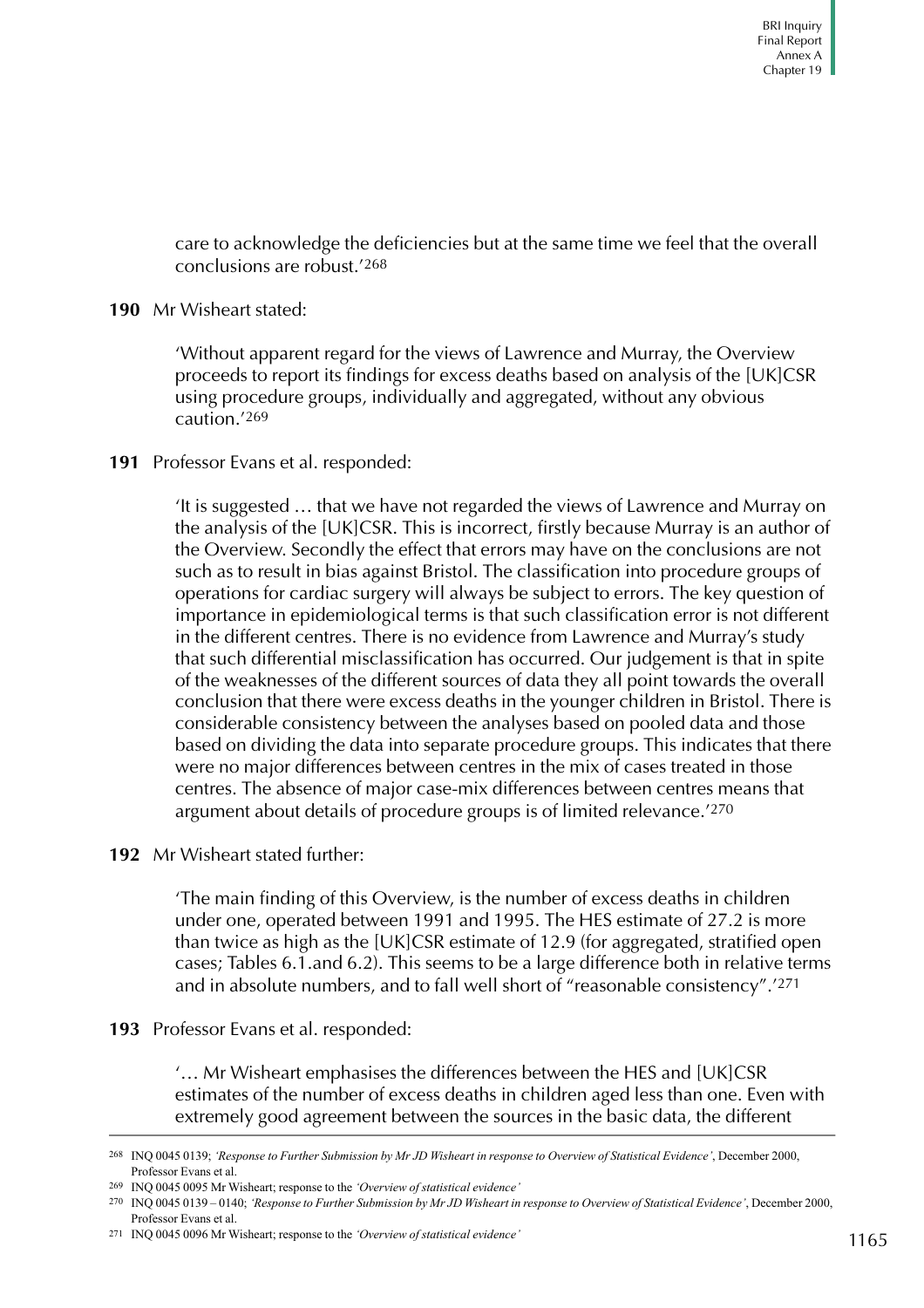definitions of activity would lead to different numbers of excess deaths. The key point is that each of these excesses has good evidence that they are more than zero and that although the precise estimates do not agree this is nevertheless reasonably consistent evidence of an increase in Bristol.'272

#### **194** Referring to discrepancies between HES and UKCSR data, Mr Wisheart stated:

'If one quarter of the centres and one half of the procedure groupings lie outside an acceptable range of consistency [20%], how can one regard the level of agreement between the two sources of data as "reasonable"?'273

#### **195** Professor Evans et al. responded:

'… Mr Wisheart suggests that discrepancies beyond 20 percent are unacceptable. This is not true and it is certainly to be expected that there will be some variation in the ratio of death rates between HES and [UK]CSR.'274

#### **196** Mr Wisheart stated:

'The under-reporting of deaths in HES, both quantified and unquantified, could contribute an increment to the estimate of excess deaths in Bristol, in children under one year of age from 1991–1995, but it is unlikely to exceed 5% of the total.'275

**197** Professor Evans et al. responded:

'There is a misunderstanding regarding the underestimation of death rates in HES. It is important to realise that this underestimation will not only apply to other centres but it applies also to Bristol. The fact that Bristol has about the average underestimation makes it clear that there is no evidence that Bristol has a markedly different rate of underestimation of deaths compared with other centres. Any contribution to the error in the estimate of excess deaths in Bristol will be very small and it is not clear that this would automatically lead to an overestimate of excess deaths in Bristol.'276

**198** Mr Wisheart stated:

'Table 6.2 continues to include figures for Group 6 (Atrial-Septal Defects) which I believe to be wrong. Please see my Response to a Group of Statistical Papers (2).

<sup>272</sup> INQ 0045 0140; *'Response to Further Submission by Mr JD Wisheart in response to Overview of Statistical Evidence'*, December 2000, Professor Evans et al.

<sup>273</sup> INQ 0045 0097 Mr Wisheart; response to the *'Overview of statistical evidence'*

<sup>274</sup> INQ 0045 0140; *'Response to Further Submission by Mr JD Wisheart in response to Overview of Statistical Evidence'*, December 2000, Professor Evans et al.

<sup>275</sup> INQ 0045 0098 Mr Wisheart; response to the *'Overview of statistical evidence'*

<sup>276</sup> INQ 0045 0140; *'Response to Further Submission by Mr JD Wisheart in response to Overview of Statistical Evidence'*, December 2000, Professor Evans et al.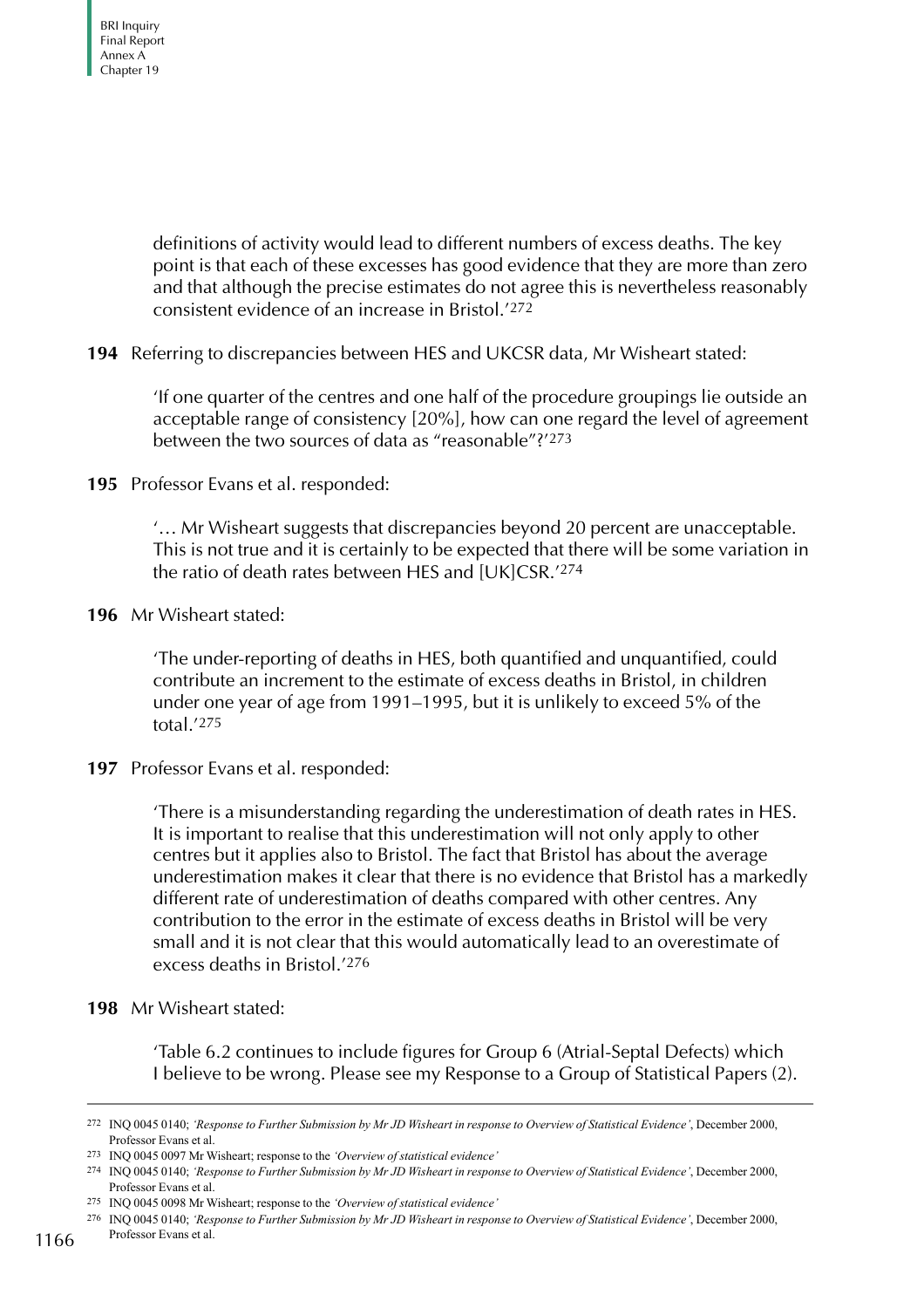At Para 3.5 I make a detailed presentation based on the belief that the worst possible figures in this group are that there were 3 deaths amongst 5 patients, rather than 5 deaths among 10 patients as is indicated in Table 6.2. If my figures were accepted this would reduce the number of excess deaths by 1.65 to 2.65.<sup>'277</sup>

#### **199** Professor Evans et al. responded:

'Although it is acknowledged that group 6, which includes atrial-septal defects, may have some misclassification, if consequently there is over-recording of deaths in that group then those deaths would be balanced by under-recording of deaths in some of the other groups. Therefore they would not substantially affect the number of excess deaths overall. Similar arguments apply to the other groupings so that picking on those groups where the numbers recorded by the surgeons are lower than those in the Overview is biased. Examination of all groups, where there will be some with higher numbers recorded by the surgeons than in the Overview, should be done. The failure to realise that there should be higher numbers of deaths in the other groups leads to a misunderstanding regarding the estimation of the number of excess deaths. The values presented by Mr Wisheart need to be balanced by those in the opposite direction.'278

#### **200** Mr Wisheart stated:

'The Inquiry's statistical experts have not accepted my point about discrepancies over figures, data and coding ... on the grounds that there was said to be agreement by all parties about the number of deaths which occurred in Bristol. This means that if a death is not allocated to one group, it is allocated to another and when the analysis of these groups are aggregated, errors of allocation will not matter. This lack of rigor [sic] inevitably undermines the confidence required in such serious work.'279

#### **201** In response, Professor Evans et al. stated:

'We would wish to strongly refute the argument … that there has been "lack of rigour" in the overall analysis. Mr Wisheart does not seem to accept that if a given child had died, but the classification of the group was incorrect, then an underestimate of deaths will occur in the group to which they should have been allocated. This is balanced by the overestimation of deaths in the group to which they had actually been allocated. It is also important to realise that this effect will occur in centres other than Bristol, and will apply approximately equally to all centres.'280

<sup>277</sup> INQ 0045 0099 Mr Wisheart; response to the *'Overview of statistical evidence'*

<sup>278</sup> INQ 0045 0140 – 0141; *'Response to Further Submission by Mr JD Wisheart in response to Overview of Statistical Evidence'*, December 2000, Professor Evans et al.

<sup>279</sup> INQ 0045 0100 Mr Wisheart; response to the *'Overview of statistical evidence'*

<sup>280</sup> INQ 0045 0141; *'Response to Further Submission by Mr JD Wisheart in response to Overview of Statistical Evidence'*, December 2000, Professor Evans et al.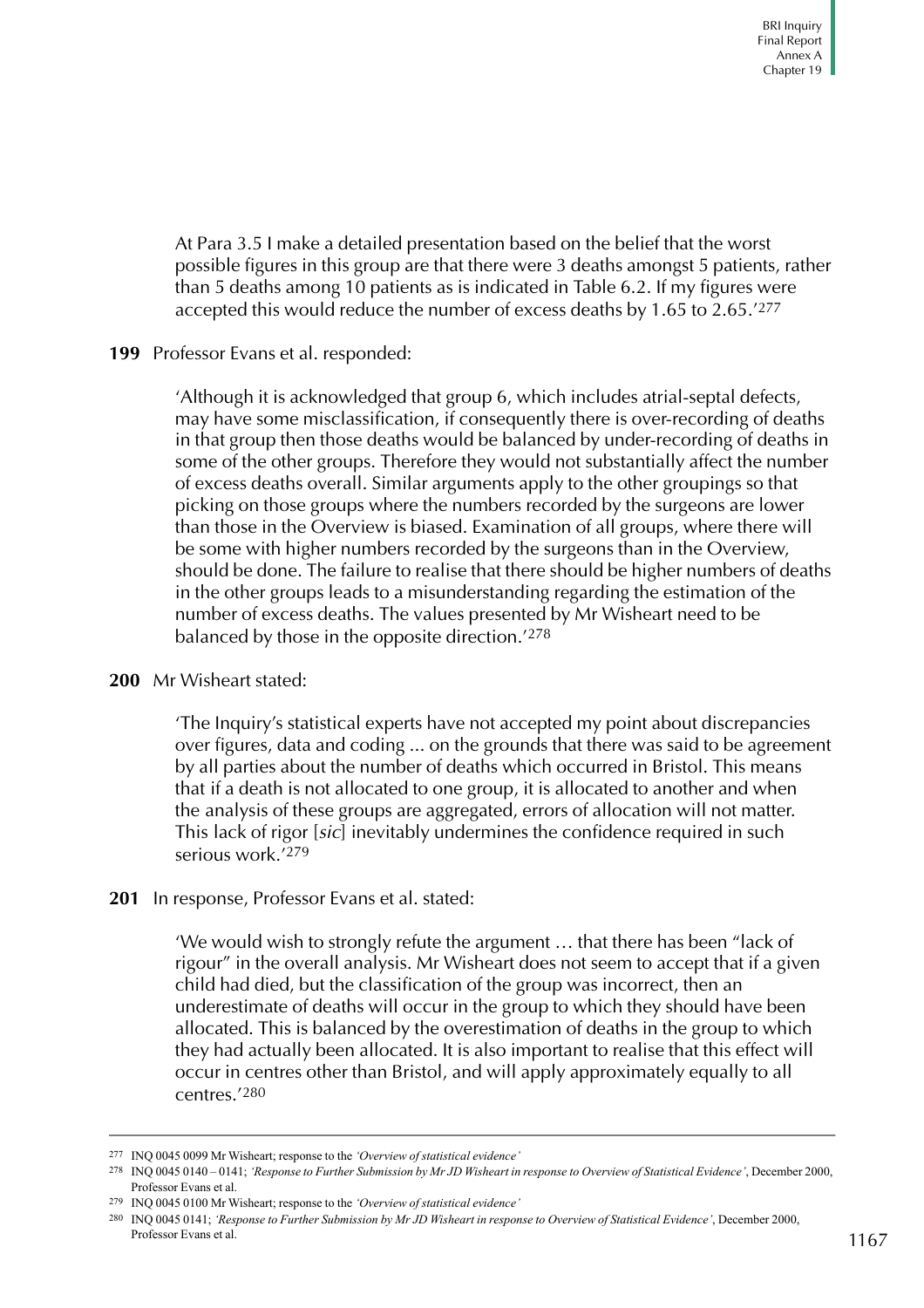**202** Stating that 'The data are too flawed to allow a conclusion to be reached',281 Mr Wisheart added:

> 'I wish to repeat the case, which I have made on a number of occasions in my earlier submissions, that taken together the various potential flaws may make a considerable contribution to the estimate of excess deaths.'282

**203** Professor Evans et al. responded:

'We do not agree that the data are "too flawed" to allow conclusions to be reached.'283

#### **204** Mr Wisheart stated:

'… there are four estimates [of excess deaths] in all for open surgery carried out on all age groups between 1991 and 1995. These estimates range from 15.7 to 31.2, with HES estimates consistently greater than [UK]CSR estimates. Bearing in mind the acknowledged flaws in the data and the caution which has been advised in their use elsewhere in this Overview, it seems very strange that the estimate given in the Executive Summary is at and beyond the upper limit of the range of reported estimates.'284

**205** Professor Evans et al. responded:

'… it is suggested that the estimate of excess deaths given in the executive summary of the Overview 285 … is greater than that given elsewhere. At paragraph 6.2.1 of the Overview it is made clear that the estimate of the excess depends on the age stratification used. When the age stratification includes a "less than 90 days" group then the excess is 34.3. There is uncertainty in this value and the executive summary reflects this.'286

#### **206** Mr Wisheart observed:

'Public perception. If it is stated that there are a certain number of excess deaths in any category, this is seen as meaning that that number of deaths should not have occurred. This is so whether or not the number is statistically significant (statistical significance indicates the probability that the number of excess deaths is truly greater than zero). This concept also fails to take account of the fact that around the

<sup>281</sup> INQ 0045 0102 Mr Wisheart; response to the *'Overview of statistical evidence'*

<sup>282</sup> INQ 0045 0102 Mr Wisheart; response to the *'Overview of statistical evidence'*

<sup>283</sup> INQ 0045 0141; *'Response to Further Submission by Mr JD Wisheart in response to Overview of Statistical Evidence'*, December 2000, Professor Evans et al.

<sup>284</sup> INQ 0045 0104 Mr Wisheart; response to the *'Overview of statistical evidence'*

<sup>285</sup> The estimated range of excess deaths was identified in the Executive Summary of the *'Overview Report'* in the following terms: 'Depending on the precise approach to the analysis, the number of excess deaths for open surgery during this period was estimated to be of the order 30 to 35.' INQ 0045 0003

<sup>286</sup> INQ 0045 0141; *'Response to Further Submission by Mr JD Wisheart in response to Overview of Statistical Evidence'*, December 2000, Professor Evans et al.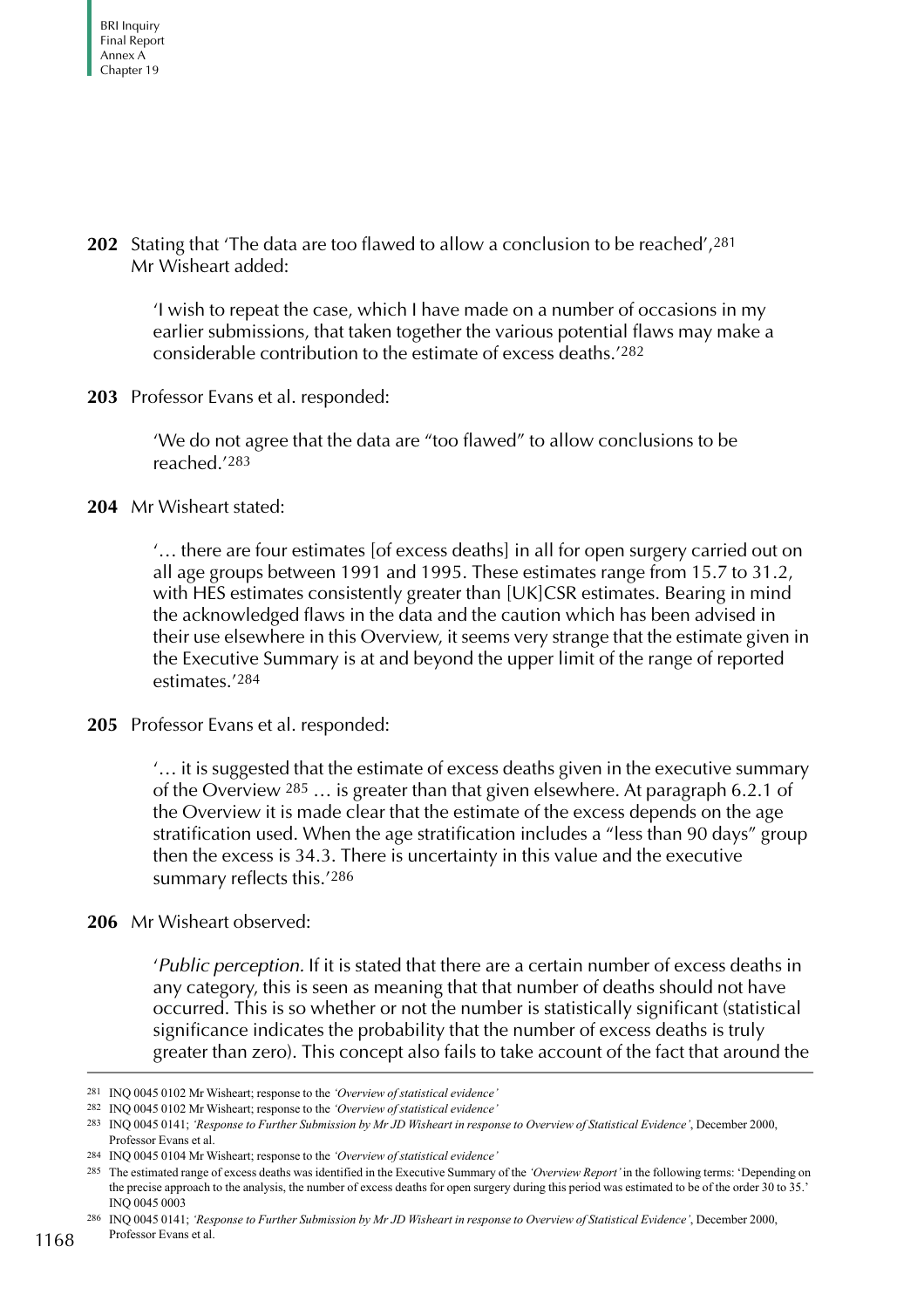mean performance of the centres, there will be a normal variation with a range which must be considered acceptable. Yet any deviation from the mean is described as excess deaths, even if it lies within that acceptable range.'287

#### **207** Professor Evans et al. responded:

'… Mr Wisheart questions the public perception of the phrase "excess deaths", and we acknowledge that these words are not the ideal, but there does not seem to be a good alternative way of expressing "observed – expected". We have made it clear exactly how the numbers were obtained.'288

#### **208** Mr Wisheart stated:

'… in principle, if a patient comes to surgery with advanced pulmonary vascular disease, one must regard that as something which has been permitted to occur as a result of the total system of care. Ideally, surgery would take place before such a development. On the other hand, the presence of associated additional anatomical abnormalities within the heart, or indeed outside the heart, are patient factors which cannot be influenced by the system of care, other than in the selection or non selection of such a patient for surgery. Therefore they remain as patient related factors which will influence the outcome of care and are legitimate considerations when assessing the system of care.

'… The presence of additional anatomical abnormalities in Mr Dhasmana's series of neo-natal Switch operations is also well documented. These are coarctation of the aorta in 1 patient, and coronary arterial abnormalities in 4 other patients which add to the risk of the operation to a varying extent.

'Within the framework of considering factors outside the control of the system of care which may contribute to adverse outcomes, it seems that one should still consider both the volume of surgery and the presence of significant associated anatomical abnormalities in the patients. Each of these two factors would make a significant contribution to understanding the occurrence of excess deaths in this group of patients.'289

#### **209** Professor Evans et al. responded:

'The issues of risk adjustment … are described entirely reasonably, but the presence of, for example, anatomical abnormalities in other centres has not been allowed for.'290

<sup>287</sup> INQ 0045 0105 Mr Wisheart; response to the *'Overview of statistical evidence'* (emphasis in original)

<sup>288</sup> INQ 0045 0141 – 0142; *'Response to Further Submission by Mr JD Wisheart in response to Overview of Statistical Evidence'*, December 2000, Professor Evans et al.

<sup>289</sup> INQ 0045 0108 – 0109 Mr Wisheart; response to the *'Overview of statistical evidence'*

<sup>290</sup> INQ 0045 0142; *'Response to Further Submission by Mr JD Wisheart in response to Overview of Statistical Evidence'*, December 2000, Professor Evans et al.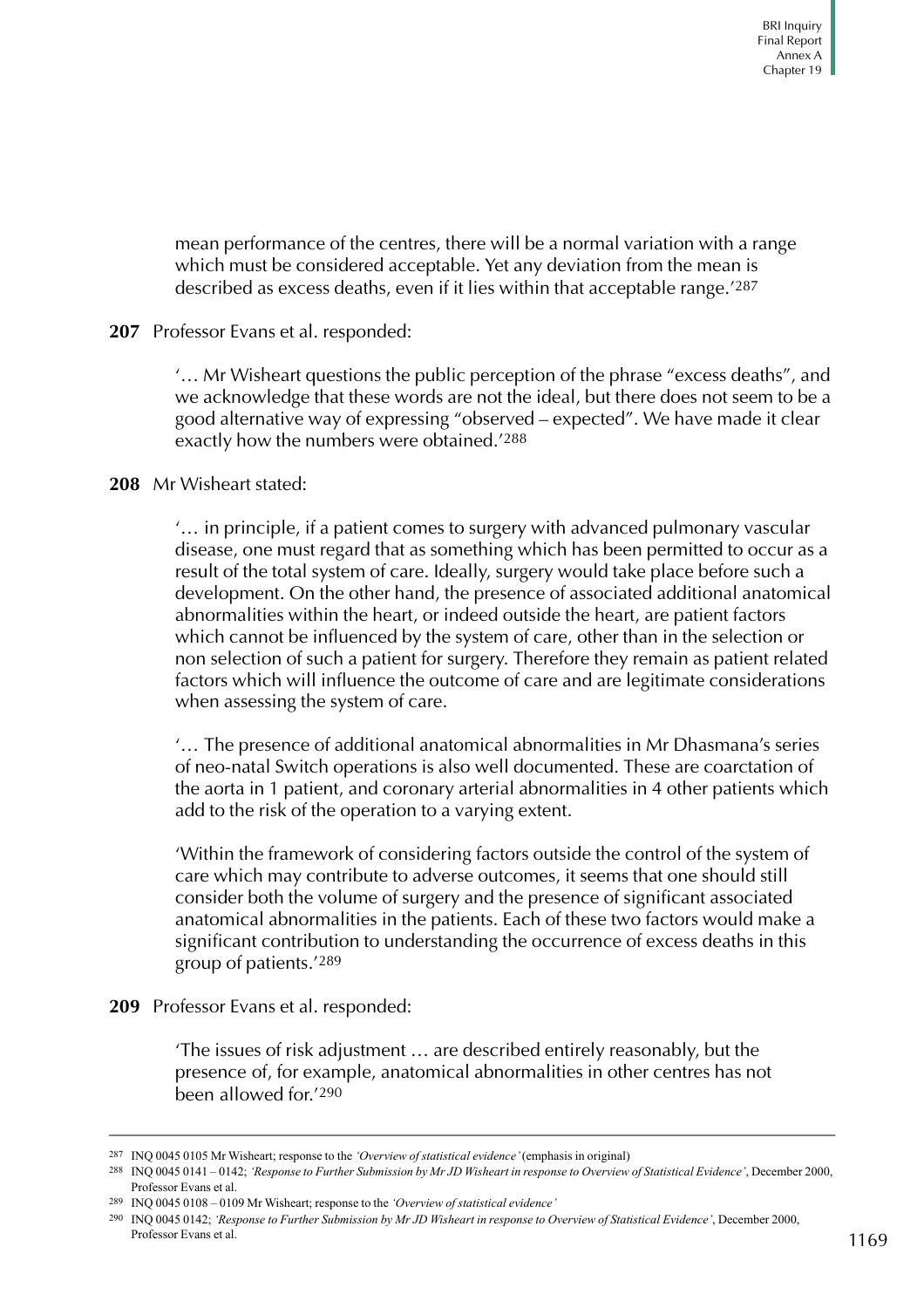#### **210** Mr Wisheart stated:

'The authors of the Overview say that the crucial issue is whether the flaws in the data are likely to be great enough to overcome the observed patterns in the data. I suggest that a more prudent view is to ask whether it is *possible* that they might offer an explanation. If account is taken of the flaws in the data, and the potential explanations for divergence which have been put forward, I believe that it is definitely possible that the observed patterns may be overcome.'291

#### **211** Professor Evans et al. responded:

'… it is implied that the standards of proof are those for criminal prosecution. This is not a court so it is not a matter of standards of proof. However, it is always "possible" that an explanation exists for every adverse case. The issue is not one of "possibility", but "plausibility". It remains the case that the Overview takes into account the relevant uncertainty and draws conclusions based on the expert opinion of its authors as statisticians and epidemiologists. We have carefully considered Mr Wisheart's comments, and recognising that our phraseology could be improved in places, we feel no reason to change the substance or conclusions of our overview.'292

#### **Assessments of the Experts' Overview Report**

**212** The Inquiry commissioned two experts in statistics to assess the Overview Report: Professor Stephen Gallivan Director of the Clinical Operational Research Unit at University College London; and Professor Robert Curnow, Emeritus Professor at the University of Reading and former President of the Royal Statistical Society. Professor Gallivan commented:

'In order to investigate the robustness of their findings, the authors have carried out an extensive programme of "sensitivity analysis".

'… In all cases, even with the final artificially optimistic scenario, analysis still indicated strong evidence for substantial excess mortality at Bristol.

'In view of the evidence from this sensitivity analysis, one can only conclude that the analytical approach adopted was indeed statistically robust.'293

'No major errors or ambiguities were detected in the report.'294

<sup>291</sup> INQ 0045 0113 Mr Wisheart; response to the *'Overview of statistical evidence'* (emphasis in original)

<sup>292</sup> INQ 0045 0142; *'Response to Further Submission by Mr JD Wisheart in response to Overview of Statistical Evidence',* December 2000, Professor Evans et al.

<sup>293</sup> INQ 0045 0070 – 0071; *'Peer Review Report – Overview of statistical evidence'*, October 2000, Professor Gallivan

<sup>1170</sup> 294 INQ 0045 0071; *'Peer Review Report – Overview of statistical evidence'*, October 2000, Professor Gallivan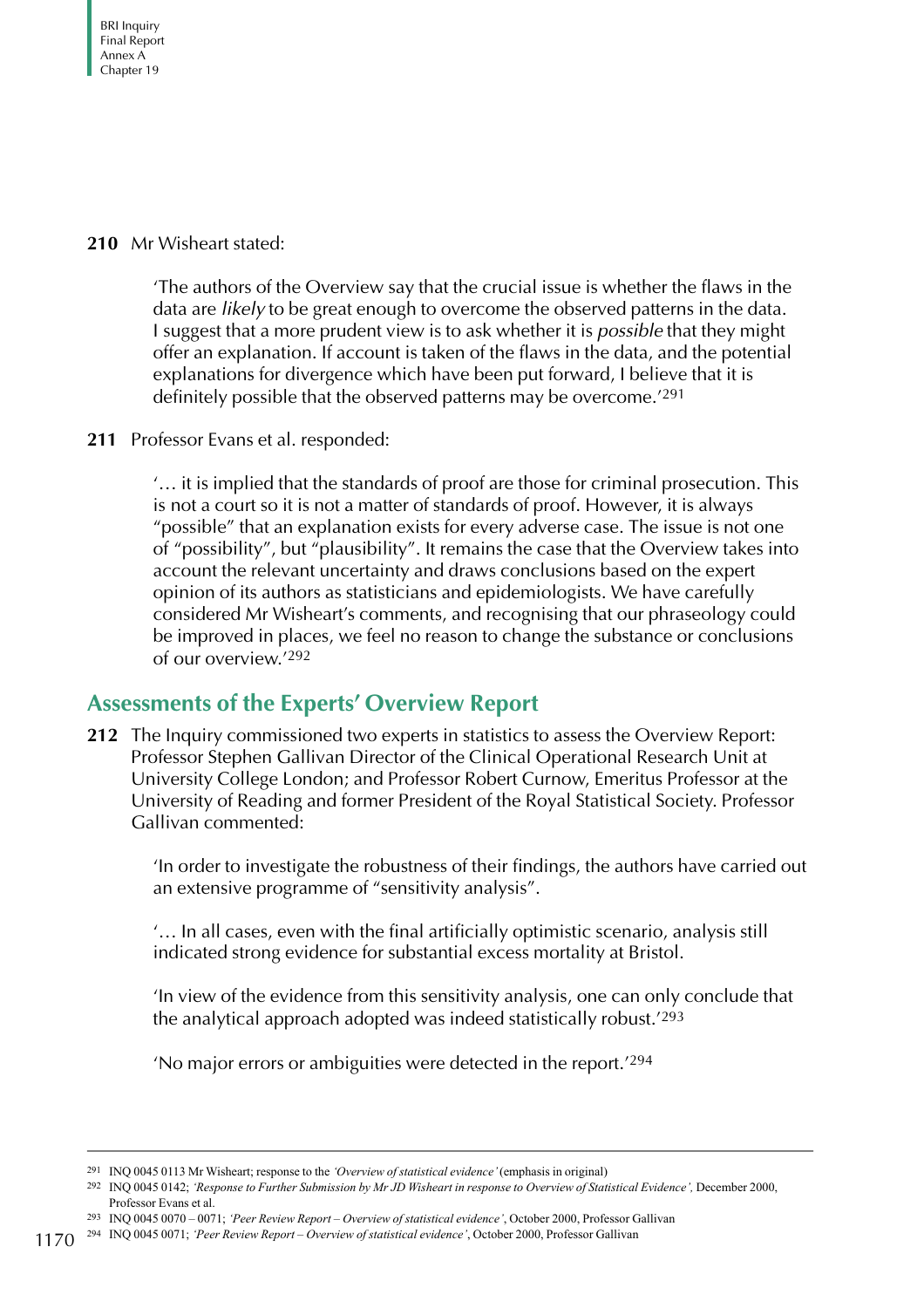'… to deny the divergence of outcome, one would need to believe that HES and [UK]CSR both gave grossly inaccurate estimates for many of the 11 mortality rates, or alternatively, that case load and mortality at Bristol has been hugely misrepresented. In the opinion of this reviewer, this is highly improbable.'295

'Given such strong evidence that outcomes at Bristol were indeed divergent, analysis has been carried out to examine whether there were intrinsic factors, other than case mix, that could mitigate such findings.

'… It can be seen that none of these factors provides mitigation for the level of excess mortality estimated and provides further reassurance that the findings are not a statistical artefact. Again, this suggests that the analysis provides reliable and valid evidence of divergence of the outcomes at Bristol.'296

#### **213** Professor Curnow stated:

'In my view, the scrutiny of the various data sources, their comparison and synthesis; the data analyses, and the reporting of the conclusions from the analyses are of the highest professional standard. The analyses have been exhaustive and have been based on appropriate and up-to-date methodology. In their interpretative role, the authors have steered a careful route, balancing the possible misinterpretations of the available data because of biases in the collection and collation stages with the need to derive robust conclusions where this is possible. The authors have studied the sensitivity of their conclusions and recommendations to the inadequacies of the data. This has been done in terms of both possible biases in the data and the representation of the inevitable random variation in the outcome measures. In no place could I identify areas where the authors had been other than cautious in their findings.

'I can therefore confirm that I believe the authors have fulfilled their remit. The analytical approach is statistically robust and fit for purpose. I have found no errors or ambiguities of a statistical nature. I believe the overall conclusions to be reliable and valid.'297

<sup>295</sup> INQ 0045 0073; *'Peer Review Report – Overview of statistical evidence'*, October 2000, Professor Gallivan (emphasis in original)

<sup>296</sup> INQ 0045 0074; *'Peer Review Report – Overview of statistical evidence'*, October 2000, Professor Gallivan

<sup>297</sup> INQ 0045 0067 Professor Robert Curnow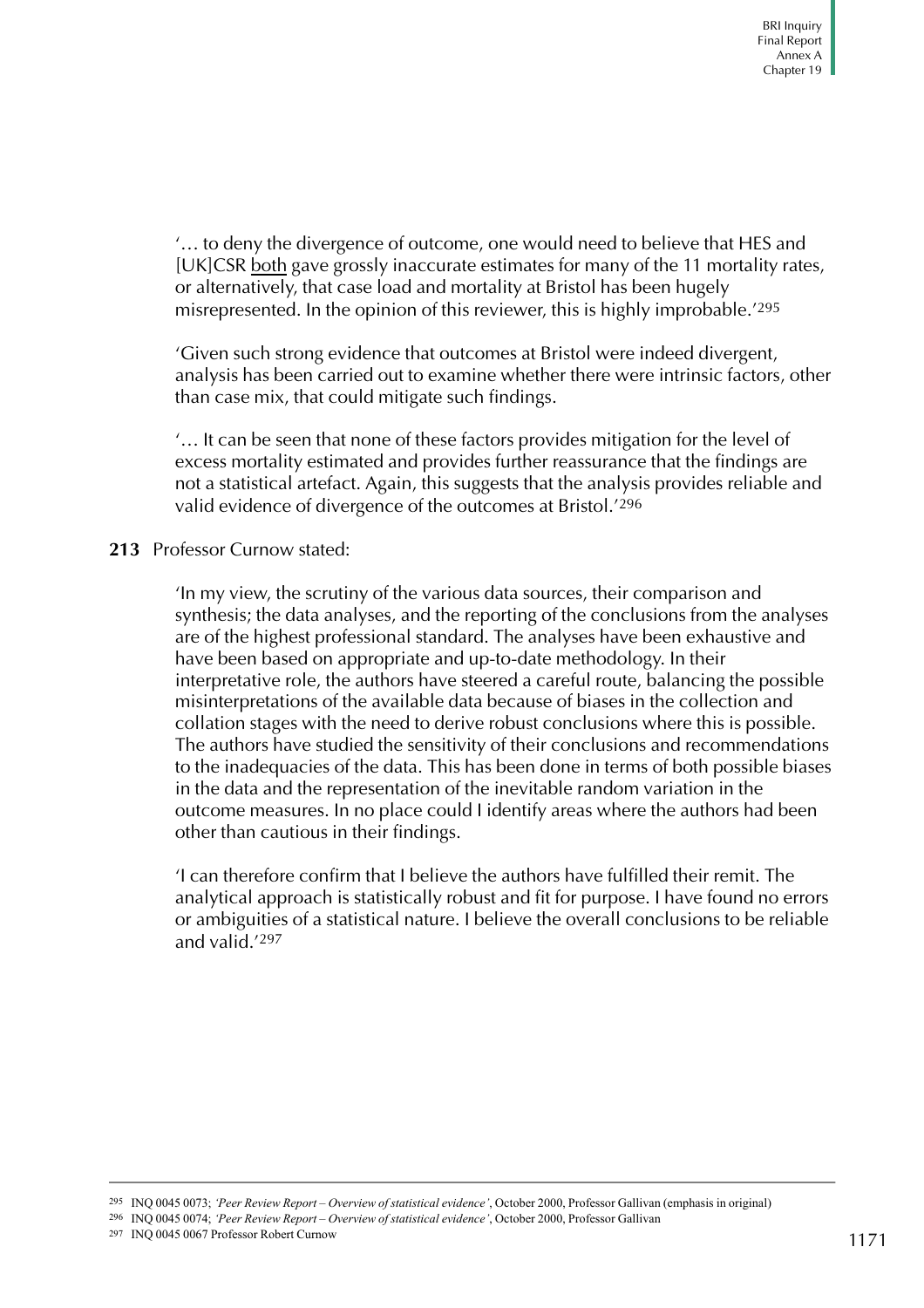BRI Inquiry Final Report Annex A Chapter 19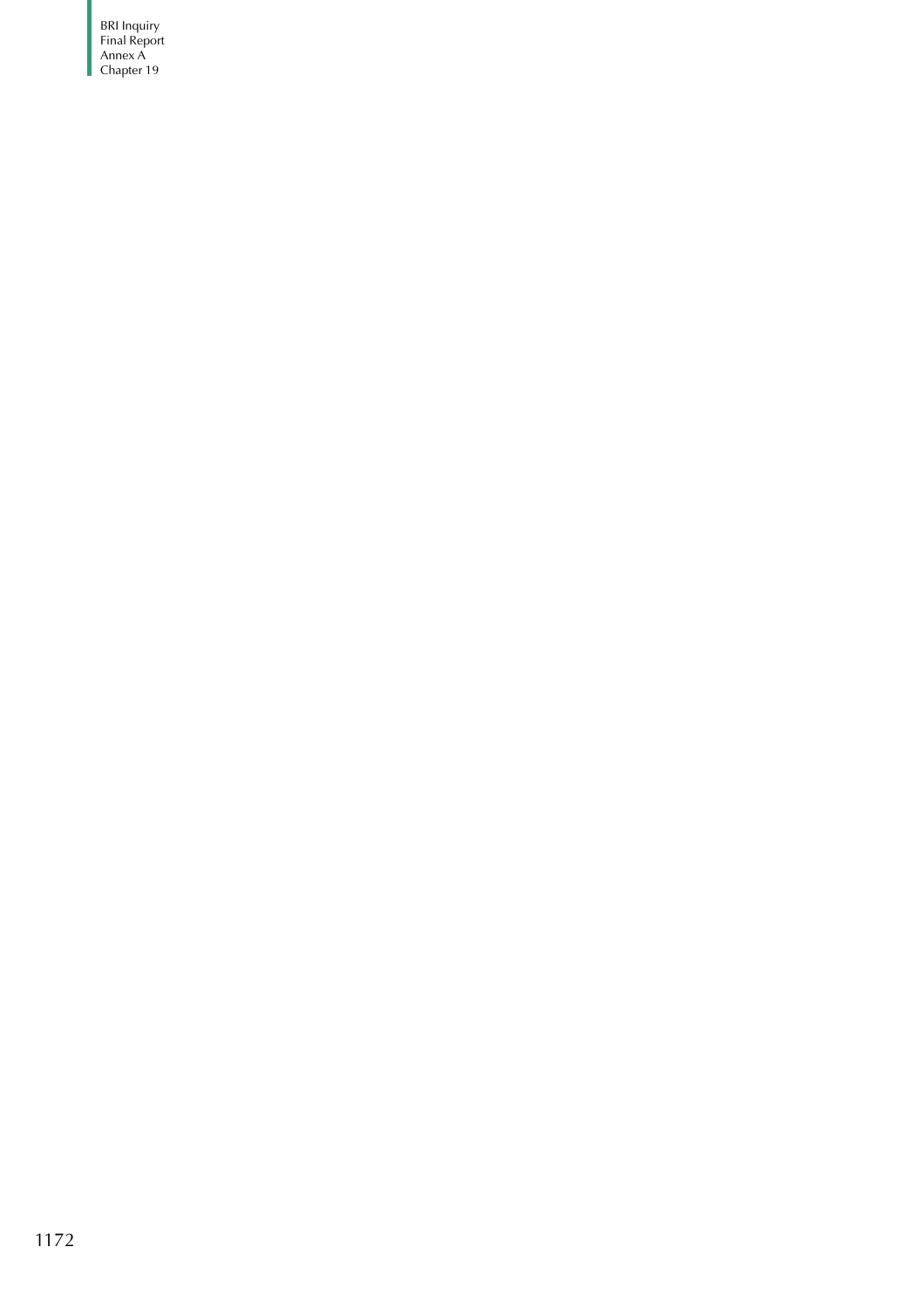# **Chapter 20 – [C](#page-85-0)oncerns: Foreword, 1984 and 1985**

| Concerns | 1174 |
|----------|------|
| Foreword | 1174 |
| 1984     | 1175 |
| 1985     | 1176 |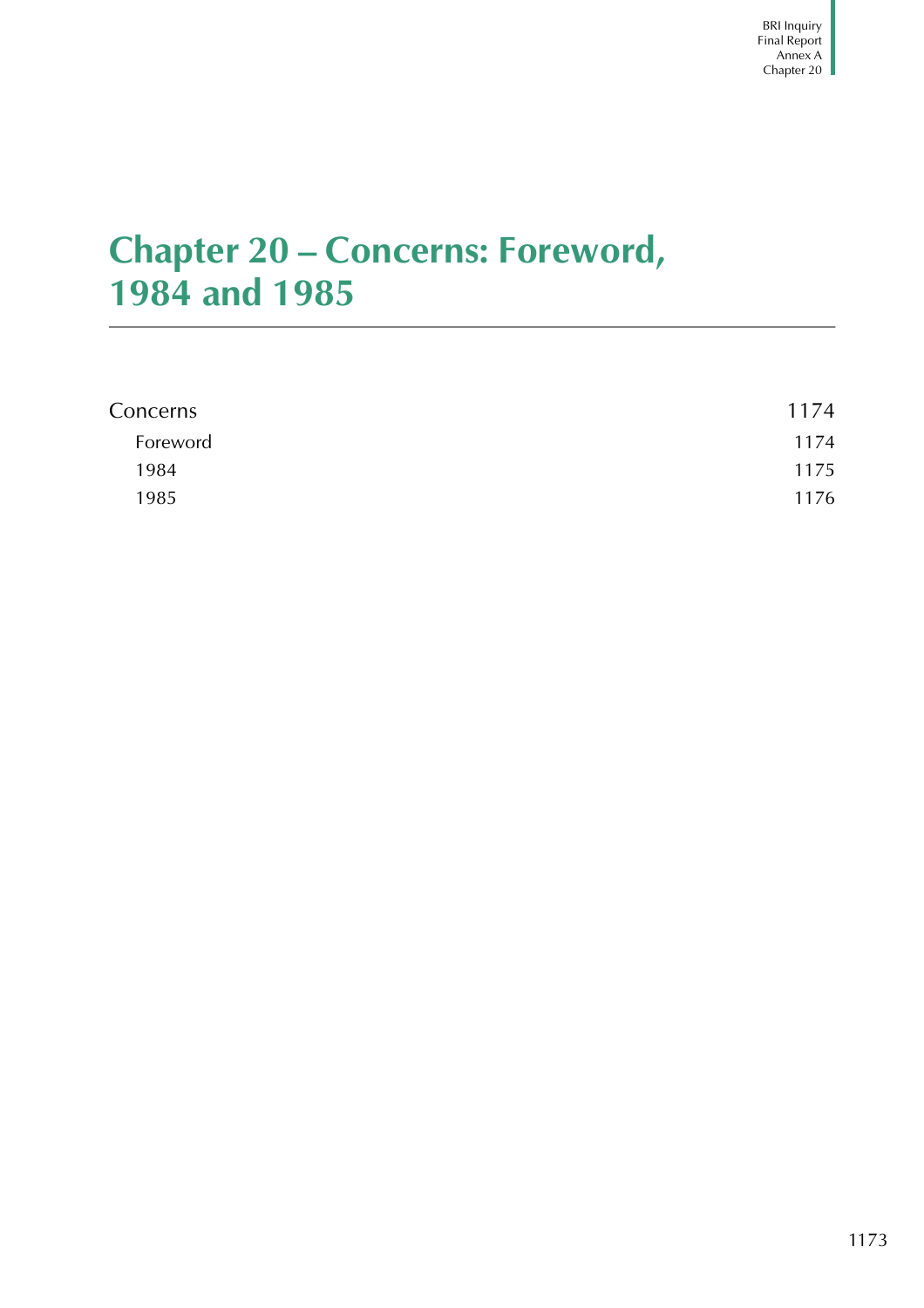## <span id="page-85-0"></span>Concerns

#### <span id="page-85-1"></span>**Foreword**

- **1** The next 11 chapters set out, in chronological order, the development of concerns about the paediatric cardiac surgical services at the United Bristol Hospitals and the UBHT (UBH/T). There is a distinction between a view that the service at the Bristol Royal Infirmary/Bristol Royal Hospital for Sick Children (BRI/BRHSC) was capable of improvement but was nevertheless acceptable, and a view that the service (or aspects of it) at the BRI/BRHSC was unacceptably poor. The expression of the latter view is that which the Inquiry regards as a 'concern'.1
- **2** The following chapters, arranged annually, thus concentrate upon comments from various sources that the service was unacceptably poor. However, there is also evidence which led some individuals to identify what they saw as shortcomings in the Bristol service, and evidence from which it might be argued that others should have done so. This evidence, to an extent, is also reviewed in the chapters that follow. In particular, the Inquiry is conscious that the identification of a number of minor shortcomings might, when taken together, equate to an expression of concern. It is not the function, however, of this account of the evidence put before the Inquiry to pass any judgment upon these matters. It merely lays out the relevant evidence. Furthermore, at the end of each chapter will be found the available data (if any) for the year which the paediatric cardiac surgery Unit produced for its return to the UK Cardiac Surgical Register (UKCSR). Mr Wisheart said that he had maintained records of each and every operation he did (as did Mr Dhasmana), and that one of the purposes of doing so was to allow for a continuing review of performance.
- **3** It should also be noted that concerns expressed were not only in relation to Neonatal and Infant Cardiac Surgery (NICS). This was only part of the paediatric cardiac surgery work carried out at the BRI.
- **4** Finally, it should not be assumed that because events set out in the following chapters were simultaneous, or occurred in sequence, that any one individual was aware of that which was occurring, or being said, outside his or her direct personal involvement.
- **5** In order to provide an overview of the events which happened in any one year, there is a chronology in Chapter 31. Like all chronologies, it aims to assist by simplifying, and should not be taken as a substitute for the evidence, but merely a précis of some of the main features of it.

<sup>1</sup> In addressing this issue, the Inquiry bears in mind the distinction between expressing the opinion that the service at the BRI/BRHSC was capable of improvement but nevertheless acceptable; and the view that the service at the BRI/BRHSC (or aspects of it) was unacceptably poor. It is the latter which is meant by 'an expression of concern'. See Issue N Inquiry on the Inquiry's Issues List in AnnexB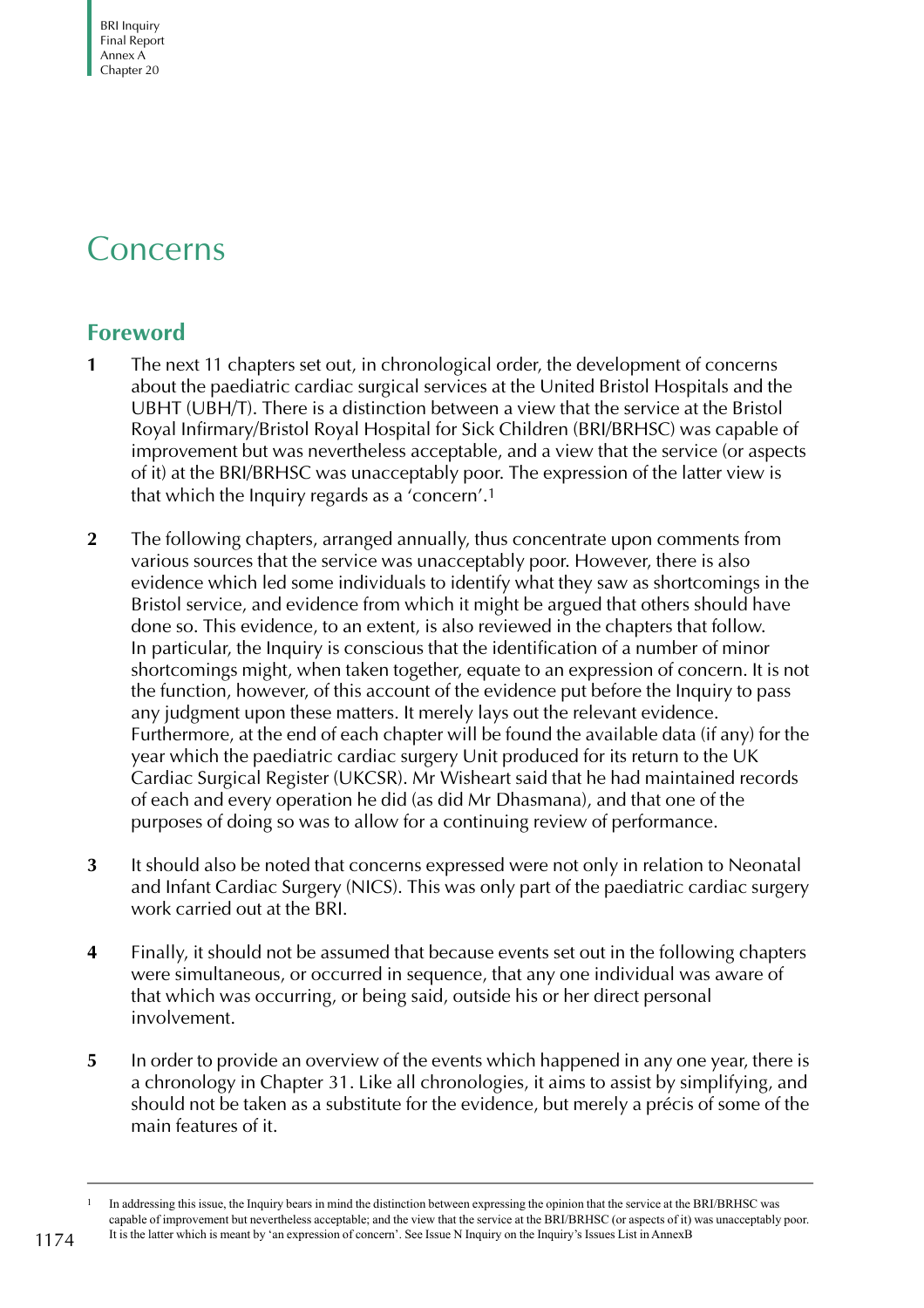#### <span id="page-86-0"></span>**1984**

- **6** In the context of the designation of Bristol as a Supra Regional Centre (SRC) in 1984, Sir Terence English, past President of the Royal College of Surgeons of England (RCSE), was asked by Counsel to the Inquiry: 'Could it be said of Bristol that in 1983 there had been developed there a special expertise in neo-natal and infant cardiac surgery?' He answered: 'No'.2
- **7** The view of Dr Norman Halliday, Medical Secretary of the Supra Regional Services Advisory Group (SRSAG),3 was:

'… Bristol did not actually shine as a star, whereas many of the other units such as Birmingham, Harefield, Brompton, Guy's, GOS [Great Ormond Street], would stand out, so it did not seem to be one of the leading lights in this area.

'Q. "Shine as a star" in what sense?

'A. In terms of clinical work that was going on there, in terms of research, in terms of the results that they were getting.'4

**8** Dr Halliday's view as to the numbers of operations performed was similar:

'Q. … Is what you are saying that the track record in terms of numbers of operations done was not really a justification for Bristol becoming a supra-regional centre?

'A. Well, it certainly did not perform anything like on a par with the other units, no.'5

<span id="page-86-1"></span>**9** A table appended to the Report of the Joint Working Party of the Royal College of Physicians of London and the Royal College of Surgeons of England<sup>6</sup> showed the number of open- and closed-heart operations carried out on children under 1 year old in 1984 in the nine designated SRCs:7

<sup>2</sup> T17 p. 68 Sir Terence English

<sup>3</sup> See Chapter 7

<sup>4</sup> T13 p. 28 Dr Halliday

<sup>5</sup> T13 p. 27 Dr Halliday

<sup>6</sup> Report of the Joint Working Party of the Royal College of Physicians of London and the Royal College of Surgeons of England *'Supraregional Services: Neonatal and Infant Cardiac Surgery'*, dated 1 September 1986

<sup>7</sup> RCSE 0002 0017; figures taken from table 3 to the Report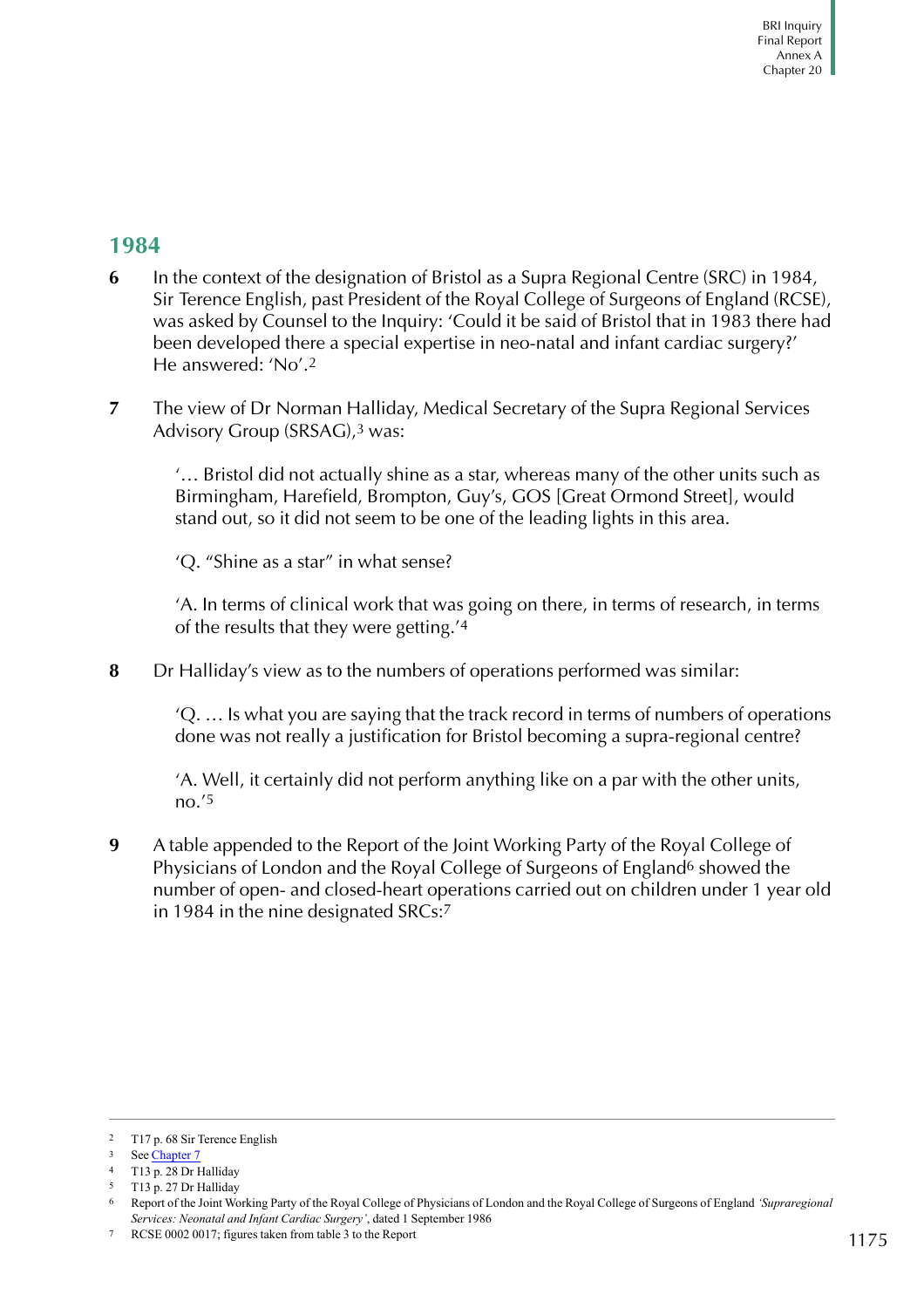| <b>Supra Regional Centre</b>                      | open-heart<br>operations | closed-heart<br>operations | total |
|---------------------------------------------------|--------------------------|----------------------------|-------|
| <b>BRI and BRHSC</b>                              | 11                       | 39                         | 50    |
| The Freeman Hospital, Newcastle                   | 32                       | 40                         | 72    |
| Birmingham Children's Hospital                    | 35                       | 84                         | 119   |
| Brompton Hospital, London                         | 55                       | 94                         | 149   |
| The Royal Liverpool Children's<br>Hospital        | 63                       | 97                         | 160   |
| Southampton General Hospital                      | 41                       | 53                         | 94    |
| Guy's Hospital, London                            | 19                       | 74                         | 93    |
| Great Ormond Street Hospital for<br>Sick Children | 82                       | 152                        | 234   |
| Killingbeck Hospital, Leeds                       | 28                       | 94                         | 122   |
|                                                   | 366                      | 727                        | 1,093 |

The table also provided figures for two other centres which had applied for designation as SRCs:

| <b>Centre</b>                  | open-heart<br>operations | closed-heart<br>operations | total |
|--------------------------------|--------------------------|----------------------------|-------|
| Harefield Hospital, Middlesex  |                          | 19                         | 51    |
| Groby Road Hospital, Leicester |                          |                            | 45    |

**10** The designation of Bristol as an SRC is considered in Chapter 7. The evidence was that the inclusion of Bristol in the list of centres designated occurred late, and that, in effect, the only claim that Bristol had for such designation was on the basis of geography. There is also evidence, set out in Chapter 7, from Dr Halliday and Sir Terence, to the effect that the Unit at Bristol needed to be developed if it was successfully to fulfil its intended role as a designated centre.

#### <span id="page-87-0"></span>**1985**

- **11** This was the first full year after designation of Bristol as an SRC. Evidence as to the need to establish and develop what was thought to be an appropriate caseload is contained in Chapter 78 and is not repeated here.
- **12** Records were maintained of the throughput of paediatric cardiac cases including whether or not the child operated on had survived. In particular the surgeons Mr James Wisheart and Mr Janardan Dhasmana kept logs, and each year Mr Wisheart ensured that his secretary informed the Society of Cardiothoracic Surgeons of Great Britain and Ireland (SCS) of the numbers of operations, and numbers of deaths, recorded in the Bristol Unit.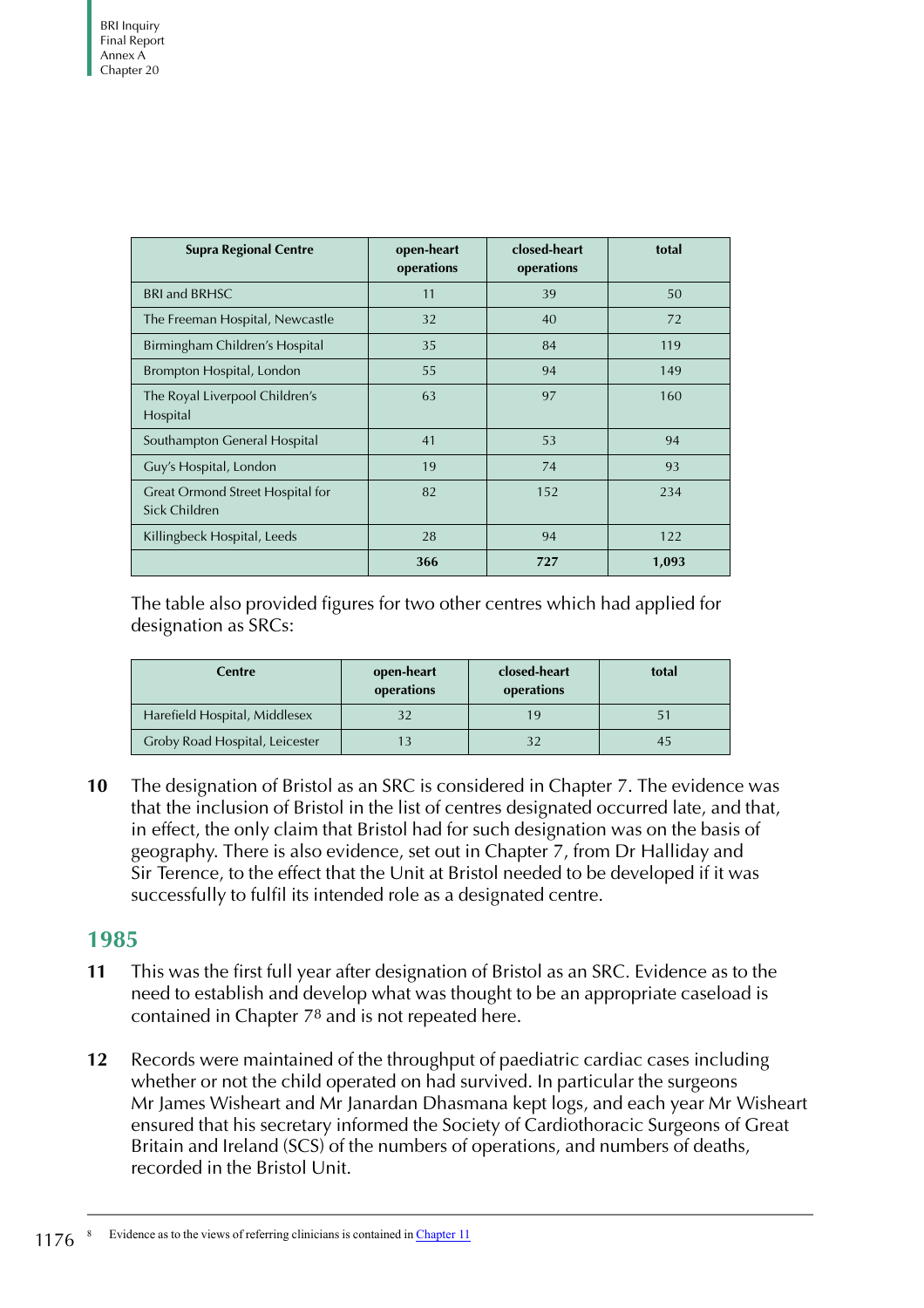- **13** In 1985, the return to the Register showed that the Bristol Unit performed 14 openheart operations on children under 1 year of age, and 85 on children over 1 year of age.<sup>9</sup> There were three deaths in the under-1 group, and two in the over-1s.<sup>10</sup>
- **14** The table appended to the Joint Working Party Report referred to in [para 9](#page-86-1) above11 also gave figures for the number of open- and closed-heart operations carried out on children under 1 year old in 1985:12

| <b>Supra Regional Centre</b>                      | open-heart<br>operations | closed-heart<br>operations | total |
|---------------------------------------------------|--------------------------|----------------------------|-------|
| <b>BRI and BRHSC</b>                              | 14                       | 41                         | 55    |
| The Freeman Hospital, Newcastle                   | 28                       | 47                         | 75    |
| Birmingham Children's Hospital                    | 42                       | 68                         | 110   |
| Brompton Hospital, London                         | 71                       | 85                         | 156   |
| The Royal Liverpool Children's<br>Hospital        | 82                       | 113                        | 195   |
| Southampton General Hospital                      | 47                       | 53                         | 100   |
| Guy's Hospital, London                            | 12                       | 60                         | 72    |
| Great Ormond Street Hospital for<br>Sick Children | 74                       | 142                        | 216   |
| Killingbeck Hospital, Leeds                       | 32                       | 80                         | 112   |
|                                                   | 402                      | 689                        | 1,091 |

| <b>Centre</b>                  | open-heart<br>operations | closed-heart<br>operations | total |
|--------------------------------|--------------------------|----------------------------|-------|
| Harefield Hospital, Middlesex  | 38                       |                            | 55    |
| Groby Road Hospital, Leicester |                          | 42                         | 58    |

<sup>9</sup> UBHT 0055 0005; return to the SCS produced by the UBHT

<sup>10</sup> UBHT 0055 0154; return to the SCS produced by the UBHT

<sup>11</sup> Report of the Joint Working Party of the Royal College of Physicians of London and the Royal College of Surgeons of England *'Supraregional Services: Neonatal and Infant Cardiac Surgery'*, dated 1 September 1986

<sup>12</sup> RCSE 0002 0017; figures taken from table 3 to the Report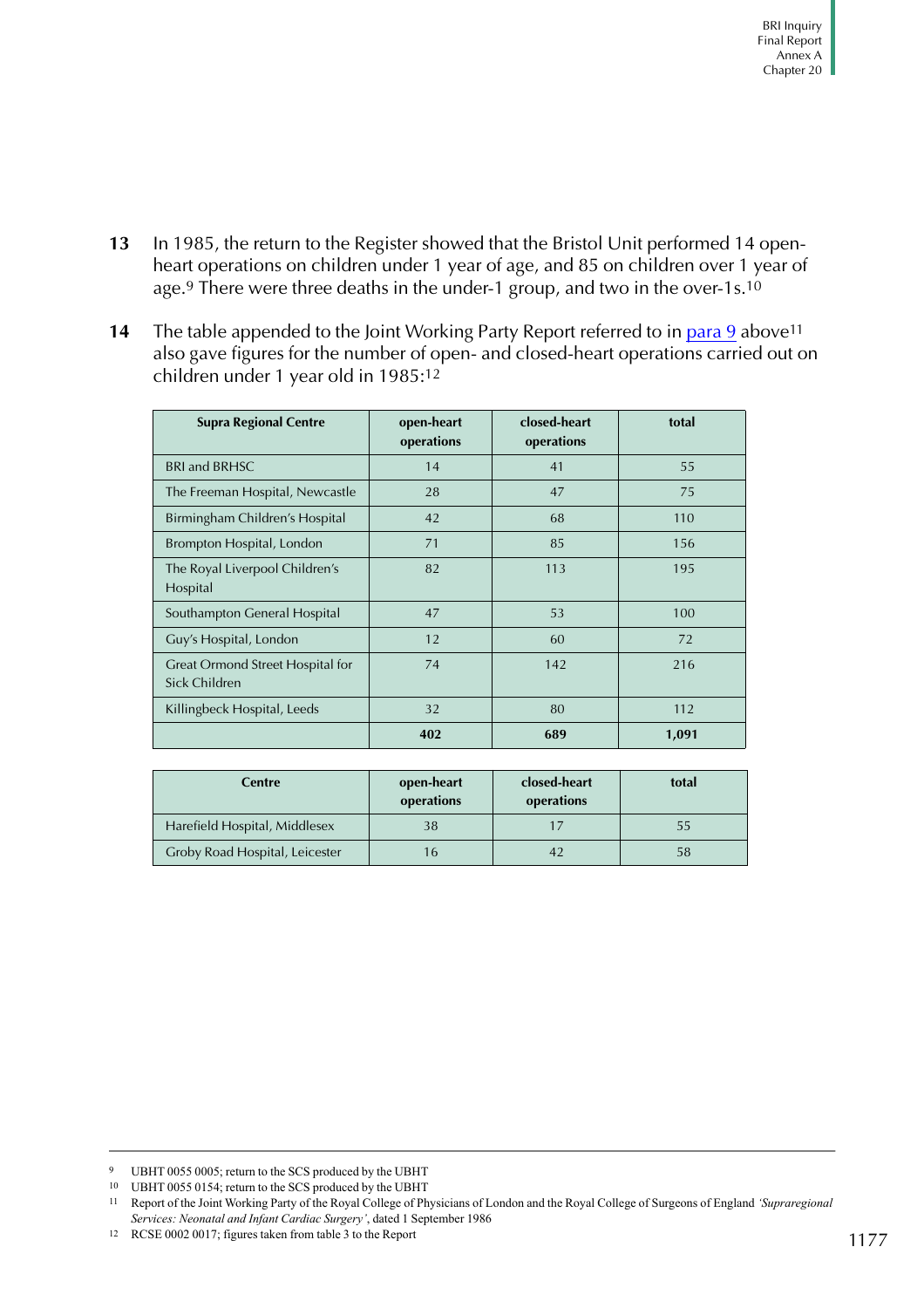BRI Inquiry Final Report Annex A Chapter 20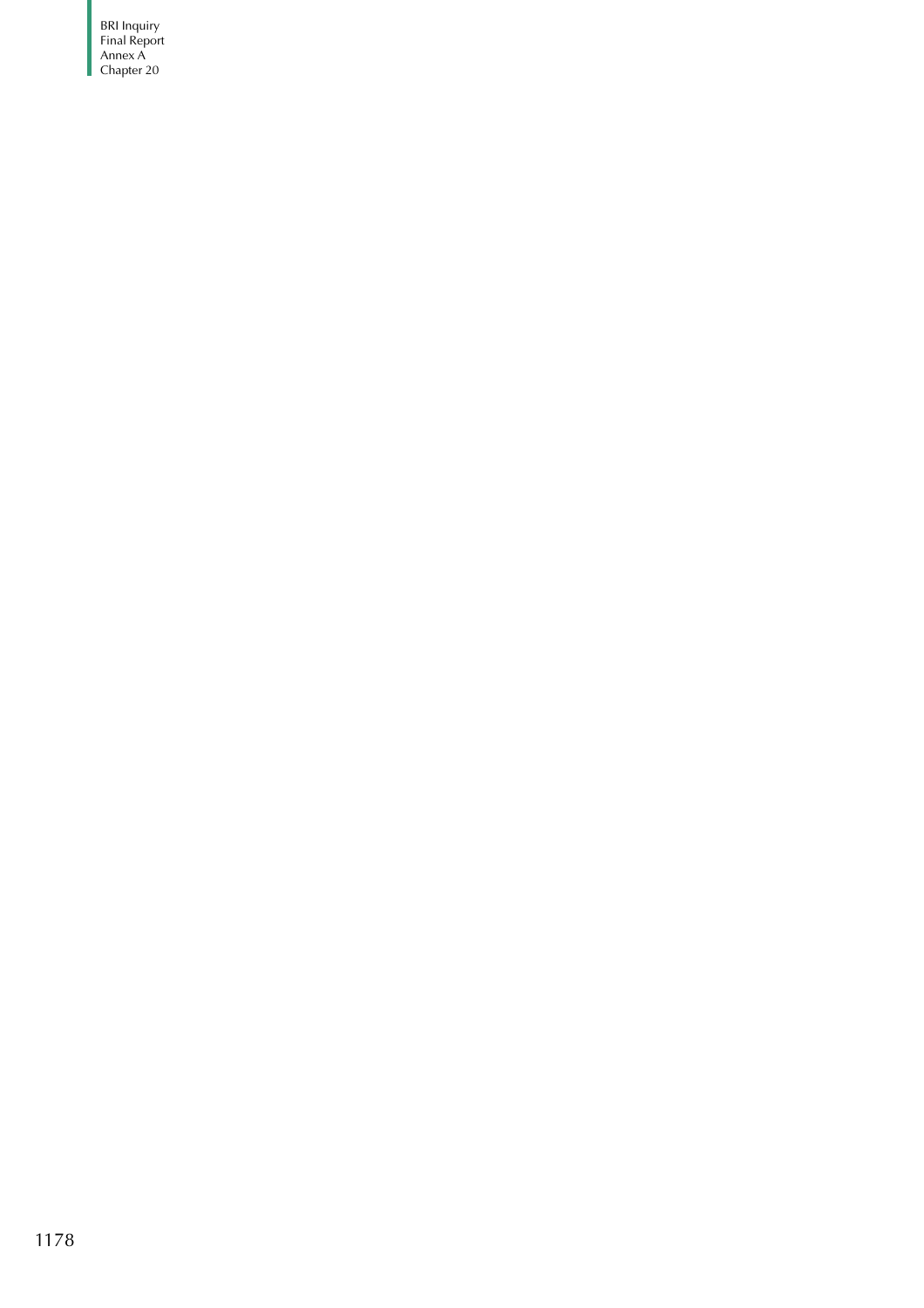# **Chapter 21 – Concerns 1986**

| Concerns                                             | 1180 |
|------------------------------------------------------|------|
| Report of the performance of the PCS Service in 1986 | 1186 |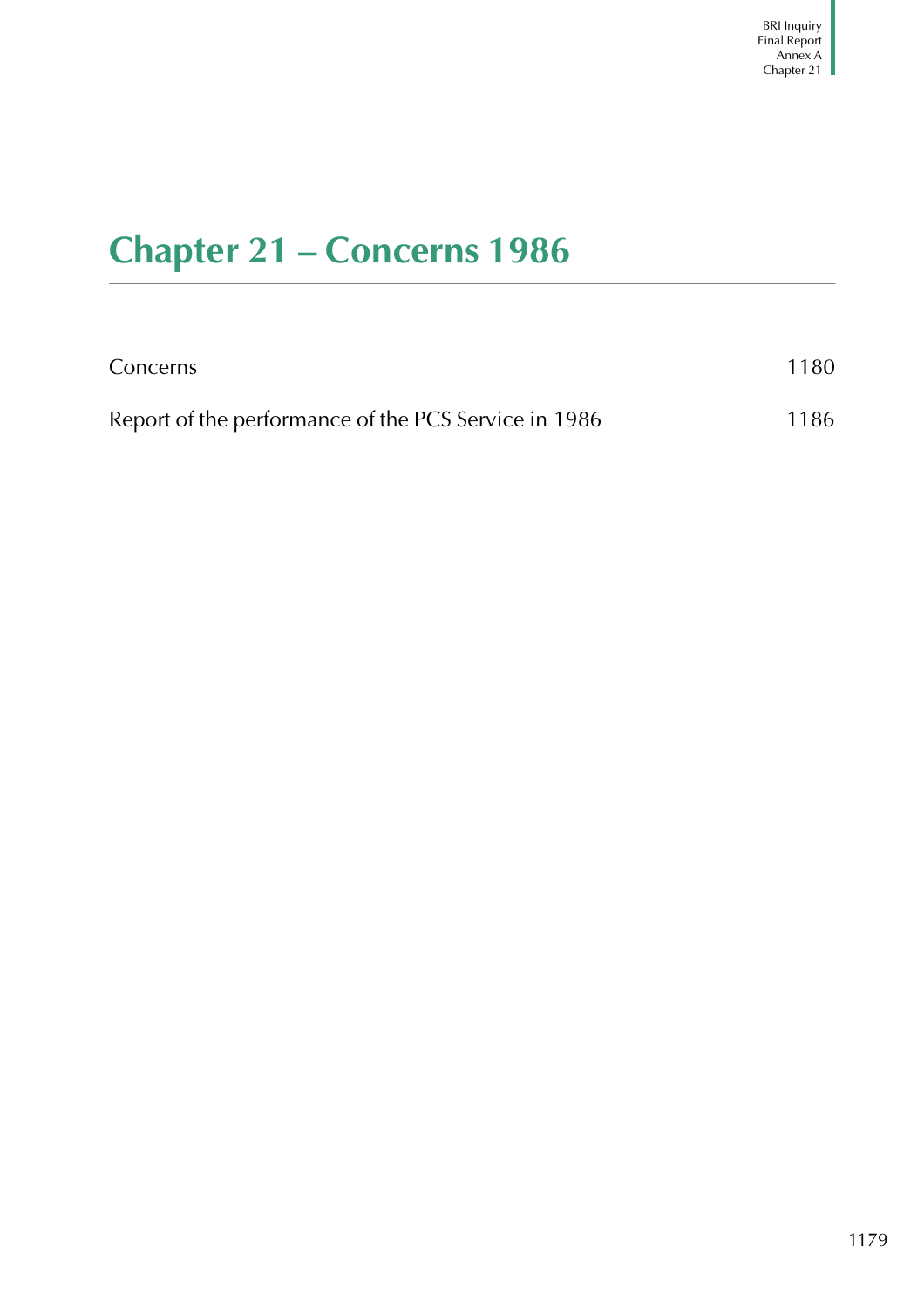### <span id="page-91-0"></span>Concerns

**1** Professor Gareth Crompton, Chief Medical Officer for Wales from 1978 to 1989, stated in his written evidence to the Inquiry that there was:

'… an evident undercurrent of dissatisfaction with the Bristol Centre. This, at a time when paediatricians from Wales not working in the Cardiff Centre, e.g. Gwent and Carmarthen, were strong in their support of the care their patients were getting in Bristol.'1

**2** Professor Andrew Henderson, at that time Professor of Cardiology, University of Wales College of Medicine, and some of his colleagues were openly critical of the quality of work at Bristol. At a meeting between the Welsh Office and South Glamorgan Health Authority (SGHA) on 20 October 1986, Professor Henderson distributed a letter that he had co-written with Mr Butchart<sup>2</sup> and Professor I A Hughes.<sup>3</sup> As regards Bristol, the letter stated:

'It has been suggested elsewhere that Bristol provide a supra-regional neonatal cardiac surgical service for Wales. The overriding objections to this have been stated. Moreover it is no secret that their surgical service is regarded as being at the bottom of the UK league for quality, and it is difficult to see how this problem could be resolved in the foreseeable future.'4

**3** Professor George Sutherland, a cardiologist at Southampton General Hospital from 1983 to 1987, indicated that he was personally contacted by Professor Henderson:

'During 1986 I was personally contacted by Prof. A Henderson … with regard to paediatric cardiology services in Wales … Prof. Henderson expressed his concerns to me about referring children from Wales to Bristol in view of the poor surgical results in that department. He suggested that it would be appropriate that I offer a service to Cardiff similar to that Dr Keaton [sic] and I were offering to Plymouth.'5

<sup>1</sup> WIT 0070 0004 Professor Crompton

<sup>2</sup> Consultant cardiothoracic surgeon, University Hospital of Wales, College of Medicine

<sup>3</sup> Cardiologist and Chairman of the Division of Child Health, University of Wales College of Medicine

<sup>4</sup> WO 0001 0006; letter dated 20 October 1986 from Professor Henderson and others to South Glamorgan Health Authority

<sup>5</sup> REF 0001 0149; letter dated 21 January 2000 from Professor Sutherland to the Inquiry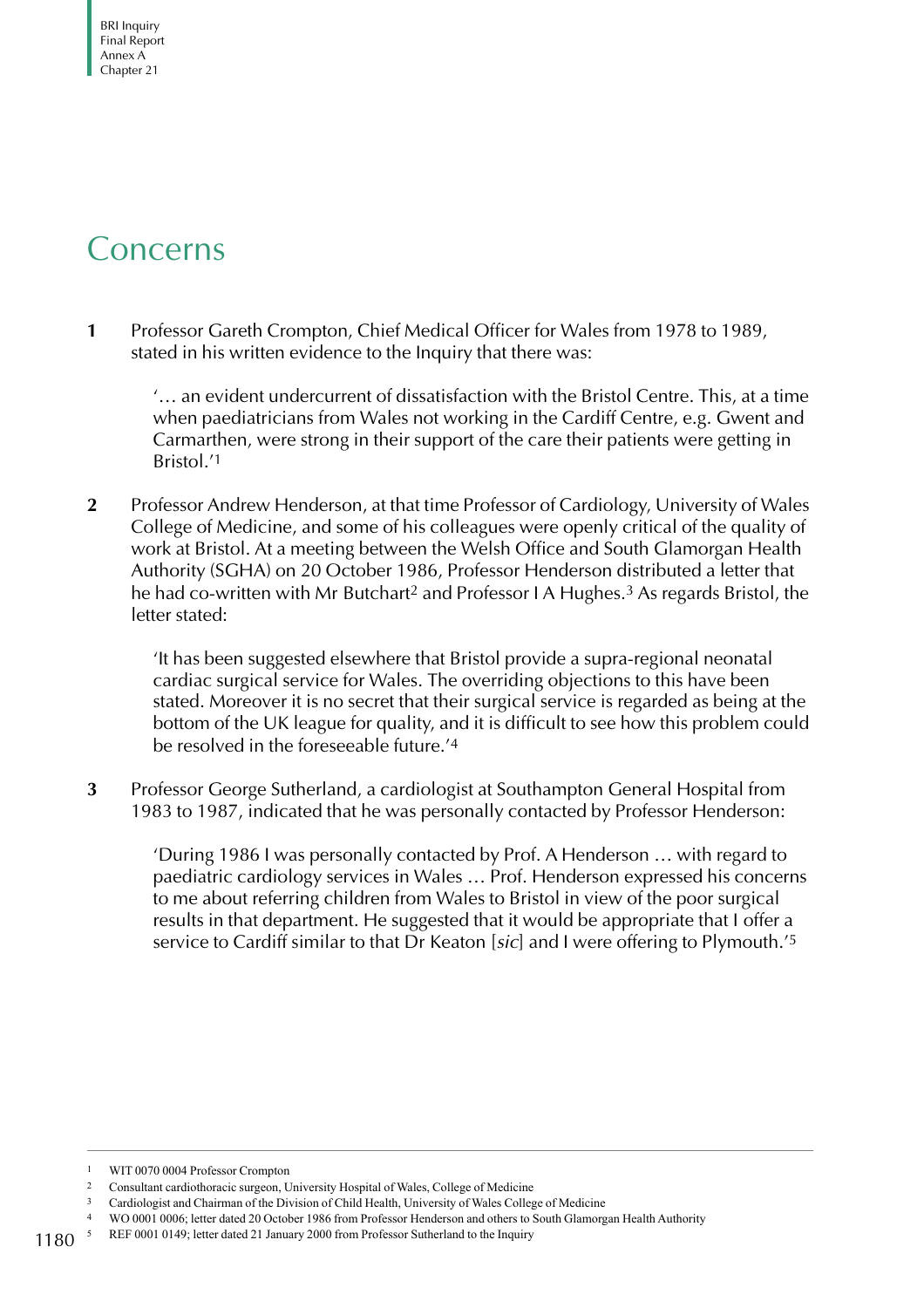**4** Professor Crompton told the Inquiry that he did take steps to try to find out if there was substance to Professor Henderson's allegations that Bristol was at the bottom of the league for quality. He raised the matter with Professor Sir Donald Acheson, then the Chief Medical Officer (CMO) for England. Professor Crompton told the Inquiry:

'… I decided to mention to my colleague Professor Sir Donald Acheson, the Chief Medical Officer at the Department of Health, the opinion of Professor Henderson that Bristol were fortunate to have been designated a Supra Regional Centre in 1984 and that the team there had not progressed year on year as maybe the Supra Regional Advisory Group and/or others had expected. We met regularly as CMOs do in various fora to do with the National Health Service and it was in the margins of one of these that I spoke with him about the Bristol Unit. I had no evidence to present as at no time had Professor Henderson supplied me with any, even though I and my Welsh Office medical colleagues asked for any material he had to substantiate his viewpoint. Sir Donald properly asked me to see his Senior Principal Medical Officer with responsibility for the Supra Regional Services Programme, Dr Norman Halliday. That I proceeded to do the very same day. I saw Dr Halliday in his office, the only time I recall visiting with him, although I saw him often at meetings elsewhere in London where we represented our two departments. I raised with him the misgivings that Professor Henderson had raised with me about the Bristol Unit. We had a brief and un-minuted discussion. I received no confirmation that there were problems, other than about waiting lists, which the Department of Health were considering.'6

**5** Professor Crompton said that he had told Dr Norman Halliday, Medical Secretary to the Supra Regional Services Advisory Group, of:

'… repeated comments from Professor Henderson about his view that the quality of the service in the Bristol centre was not improving year on year, as might have been expected. That was the essence of what I said. I had no evidence other than that, and that was, I think, a fair summary of what I had heard from Professor Henderson from time to time.'7

**6** Professor Crompton added:

'I would have hoped that he [Dr Halliday] would have been in a position to have assured me that there was no basis to what Professor Henderson was saying to me, or that if there was a problem, that he had been able to share a confidence as to the extent of it, if he knew. But I do not recall any acknowledgement either way in that conversation about that.'8

WIT 0070 0003 Professor Crompton

<sup>7</sup> T21 p. 29 Professor Crompton

<sup>8</sup> T21 p. 33 Professor Crompton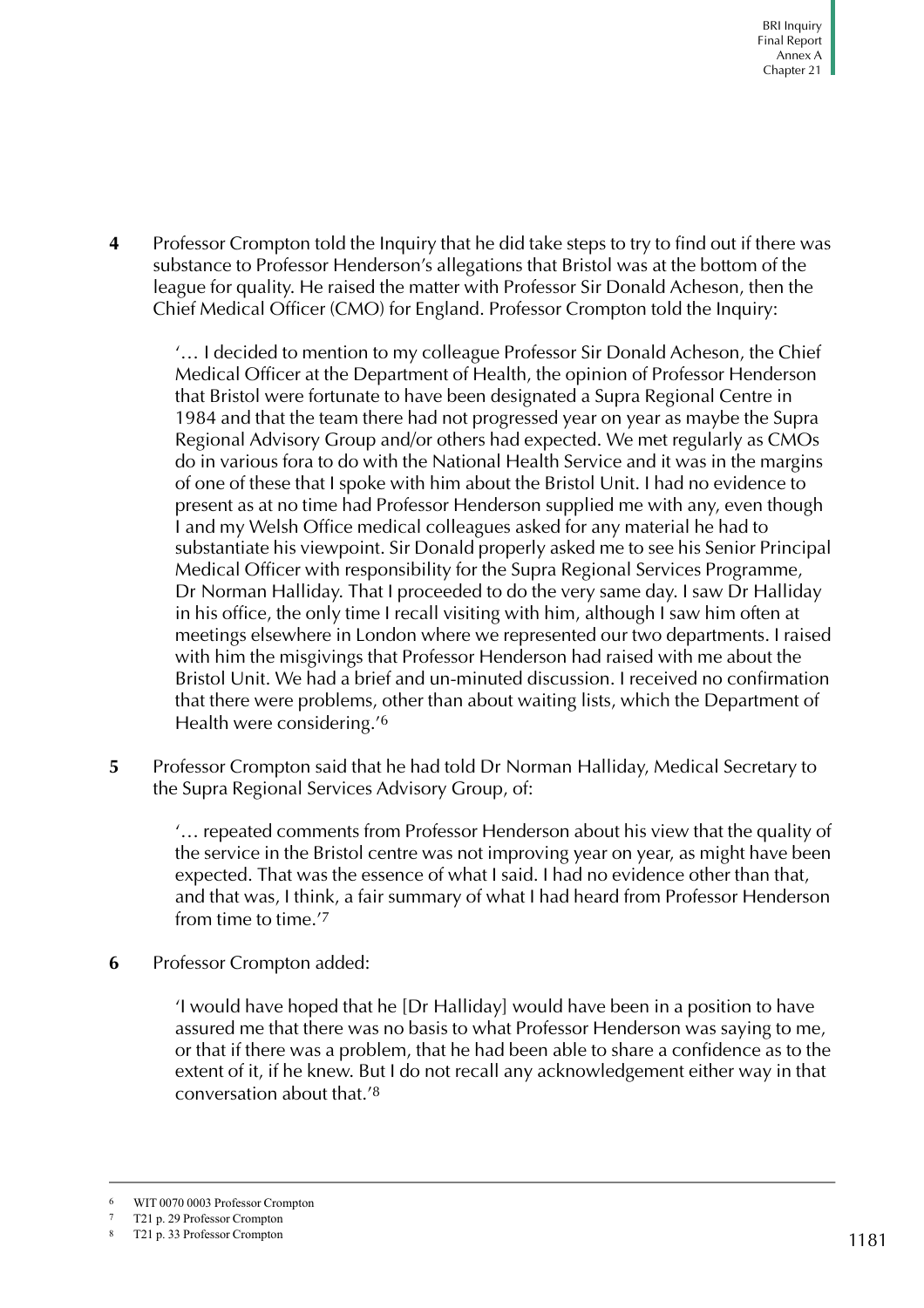**7** When Professor Crompton was asked what action he would have expected Dr Halliday to have taken upon receipt of the information that he had given him, he replied:

'Well, from Dr Halliday's reaction, it did not seem to have been news, because he focused on the waiting list issues, not the quality and outcomes issues, and as far as I knew maybe similar things were being said in other parts of England about other centres, he might be privy to. I was not. I did not know what was known or not known to Dr Halliday, and he kept any confidences that he had.'9

**8** When questioned further he stated:

'I would have expected from the beginning, when they established the supraregional centres, that there would have been a system of data capture and analysis and publication from each of the centres, distributed freely to the Department of Health and to Regional Health Authorities who were sending patients there from Wales or wherever and that the Supra Regional Services Advisory Group would have been in full knowledge of all the facts relating to this important initiative. If that was not the case, then I am surprised.'10

**9** Dr Halliday gave oral evidence on two occasions. On the first of these he was asked whether he was aware of the concerns that Professor Henderson had in 1986. Dr Halliday replied:

'It does not ring a bell, no. I mean, throughout all the discussions with the Welsh Office and everyone in that area, there were constant concerns about Bristol, but they were vague concerns and they appeared to be about the problems of referral. We also had a situation of, quite properly, clinicians in Cardiff wishing to establish their own unit and if they were building that empire there, that would threaten Bristol. So one reason for not referring to Bristol may well have been to strengthen their own case. They would constantly send them to London whilst they argued for a service within Cardiff. So one had to balance these arguments very carefully. But no-one raised any concerns about the clinical outcome in Bristol.'11

**10** Asked about discussions with Professor Crompton about concerns over outcomes at Bristol, Dr Halliday replied:

'I had many discussions with Dr Crompton. As I said earlier, I met with the Welsh Office regularly and we regularly discussed Bristol, but I do not remember any discussion with any clinician or official where the performance of Bristol was questioned. "Performance" I am interpreting as meaning clinical outcome.'12

<sup>9</sup> T21 p. 72 Professor Crompton

<sup>10</sup> T21 p. 72 Professor Crompton

<sup>11</sup> T13 p. 50–1 Dr Halliday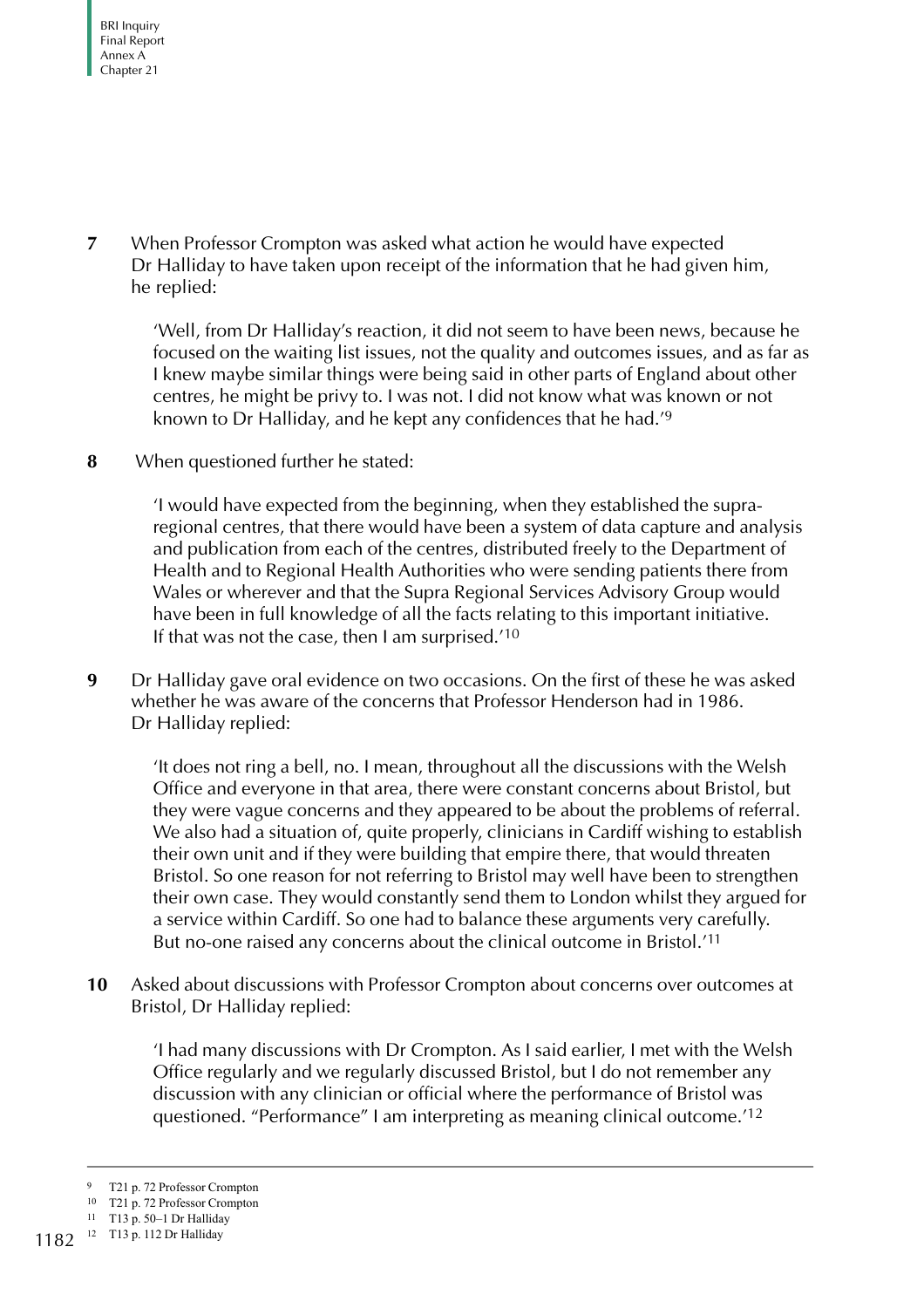- **11** When Dr Halliday gave evidence for a second time he had had the opportunity to read the oral evidence of Professor Crompton.
- **12** Dr Halliday explained that he now did recollect the meeting at which Professor Crompton had expressed to him the concerns of Professor Henderson. He explained:

'… we did not have a formal meeting. Professor Crompton was not coming to me to say "I have a major concern here that I need you to address", because had he done so we would have arranged a formal meeting, we would have had agendas, we would have taken minutes, we would have considered future action. There was nothing like that at all.'13

**13** Dr Halliday went on to explain that, as there was no evidence to support Professor Henderson's concerns, as relayed by Professor Crompton, he could not take the issue any further. He said:

'I am sorry, but you receive information, you do not necessarily take action, but you do not dismiss it; you retain the information and if something else comes along to complement what you have just been told you might well take action. In terms of what Professor Crompton had told me, I had no justification for taking action. What was I expected to do? I could not go to the Royal College and say "A Professor Henderson in Wales is alleging there is something wrong in Bristol". It would be irresponsible of me to ask the College to investigate on that basis. If, however, I was presented with some evidence, some data to suggest there was something wrong then, yes, I could do something.'14

**14** In the autumn of 1986, the Bristol Unit was visited by health officials from the Welsh Office. Professor Crompton explained that the motivation behind this visit was to:

'… explore for ourselves whether there was any substantiation of Professor Henderson's critical comments about the Unit'.15

In her report of the meeting, Dr Jennifer Lloyd, Senior Medical Officer, Welsh Office, subsequently wrote:

'… We did however raise the question of outcome with Bristol staff. They put to us the accepted point that outcome is influenced greatly by case mix. They were quite open in quoting outcomes for some of the commoner procedures they undertake. They see a gradual improvement in these as expertise grows and specialist equipment becomes available. For most of the more commonly occurring conditions their figures compare well with other centres. They acknowledge however that surgeons in different centres develop special expertise in rarer

<sup>13</sup> T89 p. 123 Dr Halliday

<sup>14</sup> T89 p. 125–6 Dr Halliday

<sup>15</sup> WIT 0070 0004 Professor Crompton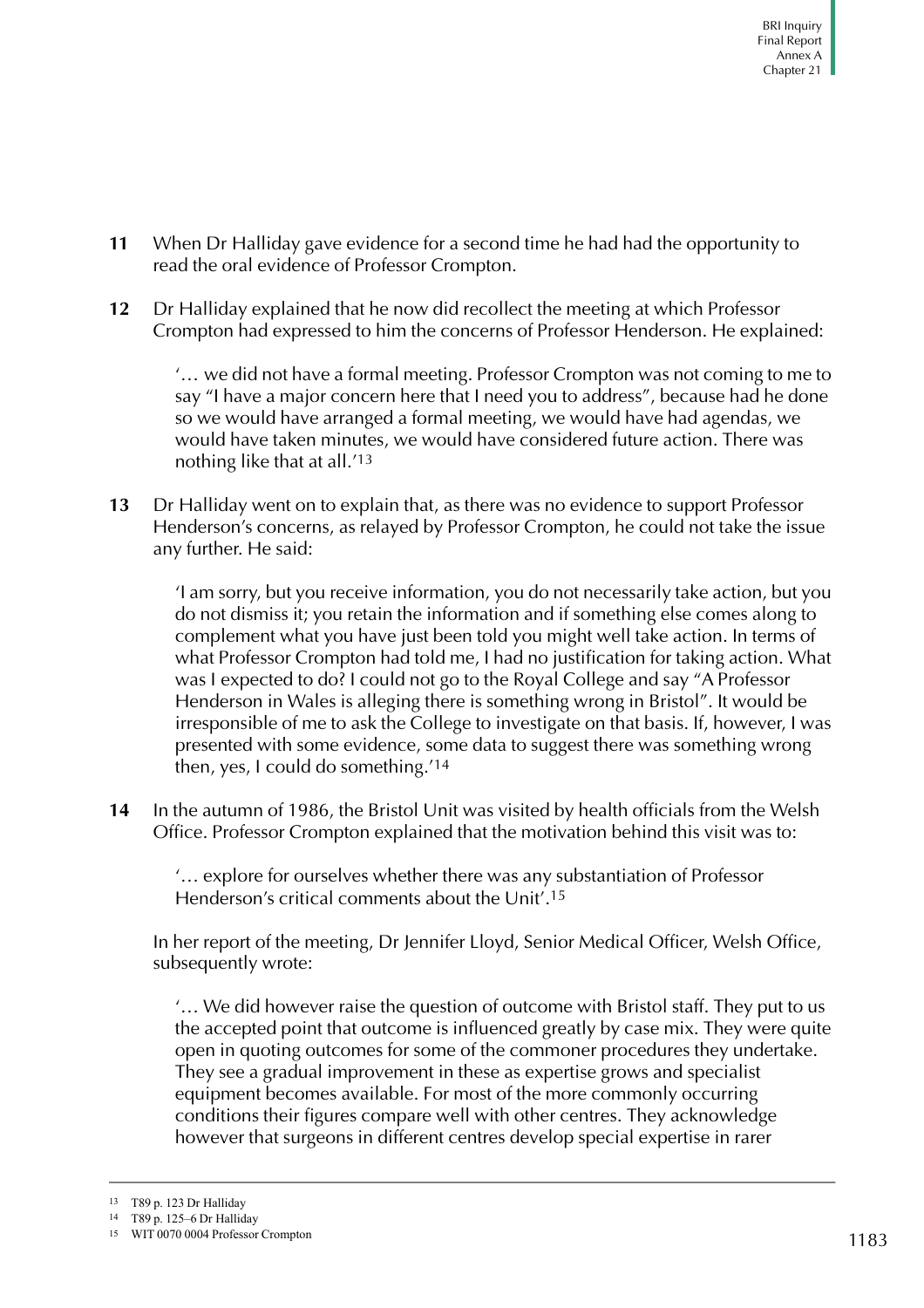conditions and that outcomes may therefore vary greatly for these between centres.'16

- **15** As regards Dr Lloyd's reference to case mix, Dr Hyam Joffe, consultant cardiologist, said in evidence that he could see no reason for Bristol's case mix to be any different from that of any other unit in the country,17 with the exception of Down's syndrome cases, since he claimed that Bristol was more ready to operate on children with Down's syndrome than other centres, particularly in the mid-1980s to early 1990s.18
- **16** As to the phrase in Dr Lloyd's report, 'gradual improvement ... as expertise grows', Mr Wisheart was asked whether it could be seen as an explanation for underperformance. Mr Wisheart replied:

'I think it could equally be a positive statement, that as experience, expertise in the volume of work undertaken grows, then it is likely that results will improve. I do not think it has to be seen as an explanation for something that may or may not be inadequate.'19

**17** Mr Wisheart was then shown figures20 that indicated that in 1986 the number of open-heart operations carried out on children under 1 at the BRI was very small (24) and in previous years had been even smaller: 14 in 1985, 11 in 1984 and four in 1983. Mr Wisheart went on to explain that when he had made the suggestion to Dr Lloyd that 'They [the Bristol Unit] see a gradual improvement in these as expertise grows', it was more a reflection of an aspiration rather than a statement of fact. He said:

'I think the historic setting of what we were talking about is very important, because surgery in the under 1s was something that had been at a very low level through the 1970s and was beginning to grow, so, okay, some folks were a year or two ahead of other folks, and quite a number of folks were not doing very much, and in the early to mid-1980s, we were in that latter group, and hoping to develop the work as others were doing.'21

**18** Mr Wisheart added:

'... those who are behind are seeking to achieve the standards of those who are presently in front of them … That, I think, was everyone's goal at that time.'22

<sup>16</sup> WO 0001 0260; Report on NICS for Wales, December 1986

<sup>17</sup> T90 p. 4 Dr Joffe

<sup>18</sup> T90 p. 4 Dr Joffe

<sup>19</sup> T92 p. 73–4 Mr Wisheart

<sup>20</sup> DOH 0004 0028; Table of surgery 1975–1991 produced by the UBH/T

<sup>21</sup> T92 p. 75 Mr Wisheart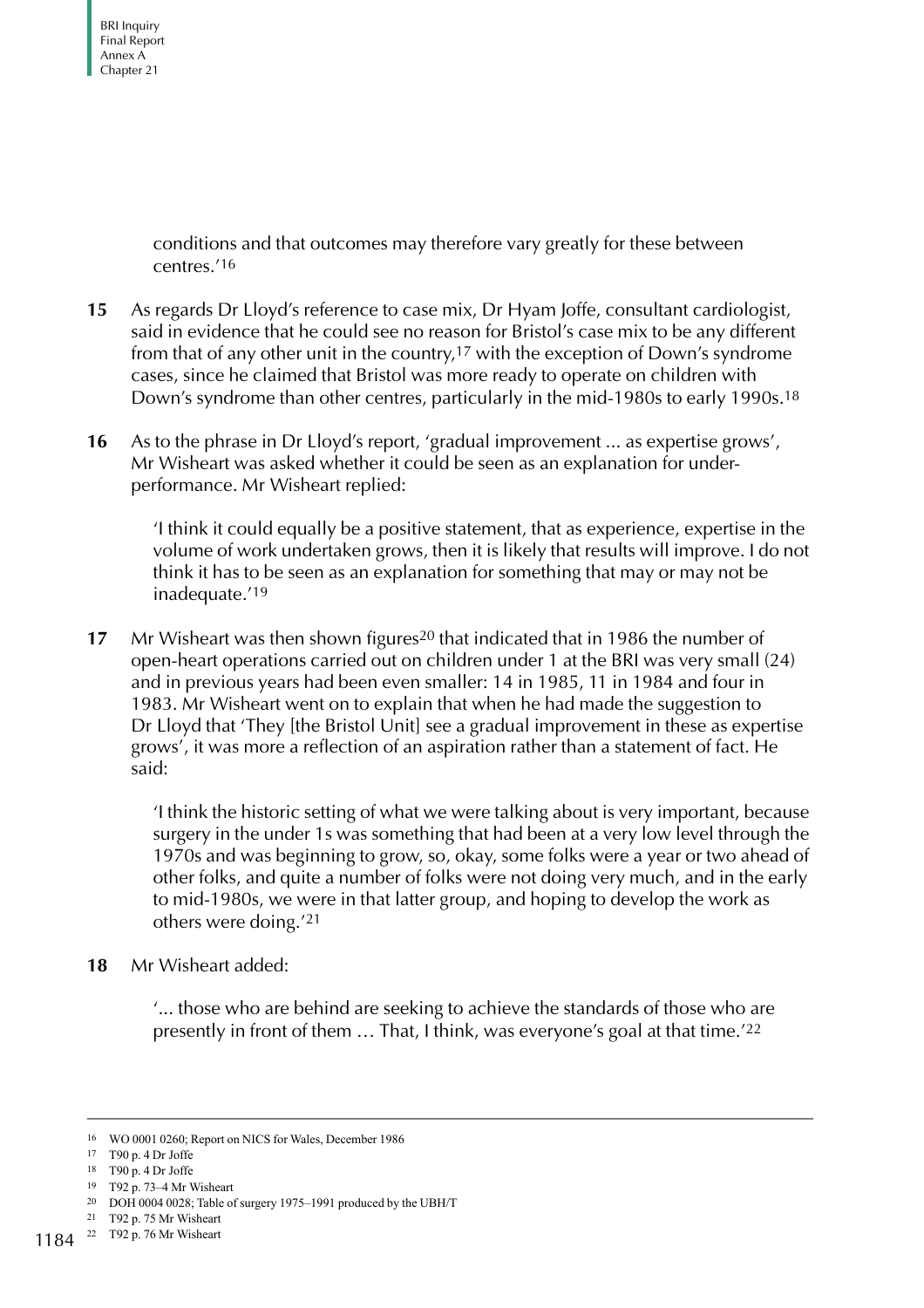**19** Mr Wisheart was asked about the phrase 'They put to us the accepted point that outcome is influenced greatly by case mix'.23 In his evidence to the Inquiry Mr Wisheart made several points about case mix. First, he pointed out that a unit doing a small number of operations would probably be doing a proportionally smaller number of elective operations and probably a proportionally higher number of emergency cases and that outcome in emergency cases was nearly always worse, simply because of their unplanned emergency nature. The non-urgent and, therefore, often less serious nature of elective operations regularly led, he said, to a better outcome. Mr Wisheart then referred to some figures that he had prepared in 1988.24 He explained that he had prepared the comparative table as a normal exercise and not as a response to any concern over rates of mortality at Bristol that had been raised with him. The table showed that in some operations – Pulmonary Stenosis, VSD + PS, and TGA in particular – Bristol had results that were better than the national average, which Mr Wisheart had calculated. In other operations the results were broadly comparable to this national average: Aortic Stenosis and TAPVD in particular. In other operations including PTA, TGA + VSD and AVSD, Bristol was below these national norms.25 Mr Wisheart's evidence was that out of 74 open-heart operations on children under 1 in the period 1984 to 1987, 20 patients died, and that if the national mortality figures for the year 1984 to 1985 were extrapolated to the Bristol case mix in the period 1984 to 1987, then one would have expected to see 19.24 deaths.26 Exchanges between Counsel to the Inquiry and Mr Wisheart on this point were as follows:

'Q. The overall conclusion then that you drew from this was that the difference in overall figures in Bristol compared to the UK was because Bristol was doing a higher number within the period 1984 to 1987 of those cases which carried the higher risk of mortality.

'A. Yes.

'Q. And if one allowed for that in the way that you have done here, the results were so close as to be almost indistinguishable?

'A. Yes. I am not sure that "allow" is the right word because it suggests a concession, and I do not think it is a concession; I think it is a statement of reality, if I may.'27

<sup>23</sup> T92 p. 69–73 Mr Wisheart

<sup>&</sup>lt;sup>24</sup> UBHT 0167 0032. (These figures are 1988 figures. Thus, they may have retrospective value. They were not available, nor were other such figures, at the time of the visit by the Welsh Office.)

<sup>25</sup> See Chapter 3 for an explanation of these clinical terms

<sup>26</sup> T92 p. 82 Mr Wisheart

<sup>27</sup> T92 p. 83–4 Mr Wisheart